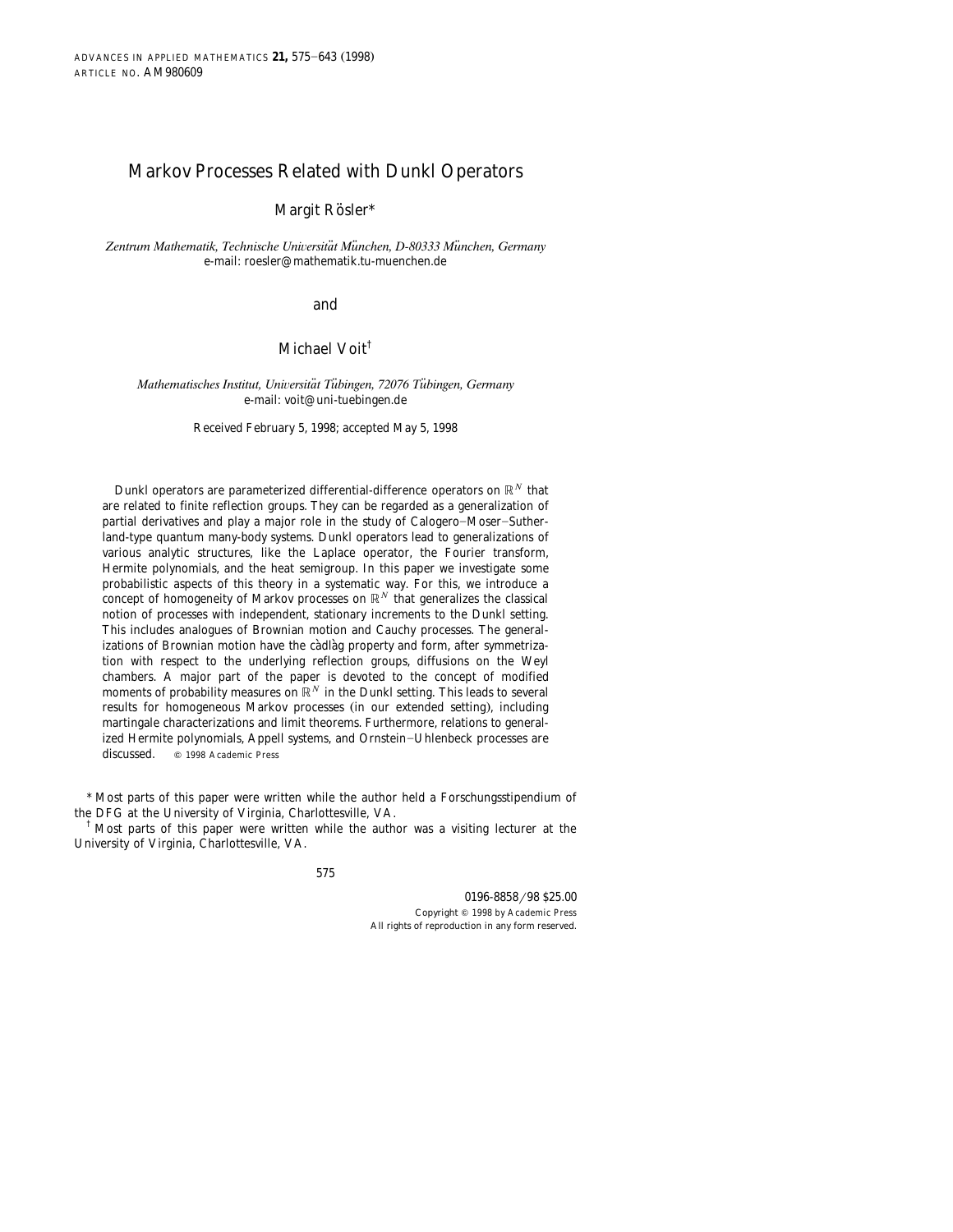## 1. INTRODUCTION

Dunkl operators are differential-difference operators associated with a finite reflection group, acting on some Euclidean space. In recent years these operators and several generalizations have gained considerable interest in various fields of mathematics and physics. They provide a useful tool in the study of special functions associated with root systems (see, e.g.,  $[D2,$  $H$ , [vD](#page-66-0)]), and they are closely related to certain representations of degener-ate affine Hecke algebras (see [C, [O2](#page-67-0)] and the recent survey [Ki]). Moreover, Dunkl operators are naturally involved in the algebraic descrip-tion of certain exactly solvable quantum many-body systems of the<br>Calogero–Moser–Sutherland-type (CMS); see [B-F1, B-F2, [L-V, P](#page-67-0)]. We start with an example for motivation.

EXAMPLE 1.1. The quantum CMS-model of type  $A_{N-1}$  for *N* particles on the line  $\mathbb R$ , with two-body potentials of inverse-square type and with spin-exchange terms, is described by the Schrödinger operator

$$
H = -\sum_{i=1}^{N} \frac{\partial^2}{\partial x_i^2} + \sum_{1 \le i < j \le N} \frac{2k}{(x_i - x_j)^2} \cdot (k - s_{i,j}), \tag{1.1}
$$

where *k* is a real coupling parameter and  $s_{i,j}$  is the operator interchanging the coordinates  $x_i, x_j$  of a function  $f: \mathbb{R}^N \to \mathbb{C}$  (see [P]). In the classical setting without spin exchange, one is mainly interested in the symmetric eigenfunctions of *H*, i.e., functions invariant under the natural action of the symmetric group  $S_N$  on  $\mathbb{R}^N$ . The restriction of *H* to symmetric functions is given by

$$
H_{sym} = -\sum_{i=1}^{N} \frac{\partial^2}{\partial x_i^2} + 2k(k-1) \sum_{1 \le i < j \le N} \frac{1}{(x_i - x_j)^2}.
$$
 (1.2)

While the explicit solvability of the latter system goes back to Calogero<br>([Ca]), it was only recently observed (see [P]) that *H* can be written as  $H = \sum_{j=1}^{N} p_j^2$  with commuting momentum operators  $p_j = -i\tilde{T}_j$ , where the  $\tilde{T}_j$  are the "differential-difference" operators,

$$
\tilde{T}_j = \frac{\partial}{\partial x_j} - k \sum_{i \neq j} \frac{s_{i,j}}{x_j - x_i} \qquad (j = 1, \dots, N), \qquad (1.3)
$$

which are densely defined on  $L^2(\mathbb{R}^N,dx)$ . These operators are singular at 0 and do not properly act on  $C^\infty(\mathbb{R}^N)$  or polynomials. This can be overcome by switching to the weighted space  $L^2(\mathbb{R}^N, w_k(x) dx)$  with

$$
w_k(x) = \prod_{1 \le i < j \le N} |x_i - x_j|^{2k}.
$$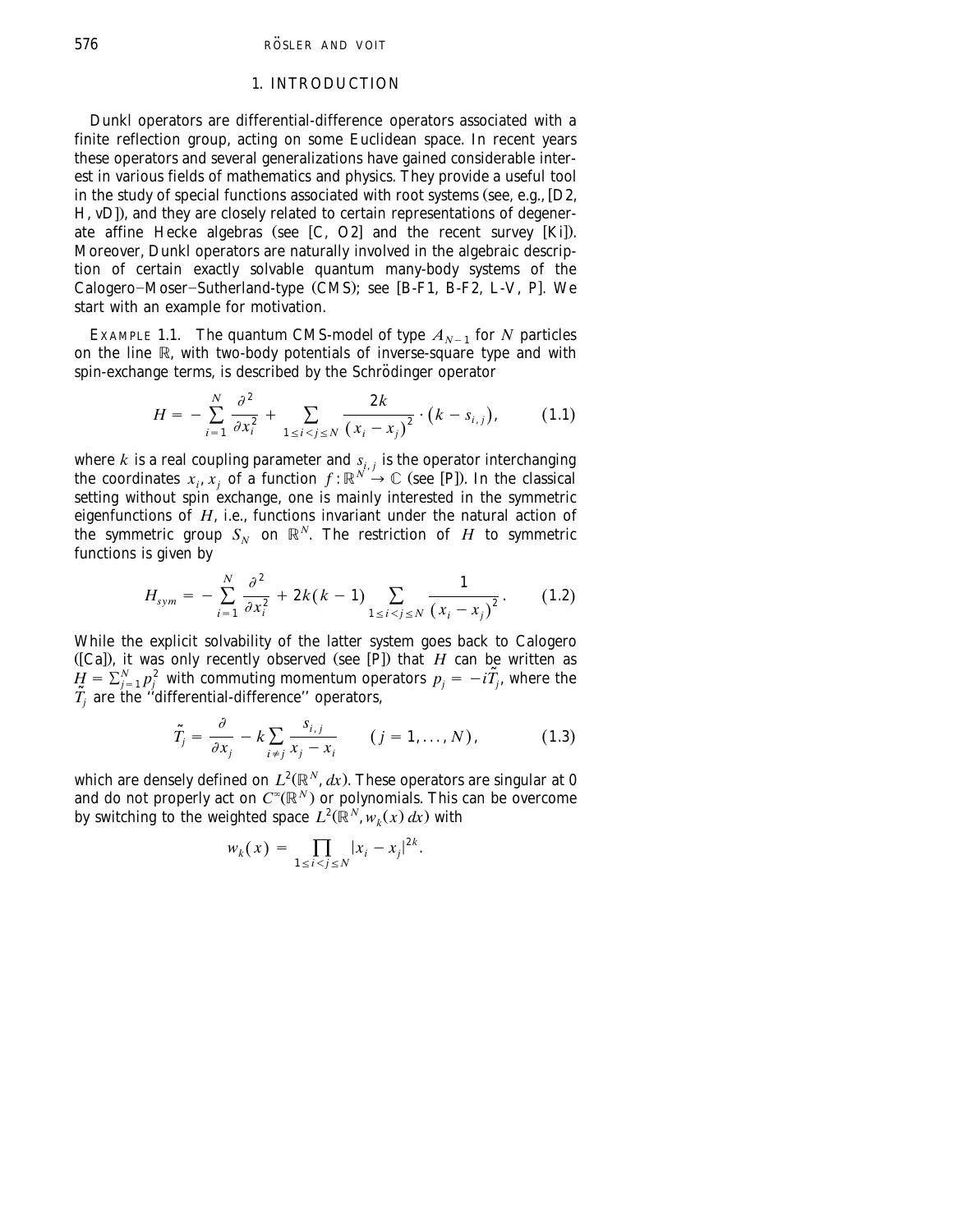This means considering the images of *H*,  $p_i$ ,  $\tilde{T}_i$  on  $L^2(\mathbb{R}^N, w_k(x) dx)$  with respect to the multiplication operator

$$
R: L^2(\mathbb{R}^N, dx) \to L^2(\mathbb{R}^N, w_k(x) dx), \qquad f \mapsto w_k^{-1/2}f.
$$

A short calculation yields

$$
T_i := R\widetilde{T}_i R^{-1} = \frac{\partial}{\partial x_i} + k \sum_{j \neq i} \frac{1 - s_{i,j}}{x_i - x_j}.
$$
 (1.4)

These operators map polynomials to polynomials and are homogeneous of degree  $-1$  (with respect to the natural grading on polynomials). They were originally by Dunkl ([D1, D2, D3]) in connection with a generalization of classical spherical harmonics where the spherical surface measure on the  $(N - 1)$ -dimensional unit sphere is modified by a weight that is invariant under some reflection group; in the  $\displaystyle A_{n-1}$  case it has the form of  $w_k$  above.

The origin of this paper is the observation that the ''Dunkl Laplacian''

$$
\Delta_k := \sum_{i=1}^N T_i^2 = -RHR^{-1} \tag{1.5}
$$

is the generator of a strongly continuous Markovian semigroup of operators on  $C_0(\mathbb{R}^N)$ , where the associated kernels admit a structure similar to classical Gaussian densities on  $\mathbb{R}^N$  (see [R2]):

$$
e^{t\Delta_k}f(x) = c_k \int_{\mathbb{R}^N} e^{-(|x|^2 + |y|^2)/4t} K\left(\frac{x}{\sqrt{2t}}, \frac{y}{\sqrt{2t}}\right) \cdot f(y) w_k(y) dy
$$
  

$$
(t > 0, x \in \mathbb{R}^N, f \in C_0(\mathbb{R}^N)),
$$

where  $c_k$  is a normalization constant, and the "Dunkl kernel"  $K(x, y)$ , which was first introduced in [D2], generalizes the exponential function  $e^{\langle x,y\rangle}$  on  $\mathbb{R}^N\times\mathbb{R}^N$ . Markov processes associated with the semigroup  $(e^{t\Delta_k})_{t\geq 0}$  may be regarded as a generalization of the classical Brownian  $\mathbf{A}\subset \mathbb{R}^N$  are though the reflection parts in  $\Delta_k$  (or  $H$ ) require that these processes cannot have continuous paths for  $k > 0$ . The investigation of generalizations of Brownian motions on  $\mathbb{R}^N$  of this type is the main purpose of this paper. Before going into details, we discuss some extensions of the example above:

(1) Essential parts of the theory of Dunkl operators work for arbi*trary finite reflection groups*  $W$  *on*  $\mathbb{R}^{N}$  *(see [D1, D2, D3, dJ, O1]). We shall* establish almost all results of this paper in the general setting. On the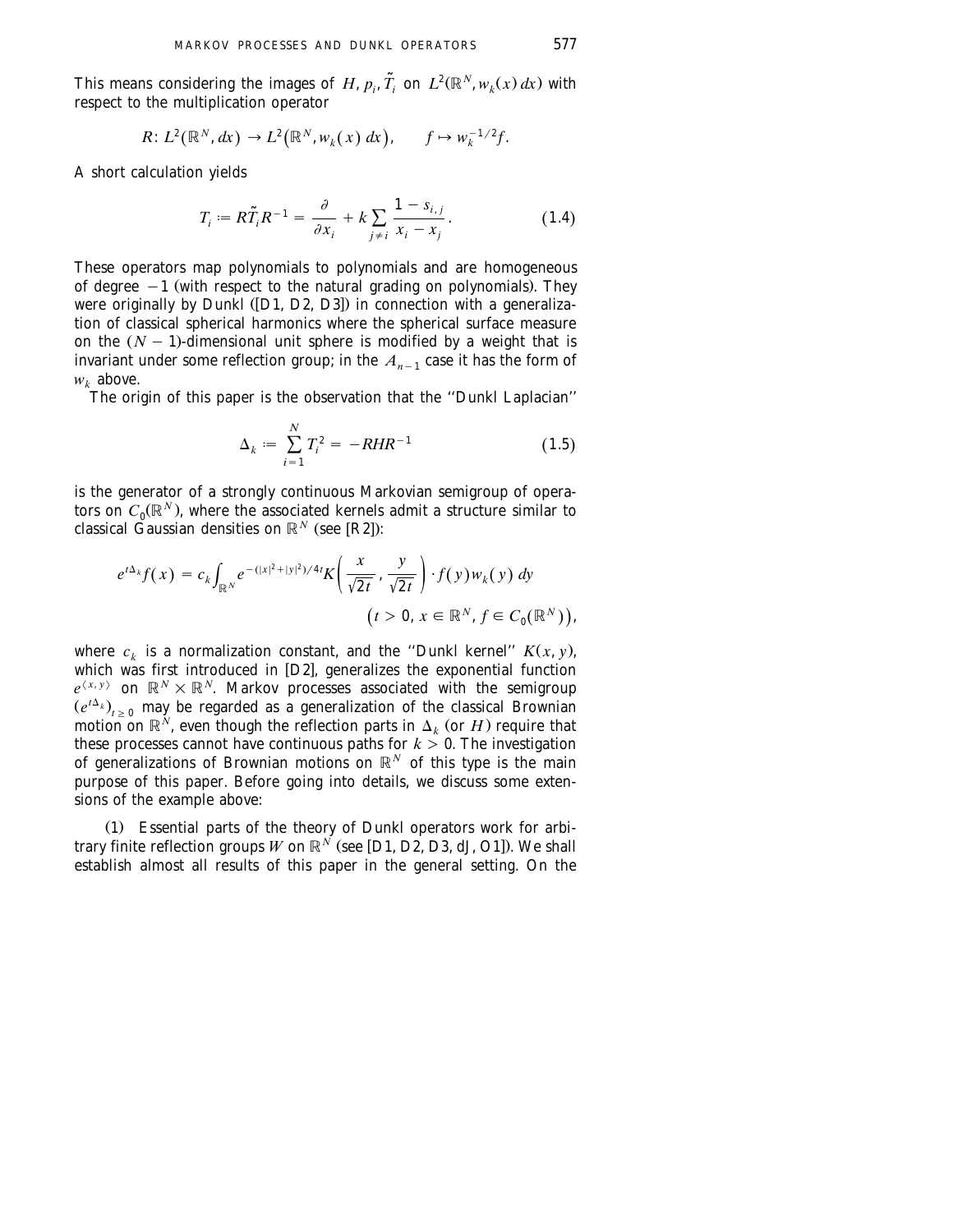other hand, Dunkl operators are related to quantum many-body systems for specific reflection groups only, like the  $A_{N-1}$  case above. We mention the  $B_N$  cases belonging to the reflection groups  $S_N \ltimes \{\pm 1\}^N$ , where  $\{\pm 1\}^N$ acts on  $\mathbb{R}^N$  by sign changes of the coordinates; these cases can be related to  $2N + 1$ -body systems on R.

(2) It is possible to add an external harmonic potential  $\omega^2 |x|^2 =$  $\omega^2(x_1^2 + \cdots + x_N^2)$  to the Hamiltonian *H* in (1.1). This case was first studied in  $\lceil \text{Sul} \rceil$  and can be handled in the same way as the classical harmonic oscillator by using generalized Hermite functions (see [B-F1,  $B-F2$ , vD, [R2](#page-67-0)], and [Section 8](#page-44-0) below).

(3) Like the CMS-particle systems on  $\mathbb R$  above, there are completely integrable particle systems on the torus  $T := \{ z \in \mathbb{C} : |z| = 1 \}$  with two-body potentials of inverse square type. The parameterization  $z_j = e^{ix_j}$ ,  $x_j \in \mathbb{R}$ leads to the symmetric Hamiltonian,

$$
-\sum_{j=1}^N \frac{\partial^2}{\partial x_j^2} + k(k-1) \sum_{1 \le i < j \le N} \frac{1}{2 \sin^2((x_i - x_j)/2)}.
$$

The solvability of this model was originally shown by Sutherland; a complete solution in operator form, based on Dunkl operators, has recently  $\overline{\mathbf{b}}$  been worked out in [L-V].

We turn next to the content and the organization of this paper.

[Section 2](#page-6-0) mainly serves as an introduction to the Dunkl theory. We there recapitulate basic facts on reflection groups, root systems, and multiplicity functions; then the associated Dunkl operators, the Dunkl kernel (as a generalization of the exponential function), and the Dunkl transform (as a generalization of the Fourier transform) are introduced. Most results are known (see [D1, D2, D3, dJ, [R3, O1](#page-67-0)]) and are presented for the convenience of the reader only. Formally new results are the injectivity of the Dunkl transform of measures and Lévy's continuity theorem. Moreover, based on a result of Xu [X], we identify the Dunkl transform of radially symmetric functions on  $\mathbb{R}^N$  in terms of a classical Hankel transform on  $[0, \infty)$ .

[Section 3](#page-13-0) is devoted to Dunkl's Laplacian, which generates a one-parameter semigroup of Markov kernels on  $\mathbb{R}^N$ . This semigroup may be considered a generalization of the semigroup of a Brownian motion and will be called the *k*-Gaussian semigroup. *k*-Gaussian semigroups form the leitmotiv of this paper, and so we include details here, even though most parts of [Section 3](#page-13-0) are already contained in  $[**R2**]$ .

In [Section 4](#page-16-0) we use the algebraic connections between *k*-Gaussian semigroups and the Dunkl transform to introduce the concept of *k*-invariant Markov kernels on  $\mathbb{R}^N$ . This generalizes the notion of translation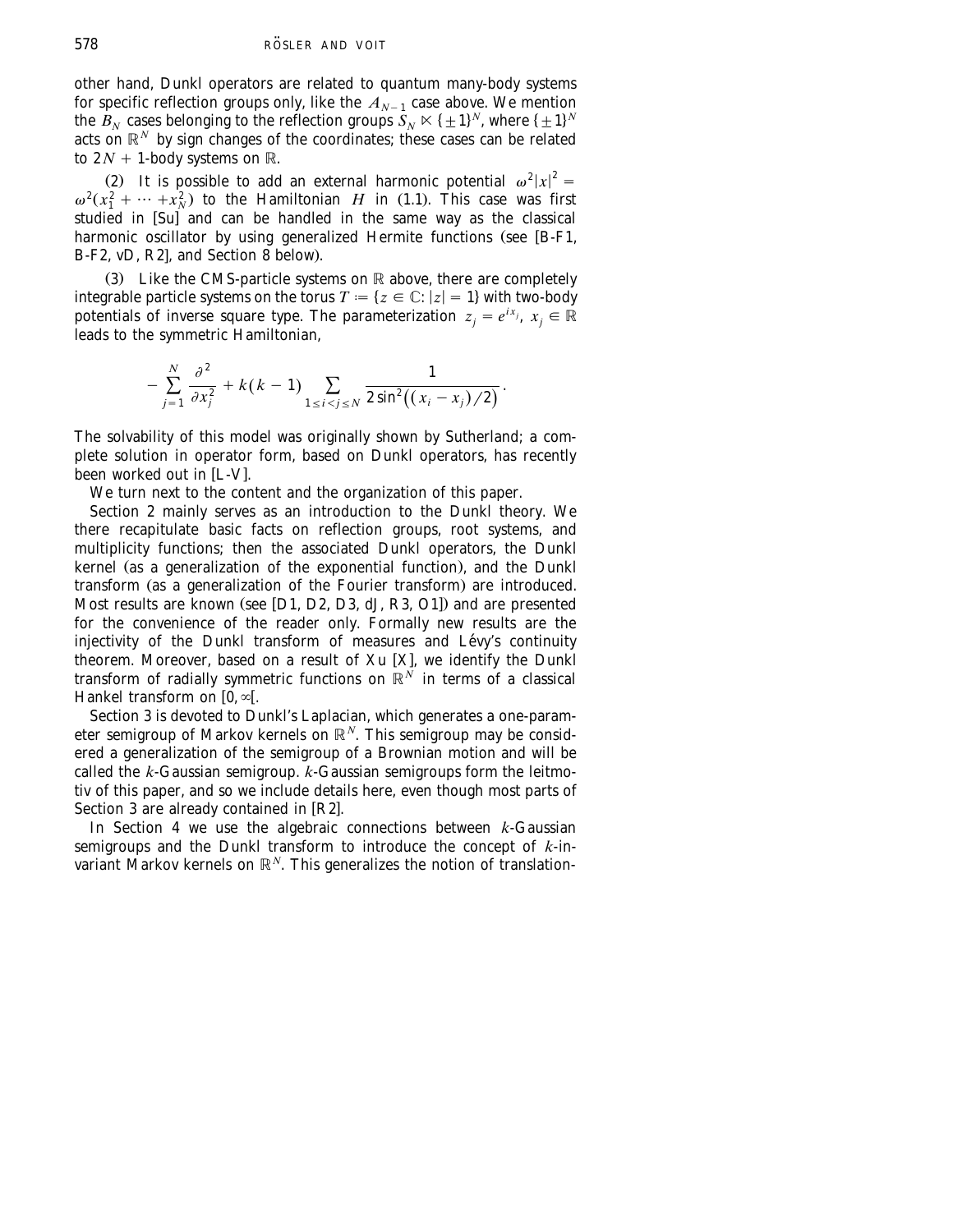invariant Markov kernels on  $\mathbb{R}^N$  (which can be recovered for  $k = 0$ ); it allows us to define semigroups of *k*-invariant Markov kernels as well as the associated Markov processes, which will be also called *k*-invariant. In [Section 4](#page-16-0) we study in particular the generators of these semigroups and the associated negative definite functions. Moreover, we show that *k*-invariant Markov processes always admit càdlàg versions, i.e, there are versions of these processes having right-continuous paths with limits from the left almost everywhere. Moreover, *k-*Gaussian càdlàg processes have automatically continuous paths after symmetrization with respect to the underlying reflection group (as the generator is here a second-order differential operator).

Further examples of *k*-invariant Markov kernels are presented in Sec[tion 5.](#page-24-0) These examples will be constructed via subordination from the  $k$ -Gaussian kernels (see, for instance,  $[Be-Fo]$  for this principle). This leads, in particular, to a generalization of Cauchy kernels. In the end of [Section 5](#page-24-0) we apply the generalized Cauchy kernels to solve the Dirichlettype problem  $u_{tt} + \Delta_k u = 0$  with initial condition  $u(0, .) = f$  on  $[0, \infty] \times \mathbb{R}^N$ , where  $\Delta_k$  denotes the Dunkl Laplacian.

In [Section 6](#page-29-0) we turn to a different topic in probability theory. With the interpretation of the Dunkl kernel *K* as a generalized exponential function in mind, we use *K* to construct ''exponential'' martingales from *k*-invariant Markov processes; we show that these processes are determined uniquely by such martingale properties. This will lead to a characterization of *k*-invariant Markov processes on  $\mathbb{R}^N$  as unique solutions of martingale problems in the sense of Stroock and Varadhan [S-V]. This section requires some knowledge from semimartingale integration (see [K-S, [W-W,](#page-68-0)  $W<sub>i</sub>$ ) and may be skipped at a first reading. Our approach is motivated by  $\frac{1}{2}$  similar results for commutative hypergroups in  $[Re-V]$  and shows how the martingale results of Sections  $\overline{7}$  and  $\overline{8}$  for moment functions fit into a general theory.

In [Section 7](#page-34-0) we generalize the monomials  $y^{\nu}$  ( $y \in \mathbb{R}^{N}$ ,  $\nu \in \mathbb{Z}_{+}^{N}$ ) and introduce so-called moment functions  $m_{\nu}$  ( $\nu \in \mathbb{Z}_{+}^{N}$ ) on  $\mathbb{R}^{N}$  via the Dunkl kernel *K* by

$$
K(x, y) = \sum_{\nu \in \mathbb{Z}_+^N} \frac{1}{\nu!} m_{\nu}(x) y^{\nu},
$$

where the multi-index notation  $y^{\nu} := y_1^{\nu_1} y_2^{\nu_2} \cdots y_N^{\nu_N}$  and  $\nu! := \nu_1! \cdot \nu_2! \cdots$  $\nu_N$ ! is used for  $y \in \mathbb{R}^N$  and  $\nu \in \mathbb{Z}_+^N$ . The functions  $m_\nu$  are homogeneous polynomials of degree  $|\nu| := \nu_1 + \cdots + \nu_N$ . They make it possible to define the  $\nu$ th modified moment of a probability measure  $\mu$  on  $\mathbb{R}^N$  by  $m_{\nu}(\mu) =$  $\int_{\mathbb R^N} m_{\nu} \ d\mu$  (whenever this exists). It will turn out that modified moments of *k*-invariant Markov kernels satisfy algebraic relations of binomial type that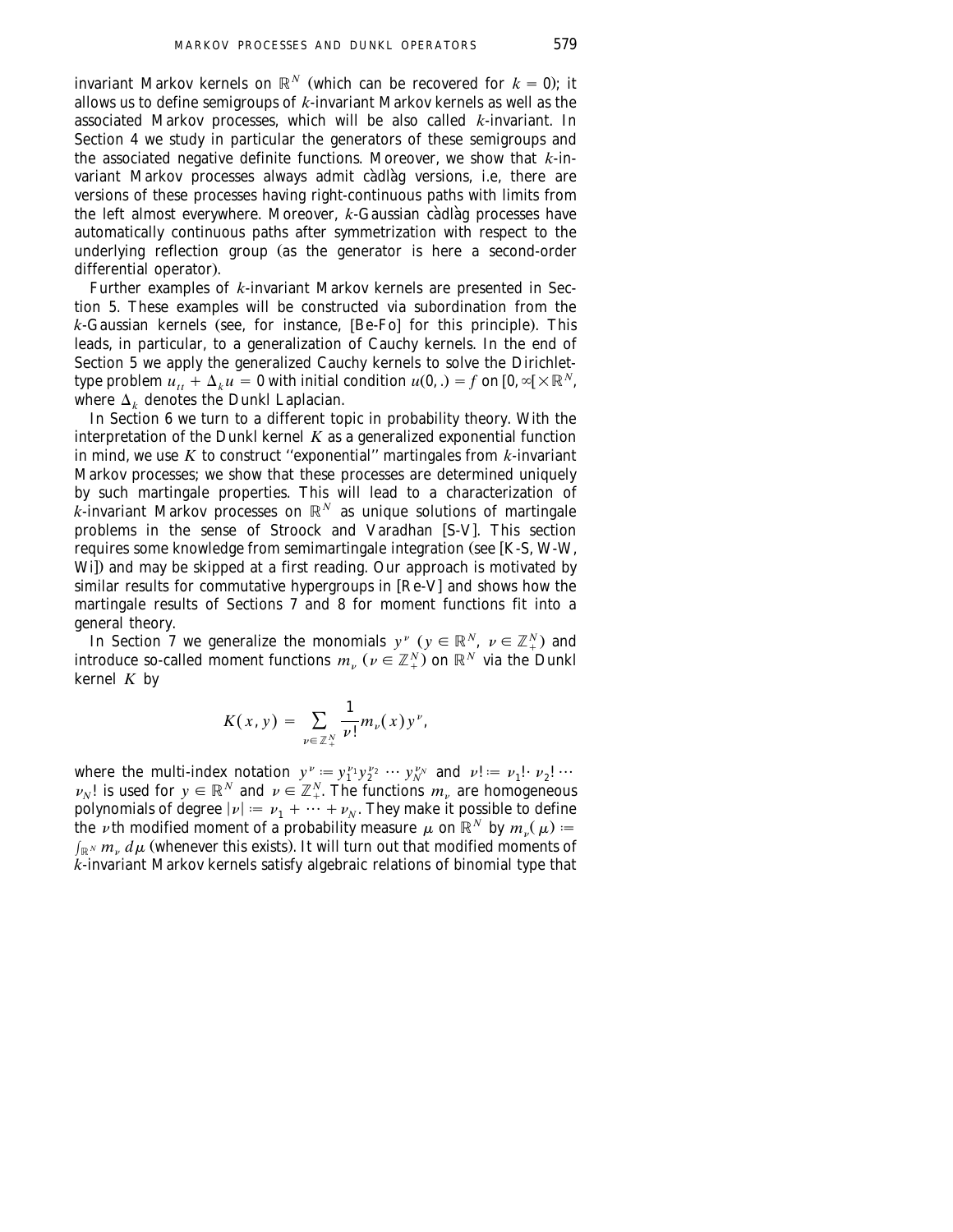are well known for classical moments of classical convolutions of measures on  $\mathbb{R}^N$ . These algebraic relations will allow us to construct martingales from *k*-invariant Markov processes by using moments. [Section 7](#page-34-0) is motivated by corresponding results for commutative hypergroups in [BI-He,  $Z$ ] and references there.

In [Section 8](#page-44-0) we systematically study modified moments of higher order for *k-*Gaussian measures. Motivated by related concepts in non-Gaussian<br>white-noise analysis (see [ADKS, [F-S,](#page-67-0) B-K1, B-K2]), we introduce two systems,  $(R_{_\nu})_{_\nu}\in$   $_{\mathbb{Z}}$   $_{\mathbb{Y}}$  and  $(S_{_\nu})_{_\nu}\in$   $_{\mathbb{Z}}$   $_{\mathbb{Y}}$  , of functions on  $\mathbb{R}\times\mathbb{R}^N$  by

$$
R_{\nu}(t,x) := e^{-t\Delta_k} m_{\nu}(x) \quad \text{and} \quad S_{\nu}(t,x) := e^{-t\Delta_k} x^{\nu}.
$$

These functions are called Appell characters and cocharacters, respectively; they can also be characterized via their generating functions involving the Dunkl kernel  $K$ . It will turn out that for all  $t > 0$ , the systems  $(R_\nu(t,.)_\nu)_{\varepsilon \in \mathbb{Z}_+^N}$  and  $(S_\nu(t,.)_\nu)_{\varepsilon \in \mathbb{Z}_+^N}$  form a biorthogonal basis of  $L^2(\mathbb{R}^N, P_t(0,.))$ , where  $P_t(0,.)$  denotes the *k*-Gaussian measure with mean 0 and "variance" parameter *t*. Based on this observation, we derive a<br>generalization of a formula of [M](#page-67-0)acdonald [M], which was proved earlier in [[D2](#page-66-0)] by different methods; see also [R-V2]. The functions  $R_v$  and  $S_v$  are closely related to generalizations of heat polynomials and Hermite polyno-<br>mials; the latter ones wee extensively investigated in [B-F1, B-F2, vD, L] for special cases and in [R2] in full generality. To stress the connection with generalized Hermite polynomials, we close [Section 8](#page-44-0) with a list of properties of nonsymmetric generalized Hermite polynomials and the Appell systems above.

[Section 9](#page-55-0) contains some limit theorems for *k*-invariant Markov processes that are well known in the classical case  $k = 0$ . This in particular includes a law of the iterated logarithm for *k*-Gaussian processes, a strong law of large numbers for general *k*-invariant processes in discrete time, and a transcience criterion. Parts of this section are motivated by similar results for one-dimensional hypergroups in [Bl-He] and references cited there.

The final section, 10, is devoted to a generalization of Ornstein-Uhlenbeck processes to the Dunkl setting. We introduce the associated semigroups of Markov kernels explicitly by using the *k*-Gaussian kernels of [Section 3.](#page-13-0) As in the classical case, the generators of generalized Ornstein–Uhlenbeck semigroups are given by the Schrödinger-type operators  $c\Delta_k - \alpha \sum_{l=1}^N x_l \partial_l$  with parameters  $c, \alpha > 0$ . This observation leads to the explicit solution of the equation  $u_t = (c\Delta_k - \alpha \sum_{l=1}^N x_l \partial_l)u$  on  $[0, \infty] \times \mathbb{R}^N$  with initial condition  $u(0, .) = f$ . We conclude [Section 10](#page-61-0) with some properties of generalized Ornstein-Uhlenbeck processes; in particular, the stationary ones are defined in terms of *k*-Gaussian processes in a pathwise way.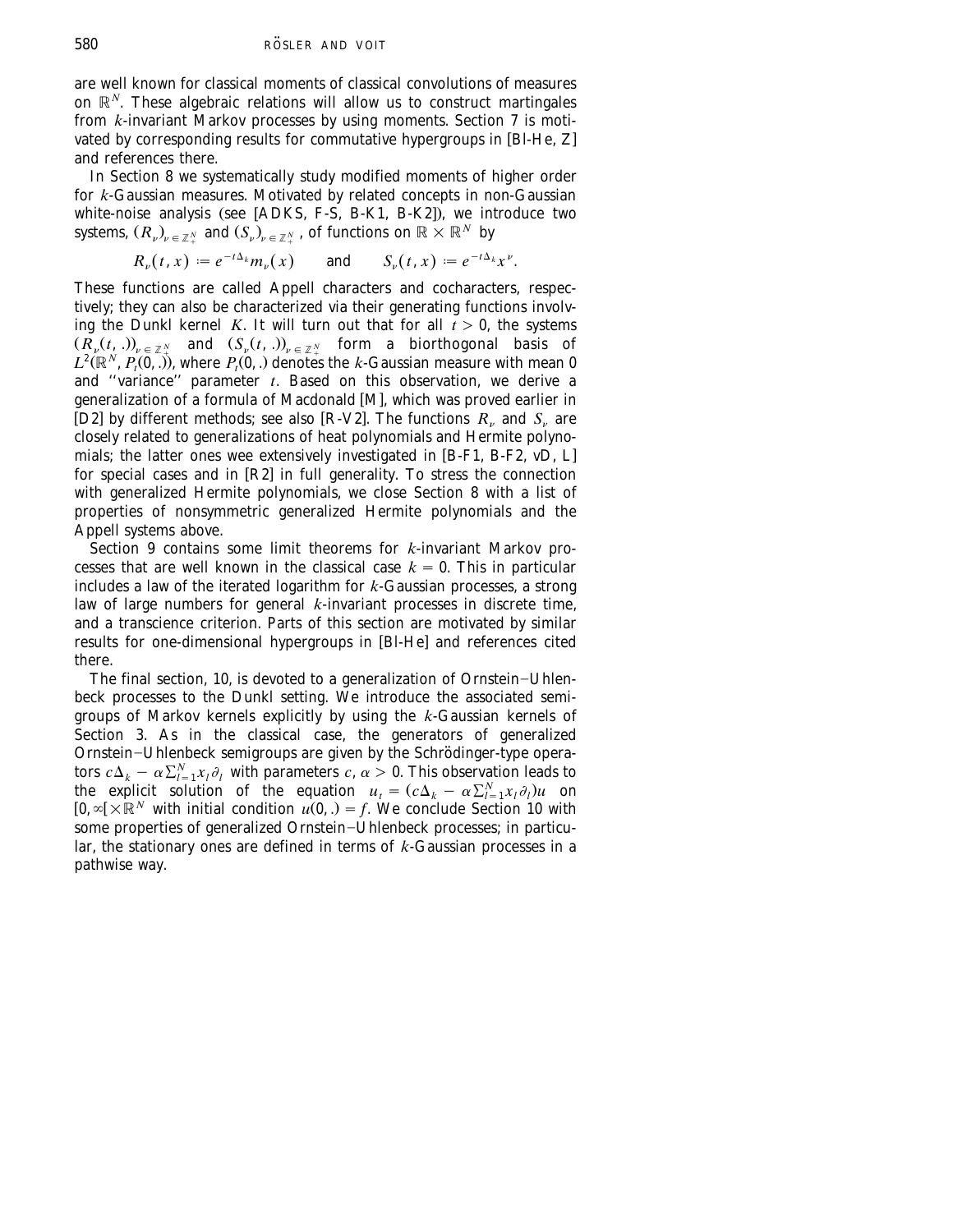<span id="page-6-0"></span>We finally point out that this paper contains only a selection of probabilistic aspects of the Dunkl theory, and that some topics are not covered completely. Some results could be considerably improved with some additional effort. On the other hand, it was our aim to make at least most parts of this paper accessible to a broader mathematical audience.

## 2. DUNKL OPERATORS AND THE DUNKL TRANSFORM

The purpose of this section is to establish some basic notations and collect some facts on Dunkl operators and the Dunkl transform that will be important later on. General references here are [D2, D3, [dJ](#page-67-0)]; for basics on reflection groups and root systems, we refer the reader to [Hu].

## 2.1. *Reflection Groups*, *Root Systems*, *and Multiplicity Functions*

For  $\alpha \in \mathbb{R}^N \setminus \{0\}$ , let  $\sigma_{\alpha}$  be the reflection in the hyperplane  $H_{\alpha} \subset \mathbb{R}^N$ orthogonal to  $\alpha$ , i.e.,  $\sigma_{\alpha}(x) = x - (2\langle \alpha, x \rangle / |\alpha|^2) \alpha$ , where  $\langle ., . \rangle$  is the Euclidean scalar product on  $\mathbb{R}^N$  and  $|x| := \sqrt{\langle x, x \rangle}$ . (On  $\mathbb{C}^N, |x|$  also denotes the standard Hermitian norm, while  $\langle z, w \rangle := z_1 w_1 + \cdots + z_N w_N$ .

A finite set  $R \subset \mathbb{R}^N \setminus \{0\}$  is called a root system if  $R \cap \mathbb{R} \cdot \alpha = \{\pm \alpha\}$ and  $\sigma_{\alpha}R = R$  for all  $\alpha \in R$ . For a given root system R the reflections  $\sigma_{\alpha}$  $(\alpha \in \mathbb{R})$  generate a finite group  $W \subset O(N)$ , the reflection group associated with  $R$ . All reflections in  $\hat{W}$  correspond to suitable pairs of roots; see [Hu]. For a given  $\beta \in \mathbb{R}^N \setminus \bigcup_{\alpha \in R} H_\alpha$ , [w](#page-67-0)e fix the positive subsystem  $R_+ = \{\alpha \in R: \langle \alpha, \beta \rangle > 0\}$ ; then for each  $\alpha \in R$  either  $\alpha \in R_+$  or  $-\alpha \in R_+$  $R_{+}$ . We assume from now on with no loss of generality that the root system *R* is normalized in the sense that  $|\alpha| = \sqrt{2}$  for all  $\alpha \in R$ .

A function  $k: R \to \mathbb{C}$  on a root system R is called a multiplicity function if it is invariant under the action of the associated reflection group *W*. If one regards  $k$  as a function on the corresponding reflections, this means that  $\tilde{k}$  is constant on the conjugacy classes of reflections in  $W$ . For abbreviation, we introduce the index

$$
\gamma := \gamma(k) := \sum_{\alpha \in R_+} k(\alpha). \tag{2.1}
$$

Moreover, let  $w_k$  denote the weight function

$$
w_k(x) = \prod_{\alpha \in R_+} |\langle \alpha, x \rangle|^{2k(\alpha)}, \qquad (2.2)
$$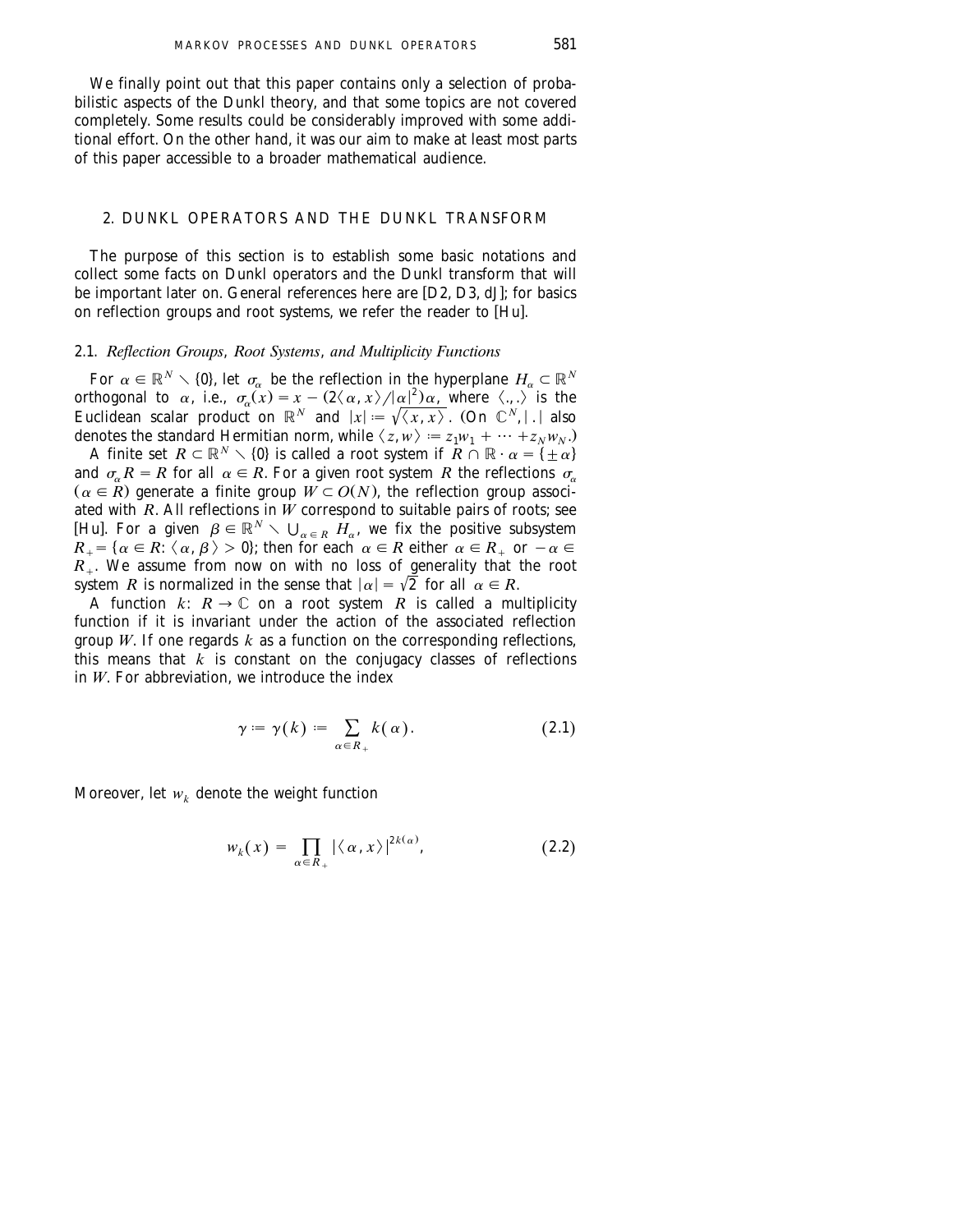<span id="page-7-0"></span>which is *W*-invariant and homogeneous of degree  $2\gamma$ . We finally introduce the Mehta-type constant

$$
c_k := \left(\int_{\mathbb{R}^N} e^{-|x|^2} w_k(x) \, dx\right)^{-1},\tag{2.3}
$$

which is known for all Coxeter groups  $W$ ; see [D1, Me, O1]. We shall use the following further abbreviations:  $\mathcal{P} = \mathbb{C}[\mathbb{R}^N]$  denotes the algebra of polynomial functions on  $\mathbb{R}^N$ , and  $\mathscr{P}_n$  ( $n \in \mathbb{Z}_+$ ) the subspace of homogeneous polynomials of degree *n*. We use the standard multi-index notations; i.e., for multi-indices  $\nu, \rho \in \mathbb{Z}_{+}^{N}$  we write

$$
\begin{aligned} |\nu| &:= \nu_1 + \cdots + \nu_N, \qquad \nu! := \nu_1! \cdot \nu_2! \cdots \nu_N!, \\ \begin{pmatrix} \nu \\ \rho \end{pmatrix} &:= \begin{pmatrix} \nu_1 \\ \rho_1 \end{pmatrix} \begin{pmatrix} \nu_2 \\ \rho_2 \end{pmatrix} \cdots \begin{pmatrix} \nu_N \\ \rho_N \end{pmatrix}, \end{aligned}
$$

as well as

$$
x^{\nu} := x_1^{\nu_1} \cdots x_N^{\nu_N}
$$
 and  $A^{\nu} := A_1^{\nu_1} \cdots A_N^{\nu_N}$ 

for  $x = \mathbb{R}^N$  and any family  $A = (A_1, \ldots, A_N)$  of commuting operators on  $\mathscr{P}$ . Finally, we shall need the partial ordering  $\leq$  on  $\mathbb{Z}_+^N$ , which is defined by  $\rho \leq \nu : \Leftrightarrow \rho_i \leq \nu_i$  for  $i = 1, ..., N$ .

### 2.2. *Dunkl Operators*

The Dunkl operators  $T_i$  ( $i = 1, ..., N$ ) on  $\mathbb{R}^N$  associated with the finite reflection group  $W$  and multiplicity function  $k$  are given by

$$
T_i f(x) := \partial_i f(x) + \sum_{\alpha \in R_+} k(\alpha) \alpha_i \cdot \frac{f(x) - f(\sigma_\alpha x)}{\langle \alpha, x \rangle}, \qquad f \in C^1(\mathbb{R}^N);
$$
\n(2.4)

here  $\partial_i$  denotes the *i*th partial derivative. In the case  $k = 0$ , the  $T_i$  reduce to the corresponding partial derivatives. In this paper, we shall assume throughout that  $k \geq 0$  (i.e., all values of k are nonnegative). The *T* have the following fundamental properties (see [D1]):

(1) The set  $\{T_i\}$  generates a commutative algebra of differentialdifference operators on *P*.

(2) Each *T<sub>i</sub>* is homogeneous of degree  $-1$  on  $\mathscr{P}$ ; i.e.,  $T_i p \in \mathscr{P}_{n-1}$ for  $p \in \mathcal{P}_n$ .

(3) (Product rule)  $T_i(fg) = (T_i f)g + f(T_i g)$  for  $i = 1, ..., N$  and all  $f, g \in C^1(\mathbb{R}^N)$  with *g* being *W*-invariant.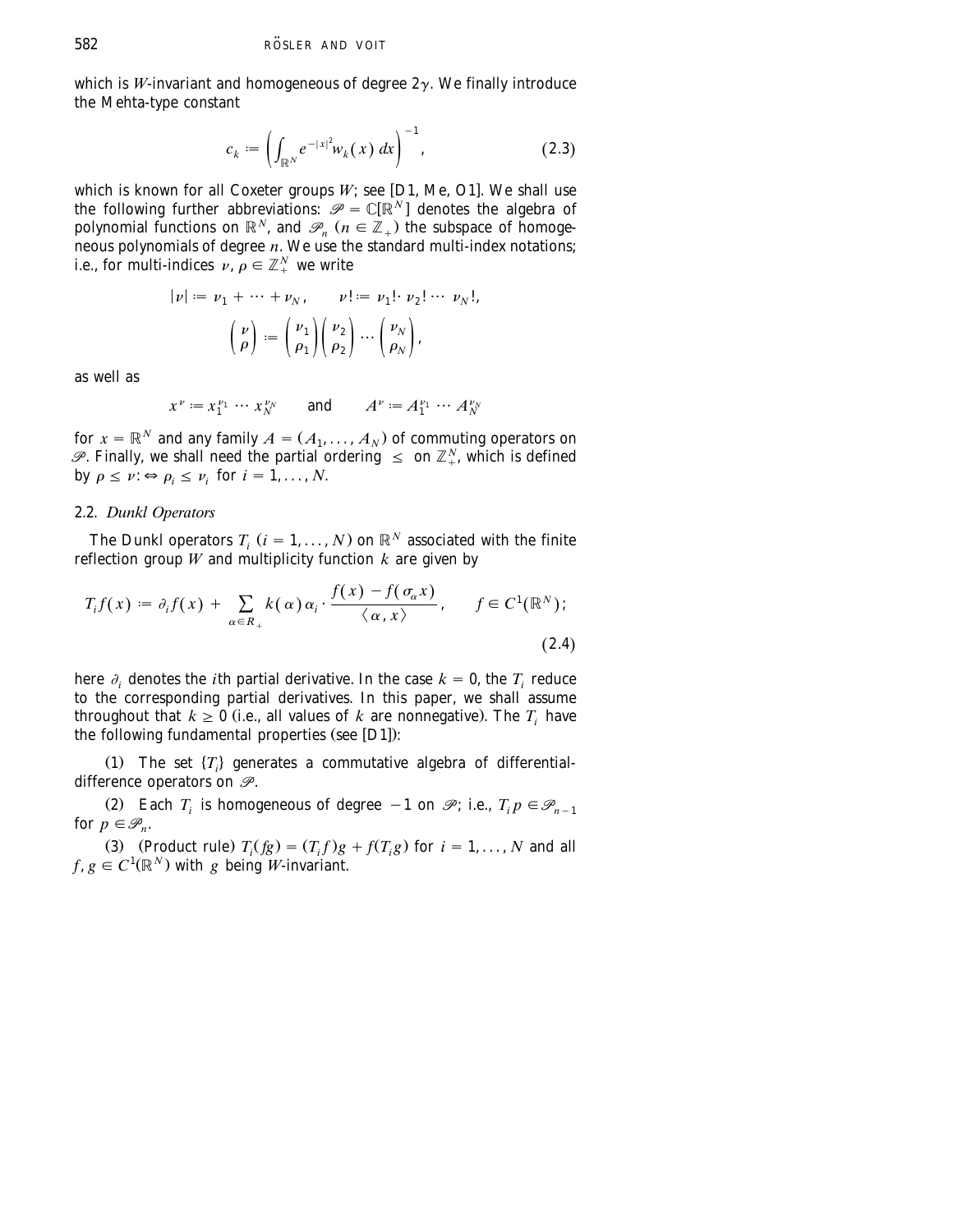A major tool in this paper is the Dunkl kernel  $K(x, y)$  on  $\mathbb{R}^N \times \mathbb{R}^N$ , which generalizes the usual exponential function  $e^{ \langle x, y \rangle}$ . It was introduced in  $[D2]$  by means of an intertwining isomorphism V of  $\mathscr P$  which is characterized by the properties

$$
V(\mathscr{P}_n) = \mathscr{P}_n, \qquad V|_{\mathscr{P}_0} = id, \qquad \text{and} \qquad T_i V = V \partial_i \qquad (i = 1, \dots, N).
$$

Some details about *V* and the *T<sub>i</sub>* for the symmetric group  $S_N$  and the  $B_N$ case will be discussed in Example 7.1. For  $n \in \mathbb{Z}_+$ , set

$$
K_n(x, y) := V\bigg(\frac{\langle ., y \rangle^n}{n!}\bigg)(x) \qquad (x, y \in \mathbb{R}^N).
$$

Then  $K_n(x, y) = K_n(y, x)$  and  $|K_n(x, y)| \le |x|^n |y|^n/n!$ . The Dunkl kernel *K* is now defined as

$$
K(x, y) := \sum_{n=0}^{\infty} K_n(x, y) \qquad \big(= V(e^{\langle \ldots y \rangle})(x)\big).
$$
 (2.5)

For  $y \in \mathbb{R}^N$ ,  $K(x, y)$  may be also characterized as the unique analytic solution of  $T_i f = y_i f$   $(i = 1, ..., N)$  with  $f(0) = 1$ ; see [O1]. Moreover, the Dunkl kernel *K* has a unique holomorphic extension to  $\mathbb{C}^N \times \mathbb{C}^N$ .

EXAMPLES 2.1. (1) If  $k = 0$ , then  $K(z, w) = e^{\langle z, w \rangle}$  for  $z, w \in \mathbb{C}^N$ . (Note that  $\langle ... \rangle$  was defined to be bilinear on  $\mathbb{C}^N$ .)

(2) If  $N = 1$  and  $W = \mathbb{Z}_2$ , then the multiplicity function is a single parameter  $k \geq 0$ , and the normalization constant is  $c_k = \Gamma(k + 1/2)$ . The Dunkl kernel is given by

$$
K(z,w) = j_{k-1/2}(izw) + \frac{zw}{2k+1}j_{k+1/2}(izw), \qquad z, w \in \mathbb{C},
$$

where for  $\alpha \geq -1/2$ , *j<sub>a</sub>* is the normalized spherical Bessel function

$$
j_{\alpha}(z)=2^{\alpha}\Gamma(\alpha+1)\frac{J_{\alpha}(z)}{z^{\alpha}}=\Gamma(\alpha+1)\cdot\sum_{n=0}^{\infty}\frac{(-1)^{n}(z/2)^{2n}}{n!\,\Gamma(n+\alpha+1)}.
$$

For details and related material see [D3, [R1, Ros,](#page-67-0) [Wa](#page-68-0)] and references cited there. This basic example is connected with the quantum harmonic oscillator of [Y](#page-68-0)ang [Y].

(3) If  $N = 2$  and *W* is a dihedral group of odd order, then *k* is again a single parameter. For  $k = 1$ , the *W*-invariant part of the Dunkl kernel *K* is computed (up to some transformation) in [Be-Mo] in terms of Tchebychev polynomials.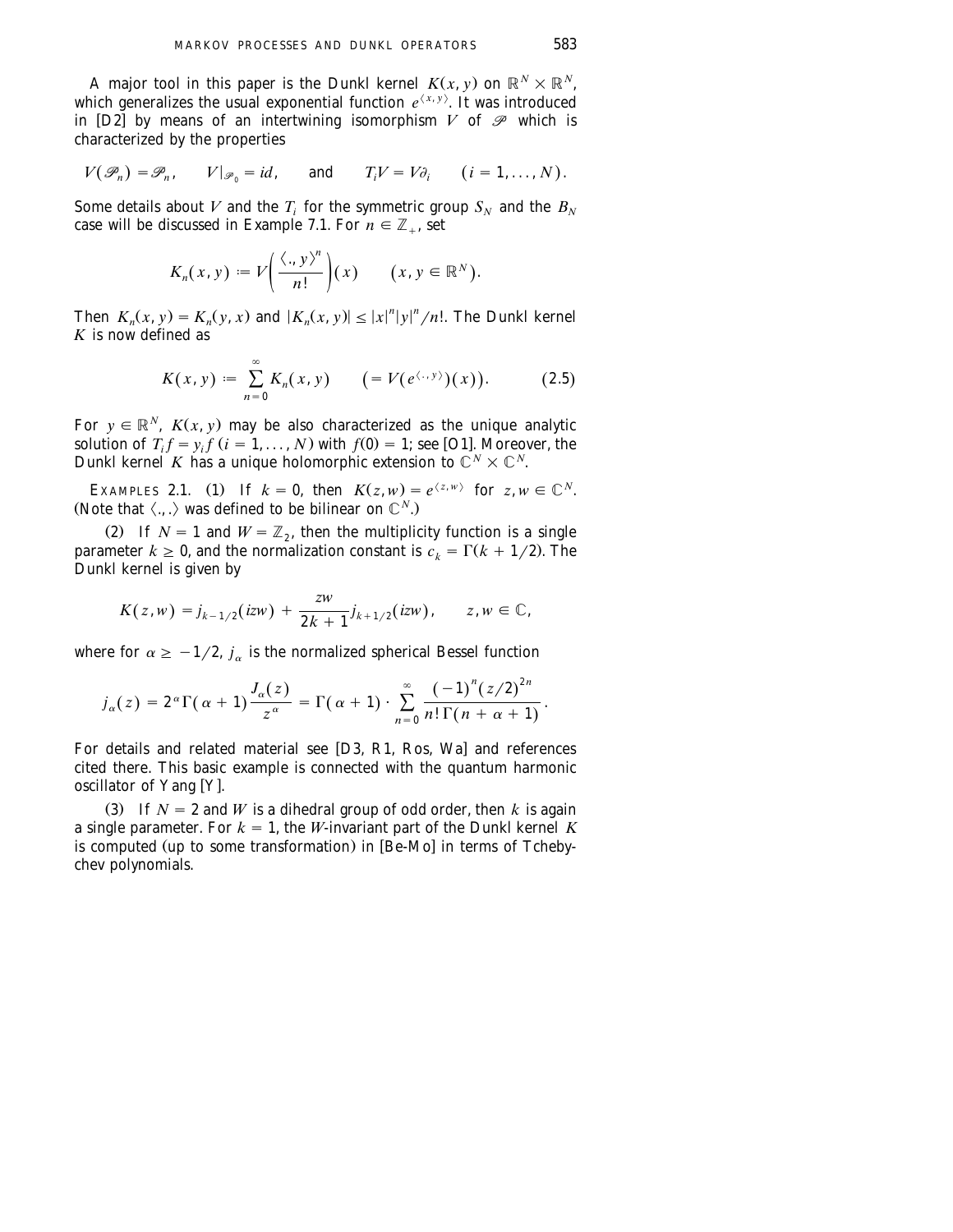For later references, we next list some further known properties of the Dunkl kernel *K*.

THEOREM 2.2. Let  $z \in \mathbb{C}^N$ ,  $x, y \in \mathbb{R}^N$ .

(1)  $K(z, w) = K(w, z), K(z, 0) = 1$  *and*  $K(\lambda z, w) = K(z, \lambda w)$  for  $\lambda \in \mathbb{C}$ .

(2) For all  $\nu \in \mathbb{Z}_+^N$ ,  $|\partial_\tau^{\nu} K(x, z)| \leq |x|^{\nu} \cdot e^{|x| \cdot |\text{Re } z|}$ . In particular,  $|K(x, z)| \leq e^{|x||z|}$  and  $|K(ix, y)| \leq 1$ .

(3)  $T_i^X K(x, y) = y_i K(x, y)$  for  $j = 1, ..., N$ ; here the superscript x *indicates that the operators act with respect to the x-variable.* 

(4)  $K(-ix, y) = \overline{K(ix, y)}$  and  $K(g(x), g(y)) = K(x, y)$  for  $g \in W$ .

(5) *For each*  $x \in \mathbb{R}^N$  *there exists a unique probability measure*  $\mu_x \in$  $M^1(\mathbb{R}^N)$  with

$$
\text{supp } \mu_x \subset \{ \xi \in \mathbb{R}^N : |\xi| \le |x| \} \quad \text{and}
$$
\n
$$
\text{supp } \mu_x \cap \{ \xi \in \mathbb{R}^N : |\xi| = |x| \} \neq \emptyset
$$

*such that*

$$
K(x, z) = \int_{\mathbb{R}^N} e^{\langle \xi, z \rangle} d\mu_x(\xi) \quad \text{for all } z \in \mathbb{C}^N.
$$

*In particular,*  $K(x, y) > 0$  *for all x, y*  $\in \mathbb{R}^N$ .

*Proof.* Parts (1), (3), and (4) can easily be derived from the construction of  $K$  in [Section 2.2;](#page-7-0) see [D2, D3]. Part  $(5)$  is shown in [R3], and Part  $(2)$  is a consequence of Part  $(5)$ ; see also [R3].

The generalized exponential function *K* gives rise to an integral transform, called the Dunkl transform on  $\mathbb{R}^N$ , which was introduced in [D3] and has been thoroughly studied in [dJ]. To emphasize the similarity with the classical Fourier transform, we use the following notion.

### 2.3. *The Dunkl Transform*

The Dunkl transform associated with *W* and  $k \ge 0$  is given by

$$
\hat{\cdot}: L^1(\mathbb{R}^N, w_k(x) dx) \to C_b(\mathbb{R}^N);
$$
  

$$
\hat{f}(y) := \int_{\mathbb{R}^N} f(x)K(-iy, x)w_k(x) dx \qquad (y \in \mathbb{R}^N).
$$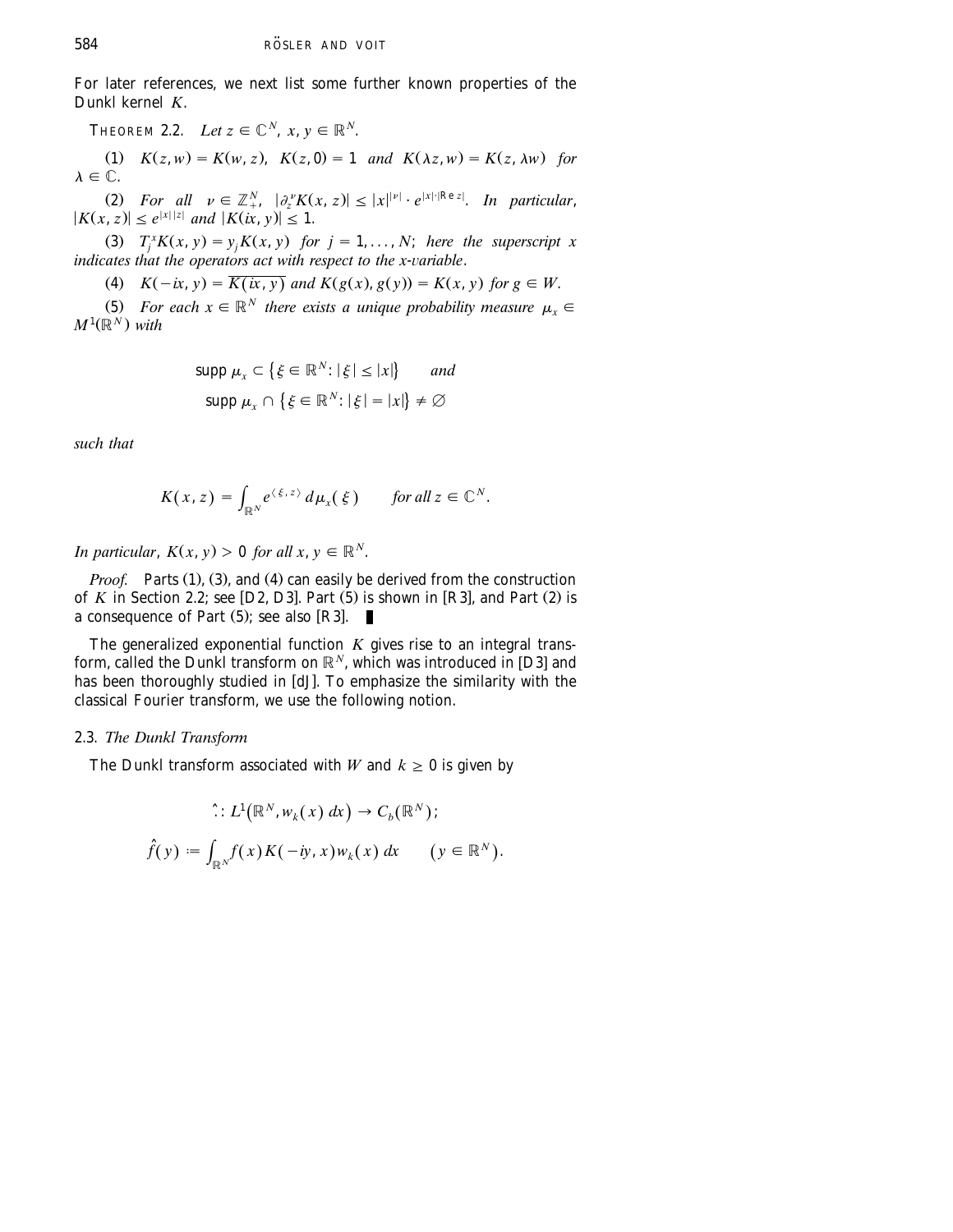The Dunkl transform of a function  $f \in L^1(\mathbb{R}^N, w_k(x) dx)$  has the following basic properties:

 $(1)$   $\|\hat{f}\|_{\infty} \leq \|f\|_{1, w_k(x) dx}$ ; see Theorem 2.2(2).

(2) If  $f^{-}(x) := f(-x)$  and  $(f_{g})(x) := f(g(x))$  for  $g \in W$ ,  $x \in \mathbb{R}^{N}$ , then  $(f^-)^\wedge(y) = \overline{\hat{f}(y)}$  and  $(f_g)^\wedge(y) = \hat{f}(g(y))$  for  $y \in \mathbb{R}^N$ ; see Theorem  $2.2(4)$ .

The inverse Dunkl transformation is given by  $\tilde{f}(y) = \hat{f}(-y)$  and has corresponding properties.

The results listed in the following theorem are proved in  $[D3, dJ]$  $[D3, dJ]$  $[D3, dJ]$ :

**THEOREM 2.3.** (1) The Schwartz space  $\mathcal{S}(\mathbb{R}^N)$  of rapidly decreasing *functions on*  $\mathbb{R}^N$  *is invariant under the Dunkl transform.* 

(2) (Lemma of Riemann–Lebesgue)  $(L^1(\mathbb{R}^N, w_k(x) dx))^{\wedge}$  is a  $\|.\|_{\infty}$ *dense subspace of*  $C_0(\mathbb{R}^N)$ .

1 1 (3)  $(L^1$ -inversion) For all  $f \in L^1(\mathbb{R}^N, w_k(x) dx)$  with  $\hat{f} \in L^1(\mathbb{R}^N,$  $w_k(x) dx$ .

$$
f = 4^{-\gamma - N/2} c_k^2 \hat{f}^\vee \qquad a.e.
$$

(3) (Plancherel's Theorem) *The renormalized Dunkl transform*  $f \mapsto$  $c_k 2^{-\gamma-N/2} \widehat{f}$  can be uniquely extended to an isometric isomorphism on  $L^2(\mathbb{R}^N, w_k(x) dx)$ .

We next show that Dunkl transforms of radial functions (i.e.,  $SO(N)$ invariant functions) in  $L^1(\mathbb{R}^N, w_k(x) dx)$  are again radial, an that Dunkl transforms can be computed via associated classical Hankel transforms. This result is not obvious, as the weight  $w_k$  is usually invariant only under the reflection group *W*. Our proof is based on the explicit integration of the operator  $\tilde{V}$  over spheres in [X]. Before doing this, we recapitulate some facts about Hankel transforms:

### 2.4. *The Hankel Transform*

For  $\alpha \geq -1/2$ , define the measure  $\omega_{\alpha}$  on  $[0, \infty)$  by

$$
d\omega_{\alpha}(r) = (2^{\alpha}\Gamma(\alpha+1))^{-1}r^{2\alpha+1} dr.
$$

The Hankel transform  $\mathcal{H}^{\alpha}$  of order  $\alpha$  on  $L^{1}([0,\infty[, \omega_{\alpha})$  is then defined by

$$
(\mathcal{H}^{\alpha}f)(\lambda) = \int_0^{\infty} f(r) j_{\alpha}(\lambda r) d\omega_{\alpha}(r);
$$

Here  $j_{\alpha}$  is the normalized spherical Bessel function as defined in Example 2.1(2). The transform  $\mathcal{H}^{\alpha}$  can be uniquely extended to an isometric isomorphism on  $L^2([0, \infty[, \omega_\alpha)$ .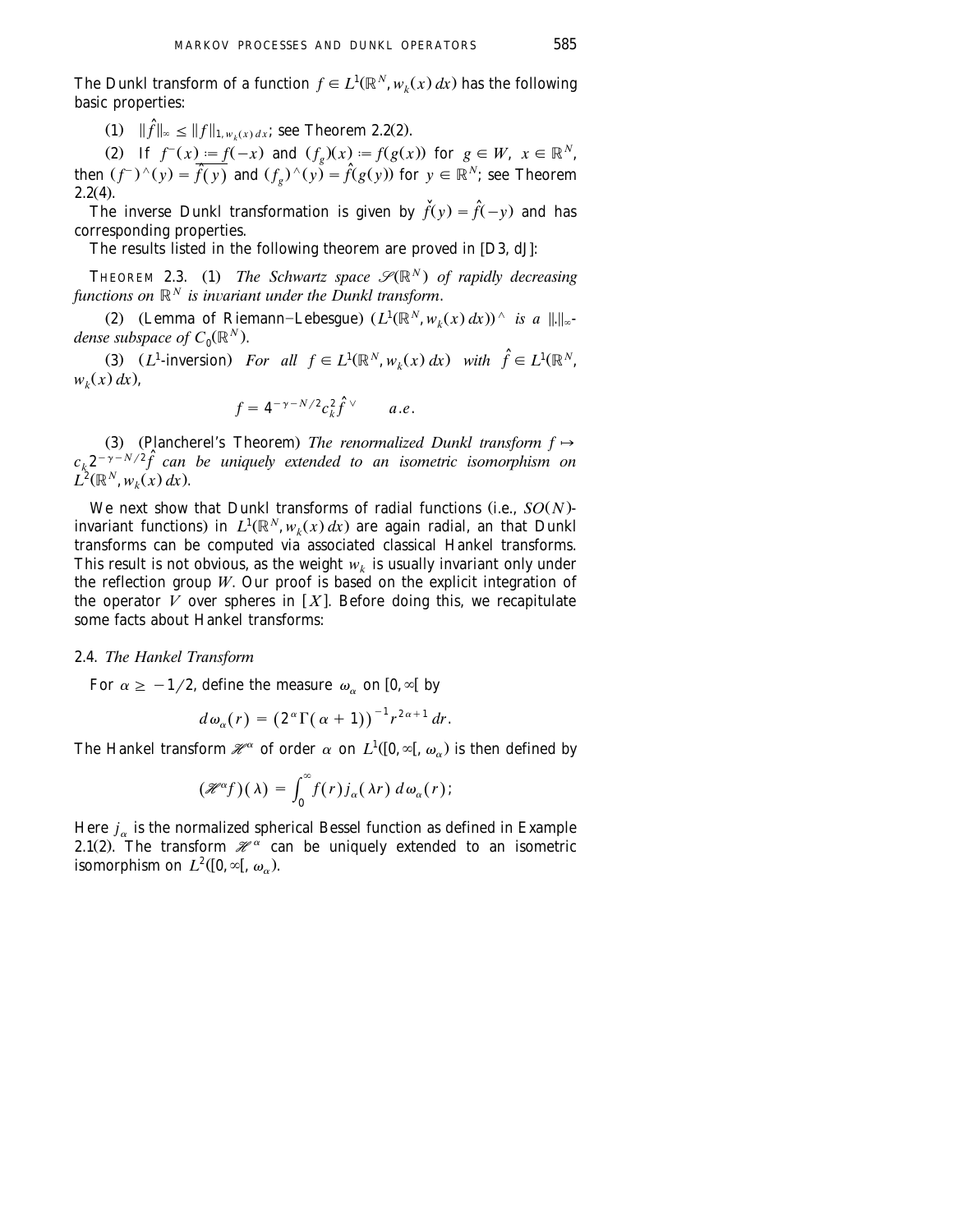PROPOSITION 2.4. *Let W be a finite reflection group with multiplicity function k and index*  $\gamma = \sum_{\alpha \in R_+} k(\alpha)$ . *Then there is a one-to-one correspon*dence between the space of all radial functions f in  $L^1(\mathbb{R}^N, w_k(x) dx)$  and the space of all functions  $F \in L^1([0, \infty[, \omega_{\gamma+N/2-1})$  via

$$
f(x) = F(|x|) \quad \text{for } x \in \mathbb{R}^N.
$$

*Moreover, the Dunkl transform*  $\hat{f}$  *of f is related to the Hankel transform*  $\mathcal{H}^{\gamma+N/2-1}F$  of F by

$$
\widehat{f}(y) = c_k^{-1} 2^{\gamma + N/2} \cdot (\mathscr{H}^{\gamma + N/2 - 1} F)(|y|) \quad \text{for } y \in \mathbb{R}^N.
$$

*Proof.* Let  $S^{N-1} = \{x \in \mathbb{R}^N : |x| = 1\}$  be the unit sphere with normalized surface measure  $d\sigma$ . Set

$$
d_k := \int_{S^{N-1}} w_k(x) d\sigma(x) = \frac{1}{c_k} \cdot \frac{2}{\Gamma(\gamma + N/2)}.
$$

Let *f* and *F* be related as in the proposition. Then the homogeneity of  $w_k$ leads to

$$
\int_{\mathbb{R}^N} |f(x)| w_k(x) dx = \int_0^{\infty} \left( \int_{S^{N-1}} w_k(y) d\sigma(y) \right) |F(r)| r^{N-1} dr
$$
  
=  $d_k \int_0^{\infty} |F(r)| r^{2\gamma + N - 1} dr$ .

We now turn to the second statement. Corollary 2.2 of  $[X]$  states that for each polynomial *p* and  $x \in \mathbb{R}^N$ ,

$$
\int_{S^{N-1}} V p(\langle x,.\rangle)(y) w_k(y) d\sigma(y) = d'_k \int_{-1}^1 p(t|x|) (1-t^2)^{\gamma + (N-3)/2} dt,
$$

with some constant  $d'_k > 0$  depending on  $k$  only. The series representation  $(2.5)$  of *K* and Mehler's formula  $(Sz]$ ,  $(1.7.1.6)$  lead to

$$
\int_{S^{N-1}} K(ix, y) w_k(y) d\sigma(y) = d'_k \int_{-1}^1 e^{it|x|} (1 - t^2)^{\gamma + (N-3)/2} dt
$$
  
=  $d_k \cdot j_{\gamma + N/2 - 1}(|x|).$  (2.6)

Moreover, by Theorem 2.2(1) and the homogeneity of  $w_k$ ,

$$
\hat{f}(y) = \int_{\mathbb{R}^N} F(|x|) K(-ix, y) w_k(x) dx
$$
  
= 
$$
\int_0^{\infty} \left( \int_{S^{N-1}} K(-iny, z) w_k(z) d\sigma(z) \right) F(r) r^{2\gamma + N - 1} dr.
$$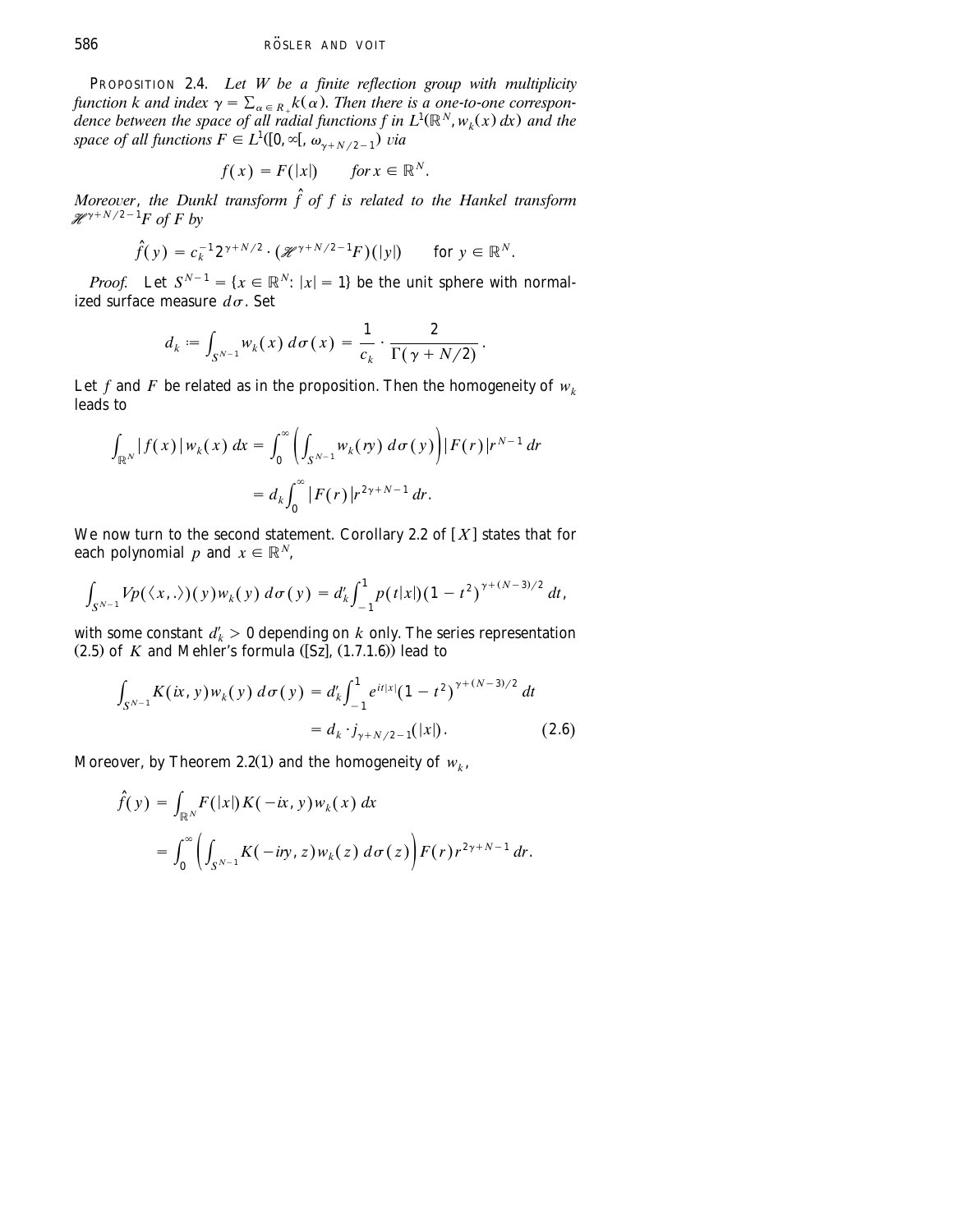It follows from  $(2.6)$  that

$$
\hat{f}(y) = d_k \int_0^{\infty} j_{\gamma + N/2 - 1}(r|y|) F(r) r^{2\gamma + N - 1} dr
$$
  
=  $c_k^{-1} 2^{\gamma + N/2} \cdot (\mathcal{H}^{\gamma + N/2 - 1} F)(|y|),$ 

which completes the proof.  $\blacksquare$ 

Proposition 2.4 leads to the following result, which will be needed in [Section 9:](#page-55-0)

**LEMMA 2.5.** *For each compact set*  $L \subset \mathbb{R}^N$  *there is a function*  $f \in C_c^+(\mathbb{R}^N)$ *with*  $\hat{f} \in C_0^+(\mathbb{R}^N) \cap L^1(\mathbb{R}^N, w_t(x) dx)$  such that  $\hat{f} \geq 1$  on L.

*Proof.* The Hankel transform  $\mathcal{H}^{\alpha}$  ( $\alpha \ge -1/2$ ) can be regared as a Fourier transform for a suitable hypergroup structure on  $[0, \infty]$ , which is called a Bessel-Kingman hypergroup (see [Bl-He]). In particular, there is a positivity-preserving convolution  $*_{\alpha}$  on  $L^1([0, \infty[, \omega_{\alpha})$  such that  $\mathcal{H}^{\alpha}(f *_{\alpha} g) = \mathcal{H}^{\alpha}(f) \cdot \mathcal{H}^{\alpha}(g)$  for  $f, g \in L^{1}([0, \infty[, \omega_{\alpha})$ . Now fix  $g \in C_{c}^{+}([0, \infty[)$  with  $\int_{0}^{\infty} g(x) d\omega_{\alpha}(x) > 0$ . Then  $g *_{\alpha} g \in C_{c}^{+}([0, \infty[)$  with  $C_c^+([0, \infty[)$  with  $\int_0^\infty g(x) d\omega_\alpha(x) > 0$ . Then  $g *_{\alpha} g \in C_c^+([0, \infty[)$  with  $\mathscr{H}^{\alpha}(g *_{\alpha} g) = |\mathscr{H}^{\alpha}(g)|^2 \in C_0^{\{1\}}(0, \infty[) \cap L^1([0, \infty[, \omega_{\alpha}]), \text{ and } |\mathscr{H}^{\alpha}(g)|^2 > 0 \text{ on } \mathbb{R}$  $[0, \epsilon]$  for a suitable  $\epsilon > 0$ . Suitable rescaling of *g* yields that for each compactum  $R \subset [0, \infty]$  there is some g such that even  $|\mathcal{H}^{\alpha}(g)|^2 \geq 1$  on R. The lemma now follows from Proposition 2.4 with  $F = g *_{\alpha} g$ .

To use the Dunkl transform as a probabilistic tool, we next establish some further standard results like the uniqueness theorem and Lévy's continuity theorem. We denote the Banach space of all C-valued, regular bounded Borel measures on  $\mathbb{R}^N$  by  $M_b(\mathbb{R}^N)$ . Moreover,  $M_b^+(\mathbb{R}^N)$  and  $M^1(\mathbb{R}^N)$  are the subspaces consisting of all positive measures and probability measures, respectively. Moreover, we denote the  $\sigma$ -algebra of all Borel *N* sets on  $\mathbb{R}^N$  by  $\mathscr{B}(\mathbb{R}^N)$ . Weak convergence of measures means convergence with respect to the  $\sigma(M_h(\mathbb{R}^N), C_h(\mathbb{R}^N))$ -topology.

The Dunkl transform of  $\mu \in M_b(\mathbb{R}^N)$  is given by  $\hat{\mu}(y) =$  $\int_{\mathbb{R}^N} K(-iy, x) d\mu(x)$   $(y \in \mathbb{R}^N)$ .

**THEOREM 2.6.** (1) If  $\mu \in M_b(\mathbb{R}^N)$ , then  $\hat{\mu} \in C_b(\mathbb{R}^N)$  with  $\|\hat{\mu}\|_{\infty} \leq$  $\|\mu\|$ .

(2) If 
$$
\mu \in M_b(\mathbb{R}^N)
$$
 and  $f \in L^1(\mathbb{R}^N, w_k(x) dx)$ , then

$$
\int_{\mathbb{R}^N} \widehat{\mu}(x) f(x) w_k(x) \, dx = \int_{\mathbb{R}^N} \widehat{f} d\mu.
$$

(3) If  $\mu \in M_b(\mathbb{R}^N)$  satisfies  $\hat{\mu} = 0$ , then  $\mu = 0$ .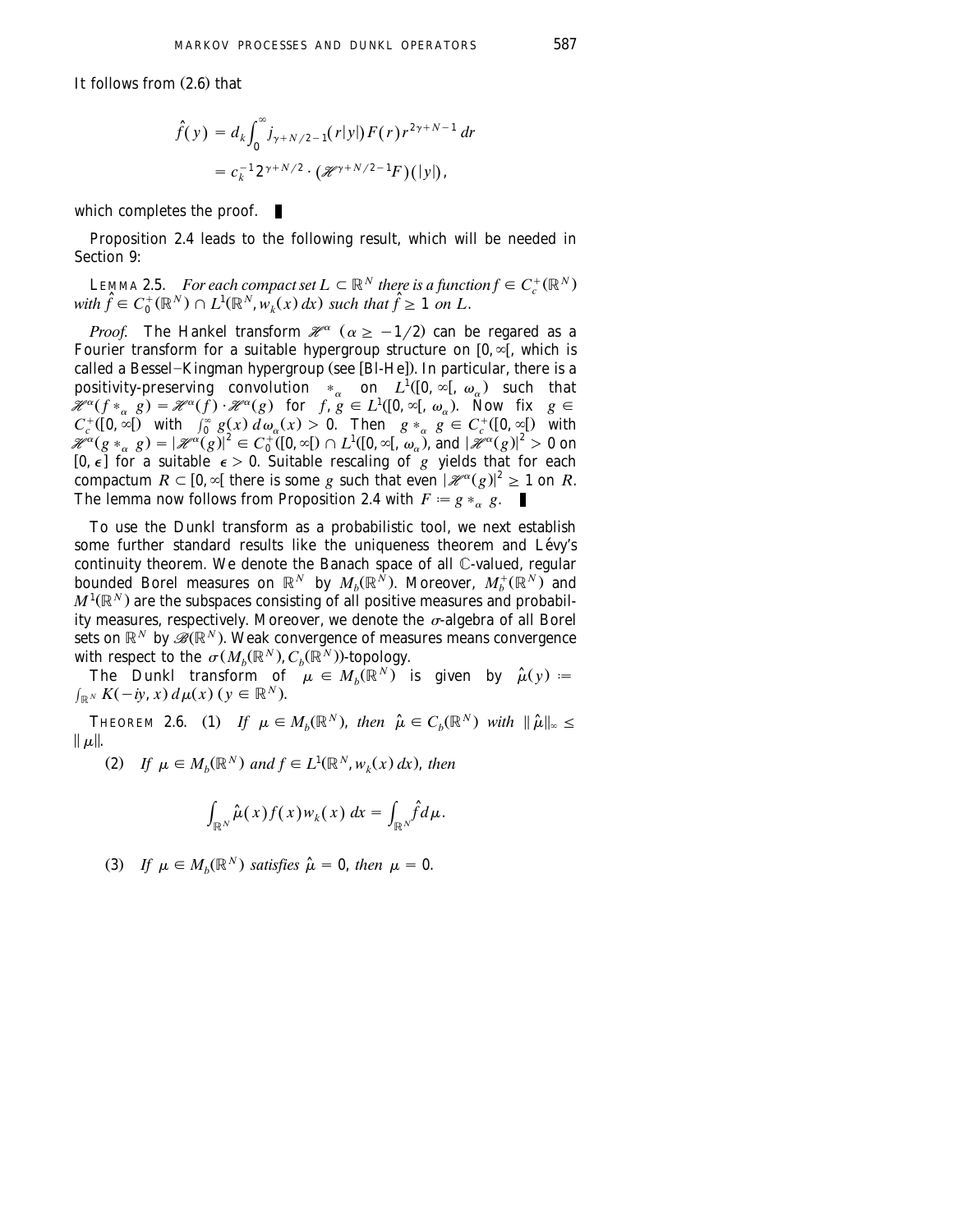<span id="page-13-0"></span>*Proof.* Part (1) follows readily from Theorem 2.2(2) and the dominated convergence theorem. Part  $(2)$  follows from Fubini's theorem, and Part  $(3)$ follows from Part (2) and the fact that  $(L^1(\mathbb{R}^N, w_k(x) dx))^{\wedge}$  is  $\|.\|_{\infty}$ -dense in  $C_0(\mathbb{R}^N)$ .

**THEOREM 2.7.** *Let*  $(\mu_n)_{n \in \mathbb{N}} \subset M_b^+(\mathbb{R}^N)$ .

(1) If  $(\mu_n)_{n \in \mathbb{N}}$  converges weakly to  $\mu \in M_b^+(\mathbb{R}^N)$ , then  $(\hat{\mu}_n)_{n \in \mathbb{N}}$ *converges to*  $\hat{\mu}$  *uniformly on every compact subset of*  $\mathbb{R}^N$ .

 $\hat{H}$   $\left( \hat{\mu}_n \right)_{n \in \mathbb{N}}$  *converges pointwise to a complex-valued function*  $\varphi$  *on*  $\mathbb{R}^N$  *that is continuous at* 0, *then there exists a unique*  $\mu \in M_b^+(\mathbb{R}^N)$  *with*  $\hat{\mu} = \varphi$ , and  $(\mu_n)_{n \in \mathbb{N}}$  tends weakly to  $\mu$ .

*Proof.* As  $(x, y) \rightarrow K(x, y)$  is analytic on  $\mathbb{R}^N \times \mathbb{R}^N$ , the mean value theorem ensures that for all  $x \in \mathbb{R}^N$ ,  $\epsilon > 0$  and all compacta  $L \subset \mathbb{R}^N$ , there exists an open neighborhood *U* of *x* with  $|K(ix, y) - K(iz, y)| \le \epsilon$ for all  $z \in U$ ,  $y \in L$ . The proof of part (1) can now be carried out exactly as in the classical group case; see, for instance, Theorem 23.8 in [Ba].

Moreover, Theorem  $2.6$  ensures that the proof of part  $(2)$  also carried over from the classical seting in [Ba] without changes. We omit the details.

*Remark* 2.8. If a measure  $\mu \in M_b(\mathbb{R}^N)$  is invariant under the action of the finite reflection group *W*, then its Dunkl transform is also *W*-invariant. On the other hand, it is not true that Dunkl transforms of radial measures are again radial; this is clear from Proposition 2.4 and the fact that the weight function  $w_k$  usually fails to be radial.

## 3. GENERALIZED LAPLACIANS AND HEAT KERNELS

### 3.1. *The Generalized Laplacian*

The generalized Laplacian  $\Delta_k$  associated with some finite reflection group  $\tilde{W}$  on  $\mathbb{R}^N$  and a multiplicity function  $k \geq 0$  is defined by

$$
\Delta_k f \coloneqq \sum_{l=1}^N T_l^2 f = \Delta f + 2 \sum_{\alpha \in R_+} k(\alpha) \, \delta_\alpha f \qquad \big( f \in C^2(\mathbb{R}^N) \big),
$$

with

$$
\delta_{\alpha} f(x) = \frac{\langle \nabla f(x), \alpha \rangle}{\langle \alpha, x \rangle} - \frac{f(x) - f(\sigma_{\alpha} x)}{\langle \alpha, x \rangle^{2}}.
$$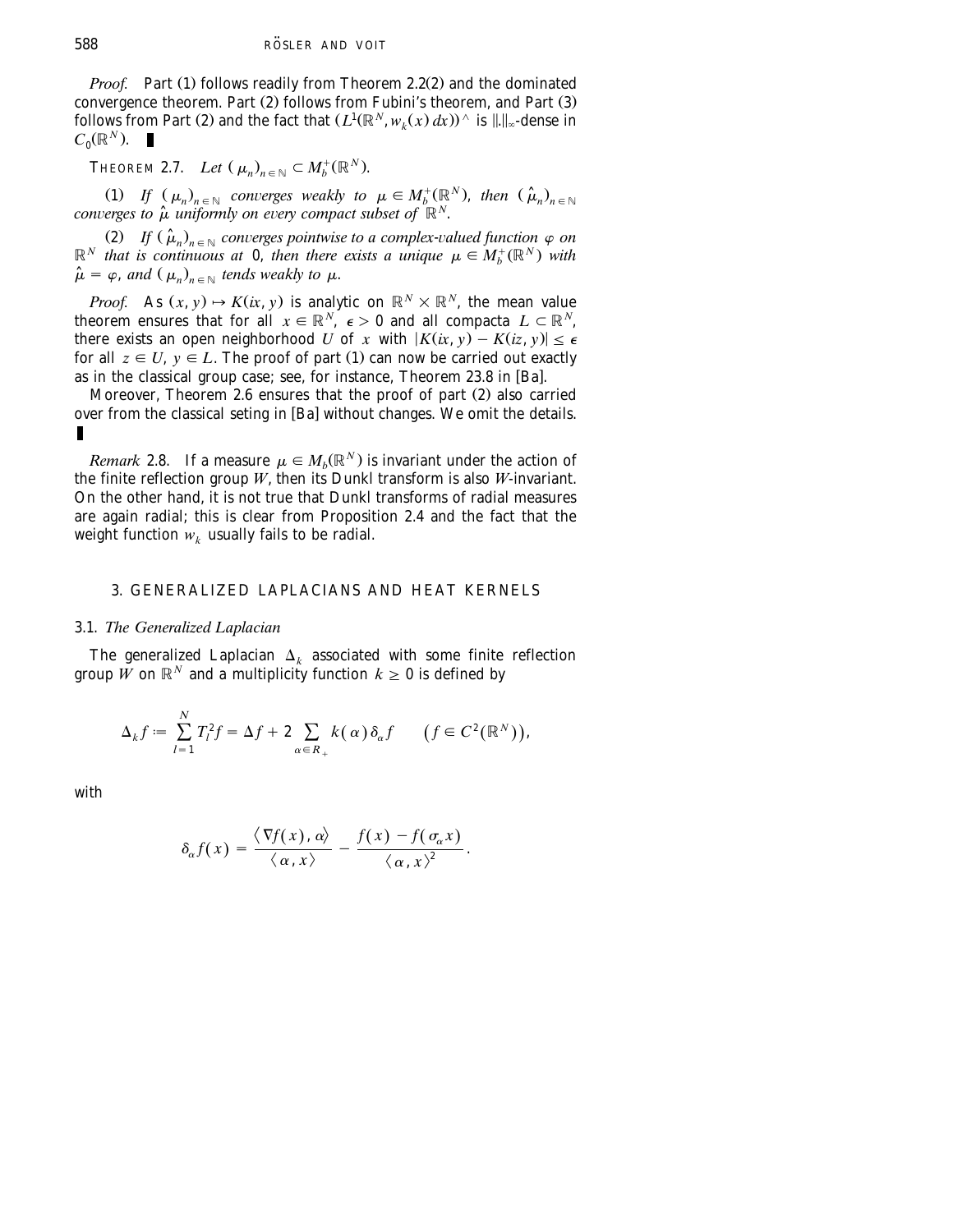<span id="page-14-0"></span>It is shown in [R2] that the operator  $\Delta_k$  on  $C_0(\mathbb{R}^N)$  admits a closure (again denoted by  $\Delta_k$ ). This closure generates a positive, strongly continuous contraction semigroup  $(e^{t\Delta_k})_{k>0}$  on  $C_0(\mathbb{R}^N)$ , which is given explicitly in terms of the following generalized heat kernels.

### 3.2. *Generalized Heat Kernels*

The generalized heat kernel  $\Gamma_k$  is defined by

$$
\Gamma_k(x, y, t) := \frac{c_k}{(4t)^{\gamma + N/2}} e^{-(|x|^2 + |y|^2)/4t} K\left(\frac{x}{\sqrt{2t}}, \frac{y}{\sqrt{2t}}\right)
$$
  
 $(x, y \in \mathbb{R}^n, t > 0),$ 

where  $c_k$  is given in (2.3). The heat kernel  $\Gamma_k$  has the following properties (see Lemma 4.5 in [R2]): Let *x*, *y*,  $z \in \mathbb{R}^N$  and  $t > 0$ . Then

(1) 
$$
\Gamma_k(x, y, t) = \Gamma_k(y, x, t)
$$
  
=  $\frac{c_k^2}{4^{\gamma + N/2}} \int_{\mathbb{R}^N} e^{-t|\xi|^2} K(ix, \xi) K(-iy, \xi) w_k(\xi) d\xi$ ,

and, by the inversion formula, Theorem  $2.3(3)$ ,

$$
\Gamma_k(x,.,t)^{\wedge}(z)=e^{-t|z|^2}\cdot K(-ix,z).
$$

(2) For fixed  $y \in \mathbb{R}^N$ , the function  $u(x, t) = \Gamma_k(x, y, t)$  solves the generalized heat equation  $\Delta_k u = u_t$ , on  $\mathbb{R}^N \times (0, \infty)$ .

(3) 
$$
\int_{\mathbb{R}^N} \Gamma_k(x, y, t) w_k(x) dx = 1
$$
 and  

$$
|\Gamma_k(x, y, t)| \le \frac{M_k}{t^{\gamma + N/2}} e^{-(|x| - |y|)^2 / 4t}.
$$

Moreover, the integral operators

$$
H(t)f(x) := \int_{\mathbb{R}^N} \Gamma_k(x, y, t) f(y) w_k(y) dy \quad \text{for } t > 0, \text{ and } H(0)f := f,
$$

have the following properties:

**THEOREM 3.1.** (1) If  $f \in C_0(\mathbb{R}^N)$ , or if f is a polynomial, then  $e^{t\Delta_k}f =$  $H(t)$ *f for*  $t \geq 0$ .

(2) *For each*  $f \in C_b(\mathbb{R}^N)$ *, the function*  $u(x, t) := H(t)f(x)$  *is bounded and continuous on*  $\mathbb{R}^N \times [0, \infty]$  *and solves the Cauchy problem*  $u_t = \Delta_k u$  *on*  $\mathbb{R}^N \times [0, \infty)$  *with u* $(0, 0) = f$ .

(3) For each  $f \in \mathcal{P}$ , the function  $u(x, t) := e^{t\Delta_k} f(x) = H(t)f(x)$  is a *polynomial solution of the Cauchy problem*  $u_t = \Delta_k u$  *on*  $\mathbb{R}^N \times [0, \infty)$  with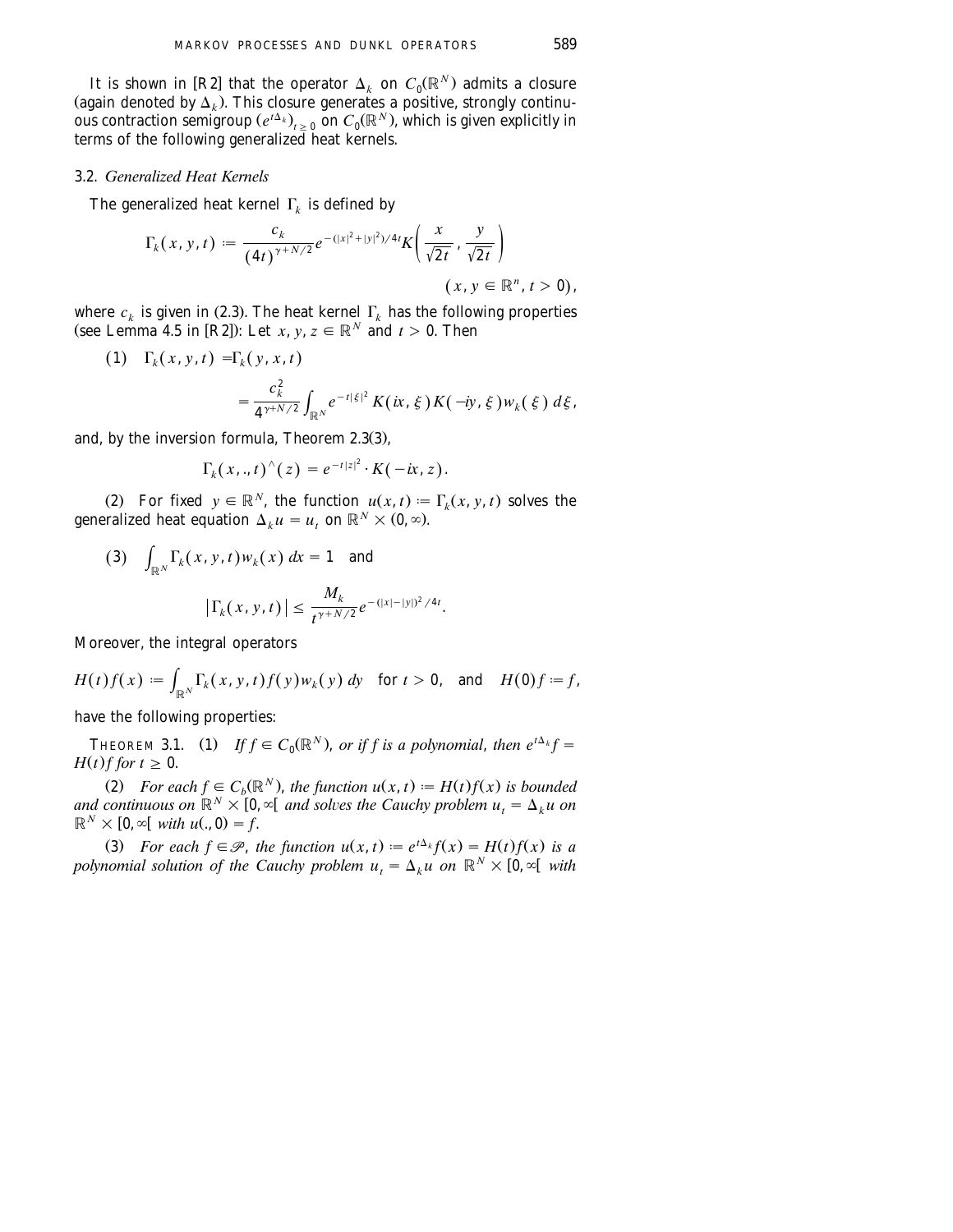<span id="page-15-0"></span> $u(., 0) = f$ ; *moreover*,  $\tilde{u}(x, t) := e^{-t\Delta_k} f(x)$  solves  $\tilde{u}_t + \Delta_k \tilde{u} = 0$  on  $\mathbb{R}^N \times$  $[0, \infty[$  with  $\tilde{u}(., 0) = f$ .

*Proof.* Part (1) for  $f \in C_0(\mathbb{R}^N)$  and Part (2) are shown in [Section 4](#page-16-0) of [R2]. Notice further that  $e^{c\Delta_k}(c \in \mathbb{R})$  is well defined on  $\mathscr{P}$ . Proposition 2.1 of [D3] yields in our notation that

$$
p(x) = \int_{\mathbb{R}^N} \Gamma_k(x, y, 1/2) \big( e^{-\Delta_k/2} p \big) (y) w_k(y) \, dy \quad \text{for } p \in \mathcal{P}. \tag{3.1}
$$

From this, Part (1) for  $t = 1/2$  follows with  $f = e^{-\Delta_k/2}p$ . The general case  $t > 0$  follows by renormalization (see Lemma 2.1 of [R2]), and the case  $t = 0$  is trivial. This completes the proof of Part (1). Part (3) is also clear.

The solutions for the polynomial initial value problems in Theorem 3.1  $(3)$  will be studied in [Section 8.](#page-44-0) In [Section 5](#page-24-0) we will show that suitably generalized Cauchy kernels (instead of generalized heat kernels) lead to solutions of the Dirichlet problem  $u_{tt} + \Delta_k u = 0$  on  $\mathbb{R}^N \times [0, \infty[$  with given initial data for  $t = 0$ . We turn next to a probabilistic interpretation of the generalized heat kernels.

### 3.3. *k*-*Gaussian Semigroups*

For  $x \in \mathbb{R}^N$  and  $A \in \mathcal{B}(\mathbb{R}^N)$  put

$$
P_t^{\Gamma}(x, A) := \int_A \Gamma_k(x, y, t) w_k(y) dy \qquad (t > 0)
$$

and  $P_0^{\Gamma}(x, A) = \epsilon_x(A)$ ; here  $\epsilon_x$  denotes the point measure in  $x \in \mathbb{R}^N$ . We show that  $(P_t^{\Gamma})_{t>0}$  is a semigroup of Markov kernels on  $\mathbb{R}^N$  in the following sense:

(1) Each  $P_t^{\Gamma}$  is a Markov kernel, and for all  $s, t \ge 0$ ,  $x \in \mathbb{R}^N$ , and  $A \in \mathscr{B}(\mathbb{R}^N)$ .

$$
P_s^{\Gamma} \circ P_t^{\Gamma}(x, A) \coloneqq \int_{\mathbb{R}^N} P_t^{\Gamma}(z, A) P_s^{\Gamma}(x, dz) = P_{s+t}^{\Gamma}(x, A).
$$

(2) The mapping  $[0, \infty] \to M^1(\mathbb{R}^N)$ ,  $t \mapsto P_t^{\Gamma}(0, \cdot)$ , is weakly continuous.

Moreover, the semigroup has the following particular property:

(3) The Dunkl transforms of the probability measures  $P_t^{\Gamma}(x,.)$  ( $t \ge 0$ ,  $x \in \mathbb{R}^N$ ) satisfy

$$
P_t^{\Gamma}(0,.)^{\wedge}(y) = e^{-t|y|^2} \quad \text{and} \quad P_t^{\Gamma}(x,.)^{\wedge}(y) = K(-ix, y) \cdot P_t^{\Gamma}(0,.)^{\wedge}(y)
$$
  
for  $y \in \mathbb{R}^N$ .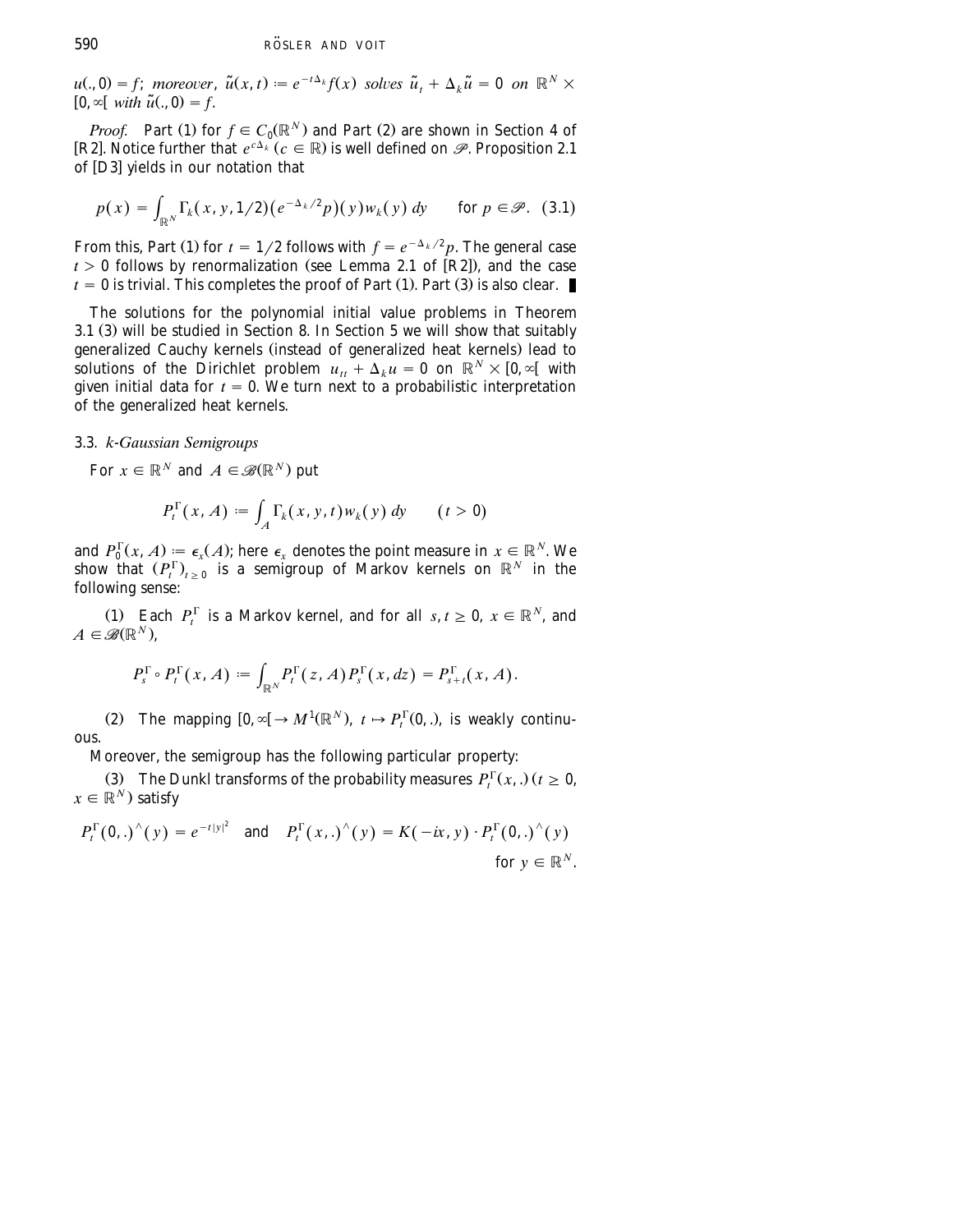<span id="page-16-0"></span>For each constant  $c > 0$ ,  $(P_{ct}^{\Gamma})_{t \geq 0}$  is also a semigroup of Markov kernels with the properties (1)–(3) (the explicit formula for  $P_t^{\Gamma}(0,.)^{\wedge}$  being modified in the obviuos way); these semigroups will be called *k*-*Gaussian semigroups* from now on.

*Proof.* Part (3) is clear from Section 3.2(1), and Part (2) follows from Part (3) and Theorem 2.7. Finally, [Section 3.2](#page-14-0) ensures that for  $s, t \ge 0$  and  $x, z \in \mathbb{R}^N$ , each  $P_t^{\Gamma}$  is a Markov kernel with

$$
\begin{aligned} \left(P_s^{\Gamma} \circ P_t^{\Gamma}(x,.)\right)^{\wedge}(z) &= \int_{\mathbb{R}^N} \int_{\mathbb{R}^N} K(-iy,z) \, P_t^{\Gamma}(w,dy) \, P_s^{\Gamma}(x,dw) \\ &= \int_{\mathbb{R}^N} e^{-t|z|^2} K(-iw,z) \, P_s^{\Gamma}(x,dw) \\ &= e^{-t|z|^2} \cdot e^{-s|z|^2} \cdot K(-ix,z) = P_{s+t}^{\Gamma}(x,.)^{\wedge} \end{aligned}
$$

Theorem 2.6(3) implies that  $P_{s}^{\Gamma} \circ P_{t}^{\Gamma} = P_{s+t}^{\Gamma}$ , which completes the proof of Part  $(1)$ .

## 4. *k*-INVARIANT MARKOV KERNELS AND PROCESSES

In this section we first introduce general semigroups of Markov kernels that are consistent with respect to a given Dunkl transform. This consistency generalizes the classical notion of translation invariance of Markov kernels that can be recovered for  $k = 0$ . Examples of such semigroups are the *k*-Gaussian semigroups. Further examples will be studied in [Section 5.](#page-24-0) For an elementary introduction to Markov kernels see, for instance, Section 36 of [Ba]. In the following, we fix a finite reflection group  $W$  with root system *R* and multiplicity function  $k \geq 0$ .

**DEFINITION 4.1.** A Markov kernel  $P: \mathbb{R}^N \times \mathcal{B}(\mathbb{R}^N) \rightarrow [0, 1]$  is called *k*-invariant if

$$
P(x,.)^{(y)} = P(0,.)^{(y)} \cdot K(-ix, y) \quad \text{for all } x, y \in \mathbb{R}^N
$$

(note that we here regard  $P(x, \cdot)$  as a probability measure on  $\mathbb{R}^N$ ).

If  $k = 0$  and  $\mu \in M^1(\mathbb{R}^N)$ , then  $P(x, A) = \epsilon_{r} * \mu(A)$   $(x \in \mathbb{R}^N, A \in$  $\mathscr{B}(\mathbb{R}^N)$  defines a translation invariant Markov kernel. If  $k \neq 0$ , then there usually exists no associated *k*-invariant Markov kernel *P* with  $P(0, .) = \mu$ . For  $N = 1$  and  $k > 0$ , there is a convolution of measures on R corresponding to the Dunkl transform that fails to be probability preserving; see  $[R1,$ [Ros](#page-67-0)]. In general it is even unknown whether a convolution of bounded measures exists.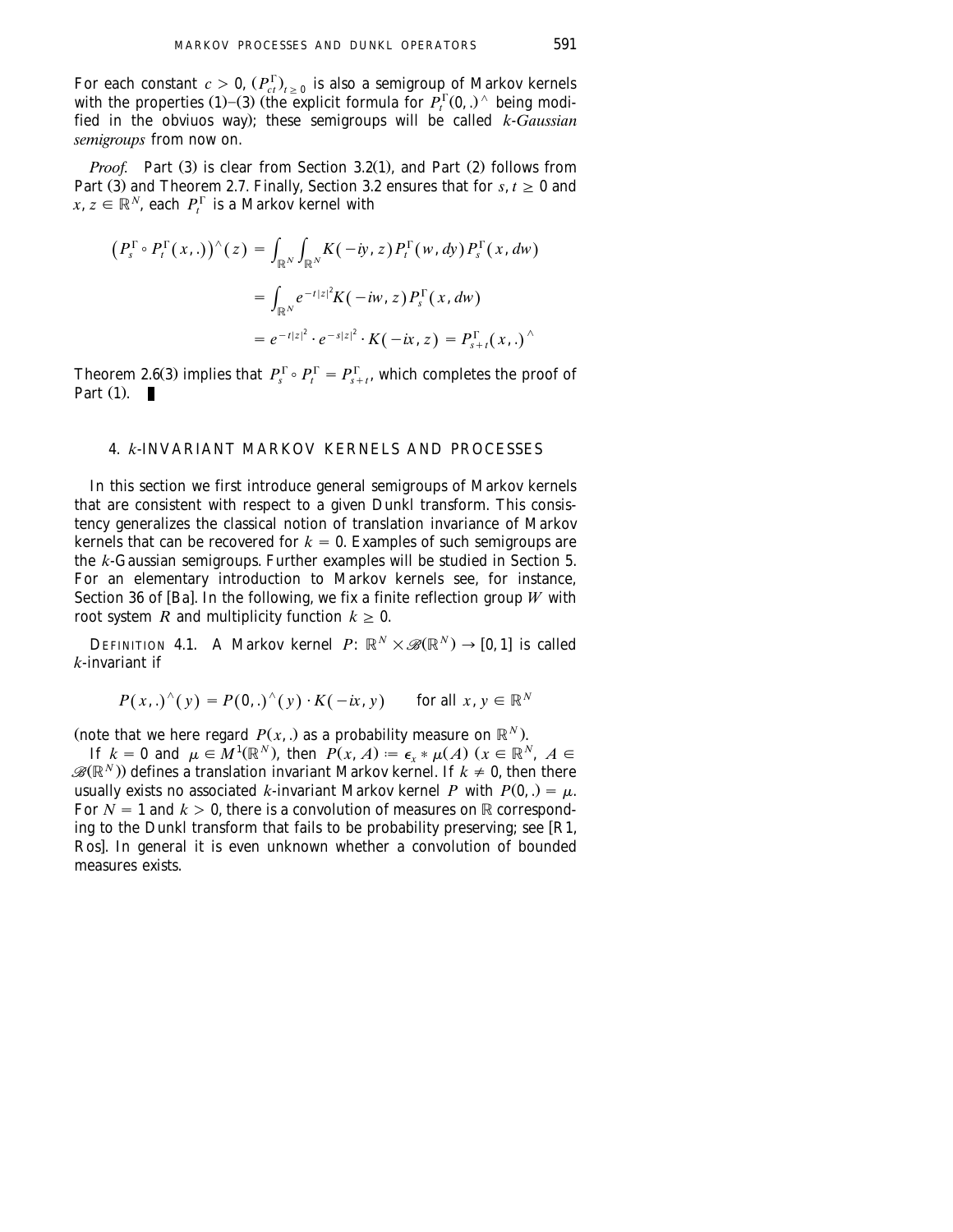We next collect some basic properties of *k*-invariant Markov kernels.

**LEMMA 4.2.** *Let P and O be k-invariant Markov kernels on*  $\mathbb{R}^N$ . *Then* 

(1)  $Pf(x) := \int_{\mathbb{R}^N} f(y)P(x, dy)$  defines a continuous linear operator on  $C_0(\mathbb{R}^N)$ .

(2) *The composition*  $P \circ Q$  *defined by* 

$$
P\circ Q(x,A)=\int_{\mathbb{R}^N}Q(z,A)P(x,dz)
$$

*is a k-invariant Markov kernel on*  $\mathbb{R}^N$  *with* 

$$
((P \circ Q)(x,.))^{\wedge}(y) = Q(0,.)^{\wedge}(y) \cdot P(0,.)^{\wedge}(y) \cdot K(-ix,y)
$$
  
for x, y \in \mathbb{R}^N. (4.1)

 $P(0,.)^{\wedge}(v) \leq 1$  *for all*  $v \in \mathbb{R}^N$ .

*Proof.* (1) It suffices to check that  $Pf \in C_0(\mathbb{R}^N)$  for all  $f \in C_0(\mathbb{R}^N)$ . Moreover, as  $\mathscr{S}(\mathbb{R}^N)$  is  $\|.\|_{\infty}$  dense in  $C_0(\mathbb{R}^N)$ , it suffices to do this for Schwartz functions  $f \in \mathscr{S}(\mathbb{R}^N)$  only. In this case,  $f = \hat{g}$  for some  $g \in$  $\mathscr{S}(\mathbb{R}^N)$  by Theorem 2.3(1). Hence, by Theorem 2.6,

$$
Pf(x) = \int_{\mathbb{R}^N} \hat{g}(y) P(x, dy) = \int_{\mathbb{R}^N} g(y) \cdot P(x,.)^{\wedge}(y) \cdot w_k(y) dy
$$
  
= 
$$
\int_{\mathbb{R}^N} g(y) \cdot K(x, -iy) \cdot P(0,.)^{\wedge}(y) \cdot w_k(y) dy
$$
  
= 
$$
(g \cdot P(0,.)^{\wedge})^{\wedge}(x).
$$

As  $g \cdot P(0,.)^{\wedge} \in L^1(\mathbb{R}^N, w_k)$ , it follows from the Riemann-Lebesgue Lemma (Theorem 2.3(2)) that  $Pf \in C_0(\mathbb{R}^N)$ , which completes the proof.

(2) Clearly, Eq. (4.1) implies that  $P \circ Q$  is *k*-invariant. To prove this equation, take  $x, y \in \mathbb{R}^N$  and observe that the *k*-invariance of *P* and *Q* implies that

$$
P \circ Q(x,.)^{\wedge}(y) = \int_{\mathbb{R}^N} K(-iw, y) P \circ Q(x, dw)
$$
  
= 
$$
\int_{\mathbb{R}^N} \int_{\mathbb{R}^N} K(-iw, y) Q(z, dw) P(x, dz)
$$
  
= 
$$
\int_{\mathbb{R}^N} Q(0,.)^{\wedge}(y) \cdot K(-iz, y) P(x, dz)
$$
  
= 
$$
Q(0,.)^{\wedge}(y) \cdot P(0,.)^{\wedge}(y) \cdot K(-ix, y).
$$

(3) This follows from Theorem 2.2(2).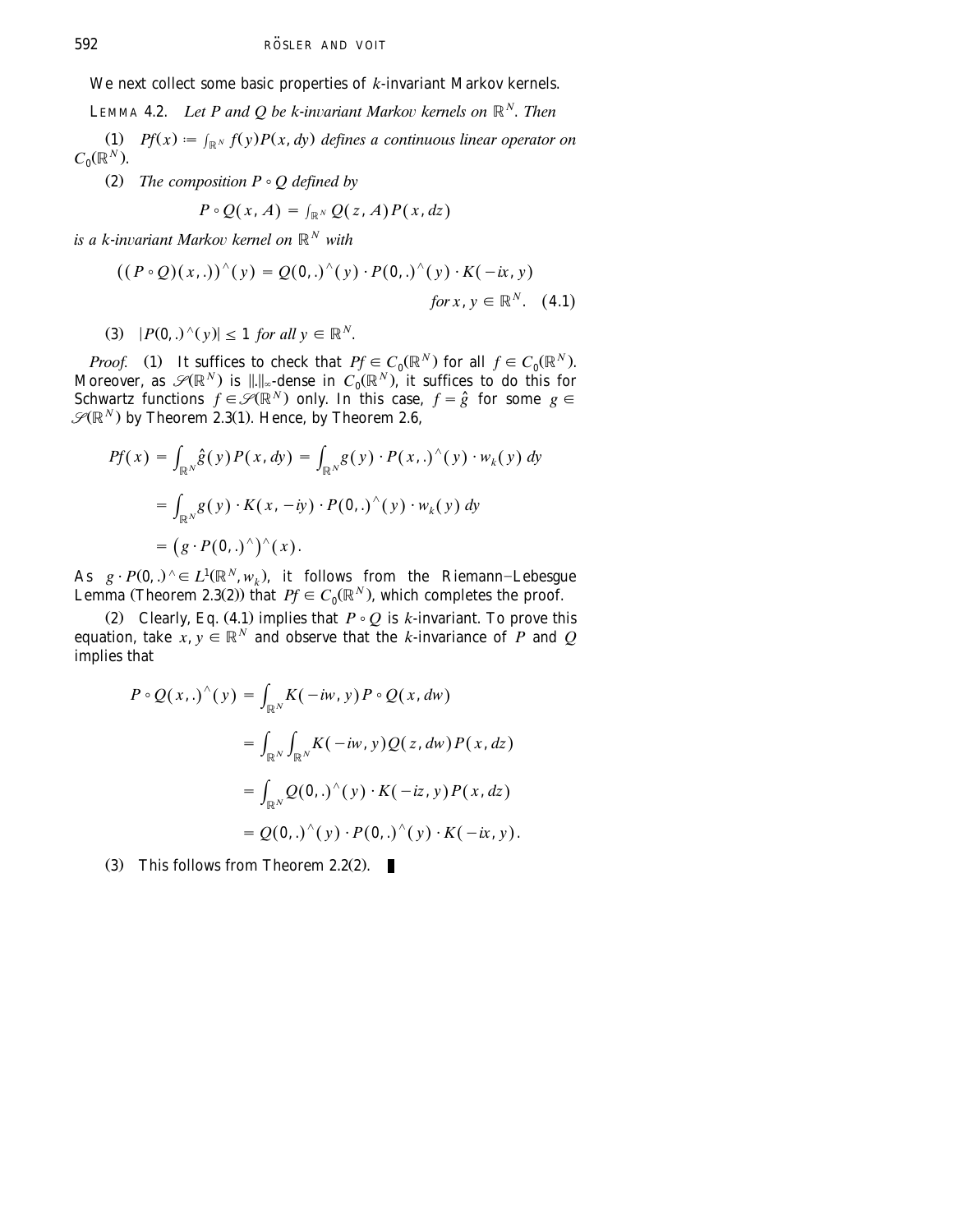We now turn to semigroups of *k*-invariant Markov kernels on  $\mathbb{R}^N$ .

**DEIFNITION 4.3.** A family  $(P_t)_{t>0}$  of *k*-invariant Markov kernels on  $\mathbb{R}^N$ is called a semigroup of *k*-invariant Markov kernels, if the following statements hold:

(1) The kernels  $(P_t)_{t>0}$  form a semigoup, i.e.,  $P_s \circ P_t = P_{s+t}$  for  $s, t \geq 0$ .

(2) The mapping  $[0, \infty] \to M^1(\mathbb{R}^N)$ ,  $t \mapsto P_t(0, \cdot)$ , is weakly continuous.

We next collect some basic properties of semigroups of *k*-invariant Markov kernels that extend the case of translation-invariant Markov kernels on  $\mathbb{R}^N$ .

**PROPOSITION 4.4.** *Let*  $(P_t)_{t>0}$  *be a semigroup of k-invariant Markov kernels*. *Then*

 $P_n(0,.)^{\wedge}(y) \neq 0$  *for all*  $y \in \mathbb{R}^N$  *and*  $t \geq 0$ .

(2)  $P_0$  *is the trivial kernel (i.e.,*  $P_0(x,.)$  *is the point measure*  $\epsilon_{\gamma}$ *).* 

(3) There is a unique function  $\varphi \in C(\mathbb{R}^N)$  with  $P_1(0, .)^{\wedge}(\gamma) = e^{-t \varphi(\gamma)}$ 

*for*  $t \geq 0$  *and*  $y \in \mathbb{R}^N$ . *The function*  $\varphi$  *satisfies* Re  $\varphi \geq 0$  *and* 

$$
\varphi(y) = \lim_{t \downarrow 0} \frac{1}{t} \big( 1 - P_t(0,.)^{\wedge}(y) \big) \qquad (y \in \mathbb{R}^N).
$$

*The function*  $\varphi$  *is called the negative definite function associated with*  $(P_t)_{t>0}$ .

*Proof.* We first check part (2). As  $P_0 \circ P_0 = P_0$ , the continuous function  $P_0(0,.)$  only takes the values 0 and 1. As  $P_0(0,.)$   $\hat{ }$  (0) = 1, it follows that  $P_0(0,.)^\wedge \equiv 1$ . The injectivity of the Dunkl transform and the *k*-invariance of  $P_0$  now ensure that  $P_0$  is the trivial kernel.

To prove (1), assume that  $P_t(0,.)^{\wedge}(y) = 0$  for some  $y \in \mathbb{R}^N$  and  $t > 0$ . By (4.1), this would imply  $P_t(0,.) \wedge (y) = 0$  for all  $t > 0$ , in contradiction to Lévy's continuity theorem (Theorem 2.7) and  $P_0(0,.)^{\wedge} \equiv 1$ .<br>As  $t \mapsto P_r(0,.)^{\wedge}(y)$  is continuous for all  $y \in \mathbb{R}^N$ , there exists  $\varphi(y) \in \mathbb{C}$ 

with  $e^{-t\varphi(y)} = P(0,.)^{\wedge}(y)$ , where Re  $\varphi(y) \ge 0$  is a consequence of Lemma 4.2(3). The limit relation for  $\varphi(y)$  is also clear. Finally, the continuity of  $\varphi$  follows from

$$
\left(\int_0^\infty e^{-t}\mu_t dt\right)^\wedge (y) = \int_0^\infty e^{-t}e^{-t\varphi(y)} dt = \left(1 + \varphi(y)\right)^{-1},
$$

and the fact that  $\left(\int_0^\infty e^{-t}\mu_t dt\right)$   $\land \in C_b(\mathbb{R}^N)$  holds by Theorem 2.6(1).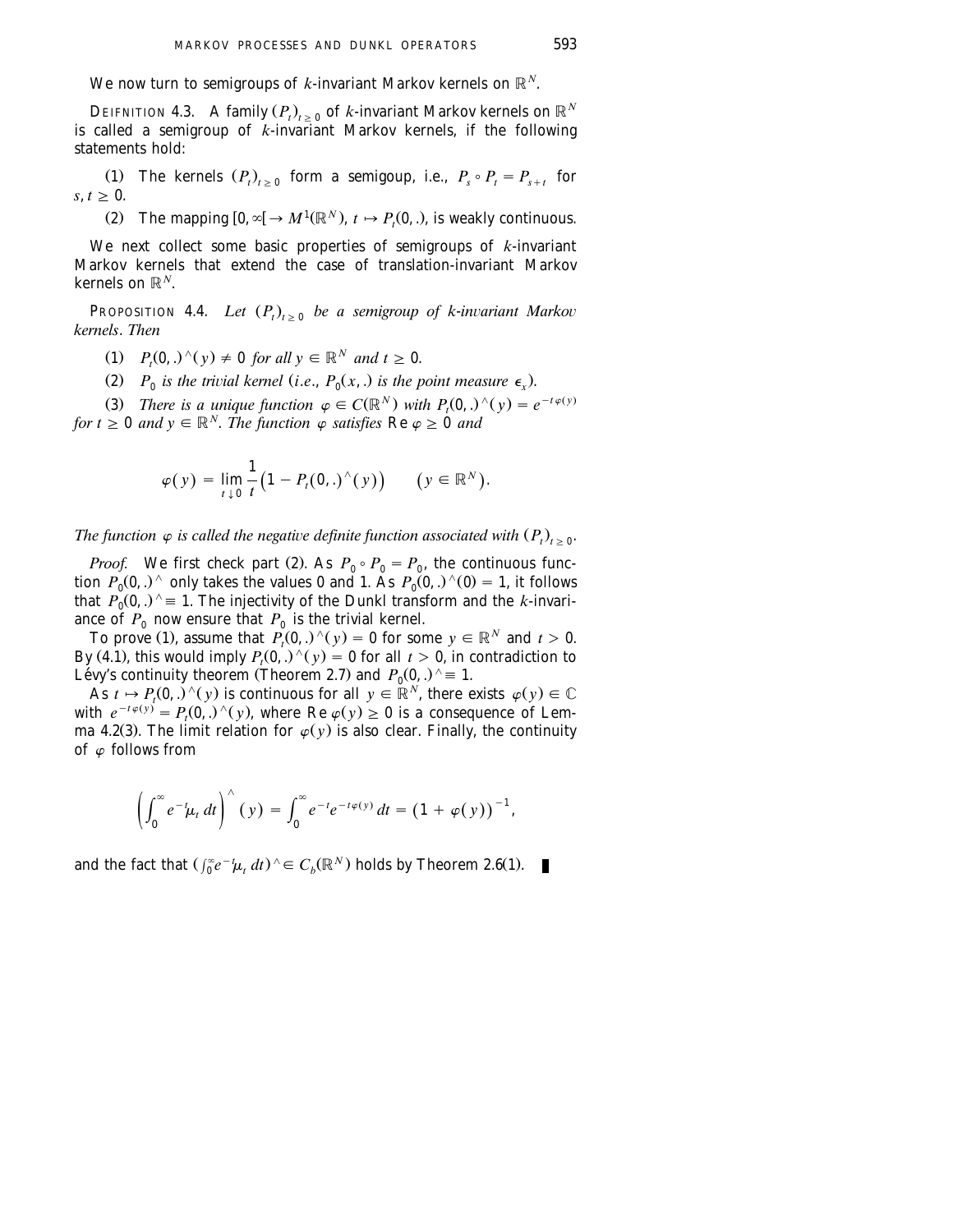**PROPOSITION 4.5.** *Each semigroup*  $(P_t)_{t>0}$  *of k-invariant Markov kernels on*  $\mathbb{R}^N$  *has the following properties:* 

- (1) *For*  $f \in C_0(\mathbb{R}^N)$  *and*  $t \geq 0$ ,  $P_t f \in C_0(\mathbb{R}^N)$ .
- $Z(t)$  *If t*  $\geq 0$  *and*  $f \in C_b(\mathbb{R}^N)$  *with*  $0 \leq f \leq 1$ , *then*  $0 \leq P, f \leq 1$ .
- (3)  $P_s \circ P_t = P_{s+t}$  for  $s, t \geq 0$ , and  $P_0$  is the identity kernel.
- (4)  $\lim_{x \to 0} ||P_t f f||_{\infty} = 0$  *for all*  $f \in C_0(\mathbb{R}^N)$ .

*Proof.* Part (1) follows from Lemma 4.2(1); (2) and (3) are clear (cf. Proposition 4.4(2)). To prove (4), take  $f \in C_0(\mathbb{R}^N)$  and  $x \in \mathbb{R}^N$ . The  $k$ -invariance of  $P_t$  and Lévy's continuity theorem (Theorem 2.7) ensure that the mapping  $t \mapsto P_t(x, \cdot)$  is weakly continuous at  $t = 0$ , and hence  $\lim_{x\to 0} P_t f(x) = f(x)$  for all  $x \in \mathbb{R}^N$ . A standard argument based on the resolvents of the semigroup  $(P_t)_{t>0}$  now yields that (4) holds (see, for example, p. 115 of [Wi]).  $\blacksquare$ 

## 4.1. *The Generator*

As a consequence of the above proposition, each semigroup  $(P_t)_{t\geq 0}$ of *k*-invariant Markov kernels acts on  $C_0(\mathbb{R}^N)$  as a strongly continuous positive contraction semigroup. Therefore, by a standard fact from Hille-Yosida theory, the generator

$$
Lf := \lim_{t \to 0} \frac{1}{t} (P_t f - f)
$$

has a  $||.||_{\infty}$ -dense domain in  $C_0(\mathbb{R}^N)$ . For later reference, we define the following extended domains of *L*:

$$
D(L) := \left\{ f \in C(\mathbb{R}^N) \colon \frac{1}{t}(P_t f - f) \quad \text{converges uniformly on } \mathbb{R}^N \text{ for } t \to 0 \right\},
$$

and

$$
D_b(L) := D(L) \cap C_b(\mathbb{R}^N), \qquad D_0(L) := D(L) \cap C_0(\mathbb{R}^N).
$$

Note that  $D_0(L)$  is the domain of *L* on  $C_0(\mathbb{R}^N)$ , and that  $Lf \in C_0(\mathbb{R}^N)$ for  $f \in D_0(L)$ .

We also remark that for  $t > 0$  and  $x, y \in \mathbb{R}^N$ ,

$$
P_t K(., iy)(x) = P_t(x,.)^{\wedge}(-y) = P_t(0,.)^{\wedge}(-y) K(x, iy)
$$
  
=  $P_t K(., iy)(0) K(x, iy),$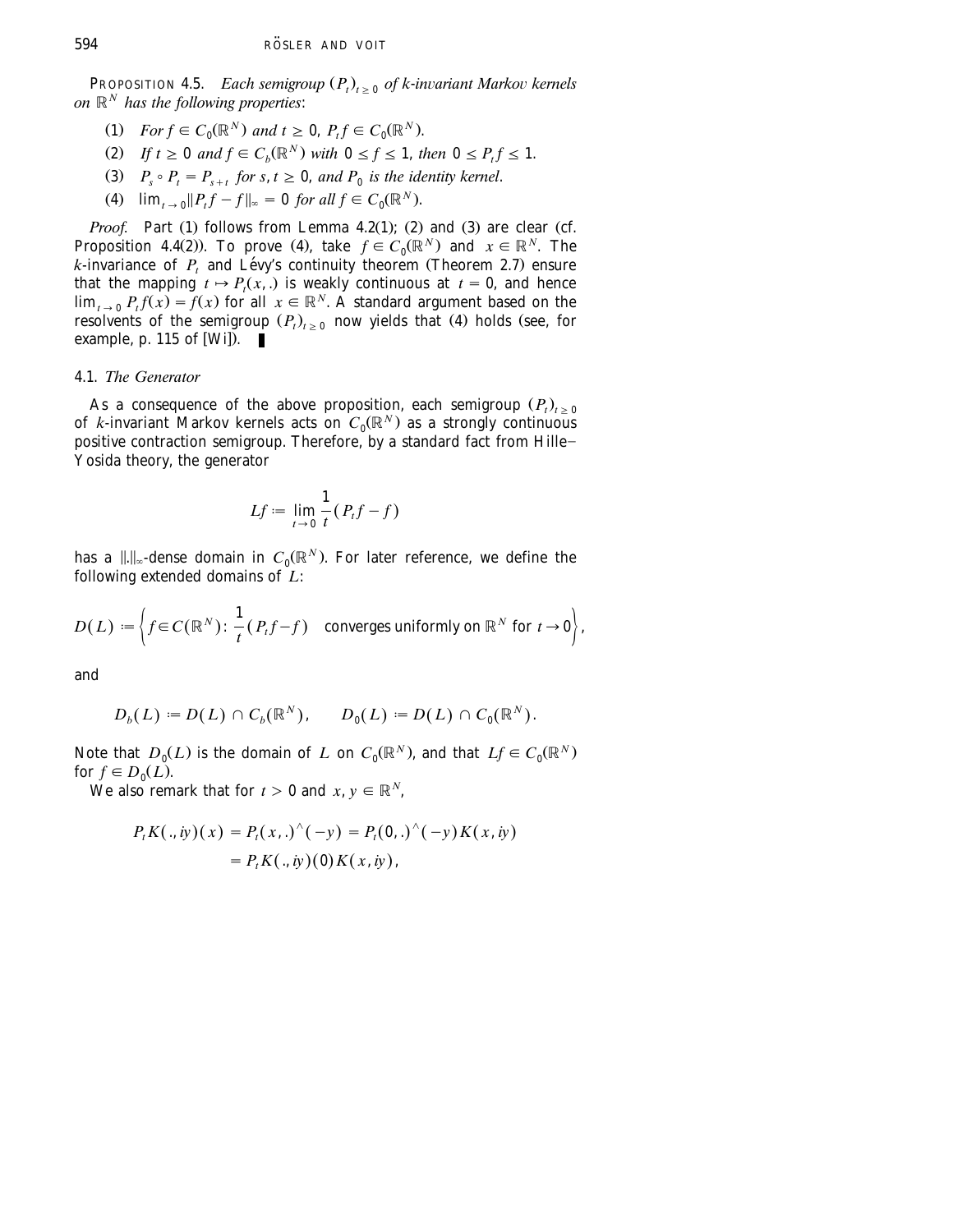and hence

$$
\lim_{t \to 0} \frac{1}{t} (P_t K(., iy)(x) - K(., iy)(x))
$$
  
= 
$$
\lim_{t \to 0} \frac{1}{t} (P_t K(., iy)(0) - 1) K(x, iy) = -\varphi(y) K(x, iy)
$$

uniformly. This yields that  $\{K(., iy): y \in \mathbb{R}^N\} \subset D_b(L)$  and  $L(K(., iy))(x)$  $= -\varphi(y)K(x, iy).$ 

We next introduce Markov processes on  $\mathbb{R}^N$  associated with semigroups of *k*-invariant kernels.

DEFINITION 4.6. A Markov process  $(X_t)_{t\geq 0}$  on  $\mathbb{R}^N$  (with filtration  $(\mathscr{F}_t)_{t\geq 0}$ ) is called *k*-invariant, if its transition probabilities satisfy

$$
P(X_{s+t} \in A \mid X_s = x) = P_t(x, A) \qquad (s, t \ge 0, x \in \mathbb{R}^N, A \in \mathcal{B}(\mathbb{R}^N))
$$

for some semigroup  $(P_t)_{t>0}$  of *k*-invariant Markov kernels. This process is called *k*-Gaussian, if  $(P_i)_{i>0}$  is a *k*-Gaussian semigroup in the sense of Section 3.3.

Proposition 4.5 says that *k*-invariant Markov processes  $(X_t)_{t>0}$  on  $\mathbb{R}^N$ have the so-called Feller-Dynkin property. The following theorem is therefore a consequence of a general theorem of Dynkin, Kinney, and Blumenthal (see, for instance, Theorem III.14.4 of  $[Wi]$ ).

**THEOREM 4.7.** *Each k-invariant Markov process on*  $\mathbb{R}^N$  *admits an equivalent càdlàg version, i.e., an equivalent Markov process with almost surely right*-*continuous paths and limits from the left*.

This result can be improved for *k*-Gaussian processes by using the fact that the associated generator  $c\Delta_k$  ( $c > 0$ ) is a differential-difference operator. We need some preparation. Let *R* be a root system of the finite reflection group *W* acting on  $\mathbb{R}^N$ . For each  $\alpha \in R$  let  $H_{\alpha}$  be the hyperplane orthogonal to  $\alpha$ . Fix a Weyl chamber *C* of *W*, i.e, any connected component of  $\mathbb{R}^N \setminus \bigcup_{\alpha \in R} H_\alpha$ . The closure  $\overline{C}$  of  $C$  in  $\mathbb{R}^N$  is called a fundamental domain of *W* and can be identified with the space of all *W*-orbits on  $\mathbb{R}^N$  in the obvious way (where the latter space carries the quotient topology); see Section 1.12 of [Hu]. Using the canonical projection

$$
p: \mathbb{R}^N \to \mathbb{R}^N / W \cong \overline{C}, \tag{4.2}
$$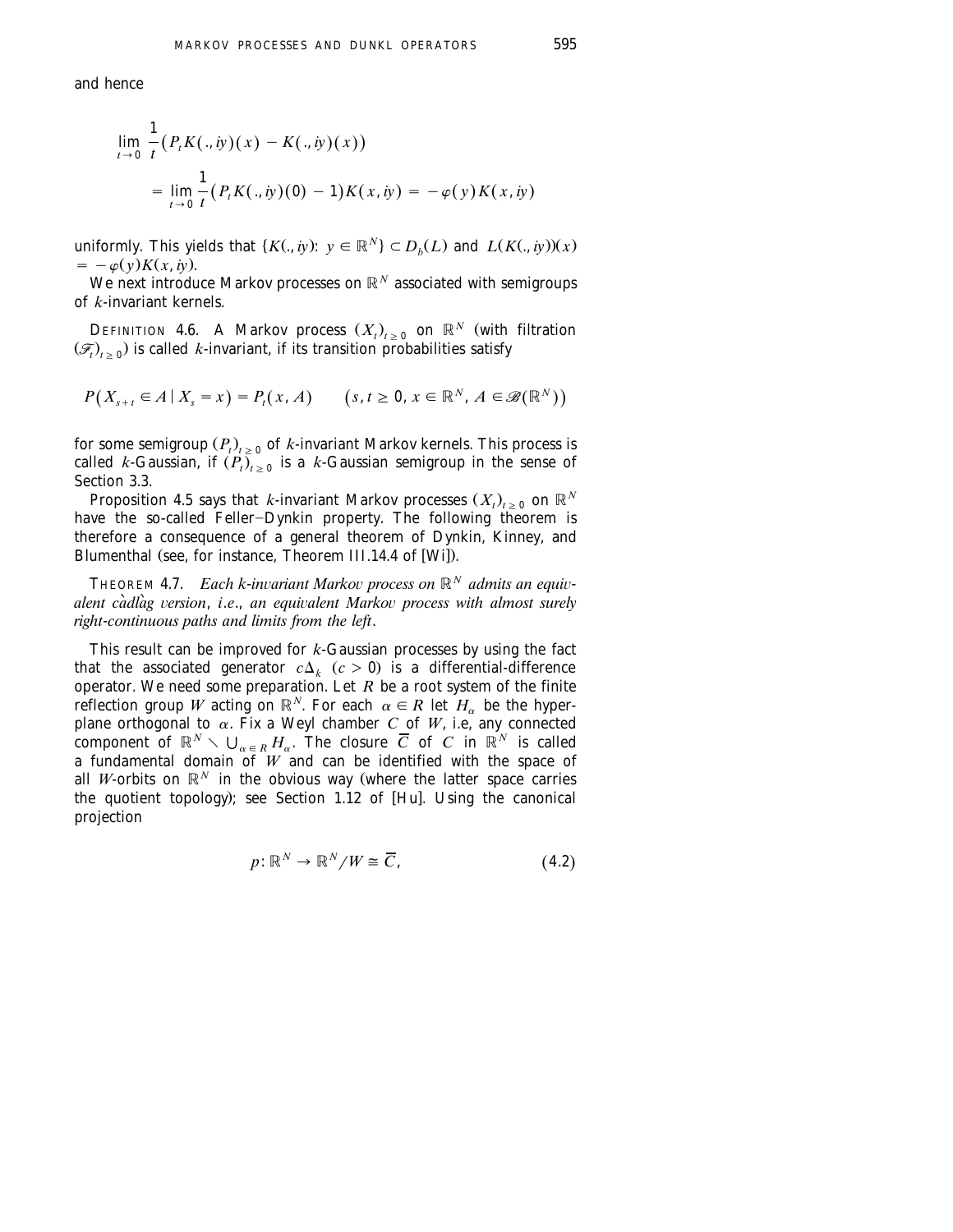we first make the following observation:

**LEMMA 4.8.** (1) Let P be a k-invariant Markov kernel on  $\mathbb{R}^N$  with  $P(0, A) = P(0, g(A))$  for all  $g \in W$ ,  $A \in \mathcal{B}(\mathbb{R}^N)$ . Then P is W-invariant, *i*.*e*.,

$$
P(g(x),g(A)) = P(x,A) \quad \text{for all } g \in W, x \in \mathbb{R}^N, A \in \mathcal{B}(\mathbb{R}^N).
$$

(2) Let  $(X_t)_{t>0}$  be a k-invariant Markov process on  $\mathbb{R}^N$  such that its associated semigroup  $(P_i)_{i>0}$  of k-invariant Markov kernels is W-invariant. *Then the projection*  $(p(X_i))_{i>0}$  *is a Markov process on*  $\mathbb{R}^N/W \cong \overline{C}$ ; *the associated semigroup of Markov kernels is given by* 

 $\tilde{P}_t(p(x), B) := P_t(x, p^{-1}(B))$  for  $x \in \mathbb{R}^N$  and  $B \subset \mathbb{R}^N/W$  a Borel set.

*Proof.* (1) The *W*-invariance of  $P(0, .)$ , together with the fact that  $K(g(u), g(v)) = K(u, v)$  for all  $u, v \in \mathbb{R}^N$  and  $\check{g} \in W$  (Th. 2.2(4)), yields that  $P(\vec{0},.) \setminus (g(y)) = P(\vec{0},.) \setminus (y)$  for all  $g \in W$ ,  $y \in \mathbb{R}^N$ . Fix  $g \in W$  and  $x \in \mathbb{R}^N$ . Using  $P(g(x), g(x)) = g^{-1}(P(g(x), x))$ , we conclude that

$$
P(g(x), g(.))^{\wedge}(y) = (g^{-1}(P(g(x), .)))^{\wedge}(y)
$$
  
= 
$$
\int_{\mathbb{R}^N} K(-ig^{-1}(z), y) P(g(x), dz)
$$
  
= 
$$
\int_{\mathbb{R}^N} K(-iz, g(y)) P(g(x), dz)
$$
  
= 
$$
K(-ig(x), g(y)) \cdot P(0, .)^{\wedge}(g(y))
$$
  
= 
$$
K(-ix, y) \cdot P(0, .)^{\wedge}(y) = P(x, .)^{\wedge}(y).
$$

The injectivity of the Dunkl transform now completes the proof.

(2) The *W*-invariance of  $(P_t)_{t\geq 0}$  ensures that  $\tilde{P}_t$  is in fact well defined. Moreover, it is clear that  $\widetilde{P}_t(\widetilde{p}(x),.)$  defines a probability measure on  $\mathbb{R}^N/W \cong \overline{C}$  for each  $x \in \mathbb{R}^N$ , and that for each Borel set  $B \subset \mathbb{R}^N/W$ , the mapping  $\mathbb{R}^N/W \cong \overline{C} \to [0, 1], z \mapsto \tilde{P}_t(z, B)$  is Borel measurable. Now consider the canonical filtration  $(\mathcal{F}_{t})$  associated with the process  $(X_t)_{t>0}$ , and take *s*,  $t \ge 0$  and a Borel set  $B \subset \mathbb{R}^N/W$ . Then

$$
\tilde{P}_t(p(X_s), B) = P_t(X_s, p^{-1}(B)) = P(X_{s+t} \in p^{-1}(B) | \mathcal{F}_s)
$$
  
=  $P(p(X_{s+t}) \in B | \mathcal{F}_s)$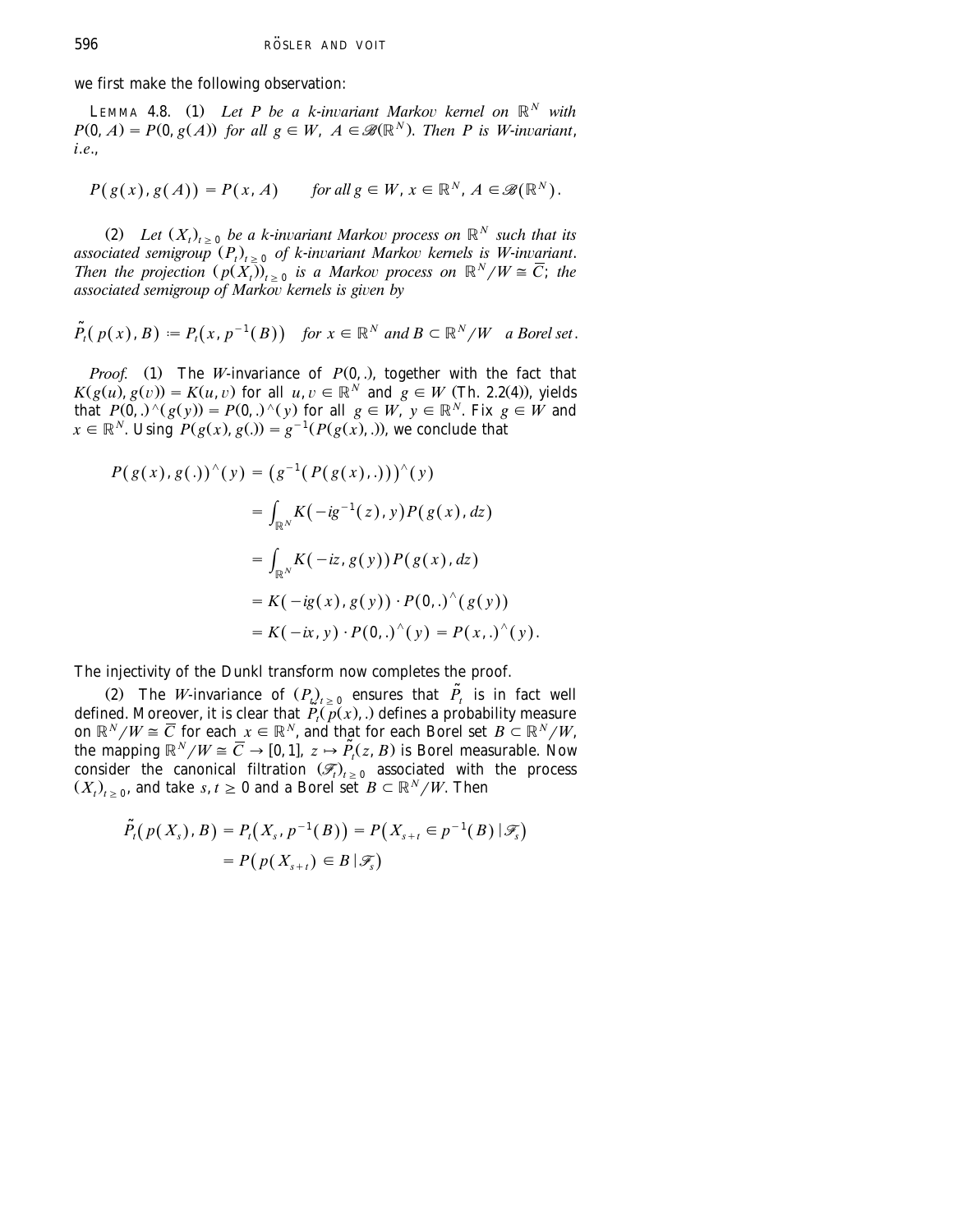almost surely; see, for instance,  $42.3$  in [Ba]. In particular, the conditional probability  $P(p(X_{s+t}) \in B | \mathcal{F}_s)$  is  $p(X_s)$ -measurable. As the filtration  $(\widetilde{\mathscr{F}}_t)_{t\geq0}$  associated with the process  $(p(X_t))_{t\geq0}$  satisfies  $\widetilde{\mathscr{F}}_t \subset \mathscr{F}_t$  for  $t\geq0$ , it follows that

$$
P\big(p(X_{s+t})\in B\,|\,\widetilde{\mathscr{F}}_s\big)=P\big(p(X_{s+t})\in B\,|\,p(X_s)\big)=\widetilde{P}_t\big(p(X_s),B\big)
$$

almost surely, which completes the proof.

*Remark* 4.9. The *k*-Gaussian kernels of [Section 3](#page-13-0) are obviously *W*-invariant. Moreover, all semigroups  $(Q_t)_{t>0}$  of *k*-invariant Markov kernels on  $\mathbb{R}^N$  constructed via subordination (see [Section 5](#page-24-0) below) from a semigroup  $(P_t)_{t>0}$  of *k*- and *W*-invariant kernels are also *W*-invariant.

**THEOREM 4.10.** *Each k-Gaussian process on*  $\mathbb{R}^N$  *admits an equivalent k*-*Gaussian process*  $(X_t)_{t>0}$  *with the càdlàg property. The projection*  $(p(X_t))_{t>0}$  of this process on  $\mathbb{R}^N/W \cong \overline{C}$  has almost surely continuous *paths*.

*Proof.* In view of Theorem 4.7, it suffices to check that  $(p(X_i))_{i>0}$  is a.e. continuous. Our proof follows the exposition in Section III.28 of [Wi]. Remember that  $(p(\hat{X}_t))_{t \geq 0}$  is a Markov process on  $\mathbb{R}^N/W \cong \overline{C}$  by Lemma 4.8. The generator of the associated semigroup  $(\tilde{P}_t)_{t \geq 0}$  acting on  $C_0(\overline{C})$  is given, up to a constant, by

$$
L_k f = \Delta f + 2 \sum_{\alpha \in R_+} k(\alpha) \frac{\langle \nabla f(x), \alpha \rangle}{\langle \alpha, x \rangle}
$$
 (4.3)

with domain

$$
C_{0,W}^2(\overline{C}) := \left\{ f \in C_0^2(\overline{C}) : \langle \nabla f(x), \alpha \rangle = 0 \text{ for } x \in H_\alpha \cap \overline{C}, \ \alpha \in R_+ \right\}
$$
\n(4.4)

(notice that  $L_k$  coincides with the restriction of the Dunkl Laplacian to *W*-invariant functions in  $C_0^2(\mathbb{R}^N)$ . The local form of  $L_k$  yields readily that

$$
\lim_{t \downarrow 0} \frac{1}{t} \sup_{x \in K} \tilde{P}_t(x, \overline{C} \setminus U_{\epsilon}(x)) = 0 \tag{4.5}
$$

for all compacta  $K \subset \overline{C}$  and all  $\epsilon$ -balls  $U_{\epsilon}(x)$  around x with  $\epsilon > 0$ ; see, for instance, Theorem 3.9' of [Dy]. This implies that for all compacta  $K \subset \overline{C}$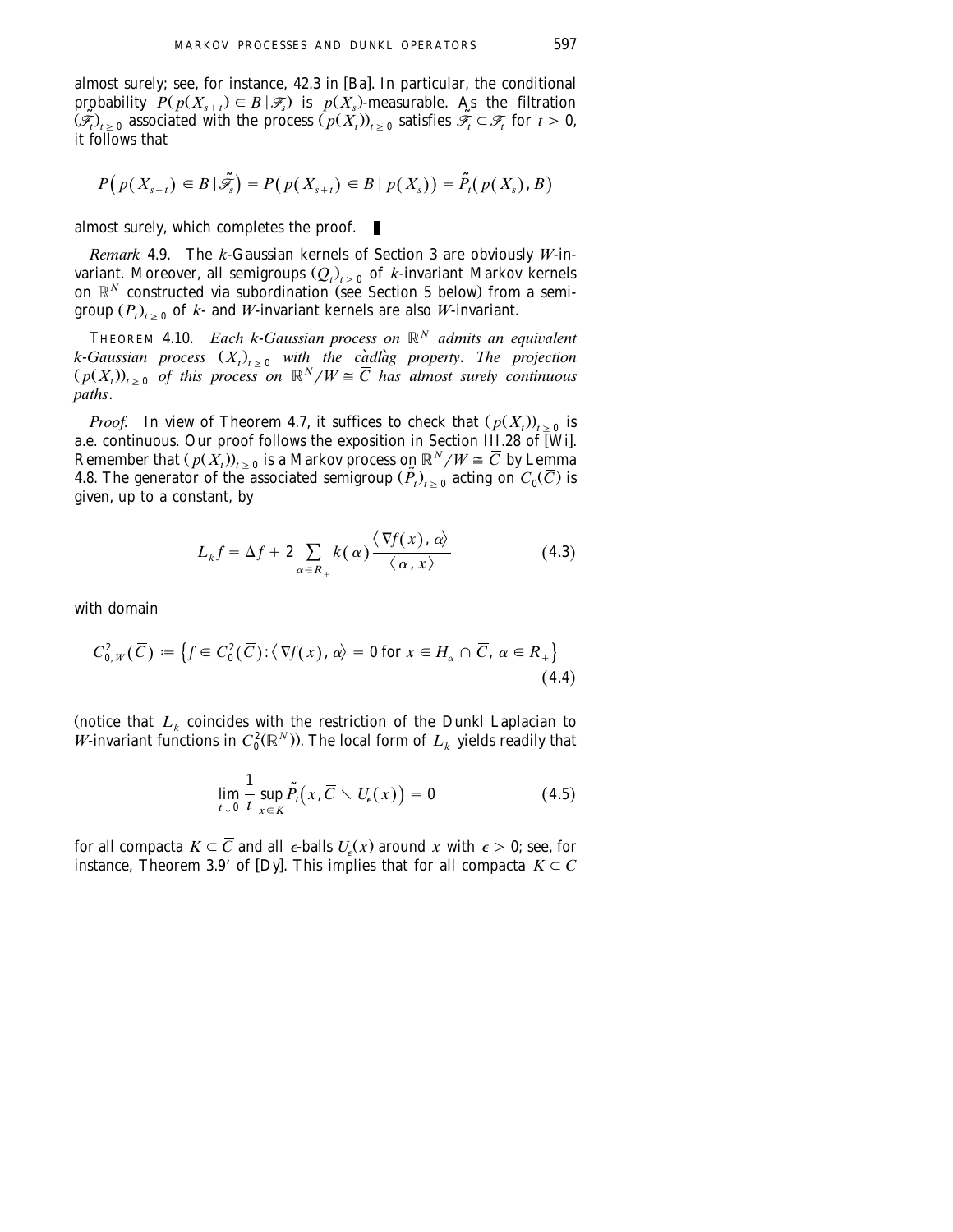and all  $\epsilon$ ,  $u > 0$ ,

$$
\lim_{n \to \infty} P\left(\bigcup_{k=0}^{n-1} \left\{ \left| p(X_{ku/n}) - p(X_{(k+1)u/n}) \right| > \epsilon \text{ and } X_s \in K \text{ for } s \in [0, u] \right\} \right) = 0.
$$

Together with the càdlàg property of  $(p(X_t))_{t>0}$ , this implies the almost sure continuity.  $\blacksquare$ 

In the end of this section we consider the projection  $(|X_t|)_{t\geq 0}$  on  $[0, \infty[$ for a *k*-Gaussian càdlàg process  $(X_t)_{t\geq 0}$  on  $\mathbb{R}^N$  with generator  $\Delta_k/2$ (without loss of generality). The process  $(|X_t|)_{t>0}$  has continuous paths by Theorem 4.10. Moreover, we shall see that this process is a Bessel process of index  $\alpha = \gamma + N/2 - 1 \ge -1/2$ . For this, we first recapitulate that a Bessel process  $(B_t^{\alpha})_{t>0}$  on  $[0, \infty)$  of index  $\alpha > -1$  is a Markov process with continuous paths and with the transition probabilities

$$
P(B_{t+s}^{\alpha} \in A \mid B_s^{\alpha} = x) = P_t^{\alpha}(x, A)
$$
  

$$
:= \frac{2}{(2t)^{\alpha+1}\Gamma(\alpha+1)} \int_A j_{\alpha}(\text{ixy/t}) e^{-(x^2+y^2)/2t} y^{2\alpha+1} dy \qquad (4.6)
$$

for  $t > 0$ ,  $s, x \ge 0$ , and  $A \subset [0, \infty[$  a Borel set. We also notice here that the generator of the semigroup of Markov kernels  $(P_t^{\alpha})_{t>0}$  on  $[0, \infty)$  in  $(4.6)$  is given by the Bessel differential operator,

$$
L^{\alpha}f := \frac{1}{2}\left(f'' + \frac{2\alpha + 1}{x}f'\right) \qquad (f \in C^{2}([0, \infty[), f'(0) = 0). \tag{4.7}
$$

For details on Bessel processes we refer to Section XI.1 of [Rev-Y]. In particular, the following result is well known for  $k = 0$ :

THEOREM 4.11. *If*  $(X_t)_{t>0}$  is a k-Gaussian càdlàg process on  $\mathbb{R}^N$  with *generator*  $\Delta_k/2$ , *then*  $(|X_t|)_{t>0}$  *is a Bessel process of index*  $\gamma + N/2 - 1 \geq$  $-1/2$ .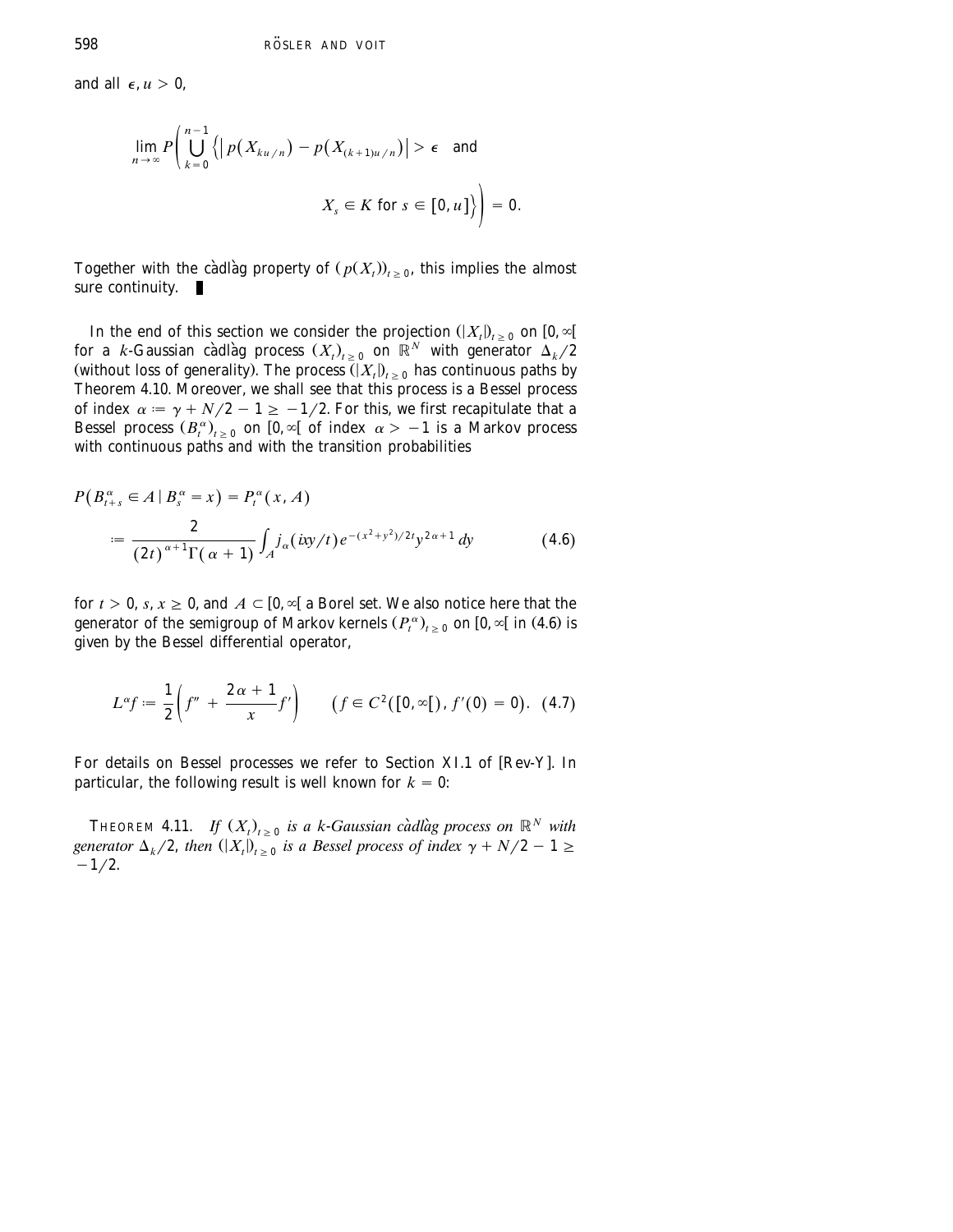<span id="page-24-0"></span>*Proof.* Let  $x \in \mathbb{R}^N$ ,  $0 \le a \le b$ , and  $A := \{z \in \mathbb{R}^N : a \le |z| \le b\}$ . Then, by use of Eq. (2.6), the transition probabilities  $P_{t/2}^{T}(x, A)$  of  $(X_{t})_{t>0}$  satisfy

$$
P_{t/2}^{\Gamma}(x, A) = \int_{A} \Gamma_{k}(x, y, t/2) w_{k}(y) dy
$$
  
\n
$$
= \frac{c_{k}}{(2t)^{\gamma + N/2}} \int_{A} e^{-(|x|^{2} + |y|^{2})/2t} K(x/t, y) w_{k}(y) dy
$$
  
\n
$$
= \frac{c_{k}}{(2t)^{\gamma + N/2}} \int_{a}^{b} \left( \int_{S^{N-1}} K(x/t, rz) w_{k}(z) d\sigma(z) \right)
$$
  
\n
$$
\times e^{-(|x|^{2} + r^{2})/2t} r^{2\gamma + N - 1} dr
$$
  
\n
$$
= \frac{2}{(2t)^{\gamma + N/2} \Gamma(\gamma + N/2)}
$$
  
\n
$$
\times \int_{a}^{b} j_{\gamma + N/2 - 1}(i|x|r/t) e^{-(|x|^{2} + r^{2})/2t} r^{2\gamma + N - 1} dr.
$$

This in particular ensures that  $P_{t/2}^{T}(x, A)$  depends on |x| only, and the assertion follows readily.

## 5. SUBORDINATION AND CAUCHY KERNELS

In this section we construct some examples of *k*-invariant Markov kernels from the *k*-Gaussian semigroup of [Section 3.3](#page-15-0) by subordination. This principle is based on convolution semigroups of probability measures on the group  $(\mathbb{R}, +)$  that are supported by  $[0, \infty]$ ; it leads from a given semigroup of kernels with certain algebraic properties to a new one with the same algebraic properties. In the related setting of translation invariant kernels on locally compact abelian groups, this principle is worked out very clearly in Section 9 of [Be-Fo]. The most prominent example of an underlying subordinating semigroup is given by the Poisson semigroup

$$
\left(p_t := \sum_{k=0}^{\infty} e^{-t} \frac{t^k}{k!} \cdot \epsilon_k \right)_{t \ge 0}.
$$
 (5.1)

To describe the construction, fix a convolution semigroup  $(\mu_t)_{t>0}$  of probability measures on the group  $(\mathbb{R}, +)$  (in the sense of  $[\mathbf{\hat{Be}}\text{-}\mathbf{\hat{Fo}}]$ ), which is supported by  $[0, \infty]$ . The Laplace transforms  $\mathscr{L} \mu_t(x) := \int_0^\infty e^{-xs} d\mu_t(s)$  $(Re\ x \geq 0)$  of  $\mu_t$  can be written as

$$
\mathscr{L}\mu_t(x) = e^{-tf(x)} \qquad (t \ge 0, \text{Re } x \ge 0),
$$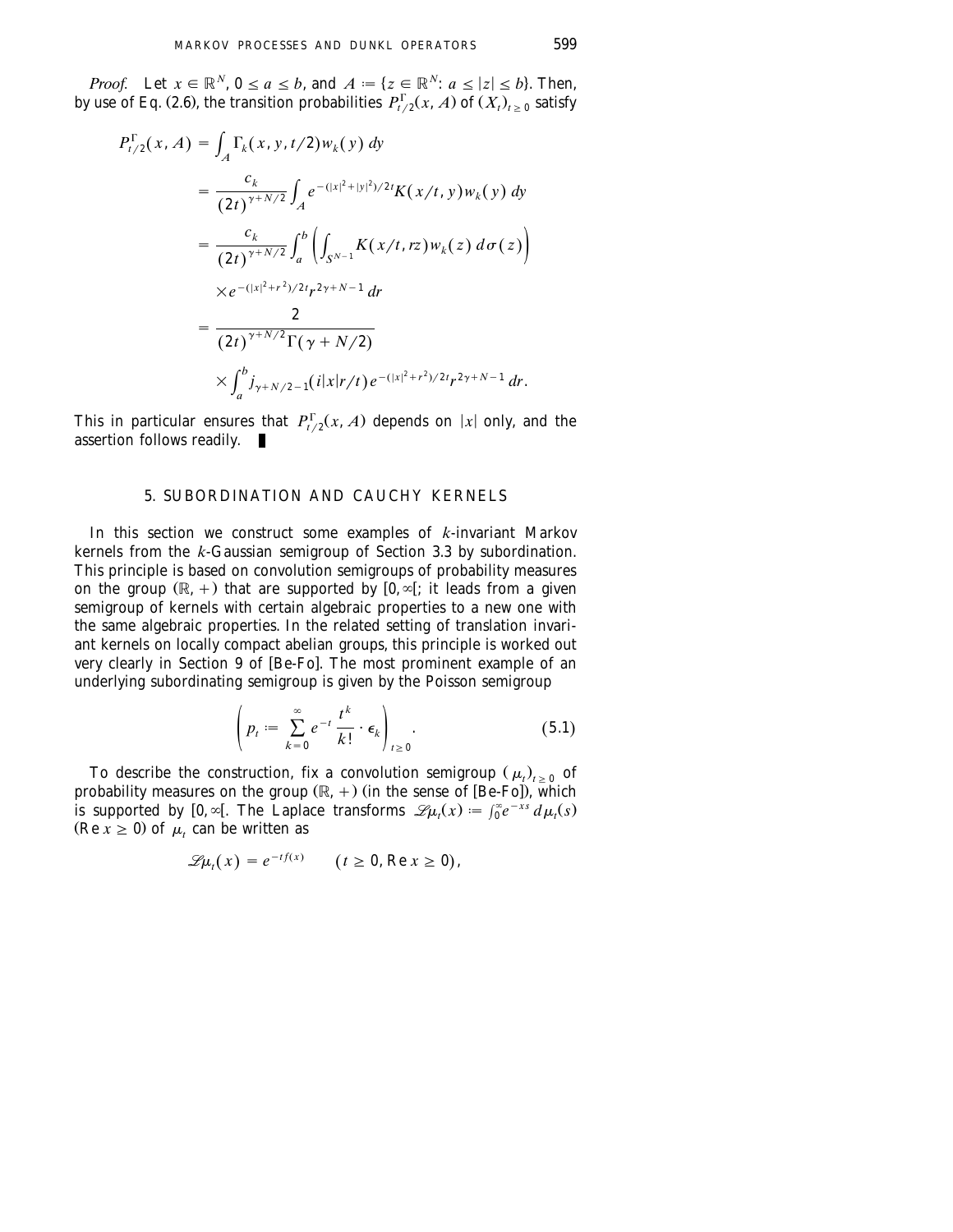with a unique function  $f \in C([0,\infty[)) \cap C^{\infty}([0,\infty[)$ . It is well known (see Section 9 of [Be-Fo]) that a function  $f: [0, \infty] \to \mathbb{R}$  is a Bernstein function, i.e.,  $f \ge 0$  and  $(-1)^n D^n f \le 0$  for all  $n \ge 1$ , if and only if f is connected with some convolution semigroup ( $\mu_t$ )<sub>t > 0</sub> of probability measures on the group  $(\mathbb{R}, +)$ , supported by  $[0, \infty)$ , as described above. This leads to the following result:

PROPOSITION 5.1. *Let*  $(\mu_t)_{t>0}$  *and the Bernstein function f be related as* above. If  $(P_t)_{t>0}$  is a semigroup of k-invariant Markov kernels on  $\mathbb{R}^N$  with *negative definite function*  $\varphi$ *, then* 

$$
Q_t(x, A) := \int_0^\infty P_s(x, A) d\mu_t(s)
$$

*defines a semigroup*  $(Q_t)_{t\geq 0}$  *of k-invariant Markov kernels on*  $\mathbb{R}^N$  *with negative definite function*  $f \circ \varphi$ . We say that  $(Q_t)_{t \geq 0}$  is obtained from  $(P_t)_{t \geq 0}$ *by subordination with respect to*  $(\mu_t)_{t>0}$ .

*Proof.* For each  $t \geq 0$ , the kernel  $Q_t$  is a Markov kernel on  $\mathbb{R}^N$  with

$$
Q_t(x,.)^{\wedge}(y) = \int_0^{\infty} P_s(x,.)^{\wedge}(y) d\mu_t(s)
$$
  
=  $K(-ix, y) \cdot \int_0^{\infty} P_s(0,.)^{\wedge}(y) d\mu_t(s)$   
=  $K(-ix, y) \cdot Q_t(0,.)^{\wedge}(y)$ 

and

$$
Q_t(0,.)^{\wedge}(y) = \int_0^{\infty} P_s(0,.)^{\wedge}(y) d\mu_t(s) = \int_0^{\infty} e^{-s\varphi(y)} d\mu_t(s)
$$

$$
= (\mathscr{L}\mu_t)(\varphi(y)) = e^{-tf(\varphi(y))}.
$$

Together with Theorem 2.7 and the injectivity of the Dunkl transform, this immediately leads to the assertion.

EXAMPLES 5.2. (1) The Poisson semigroup  $(p_t)_{t \geq 0}$  of Eq. (5.1) is associated with the Bernstein function  $f(x) = 1 - e^{-x}$ . If *P* is any *k*-invariant Markov kernel on  $\mathbb{R}^N$ , then

$$
Q_t(x, A) := \sum_{k=0}^{\infty} P^{(k)}(x, A) \cdot \frac{e^{-t}t^k}{k!},
$$
  
with  $P^{(k)} = P \circ P^{(k-1)}, P^{(0)}(x, .) = \epsilon_x$ ,

defines a semigroup of *k*-invariant Markov kernels with negative definite function  $\varphi(x) = 1 - P(0,.)^{\wedge}(x)$ .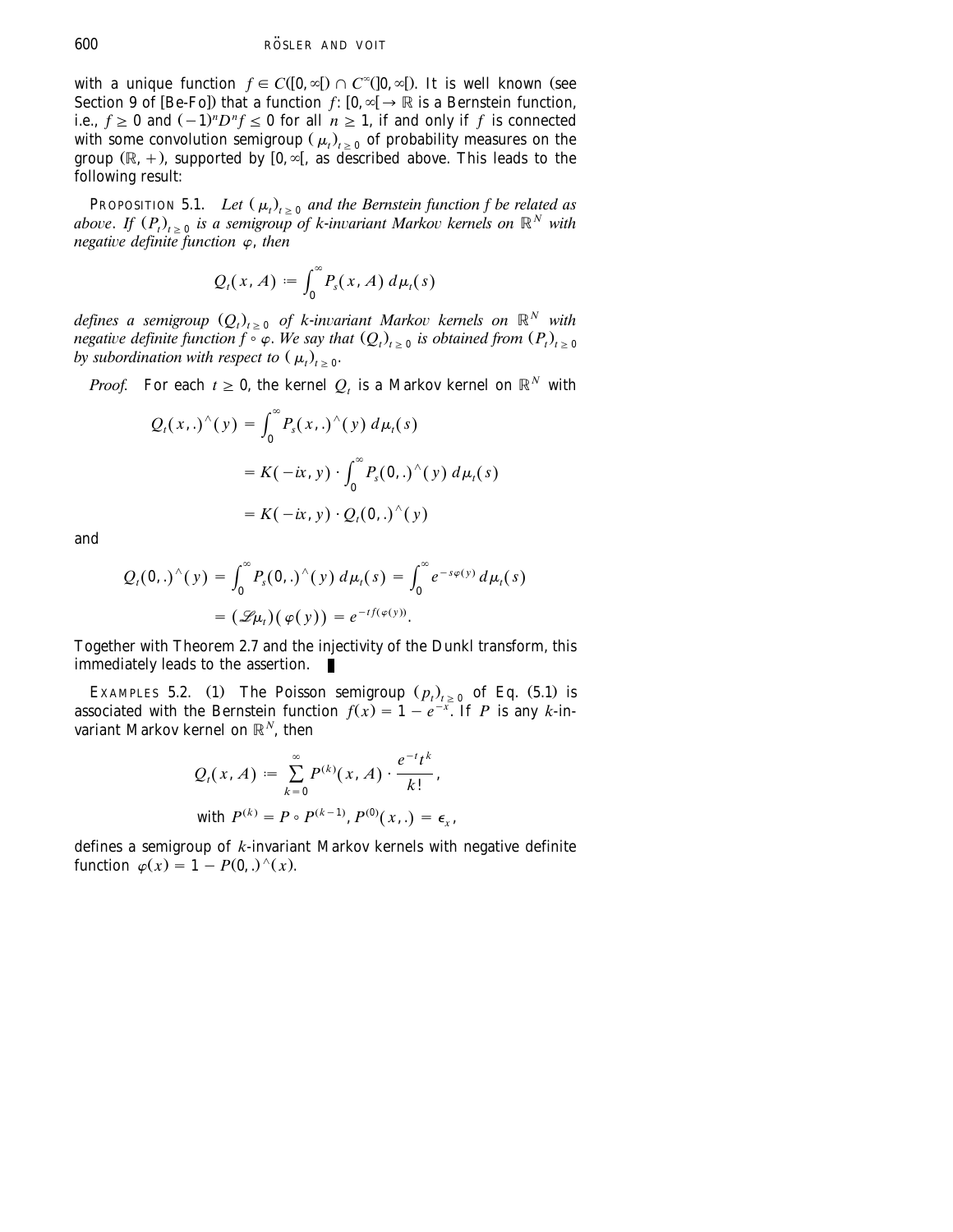(2) The function  $f(x) = x^{\alpha}$  is a Bernstein function for  $\alpha \in [0, 1]$ . Using the negative definite function  $x \mapsto |x|^2$  on  $\mathbb{R}^N$  associated with the *k*-Gaussian kernels  $(P_t^{\Gamma})_{t>0}$ , we obtain from Proposition 5.1 and a time rescaling that for all  $\alpha \in [0, 1]$  and  $c > 0$ ,

$$
\varphi_{c,\,\alpha}(x):=c\cdot|x|^{2\,\alpha}
$$

is the negative definite function of a semigroup of *k*-invariant Markov kernels.

(3) If one takes  $\alpha = 1/2$  above, then the one-sided convolution semigroup  $(\mu_t)_{t \geq 0}$  on  $(\mathbb{R}, +)$  associated with the Bernstein function  $f(x) = x^{1/2}$  is given by

$$
d\mu_t(s) = \frac{1}{\sqrt{4\pi}} \cdot t s^{-3/2} e^{-t^2/4s} ds \qquad (s > 0)
$$

(see Section 9 of [Be-Fo]). By Proposition 5.1, the kernels  $Q_t$  associated with the negative definite function  $\phi(x) = |x|$  are given by

$$
Q_t(x, A) = \int_A c^k(x, y, t) w_k(y) dy,
$$

with

$$
c^{k}(x, y, t) := \int_{0}^{\infty} \Gamma_{k}(x, y, s) d\mu_{t}(s)
$$
  
= 
$$
\frac{c_{k}t}{4^{\gamma + N/2} \sqrt{4\pi}} \int_{0}^{\infty} e^{-t^{2}/4s} s^{-(\gamma + (N+3)/2)} e^{-(|x|^{2} + |y|^{2})/4s}
$$
  

$$
\times K\left(\frac{x}{2s}, y\right) ds,
$$
 (5.2)

where the weight function  $w_k$  and the constants  $\gamma$ ,  $c_k$  are given as in [Section 2.1.](#page-6-0) In particular, for  $\hat{x} = 0$ ,  $c^{k}(x, y, t)$  can be computed explicitly by using the substitution  $r = (t^2 + |y|^2)/4s$  and the Gamma-integral:

$$
c^{k}(0, y, t) = \frac{c_{k}t}{4^{\gamma + N/2}\sqrt{4\pi}} \cdot \int_{0}^{\infty} s^{-(\gamma + (N+3)/2)} \cdot e^{-t^{2}/4s} \cdot e^{-|y|^{2}/4s} ds
$$
  

$$
= \frac{c_{k}t}{4^{\gamma + N/2}\sqrt{4\pi}} \cdot \int_{0}^{\infty} e^{-r}r^{\gamma + (N-1)/2} \left(\frac{4}{t^{2} + |y|^{2}}\right)^{\gamma + (N+1)/2} dr
$$
  

$$
= \frac{c_{k}\Gamma(\gamma + (N+1)/2)}{\sqrt{\pi}} \cdot \frac{t}{(t^{2} + |y|^{2})^{\gamma + (N+1)/2}}.
$$
(5.3)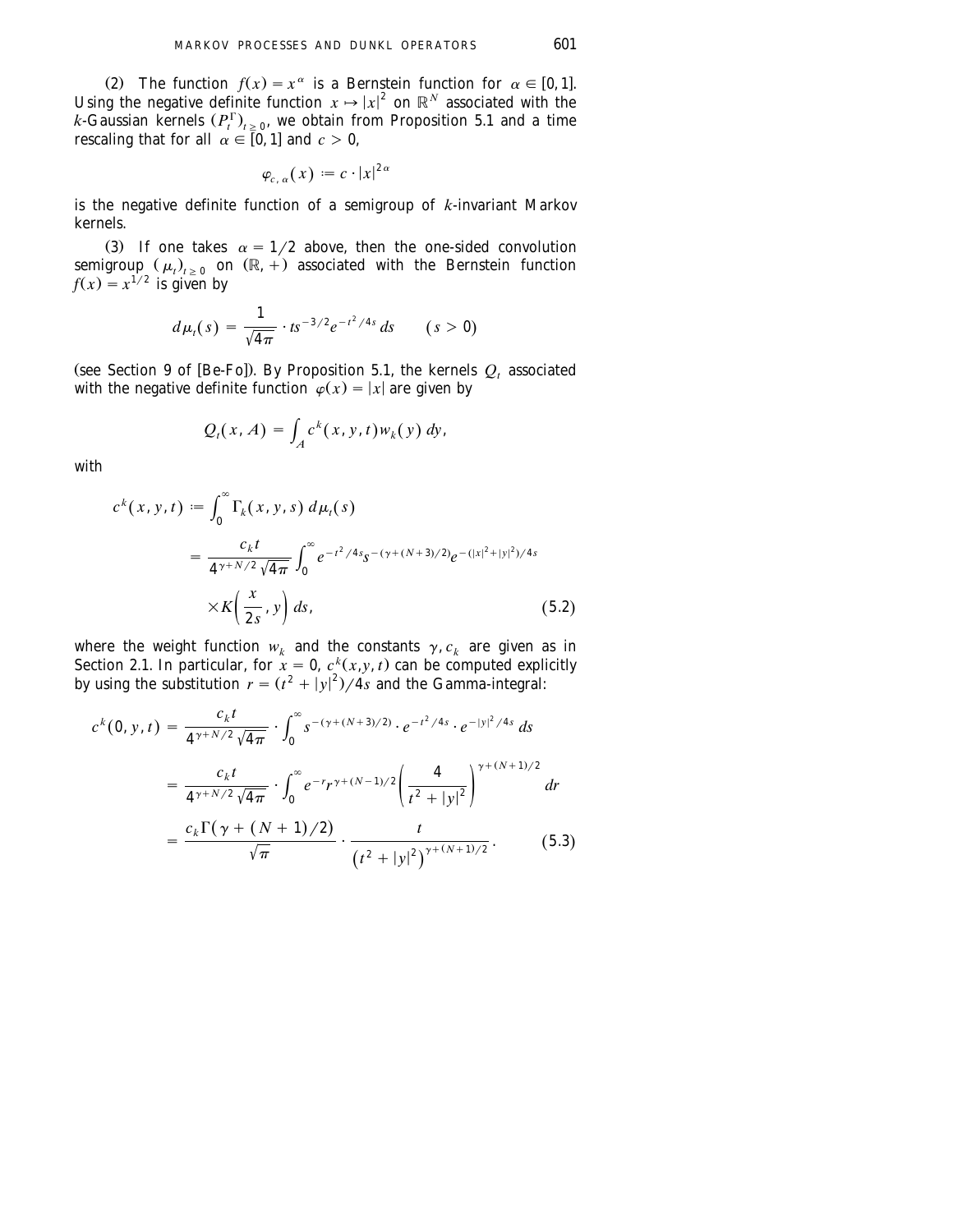Having the classical case  $k = 0$  in mind, we call the probability measures

$$
dC_t^k(y) := c^k(0, y, t)w_k(y) dy
$$
 (5.4)

 $k$ -Cauchy distributions on  $\mathbb{R}^N$ , and  $c^k$  the  $k$ -Cauchy kernel. Moreover, a Markov process on  $\mathbb{R}^N$  is called a *k*-Cauchy process, if its transition probabilities are associated with the semigroup  $(Q_t)_{t>0}$  of *k*-invariant Markov kernels above.

Proposition 5.1 has an interpretation on the level of *k*-invariant Markov processes. In fact, the following result is a special case of Section X.7 in [Fe]:

*Remark* 5.3. Let  $(\mu_t)_{t>0}$  be a convolution semigroup on  $(\mathbb{R}, +)$  supported by  $[0, \infty]$ . Consider the associated cadlag process  $(T_t)_{t>0}$  defined on some probability space  $(\Omega, \mathcal{A}, P)$  with state space  $[0, \infty[$  and with independent, stationary, and nonnegative increments. Assume also that  $T_0 \equiv 0$ . Moreover, let  $(X_t)_{t>0}$  be a *k*-invariant Markov process on the same space  $(\Omega, \mathscr{A}, P)$ , which is independent of  $(T_t)_{t>0}$  and also has the càdlàg property. Denote the semigroup of *k*-invariant kernels associated with  $(X_t)_{t>0}$ by  $(P_t)_{t>0}$ . Then the stochastic process  $(Y_t)_{t>0}$  on  $(\Omega, \mathcal{A}, P)$  with

$$
Y_t(\omega) := X_{T_t(\omega)}(\omega) \qquad (t \ge 0, \, \omega \in \Omega)
$$

is a *k*-invariant Markov process on  $\mathbb{R}^N$  with the càdlàg property and with the same initial distribution as  $(X_t)_{t>0}$ . Moreover, this process is associated with the semigroup of  $k$ -invariant Markov kernels on  $\mathbb{R}^N$  that is obtained from  $(P_t)_{t>0}$  by subordination with respect to  $(\mu_t)_{t>0}$ .

EXAMPLE 5.4. Let  $(\mathcal{F}_{t})_{t>0}$  be a filtration on some probability space  $(\Omega, \mathscr{A}, P)$ . Let  $(B_t)_{t>0}$  be a  $\overline{(\mathscr{F}_t)}_{t>0}$ -Brownian motion on  $\mathbb R$  (in the classical sense and with continuous paths). It is well known (see, for instance, Section 50 of  $[Ba]$ ) that the stopping times

$$
T_t(\omega) := \inf\{\tau \ge 0 : B_\tau \ge t\} \qquad (t \ge 0)
$$

form a process  $(T_t)_{t>0}$  on  $[0, \infty)$  with  $T_0 = 0$  and independent, stationary, and nonnegative increments; the associated convolution semigroup  $(\mu_t)_{t \geq 0} \subset M^1([0, \infty[)$  is given by  $\mu_0 = \epsilon_0$  and

$$
d\mu_t(s) = \frac{t}{\sqrt{2\pi} \cdot s^{3/2}} \cdot e^{-t^2/2s} ds \qquad (s, t > 0).
$$

Now let  $(X_t)_{t\geq 0}$  be a *k*-Gaussian Markov process on  $\mathbb{R}^N$  with filtration  $(\mathcal{F}_t)_{t\geq 0}$ . Assume that  $(X_t)_{t\geq 0}$  has the cadlag property and is independent of  $(B_t)_{t \geq 0}$ . Remark 5.3 and Example 5.2(3) show that

$$
Y_t(\omega) := X_{T_t(\omega)}(\omega) \qquad (t \ge 0, \, \omega \in \Omega)
$$

defines a *k*-Cauchy process  $(Y_t)_{t>0}$  on  $(\Omega, \mathcal{A}, P)$  with values in  $\mathbb{R}^N$ .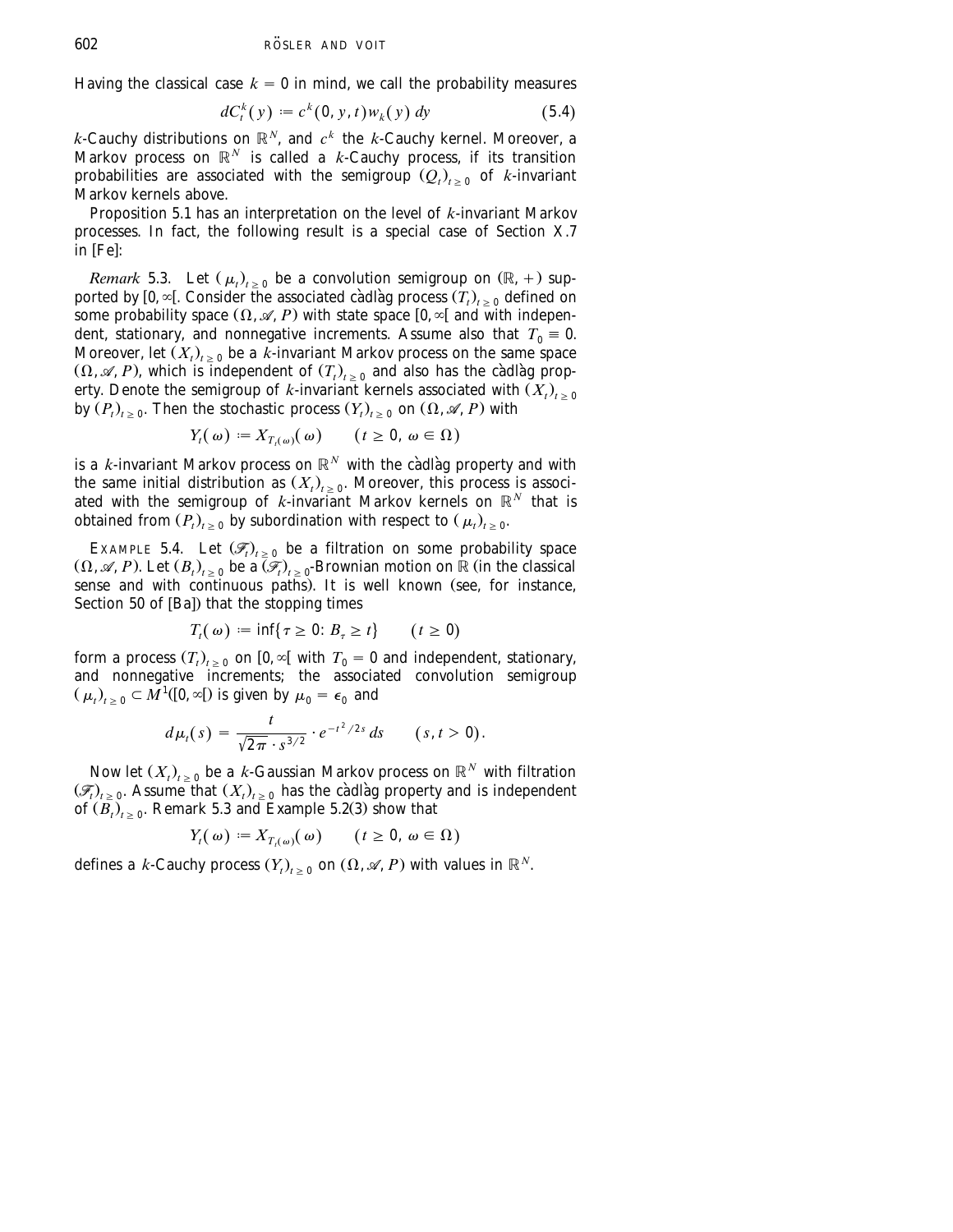We next turn to the connection between  $k$ -Cauchy kernels  $c^k$  and the Laplace-type equation  $(\Delta_k + \partial_t^2)u = 0$  on the upper half space  $\mathbb{R}^N \times [0, \infty)$ . We start with the following observation:

*k* LEMMA 5.5. *The k-Cauchy kernel c<sup>k</sup> satisfies*  $(\Delta_k^y + \partial_t^2)c^k(x, y, t) = 0$ *for*  $x, y \in \mathbb{R}^N$ ,  $t > 0$ .

*Proof.* The negative definite function of the *k*-Cauchy semigroup is given by  $\varphi(x) = |x|$  for  $x \in \mathbb{R}^N$ . Therefore, Proposition 5.1 and the inversion formula (Theorem  $2.3(3)$ ) imply that

$$
c^{k}(x, y, t) = \frac{c_{k}^{2}}{4^{\gamma + N/2}} \int_{\mathbb{R}^{N}} K(-ix, z) K(iy, z) e^{-t|z|} w_{k}(z) dz.
$$
 (5.5)

The lemma now follows from  $\Delta_k^y K(iy, z) = -|z|^2 \cdot K(iy, z)$  and interchanging  $(\Delta_k^y + \partial_t^2)$  with the integration in (5.5). The latter is justified by the decay properties of the integrand and its derivatives, which allow application of the dominated convergence theorem. (Note that by Theon  $2.2(2)$ ,  $|\partial_v^{\nu} K(iy, z)| \leq |z|^{\nu}$  for all multi-indices  $\nu$ .)

**THEOREM 5.6.** *For each function*  $f \in C_k(\mathbb{R}^N)$ , *the function u given by* 

$$
u(x,t) = (Q_t f)(x)
$$
  

$$
:= \begin{cases} \int_{\mathbb{R}^N} c^k(x, y, t) f(y) w_k(y) dy & \text{for } t > 0, x \in \mathbb{R}^N \\ f(x) & \text{for } t = 0, x \in \mathbb{R}^N \end{cases}
$$
(5.6)

is a  $C_b(\mathbb{R}^N \times [0, \infty[) \cap C^2(\mathbb{R}^N \times [0, \infty[) \cdot \text{solution of the Cauchy problem})$  $u_{tt} + \Delta \times \mathbf{u} = \mathbf{0}$  *on*  $\mathbb{R}^N \times \mathbf{0}$ ,  $\infty$ [.

*Proof.* To check  $u \in C^2(\mathbb{R}^N \times ]0, \infty[)$  with  $u_{tt} + \Delta_k u = 0$ , we have only to make sure that the necessary differentiations of  $\hat{u}$  may be carried out under the integral in  $(5.6)$ . For this we again employ Theorem 2.2 $(2)$ together with the representation  $(5.5)$  of the Cauchy densities  $c<sup>k</sup>$ . This ensures that the derivatives of  $c^k$  are sufficiently fast decaying, the dominated converge theorem now allows the necessary differentiations of  $u$  under the integral. Moreover, the positivity and normalization of  $c<sup>k</sup>$  (see Example 5.2(3)) imply that *u* is bounded with  $||u||_{\infty, \mathbb{R}^N \times [0, \infty]} \leq ||f||_{\infty, \mathbb{R}^N}$ .

Finally, we have to show that  $Q_t f(x) \to f(\xi)$  for  $x \to \xi$  and  $t \to 0$ . Using representation (5.2) for  $c^k$ , we express  $Q_t$  by means of the heat operators *H*(*t*) of Section 3.2 as  $Q_t f(x) = \int_0^x H(s) f(x) d\mu_t(s)$ , where  $(\mu_t)_{t>0}$  is the convolution semigroup of Example 5.2(3). Hence,

$$
|Q_t f(x) - f(\xi)| \leq \int_0^{\infty} |H(s) f(x) - f(\xi)| d\mu_t(s).
$$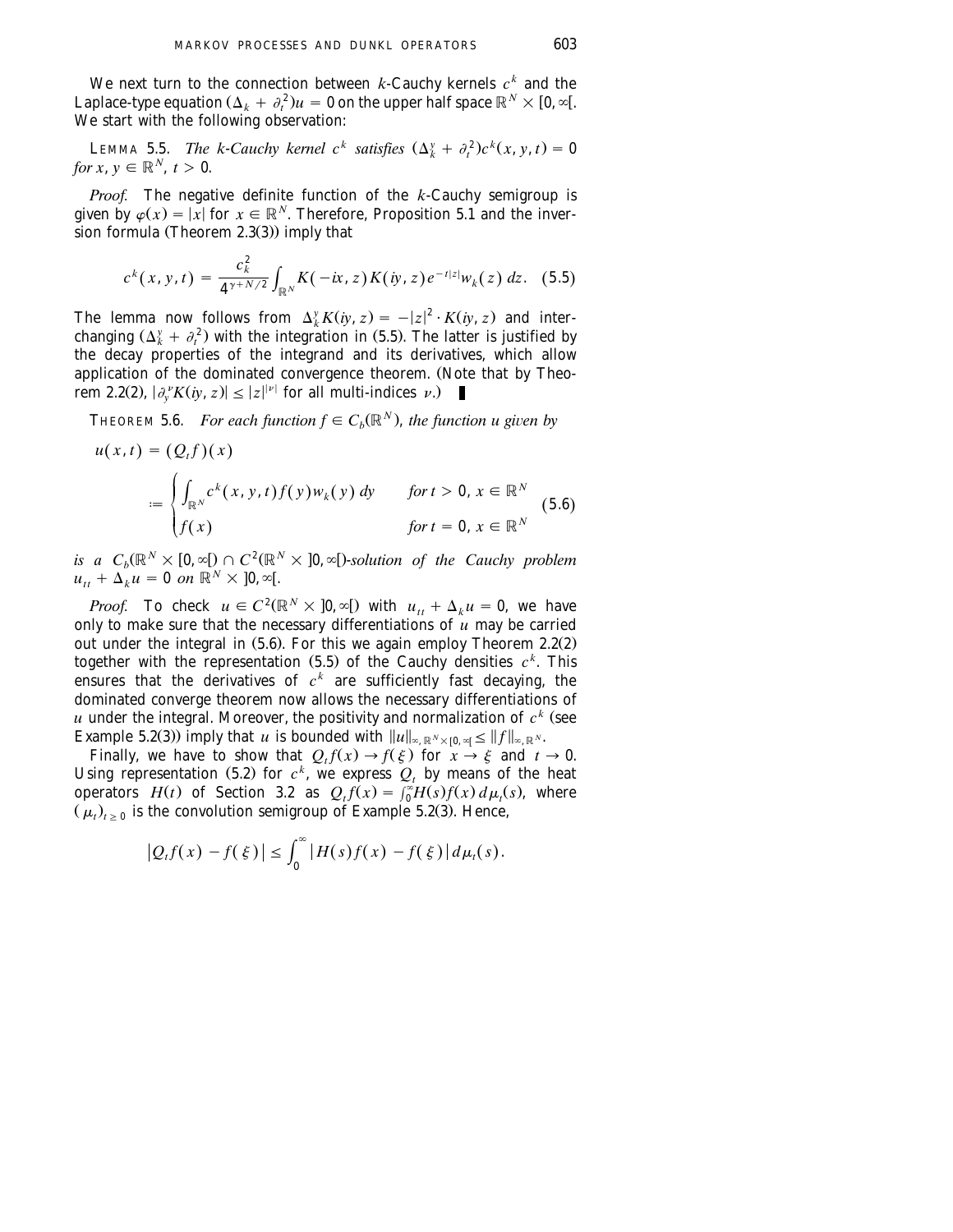<span id="page-29-0"></span>Now fix  $\epsilon > 0$ . The continuity of  $(x, s) \rightarrow H(s)f(x)$  on  $\mathbb{R}^N \times [0, \infty[$  from Theorem 3.1(2) leads to some  $\delta > 0$  with  $|H(s)f(x) - f(\xi)| \leq \epsilon$  for  $0 \leq s \leq \delta$  and  $|x - \xi| < \delta$ . Hence, for  $|x - \xi| < \delta$ ,

$$
\begin{aligned} \left| Q_t f(x) - f(\xi) \right| &\leq \epsilon + \int_{\delta}^{\infty} \left| H(s) f(x) - f(\xi) \right| d\mu_t(s) \\ &\leq \epsilon + 2 \| f \|_{\infty} \cdot \mu_t(\left[ \delta, \infty \right[ \right]. \end{aligned}
$$

As  $\lim_{t \to 0} \mu_t([\delta, \infty]) = 0$ , this completes the proof.  $\blacksquare$ 

## 6. MARTINGALE CHARACTERIZATIONS OF *k*-INVARIANT MARKOV PROCESSES

In this section we construct some martingales related with *k*-invariant Markov processes and show that *k*-invariant Markov processes appear as unique solutions of certain martingale problems in the sense of Stroock and Varadhan [S-V]. Parts of this section may be skipped by readers not familiar with stochastic integration.

Our first result is well known for processes with independent, stationary increments:

**PROPOSITION 6.1.** *Let*  $(P_t)_{t\geq 0}$  *be a semigroup of k-invariant Markov kernels on*  $\mathbb{R}^N$ . *Then an arbitrary stochastic process*  $(X_t)_{t\geq0}$  *on*  $\mathbb{R}^N$  *is a Markov process related with*  $(P_t)_{t \geq 0}$  *if and only if* 

$$
\left(\frac{1}{P_t(0,.)^\wedge(-\lambda)}\cdot K(X_t,i\lambda)\right)_{t\geq 0} \tag{6.1}
$$

*is a martingale for each*  $\lambda \in \mathbb{R}^N$ .

*Moreover, if*  $(X_t)_{t\geq 0}$  *is a k-Gaussian process on*  $\mathbb{R}^N$  *with negative definite* function  $\varphi(\lambda) = |\lambda|^2$  and  $X_0 = 0$  almost surely, then  $(K(X_t, \lambda) \cdot e^{-|\lambda|^2 t})_{t \geq 0}$ *is a martingale for each*  $\lambda \in \mathbb{R}^N$ .

*Proof.* Notice first that the semigroup  $(P_t)_{t \geq 0}$  satisfies  $P_t(x,.)^{\wedge}(y) \neq 0$ for all  $t \geq 0$  and  $x, y \in \mathbb{R}^N$ ; see Proposition 4.4(1). This ensures that the processes above are well defined. Let  $(\Omega, \mathcal{A}, P)$  be the probability space on which the process  $(X_t)_{t>0}$  is defined.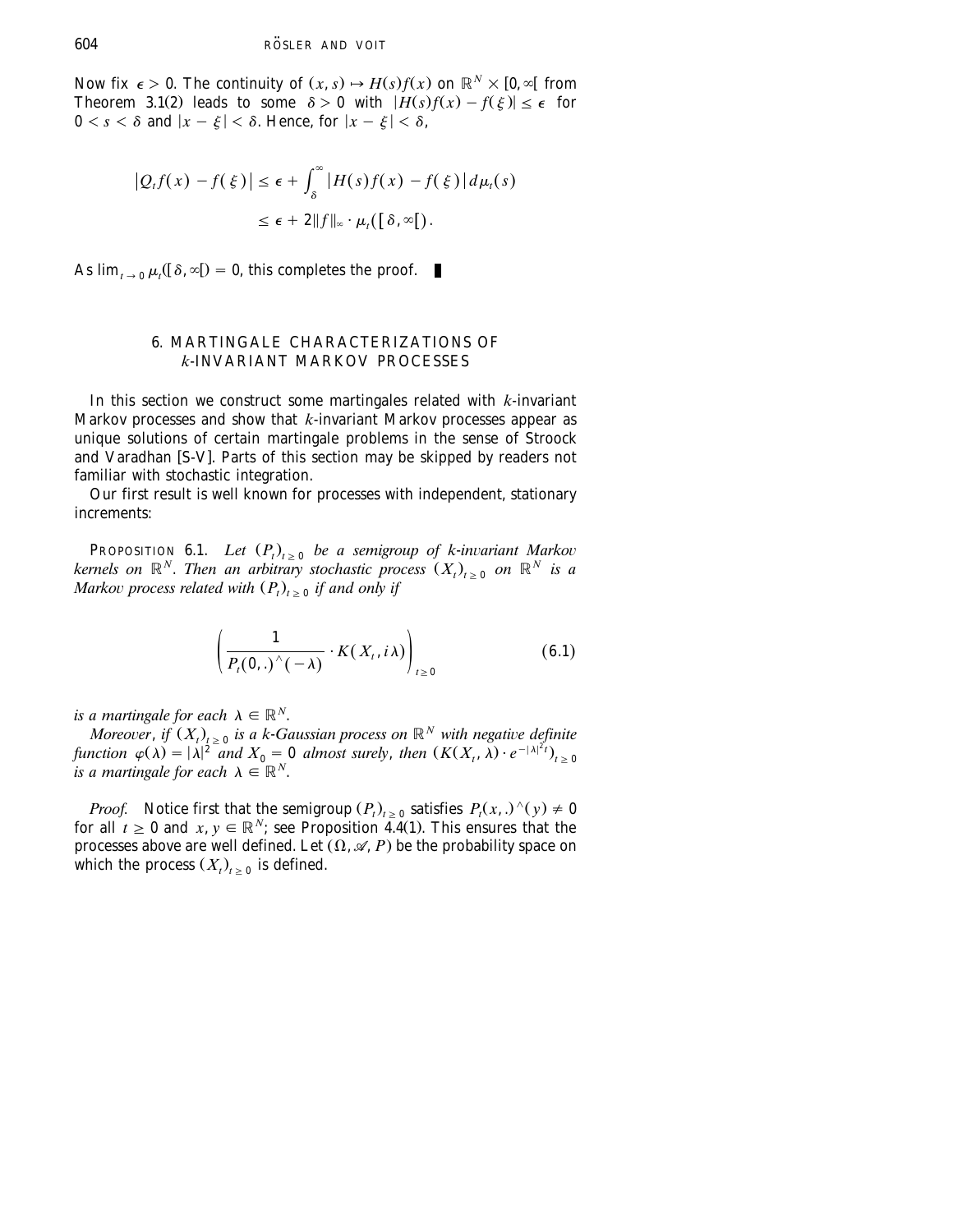To check the only-if past, take *s*,  $t \ge 0$  and  $\lambda \in \mathbb{R}^N$ . Then for almost all  $\omega \in \Omega$ .

$$
E\big(K(X_{s+t}, i\lambda) | \mathcal{F}_s\big)(\omega) = E\big(K(X_{s+t}, i\lambda) | X_s\big)(\omega)
$$
  

$$
= \int_{\mathbb{R}^N} K(x, i\lambda) P_t(X_s(\omega), dx)
$$
  

$$
= \hat{\delta}_{X_s(\omega)}(-\lambda) \cdot P_t(0,.)^\wedge(-\lambda)
$$
  

$$
= K(X_s(\omega), i\lambda) \cdot P_t(0,.)^\wedge(-\lambda).
$$

Hence, as  $P_{s+t}(0,.)^\wedge = P_s(0,.)^\wedge \cdot P_t(0,.)^\wedge$ , the process (6.1) is a martingale.

To check the if past, take again  $s, t \ge 0$  and  $\lambda \in \mathbb{R}^N$ . Then, by our assumption,

$$
E\big(K(X_{s+t},i\lambda)\big|\mathscr{F}_s\big)=P_t(\mathbf{0},.)^\wedge(-\lambda)\cdot K(X_s,i\lambda)\qquad\text{a.s.}
$$

Now take  $F \in \mathcal{F}_s$  with  $P(F) > 0$ . Define the probability measure  $P_F$  on  $(\Omega, \mathscr{A})$  by  $P_F(A) := P(F)^{-1} \cdot P(A \cap F)$ . The distributions  $\mu_s^F, \mu_{s+t}^F \in$  $M^1(\mathbb{R}^N)$  of  $\overline{X}_s$  and  $\overline{X}_{s+t}$ , respectively, under  $P_F$  satisfy

$$
\left(\hat{\mu}_{s+t}^F\right)^\wedge(-\lambda) = \int_{\mathbb{R}^N} K(y, i\lambda) d\mu_{s+t}^F(y) = \frac{1}{P(F)} \int_F K(X_{s+t}, i\lambda) dP
$$

$$
= \frac{1}{P(F)} \int_F E\big(K(X_{s+t}, i\lambda) | \mathcal{F}_s\big) dP
$$

$$
= \frac{1}{P(F)} \int_F P_t(\mathbf{0},.)^\wedge(-\lambda) \cdot K(X_s, i\lambda) dP
$$

$$
= P_t(\mathbf{0},.)^\wedge(-\lambda) \cdot \left(\mu_s^F\right)^\wedge(-\lambda) = \left(P_t \circ \mu_s^F\right)^\wedge(-\lambda).
$$

As this holds for all  $\lambda \in \mathbb{R}^N$ , the injectivity (Theorem 2.6(3)) of the Dunkl tranform yields that  $\mu_{s+t}^F = P_t \circ \mu_s^{\breve{F}}$ . Hence, for each Borel set  $B \subset \mathbb{R}^N$ and each  $F \in \mathcal{F}_s$ ,

$$
\int_{F} 1_{\{X_{s+t} \in B\}} dP = P(\{X_{s+t} \in B\} \cap F) = P(F) \cdot \mu_{s+t}^{F}(B)
$$

$$
= P(F) \cdot (P_t \circ \mu_{s}^{F})(B) = \int_{F} P_t(X_s(\omega), B) dP(\omega).
$$

As  $\omega \mapsto P_t(X_s(\omega), B)$  is  $\sigma(X_s)$ -measurable, and as  $\mathscr{F}_s \supset \sigma(X_s)$ , we obtain that  $P(X_{s+t} \in B | \mathcal{F}_s) = P(X_{s+t} \in B | X_s) = P(X_s, B)$  a.e. for all Borel sets  $B \subset \mathbb{R}^N$ . Hence, X is a *k*-invariant Markov process associated with  $(P_t)_{t>0}$ , as claimed.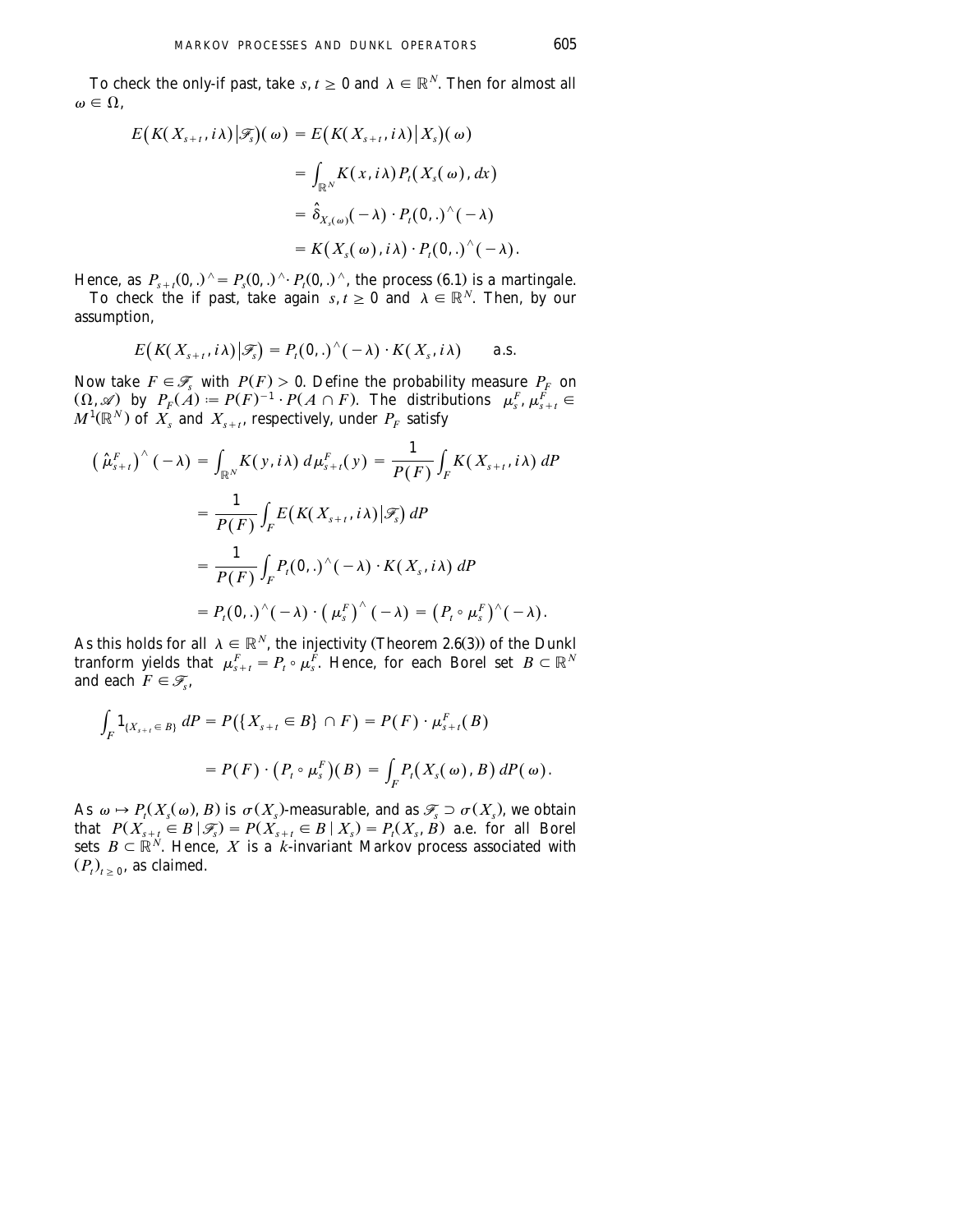Finally, if  $(X_t)_{t>0}$  is *k*-Gaussian with  $X_0 = 0$  a.s., then the random variables  $K(X_t, \lambda)$  are integrable for all  $t \geq 0$  and  $\lambda \in \mathbb{R}^N$ ; see Theorem 2.2(2). The computation at the beginning of this proof (with  $i\lambda$  instead of  $\lambda$ ) yields the last statement of the proposition.

We next employ the negative definite function  $\,\varphi$  of a semigroup  $\left( P_{t}\right) _{t\,\geq\,0}$ of *k*-invariant kernels to rewrite Proposition 6.1. The proof will be based on Ito's stochastic integration by parts; for stochastic integration with respect to semimartingales, see  $[K-S, W-W, Wi]$  $[K-S, W-W, Wi]$  $[K-S, W-W, Wi]$ .

LEMMA 6.2. *Let*  $(P_t)_{t\geq 0}$  *be a semigroup of k-invariant Markov kernels on*  $\mathbb{R}^N$  *with negative definite function*  $\varphi \in C(\mathbb{R}^N)$ *, and let*  $(X_t)_{t>0}$  *be a cadlag process on*  $\mathbb{R}^N$ . *Then*, *for each*  $\lambda \in \mathbb{R}^N$ , *the* C-*valued process*  $\overline{P}((P_t(0,.)^{\wedge}(-\lambda))^{-1}$ .  $K(X_t, i\lambda))_{t>0}$  is a martingale if and only if the process

$$
\left(X_t^{\lambda} := K(X_t, i\lambda) + \varphi(-\lambda) \cdot \int_0^t K(X_s, i\lambda) \ ds\right)_{t \geq 0}
$$

*is a martingale*.

*Proof.* As  $|K(x, i\lambda)| \le 1$  for  $x, \lambda \in \mathbb{R}^N$  by Theorem 2.2(2), both processes of the lemma are uniformly and  $L^2$ -bounded on compact time intervals. Hence each of them is a martingale if and only if it is a local  $L^2$ -martingale (see, for instance, Proposition 4.2.3 of [W-W]).

Assume now that  $(P_t(0, .)^{\wedge}(-\lambda))^{-1} \cdot K(X_t, i\lambda)_{t>0}$  is a martingale and hence a local *L*<sup>2</sup>-martingale. Then  $(K(X_t, i\lambda))_{t>0}$  is a semimartingale. Integration by parts for  $K(X_t, i\lambda)e^{i\varphi(-\lambda)}$ , together with  $[t, K(X_t, i\lambda)] = 0$ for the mutual variation (see Section 7.3 of  $[W-W]$ ), implies that

$$
d\big(K(X_t,i\lambda)e^{t\varphi(-\lambda)}\big)=e^{t\varphi(-\lambda)}\,dK(X_t,i\lambda)+K(X_{t-},i\lambda)\,de^{t\varphi(-\lambda)}.
$$

As  $de^{t\varphi(-\lambda)} = \varphi(-\lambda)e^{t\varphi(-\lambda)} dt$  and  $\int_0^t K(X_{s-}, i\lambda) ds = \int_0^t K(X_s, i\lambda) ds$  a.s., it follows that

$$
d\big(K(X_t,i\lambda)e^{t\varphi(-\lambda)}\big)=e^{t\varphi(-\lambda)}\cdot\big(dK(X_t,i\lambda)+\varphi(-\lambda)K(X_t,i\lambda)\,dt\big).
$$
\n(6.2)

Therefore,

$$
dK(X_t, i\lambda) + \varphi(-\lambda) K(X_t, i\lambda) dt = e^{-t\varphi(-\lambda)} \cdot d\bigl(K(X_t, i\lambda)e^{\varphi t(-\lambda)}\bigr)
$$

is the differential of a local  $L^2$ -martingale, as claimed.

Conversely, if  $(X_t^{\lambda})_{t>0}$  is a martingale, then  $(K(X_t, i\lambda))_{t>0}$  is a semimartingale, and Eq.  $(6.2)$  holds also. Hence,  $((P_t(0, \bar{.})^{\wedge}(-\lambda))^{-1}$ .<br> $K(X_t, i\lambda))_{t>0}$  is a local *L*<sup>2</sup>-martingale, as claimed.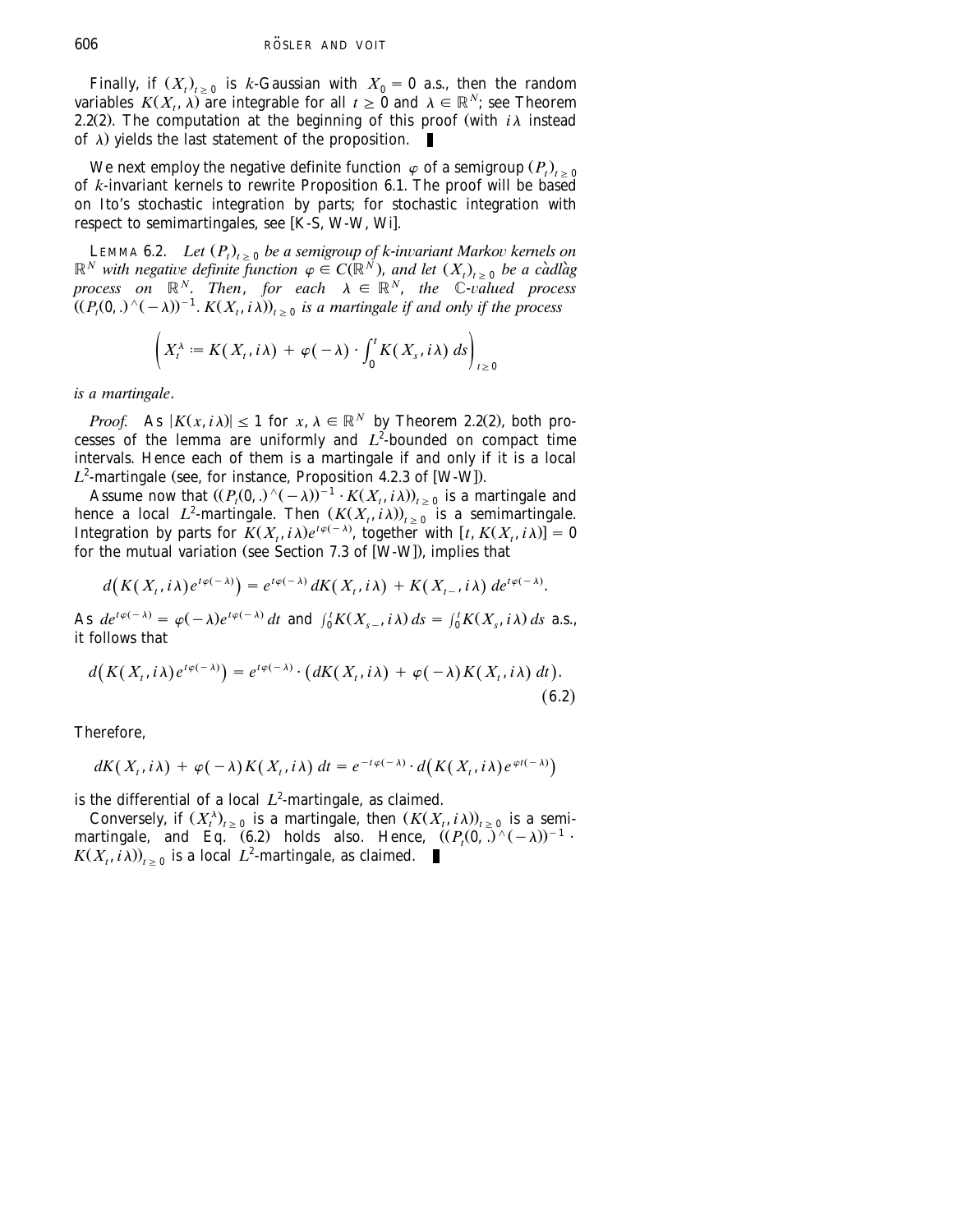We next present several equivalent characterizations of homogeneous  $\mathop{\rm Markov}\nolimits$  processes  $\,X\,$  on  $\mathbb{R}^N\,$  associated with a specific semigroup  $(P_t)_{t\,\geq\, 0}$ of *k*-invariant Markov kernels. In particular, such processes are unique solutions of martingale problems in the spirit of Stroock and Varadhan  $[S-V]$ .

We introduce the following abbreviation: If *X* is a càdlàg process on  $\mathbb{R}^N$ , and if *L* is the generator of  $(P_r)_{r>s}$ , then for  $f \in D(L)$  we define the C-valued process

$$
\Pi_X^{L,f} = \left(\Pi_{X,t}^{L,f}\right)_{t\geq 0} = \left(f(X_t) - f(X_0) - \int_0^t L(f)(X_s) \, ds\right)_{t\geq 0}.\tag{6.3}
$$

THEOREM 6.3. *Let*  $(P_t)_{t \geq 0}$  *be a semigroup of k-invariant Markov kernels on*  $\mathbb{R}^N$  with negative definite function  $\varphi$  and generator L. Then the following *statements are equivalent for each cadlag process*  $X = (X_t)_{t \geq 0}$  on  $\mathbb{R}^N$ :

(1) *X* is a k-invariant Markov process associated with the semigroup  $(P_t)_{t \geq 0}$ .

(2) For each  $\lambda \in \mathbb{R}^N$  the process  $(P_t(0,.)^{\wedge}(-\lambda))^{-1} \cdot K(X_t, i\lambda)_{t>0}$  is *a martingale*.

(3)  $(K(X_t, i\lambda) + \varphi(-\lambda) \cdot \int_0^t K(X_s, i\lambda) ds)_{t>0}$  is a martingale for each  $\lambda \in \mathbb{R}^N$ .

- (4)  $\Pi_{Y}^{L, K(., i\lambda)}$  *is a martingale for each*  $\lambda \in \mathbb{R}^{N}$ .
- (5)  $\Pi_{\mathbf{x}}^{L,f}$  *is a martingale for each*  $f \in D_h(L)$ *.*

*Proof.* (1)  $\Rightarrow$  (2)  $\Rightarrow$  (3) follows from Proposition 6.1 and Lemma 6.2;  $(3) \leftrightarrow (4) \leftarrow (5)$  is obvious, and  $(1) \Rightarrow (5)$  is the well-known Dynkin formula; see Proposition 4.1.7 of  $[E-K]$ .

The generator  $c\Delta_k$   $(c > 0)$  of a *k*-Gaussian semigroup of Markov kernels is a second-order differential-difference operator; it is more convenient here to consider the spaces  $C_0^2(\mathbb{R}^N)$ ,  $C_b^2(\mathbb{R}^N)$  and  $C^2(\mathbb{R}^N)$  instead of the abstract domains  $D_0(\Delta_k)$ ,  $D_b(\Delta_k)$ , and  $D(\Delta_k)$ , respectively. Moreover, condition (5) can be improved by using test functions  $\bar{f}$  which also depend on the time  $t$  (this generalization is in fact also possible in the setting of Theorem 6.3). To be precise, we take  $f \in C^{2,1}(\mathbb{R}^N \times [0,\infty[)$  and a cadlag process  $X$  on  $\mathbb{R}^N$ , and we define

$$
\Pi_X^{c\Delta_k, f} = \left(\Pi_{X, t}^{c\Delta_k, f}\right)_{t \ge 0}
$$
\n
$$
= \left(f(X_t, t) - f(X_0, 0) - \int_0^t \left(\frac{\partial}{\partial s} + c\Delta_k\right) (f)(X_s, s) \, ds\right)_{t \ge 0}.
$$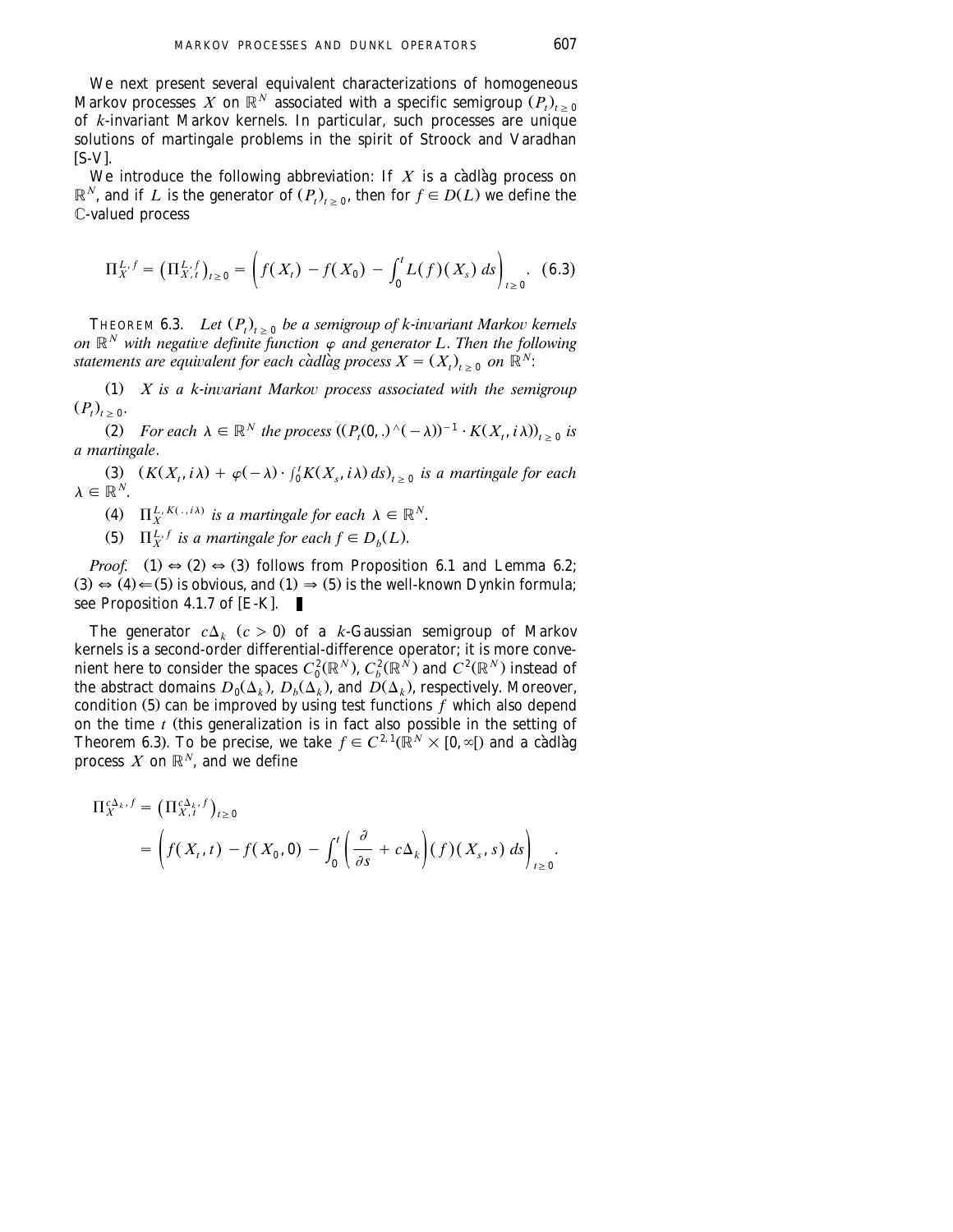Then, besides equivalences stated already in Theorem 6.3, we have the following:

THEOREM 6.4. *Let*  $(P_t)_{t \geq 0}$  *be a semigroup of k-Gaussian Markov kernels on*  $\mathbb{R}^N$  *with generator*  $c\Delta_k$ ,  $c > 0$ . *Then the following statements are equiva*lent for any càdlàg process  $(X_t)_{t \geq 0}$  on  $\mathbb{R}^N$  whose radial component process  $(|X_t|)_{t>0}$  on  $[0, \infty]$  *is continuous*:

- (1) *X* is a k-*Gaussian process associated with the semigroup*  $(P_t)$ ,  $\delta$
- (5)  $\Pi_X^{c\Delta_k, f}$  *is a martingale for each*  $f \in C_c^2(\mathbb{R}^N)$ *.*
- (5')  $\Pi_{\mathbf{x}}^{c\Delta_k, f}$  *is a martingale for each*  $f \in C_c^{2,1}(\mathbb{R}^N \times [0, \infty])$ *.*
- (6)  $\Pi_{\mathbf{Y}}^{c\Delta_k, f}$  *is a local martingale for each*  $f \in C^2(\mathbb{R}^N)$ *.*
- (6')  $\Pi_{\mathbf{x}}^{c\Delta_k, f}$  *is a local martingale for each*  $f \in C^{2,1}(\mathbb{R}^N \times [0,\infty])$ *.*

*Proof.*  $(6) \Rightarrow (1) \Rightarrow (5)$  follows from Theorem 6.3. Moreover,  $(1) \Rightarrow (5')$ is known for arbitrary Feller-Dynkin processes (apply Proposition 4.1.7 of  $[{\bf E-K}]$  to the Markov process  $(X_t, t)$ ,  $\sum_{t=0}^{\infty}$  on  $\mathbb{R}^N \times [0, \infty)$ .

It remains to check  $(5) \Rightarrow (6)$  and  $(5') \Rightarrow (6')$ . Here we check only  $(5') \Rightarrow (6')$ , as both proofs are almost identical. For this take  $f \in C^{2,1}(\mathbb{R}^N)$  $\times$  [0,  $\infty$ [). For each  $m \in \mathbb{N}$  the exit times

$$
T_m := \inf \{ t \ge 0 : |X_t|^2 + t^2 > m^2 \}
$$

of  $((X_t, t))_{t \geq 0}$  from closed balls in  $\mathbb{R}^{N+1}$  of radius *m* are stopping times. Now choose  $f_m \in C_c^{2,1}(\mathbb{R}^N \times [0,\infty])$ , which are identically 1 on such balls. Then  $f_m \cdot f \in C_c^{2,1}(\mathbb{R}^N) \times [0,\infty])$ , and  $(\prod_{X,t \atop X,t \atop X,t \atop Y} \frac{f_m f_n}{f_m}$ , is a uniformly integrable martingale by (5<sup>'</sup>). Moreover, as  $(|X_t|)_{t\geq 0}$  is continuous,

$$
\Pi_{X,\,t}^{c\Delta_k,\,f_m f} = \Pi_{X,\,t\,\wedge\,T_m}^{c_\Delta k,\,f} \qquad \text{for all } t.
$$

As  $T_m \to \infty$  for  $m \to \infty$ , it follows that  $\Pi_X^{c\Delta_k, f}$  is a local martingale. This proves  $(6')$ .

The assertions  $(6)$  and  $(6')$  in Theorem 6.4 are of particular interest for functions satisfying  $(\partial/\partial s + \Delta_k)f = 0$ . Examples of such functions will be provided by Appell characters in Theorem 8.2; see also the discussion in Remark 8.3(1).

We next present a probabilistic interpretation for Dirichlet problems in the Dunkl setting. For this, we say that a function  $f \in C^2(U)$  is *k*-harmonic on some open *W*-invariant set  $U \subset \mathbb{R}^N$  if  $\Delta_k f = 0$  on *U*. The following theorem needs stronger assumptions than in the classical setting  $k = 0$ . This is due to the fact that *k*-Gaussian processes usually do not have a.s. continuous paths.

THEOREM 6.5. *Let*  $U \subset \mathbb{R}^N$  *be open, bounded, and W-invariant. Let*  $h \in C^2(U) \cap C(\overline{U})$  be a solution of the k-Dirichlet problem  $\Delta_k h = 0$  with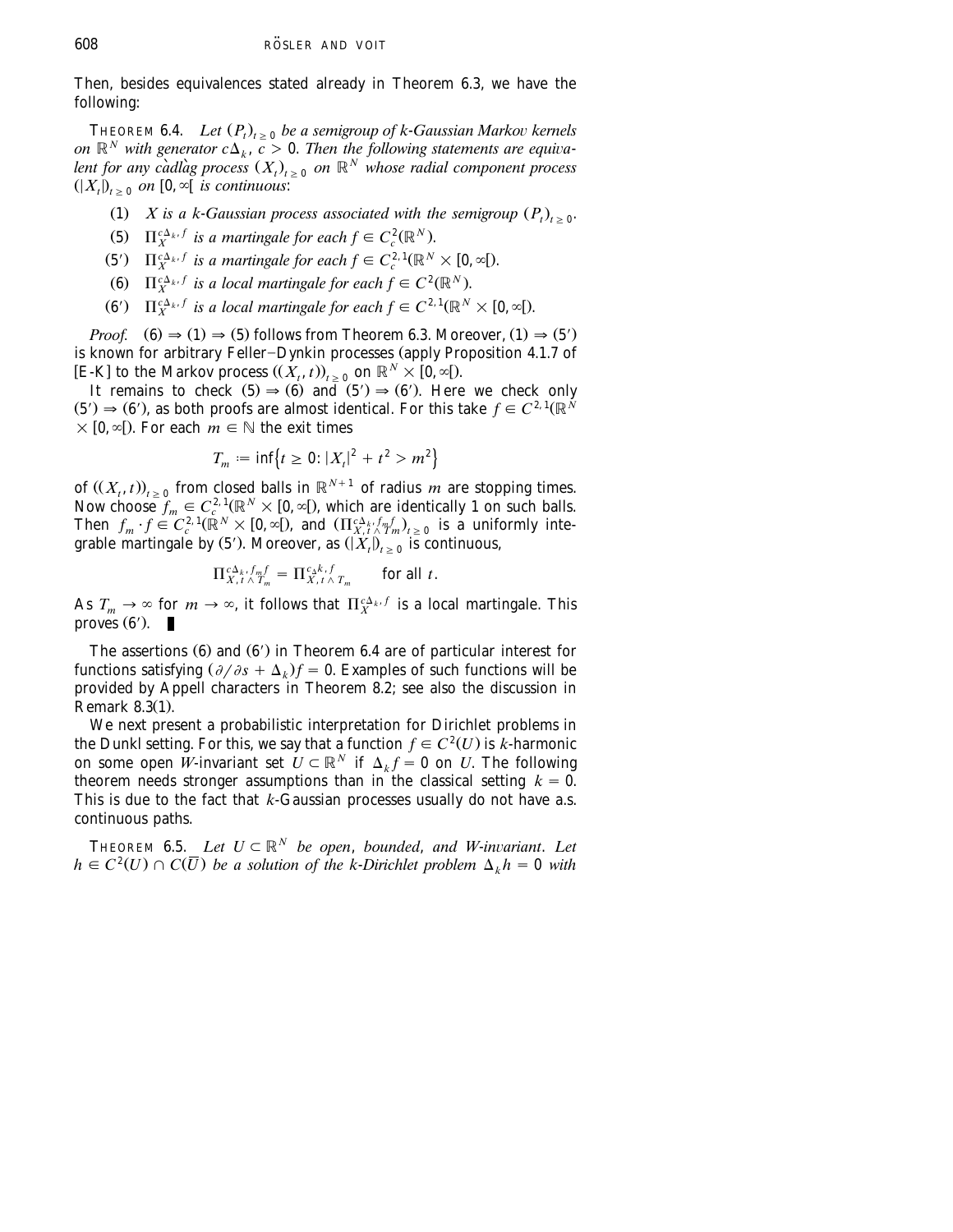<span id="page-34-0"></span> $h = \varphi \in C(\partial U)$  on  $\partial U$ . *Assume also that* 

 $\sum_{i=1}^{n} h_i$  *is W-invariant, or that* 

(2) there is an open set  $V \supset \overline{U}$  such that h can be extended to a *k*-*harmonic function on V*.

*Then for all*  $x \in U$ ,

$$
h(x) = E(h(B_T^x)),
$$

where  $(B_t^x)_{t\geq 0}$  is a k-Gaussian process on  $\mathbb{R}^N$  starting in x, and  $T =$  $\inf \{ t > 0 : B_t \in \partial U \}$  is the entrance time of  $B_t^x$  at  $\partial U$ .

*Proof.* Assume first that condition (1) holds. Consider the open, Winvariant sets

$$
U_n := \{ y \in U : \text{dist}(y, \partial U) < 1/n \} \qquad (n \ge 1)
$$

and the entrance times  $S_n := \inf \{ t > 0 : B_{\underline{t}} \in U_n \}$ . Then the *W*-invariance of *U*,  $U_n$ , and *h*; the continuity of *h* on *U*, and Theorem 4.10 yield that  $S_n \uparrow T$  and  $h(B_{S_n}^x) \to \varphi(B_{\underline{T}}^x)$  almost surely. Now choose a function  $h_n \in$  $C_c^2(\mathbb{R}^N)$  with  $h_n = h$  on  $\overline{U}_n$ . Then, by Theorem 6.4(5),  $(h(B_{t \wedge S_n}^x))_{t \geq 0}$  is a martingale. Thus,

$$
h(x) = E(h(B_0^x)) = E(h(B_{S_n}^x)) \quad \text{for } n \ge 1.
$$

As  $E(h(B_s^x)) \to E(h(B_T^x))$  by the dominated convergence theorem, the claim follows.

Assume now that condition (2) holds. Consider the open, *W*-invariant sets

$$
V_n := \{ y \in \mathbb{R}^N : \text{dist}(y, U) < 1/n \} \supset \overline{U} \qquad (n \ge 1).
$$

Then, for large *n*,  $\overline{U} \subset V_n \subset \overline{V}_n \subset V$ , and the stopping times  $\overline{S}_n := \inf$  $\{t > 0: B_t \notin V_n\}$  satisfy  $\overline{S}_n \downarrow T$  and  $h(B_{S_n}^*) \to \varphi(B_T^*)$  almost surely by the *W*-invariance of *U* and  $V_n$ , and by Theorem 4.10. The proof is now completed as above.

### 7. MOMENT FUNCTIONS

The classical moments of probability measures on R, or more generally on  $\mathbb{R}^N$ , have many applications to sums of independent random variables. The definition of classical moments is based on the monomials, or ''mo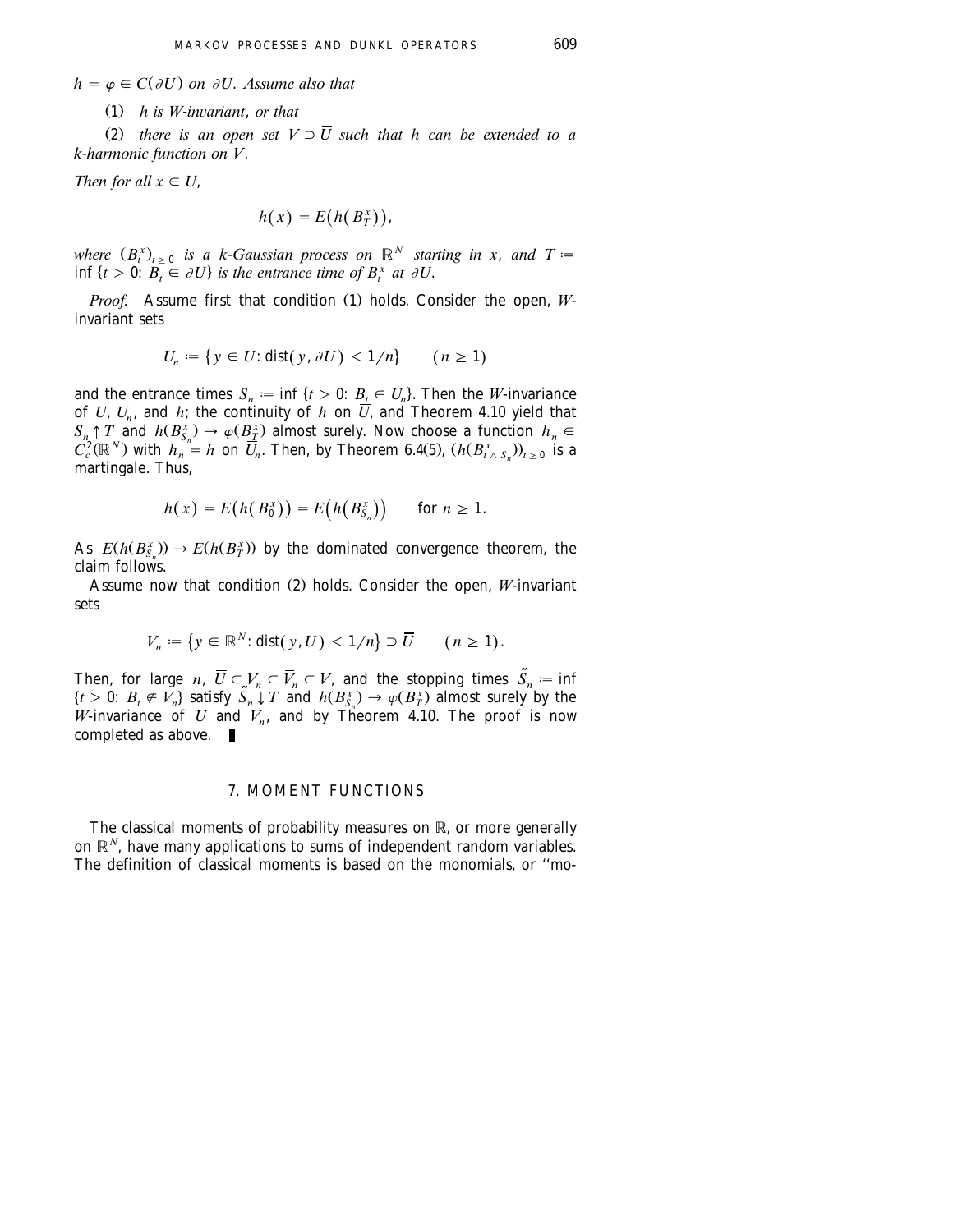<span id="page-35-0"></span>ment functions,''

$$
m_{\nu}: \mathbb{R}^N \mapsto \mathbb{R}, \quad x = (x_1, \dots, x_N) \mapsto x^{\nu} \qquad (\nu \in \mathbb{Z}_+^N). \tag{7.1}
$$

We introduce modified moment functions for the Dunkl setting, which have applications to *k*-invariant Markov kernels and processes. Our approach is motivated by corresponding results for hypergroups in [Bl-He,  $Z$ ]. Again, we fix a reflection group W with multiplicity function  $k \geq 0$ .

### 7.1. *Modified Moment Functions*

The Dunkl kernel  $(x, y) \mapsto K(x, y)$  is analytic on  $\mathbb{C}^{N \times N}$ ; see Section 2.2. Therefore, there exist unique analytic functions  $m_n$  ( $\nu \in \mathbb{Z}_{+}^{N}$ ) on  $\mathbb{C}^{N}$  with

$$
K(x, y) = \sum_{\nu \in \mathbb{Z}_+^N} \frac{m_{\nu}(x)}{\nu!} y^{\nu} \qquad (x, y \in \mathbb{C}^N). \tag{7.2}
$$

The restriction of  $m_{\nu}$  to  $\mathbb{R}^{N}$  is called the  $\nu$ th moment function on  $\mathbb{R}^{N}$ (associated with *W*, *k*). The number  $|\nu| := \nu_1 + \nu_2 + \cdots + \nu_N$  is called the degree of  $m_{\nu}$ .

We denote the *j*th unit vector by  $e_i \in \mathbb{Z}_{+}^N$ . Hence, the moment functions of order 1 and 2 are given by  $m_e$ , and  $m_{e, +e}$ , respectively (*j*,  $k = 1, ..., N$ ).

Moment functions have several useful descriptions: Clearly,  $m_v$  can also be written as

$$
m_{\nu}(x) = \left(\partial_{y}^{\nu} K(x, y)\right)\big|_{y=0} = i^{|\nu|} \left(\partial_{y}^{\nu} K(x, -iy)\right)\big|_{y=0}.
$$
 (7.3)

From the definition of *K*, which involves the intertwining isomorphism *V* on  $\mathscr P$  (Section 2.2), we see that

$$
m_{\nu}(x) = V(x^{\nu}) \qquad \text{for } \nu \in \mathbb{Z}_{+}^{N}.
$$
 (7.4)

In particular, for each  $n \in \mathbb{Z}_+$  the moment functions  $m_\nu$  with  $|\nu| = n$ form a basis of the space  $\mathcal{P}_n$  of all homogeneous polynomials of degree *n*.

EXAMPLES 7.1. (1) If  $k = 0$ , then  $K(x, y) = e^{\langle x, y \rangle}$  and  $m_y(x) = x^y$ .

(2) If  $N = 1$ ,  $W = \mathbb{Z}_2$ , and  $k \ge 0$ , then the explicit form of *K* in terms of Bessel functions (see Example 2.1(2)) implies that for  $n \geq 0$ .

$$
m_{2n}(x) = \frac{\Gamma(k + 1/2)(2n)!}{\Gamma(n + k + 1/2)2^{2n}n!} x^{2n}
$$
 and  

$$
m_{2n+1}(x) = \frac{\Gamma(k + 1/2)(2n + 1)!}{\Gamma(n + k + 3/2)2^{2n+1}n!} x^{2n+1}.
$$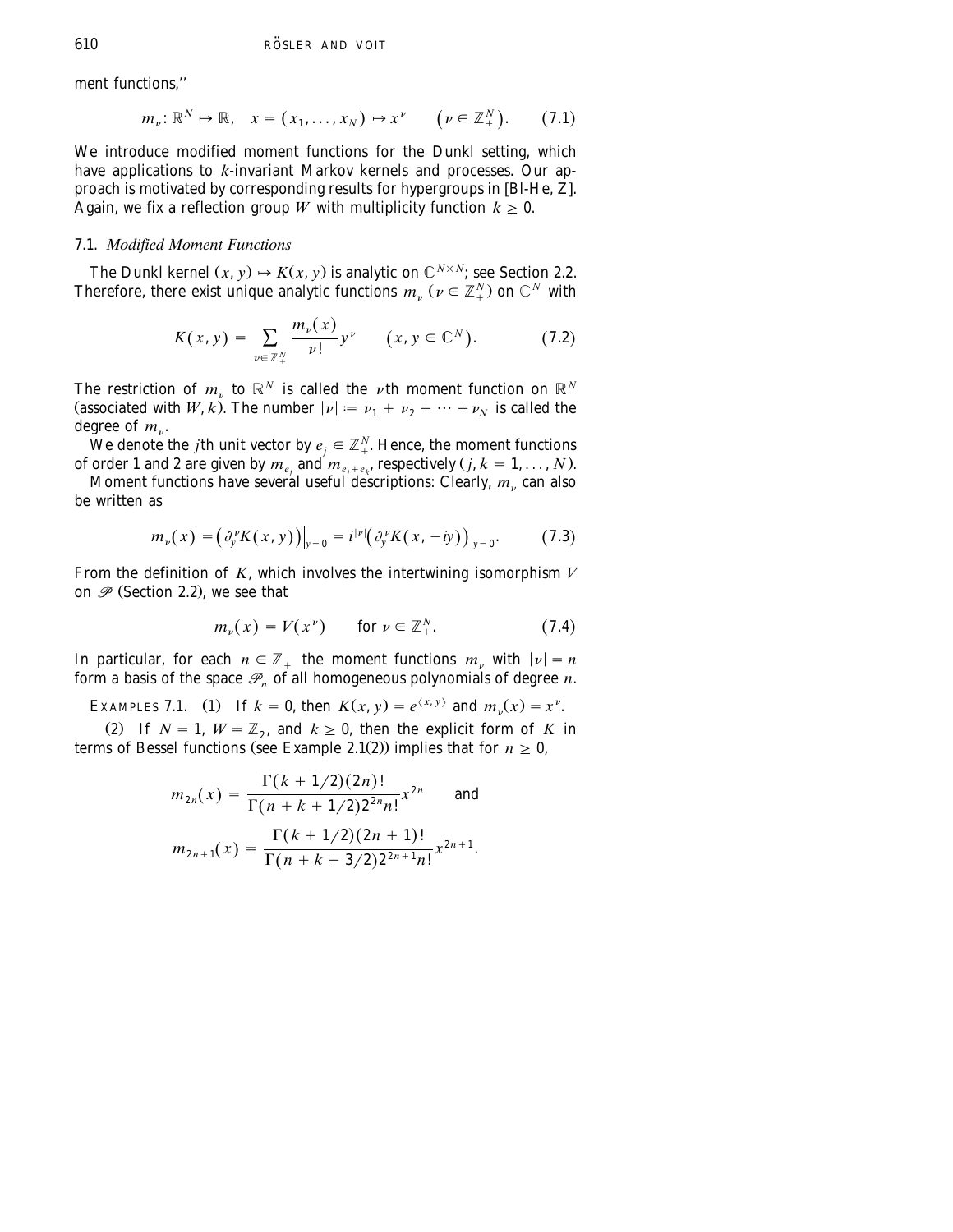(3) The  $S_N$  case. For the symmetric group  $W = S_N$  (acting on  $\mathbb{R}^N$  by permuting the coordinates), the multiplicity function is a single parameter  $k \geq 0$ . The associated Dunkl operators are given by

$$
T_i = \partial_i + k \sum_{j \neq i} \frac{1 - s_{ij}}{x_i - x_j} \qquad (i = 1, \ldots, N),
$$

where  $s_{ij}$  denotes the operator transposing the coordinates  $x_i$  and  $x_j$ . We now compute the moment functions of degree  $\leq$  2 by using the properties of the operator *V* in [Section 2.2.](#page-7-0) To obtain the first moment function  $m_e$ for

 $l \in \{1, ..., N\}$ , we write  $Vx_l = \langle a, x \rangle$  with  $a \in \mathbb{R}^N$ . Now let  $b := \sum_{i=1}^N a_i$ and use  $V1 = 1$ . Then,  $T_i \langle a, x \rangle = T_i Vx_i = V \partial_i x_i = \delta_{i,i}$  (= Kronecker  $\delta$ ); on the other hand,

$$
T_i \langle a, x \rangle = a_i + k \sum_{j \neq i} \frac{a_i x_i + a_j x_j - a_j x_i - a_i x_j}{x_i - x_j} = a_i (1 + kN) - kb.
$$

Hence,  $a_i = (1 + kb)/(1 + kN)$  and  $a_i = kb/(1 + kN)$  for  $i \neq l$ . Summation yields  $b = 1$  and

$$
m_{e_l}(x) = Vx_l = \frac{1}{1 + kN} \left( x_l + k \sum_{i=1}^{N} x_i \right). \tag{7.5}
$$

A similar computation using  $(7.5)$  leads to

$$
m_{2e_l}(x) = Vx_l^2 = \frac{1}{(Nk+1)(Nk+2)} \left( \left( x_l + k \sum_{i=1}^N x_i \right)^2 + x_l^2 + k \sum_{i=1}^N x_i^2 \right)
$$
  
= 
$$
\frac{Nk+1}{Nk+2} (m_{e_l}(x))^2 + \frac{1}{(Nk+1)(Nk+2)} \left( x_l^2 + k \sum_{i=1}^N x_i^2 \right).
$$
 (7.6)

In particular, the Cauchy-Schwarz inequality ensures that

$$
m_{2e_l}(x) \ge m_{e_l}(x)^2 \ge 0 \qquad \text{for all } x \in \mathbb{R}^N. \tag{7.7}
$$

In Proposition 7.2 we shall see that inequalities like  $(7.7)$  hold for general reflection groups *W*. We mention that all moment functions can be obtained as coefficients of some sophisticated power series, which makes their computation much easier; for details see  $[D4]$ .

(4) The  $B_N$  case. Suppose that *W* is the Weyl group of type  $B_N$ , generated by sign changes and permutations. Here the multiplicity func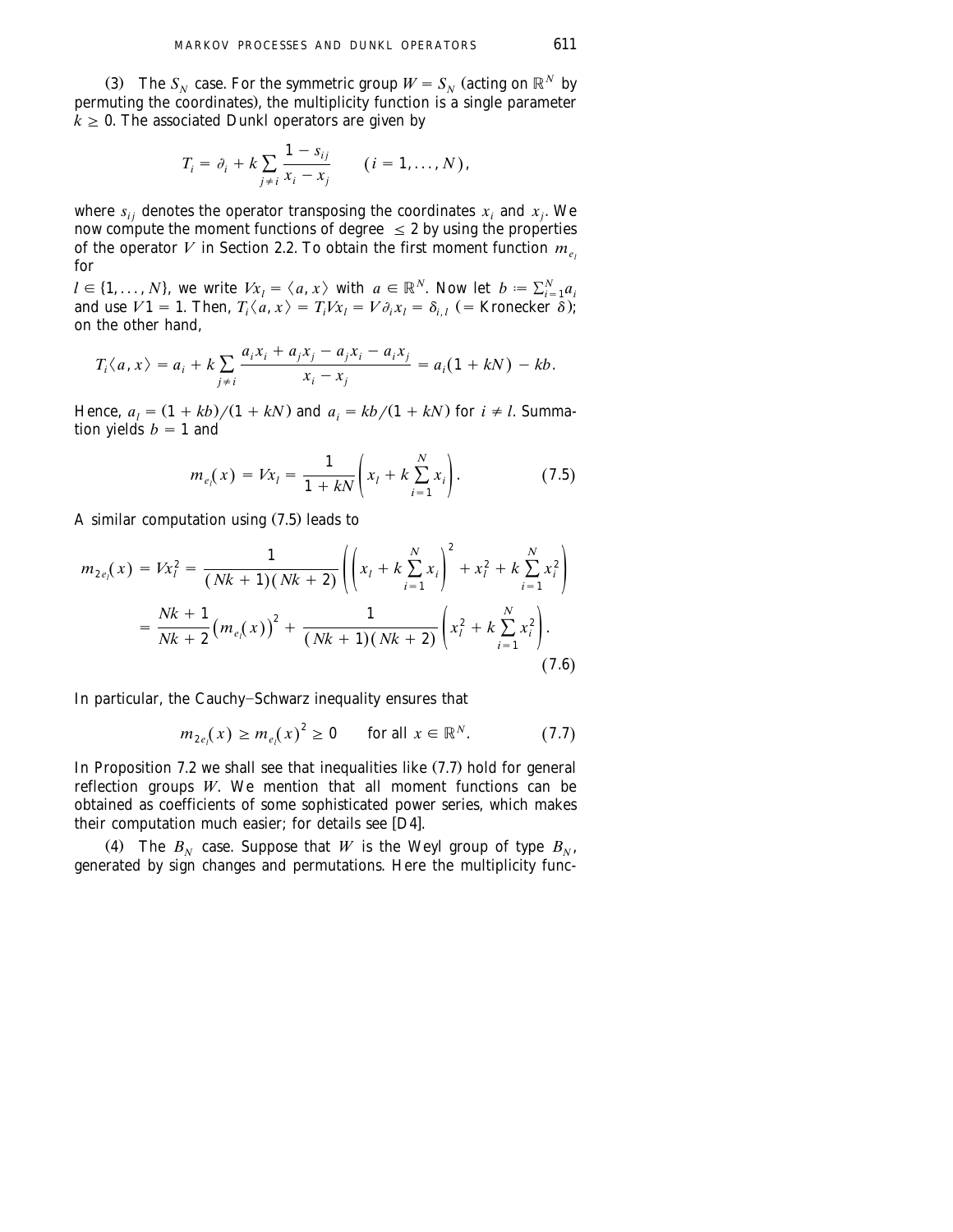tion is characterized by two parameters  $k_0, k_1 \geq 0$ , and the associated Dunkl operators are given by

$$
T_i = \partial_i + k_1 \frac{1 - \sigma_i}{x_i} + k_0 \sum_{j \neq i} \left( \frac{1 - s_{i,j}}{x_i - x_j} + \frac{1 - \sigma_i \sigma_j s_{i,j}}{x_i + x_j} \right) \quad (i = 1, ..., N),
$$

where the operator  $\sigma_i$  transfers the component  $x_i$  into  $(-x_i)$ , and  $s_{i,i}$  is given as in the  $S_N$  case. From [D5] (or by explicit computation) one obtains that for  $l, j \in \{1, ..., N\}$ ,

$$
m_{e_l}(x) = Vx_l = \frac{x_l}{1 + 2k_1 + 2k_0(N - 1)},
$$
  

$$
m_{e_l + e_j} = V(x_l x_j) = \frac{x_l x_j}{1 + 2k_1 + 2k_0(N - 1)}, \quad \text{for } l \neq j, \quad (7.8)
$$

and

$$
m_{2e_l}(x) = Vx_l^2 = \frac{x_l^2 + k_0 \sum_{i=1}^N x_i^2}{(1 + Nk_0)(1 + 2(N - 1)k_0 + 2k_1)}.
$$
 (7.9)

(5) It is no accident that in the  $B_N$  case  $m_e(x) = Vx_i = cx_i$  holds with a constant  $c = c(W, k)$ . In fact, the natural action of any reflection group *W* on  $\mathbb{R}^N$  is a group representation, and the intertwining operators  $V = V(k)$  restricted to  $\mathscr{P}_1 \cong \mathbb{R}^N$  are intertwining operators for this group representation; see Theorem 2.3 of Dunkl [D2]. Therefore, if W acts in an *irreducible way on*  $\mathbb{R}^N$ , then, by Schur's lemma,  $V|_{\mathscr{P}_1}$  is a multiple of the identity.

We next collect some properties of moment functions. We mention that similar results are also available for hypergroups on  $[0, \infty]$ ; see [Bl-He,  $Re-V, Z$  $Re-V, Z$ ].

**PROPOSITION 7.2.** *For all*  $x \in \mathbb{R}^N$ ,  $\nu \in \mathbb{Z}_+^N$ , and  $l \in \{1, ..., N\}$ ,

- $T_l m_{\nu+e_l} = (\nu_l + 1) \cdot m_{\nu}$ .
- $|x y_0|^2 \leq |x|^{|\nu|}$  and  $0 \leq m_{\nu}(x)^2 \leq m_{\nu}(x)$ .
- (3) *Taylor formula: If*  $f \in C^n(\mathbb{R}^N)$  *for*  $n \in \mathbb{N}$ *, then*

$$
f(y) = \sum_{\nu \in \mathbb{Z}_{+}^N, |\nu| \leq n} \frac{m_{\nu}(y)}{\nu!} T^{\nu} f(0) + o(|y|^n) \quad \text{for } y \to 0.
$$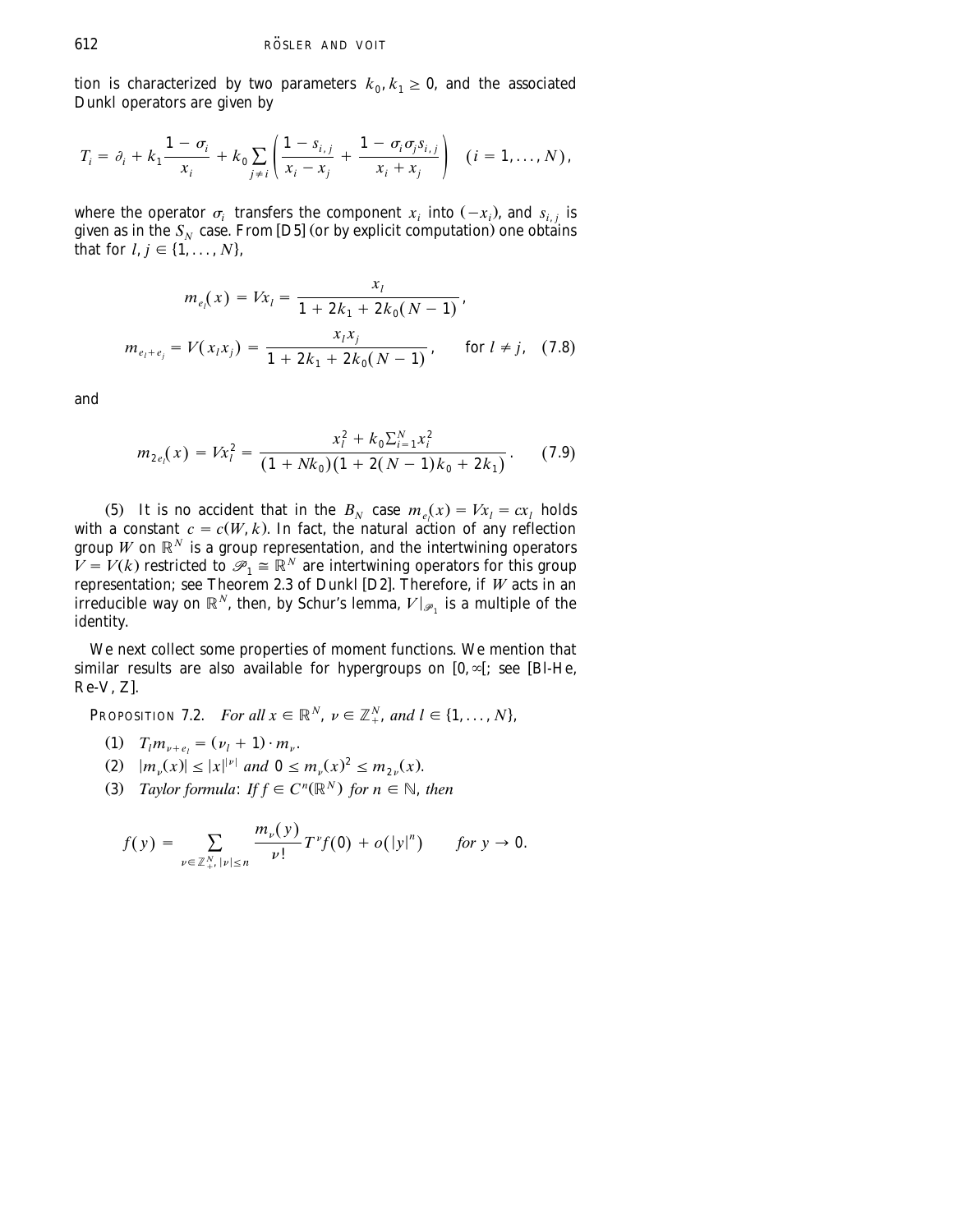*Moreover, if f:*  $\mathbb{C}^N \to \mathbb{C}$  *is analytic in a neighborhood of* 0, *then* 

$$
f(y) = \sum_{n=0}^{\infty} \sum_{|\nu|=n} \frac{m_{\nu}(y)}{\nu!} T^{\nu} f(0),
$$

where the series  $\sum_{n=0}^{\infty}$  converges absolutely and uniformly in a neighborhood *of* 0.

*Proof.* (1) The intertwining property of *V* in Section 2.2 and Eq. (7.4) yield

$$
T_{l}m_{\nu+e_{l}}=T_{l}Vx^{\nu+e_{l}}=V\partial_{l}x^{\nu+e_{l}}=(\nu_{l}+1)\cdot Vx^{\nu}=(\nu_{l}+1)\cdot m_{\nu}.
$$

(2) Theorem 2.2(5) and Eq. (7.3) imply that for each  $x \in \mathbb{R}^N$  there exists a probability measure  $\mu_r \in M^1(\mathbb{R}^N)$  with supp  $\mu_r \subset \{z \in \mathbb{R}^N\}$ .  $|z| < |x|$  such that

$$
m_{\nu}(x) = \int_{\mathbb{R}^N} y^{\nu} d\mu_x(y) \quad \text{for all } \nu \in \mathbb{Z}_+^N \text{ and } x \in \mathbb{R}^N;
$$

see also  $[R3]$ . The first inequality of the lemma is now clear from the support properties of  $\mu_r$ , while the second one follows from Jensen's inequality.

(3) Assume first that  $f \in \mathcal{P}$  is a polynomial. As  $V\mathcal{P}_n = \mathcal{P}_n$  and  $V1 = 1$ , we have  $\partial^{\nu} f(0) = V \partial^{\nu} f(0) = T^{\nu} Vf(0)$ . Thus,

$$
f(y) = \sum_{\nu} \frac{y^{\nu}}{\nu!} T^{\nu} V f(0)
$$
 and  $(V^{-1}f)(y) = \sum_{\nu} \frac{y^{\nu}}{\nu!} T^{\nu} f(0)$ ,

which gives

$$
f(y) = \sum_{\nu} \frac{m_{\nu}(y)}{\nu!} T^{\nu} f(\mathbf{0}).
$$

The assertions in (3) now follow from the corresponding results for the classical case.

### 7.2. *Modified Moments of Probability Measures*

We say that the *v*th moment of a probability measure  $\mu \in M^1(\mathbb{R}^N)$ exists if  $m_{\nu} \in L^1(\mathbb{R}^N, \mu)$  holds; in this case, the *v*th moment of  $\mu$  is defined as

$$
m_{\nu}(\mu) \coloneqq \int_{\mathbb{R}^N} m_{\nu} d\mu \qquad (\nu \in \mathbb{Z}_+^N). \tag{7.10}
$$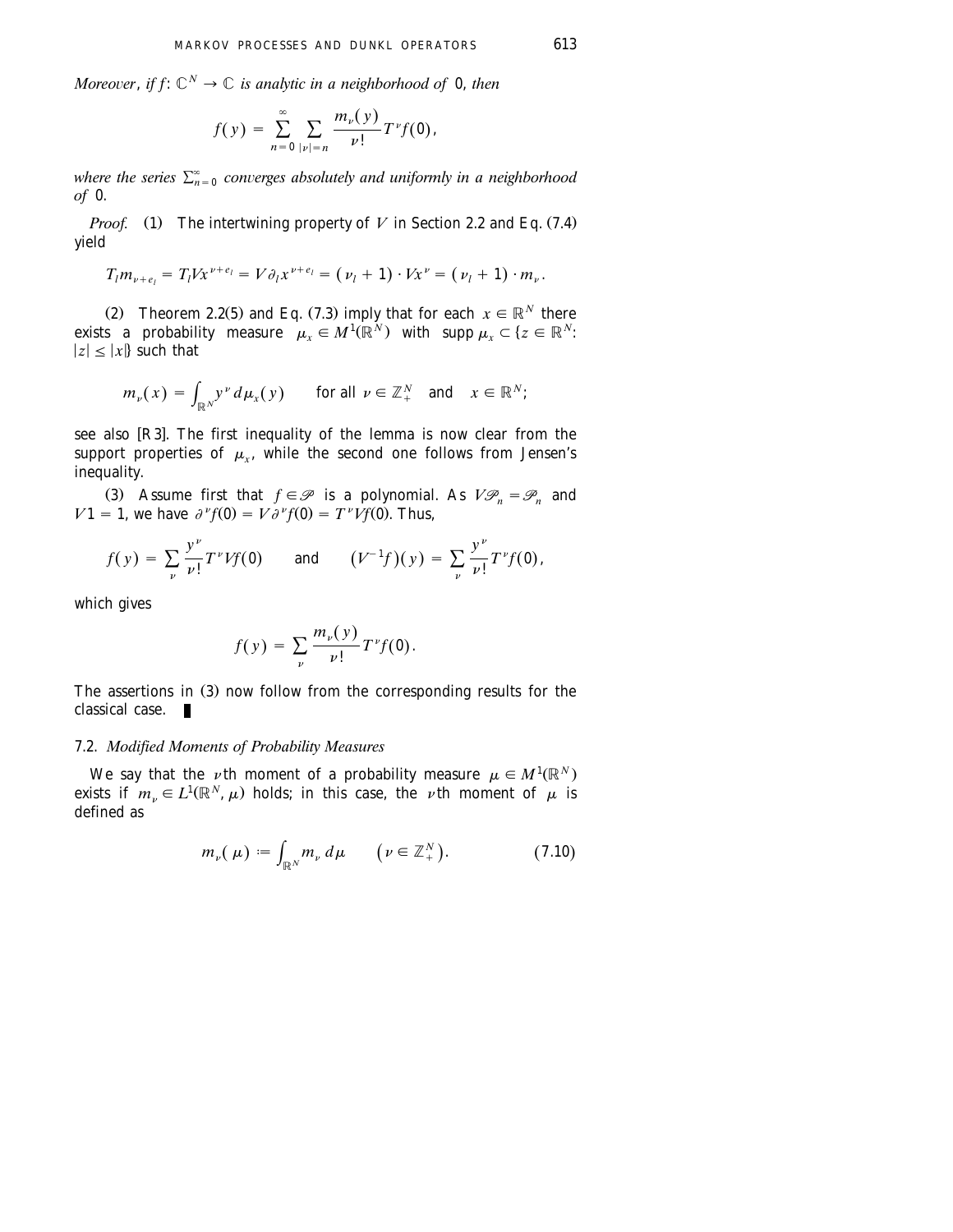For  $N > 2$  it is not correct, even if  $k = 0$ , that the existence of the *v*th moment of  $\mu$  implies the existence of the  $\rho$ th moment for  $\rho \leq \nu$  (which means that  $\rho_i \leq \nu_i$  for all *i*). This and additional difficulties in the Dunkl setting for  $k \neq 0$  oblige us to restrict our further attention to the spaces

$$
M_n^1(\mathbb{R}^N) := \left\{ \mu \in M^1(\mathbb{R}^N) \colon \int_{\mathbb{R}^N} |x^{\rho}| d\mu < \infty \text{ for all } \rho \in \mathbb{Z}_+^N \text{ with } |\rho| \le n \right\}
$$
\n
$$
(n \ge 0).
$$

The following criterion is slightly weaker than its classical counterpart; cf. 25.2 of [Ba]:

**LEMMA 7.3.** *For n*  $\in \mathbb{N}$  *and*  $\mu \in M^1(\mathbb{R}^N)$ *, the following statements hold:* 

(1)  $\mu \in M_n^1(\mathbb{R}^N)$  *if and only if the vth modified moment of*  $\mu$  *exists for all*  $\nu \in \mathbb{Z}_{+}^{N}$  *with*  $|\nu| \leq n$ .

(2) If one of the conditions in (1) holds, then  $\hat{\mu} \in C^{n}(\mathbb{R}^{N})$ , with

$$
\partial^{\nu} \hat{\mu}(0) = (-i)^{|\nu|} \cdot m_{\nu}(\mu) \quad \text{for } |\nu| \leq n.
$$

*Proof.* (1) follows from the properties of  $V$ . To prove (2), we use Theorem 2.2 $(2)$ , which says that

$$
\left| \partial_{y}^{\nu} K(x, iy) \right| \leq |x|^{\nu} \leq N^{\nu/2} (|x_{1}|^{\nu} + \dots + |x_{N}|^{\nu})
$$
  
for all  $\nu \in \mathbb{Z}_{+}^{N}, x, y \in \mathbb{R}^{N}$ .

This guarantees that  $x \mapsto \partial_y^{\nu} K(x, iy)$  is  $\mu$ -integrable for each  $y \in \mathbb{R}^N$  and  $|\nu| \le n$  whenever one of the conditions in (1) holds. It is now standard to check inductively with the dominated convergence theorem that  $\hat{\mu} \in$  $C^n(\mathbb{R}^N)$ , and the last identity follows from Eq. (7.3).

**LEMMA 7.4.** *Let P, Q be k-invariant Markov kernels on*  $\mathbb{R}^N$  *such that for Reall*  $x \in \mathbb{R}^N$ , the measures  $P(x,.)$ ,  $Q(x,.)$ ,  $Q \circ P(x,.)$  are contained in  $M_n^1(\mathbb{R}^N)$ .<br>*Then*, for all  $x \in \mathbb{R}^N$  and  $v \in \mathbb{Z}^N_+$  with  $|v| \le n$ , *Then, for all*  $x \in \mathbb{R}^N$  *and*  $\nu \in \mathbb{Z}_+^N$  *with*  $|\nu| \leq n$ ,

(1) 
$$
m_{\nu}(P(x,.)) = \sum_{\rho \le \nu} {\nu \choose \rho} m_{\rho}(P(0,.)) \cdot m_{\nu-\rho}(x),
$$

*and*

(2) 
$$
m_{\nu}(Q \circ P(x,.)) = \sum_{\rho \le \nu} {\nu \choose \rho} m_{\rho}(P(x,.)) \cdot m_{\nu-\rho}(Q(0,.)).
$$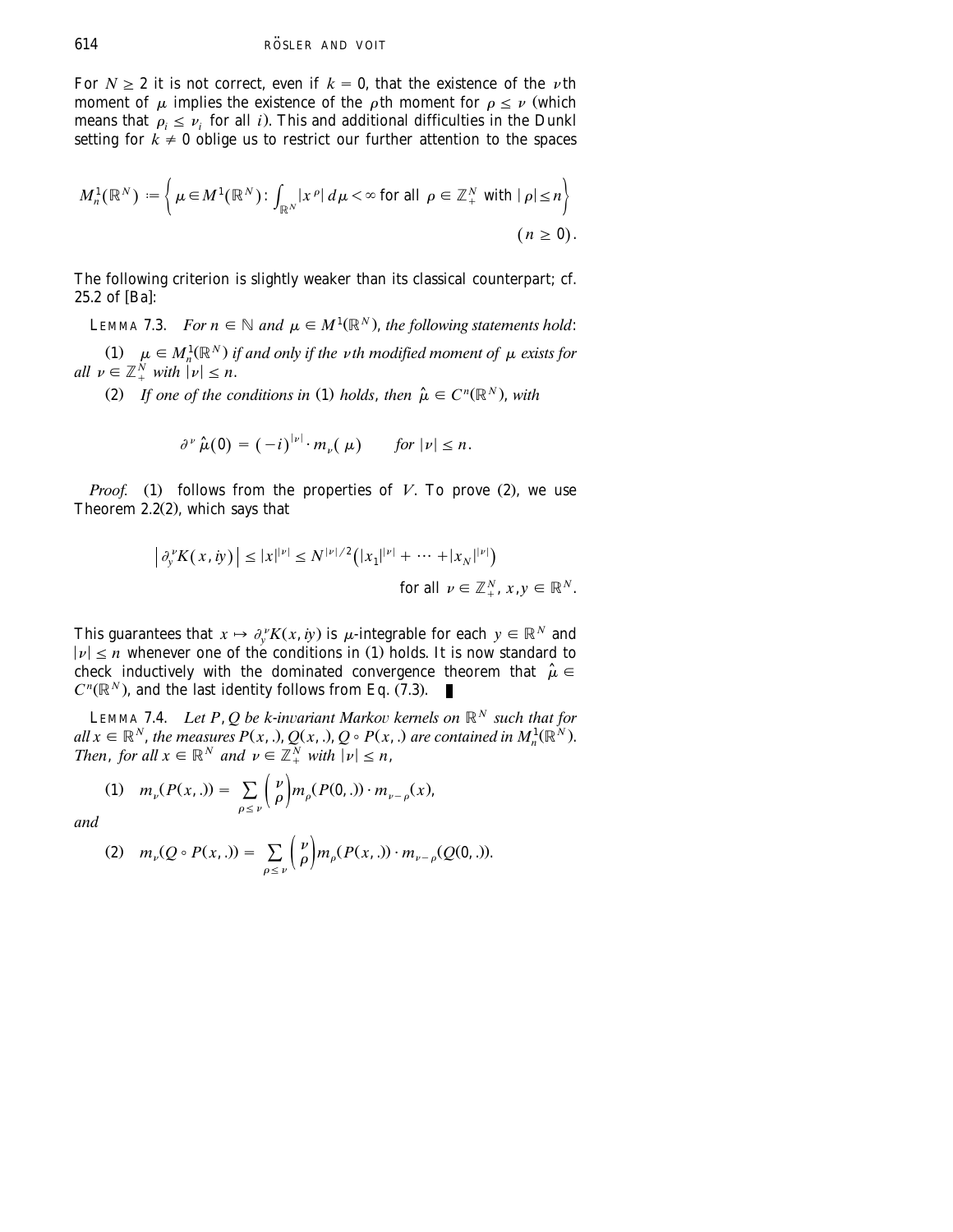*Proof.* (1) follows immediately from Lemma 7.3(2), the Leibniz rule for partial derivatives of products, and Eq.  $(7.3)$ ; in fact,

$$
m_{\nu}(P(x,.)) = i^{|\nu|} \cdot \partial_{y}^{\nu}(P(0,.)^{\wedge}(y) \cdot K(-ix, y))|_{y=0}
$$
  

$$
= \sum_{\rho \leq \nu} {\nu \choose \rho} i^{|\rho|} \cdot \partial_{y}^{\rho}(P(0,.)^{\wedge}(y))|_{y=0}
$$
  

$$
\times i^{|\nu|-|\rho|} \cdot \partial_{y}^{\nu-\rho}K(-ix, y)|_{y=0}
$$
  

$$
= \sum_{\rho \leq \nu} {\nu \choose \rho} m_{\rho}(P(0,.)) \cdot m_{\nu-\rho}(x).
$$

Part  $(2)$  can be checked in the same way by using Lemma 4.2 $(2)$ .

The algebraic properties of moment functions in Lemma 7.4 can be used to construct martingales for  $k$ -invariant Markov processes on  $\mathbb{R}^N$ . For simplicity, we restrict our attention first to moments of degree at most 2. The following proposition is motivated by corresponding results for hypergroups in  $[Z, B]$ -He]. We say from now on that an  $\mathbb{R}^N$ -valued random variable is  $L^p$ -integrable, whenever all of its components have this property.

**PROPOSITION** 7.5. *Let*  $(X_t)_{t\geq 0}$  *be a*  $\mathbb{R}^N$ -valued, *k*-*invariant Markov process on some probability space*  $(\Omega, \mathcal{A}, P)$  with filtration  $(\mathcal{F}_t)_{t>0}$ . Let  $(P_t)_{t>0}$  be the associated semigroup of k-invariant Markov kernels with *negative definite function*  $\varphi$ . *Then for all l, j* = 1, . . . , *N, the following conclusions hold*:

(1) Assume that  $X_0 \in L^1(\Omega, \mathcal{A}, P)$  and  $P_t(x, .) \in M_1^1(\mathbb{R}^N)$  holds for  $all \ t > 0 \ and \ x \in \mathbb{R}^N$ . *Then*  $(m_e(X_t) - E(m_e(X_t)))_{t > 0}$  is a  $(\mathcal{F}_t)_{t > 0}$ -martin*gale with*

$$
E(m_{e_i}(X_i)) = E(m_{e_i}(X_0)) - it \cdot \partial_l \varphi(0) \quad \text{for all } t \geq 0.
$$

(2) Assume that  $X_0 \in L^2(\Omega, \mathcal{A}, P)$  and  $P_t(x, .) \in M_2^1(\mathbb{R}^N)$  holds for *all t* > 0 *and*  $x \in \mathbb{R}^N$ . *Then the second-order moment function*  $m_{e_1+e_2}$  *has the property that*

$$
\left(m_{e_l+e_j}(X_t) - m_{e_l}(X_t)E(m_{e_j}(X_t)) - m_{e_j}(X_t)E(m_{e_l}(X_t))\right) + E(m_{e_l}(X_t))E(m_{e_j}(X_t)) - E(m_{e_l+e_j}(X_t))\right)_{t \ge 0}
$$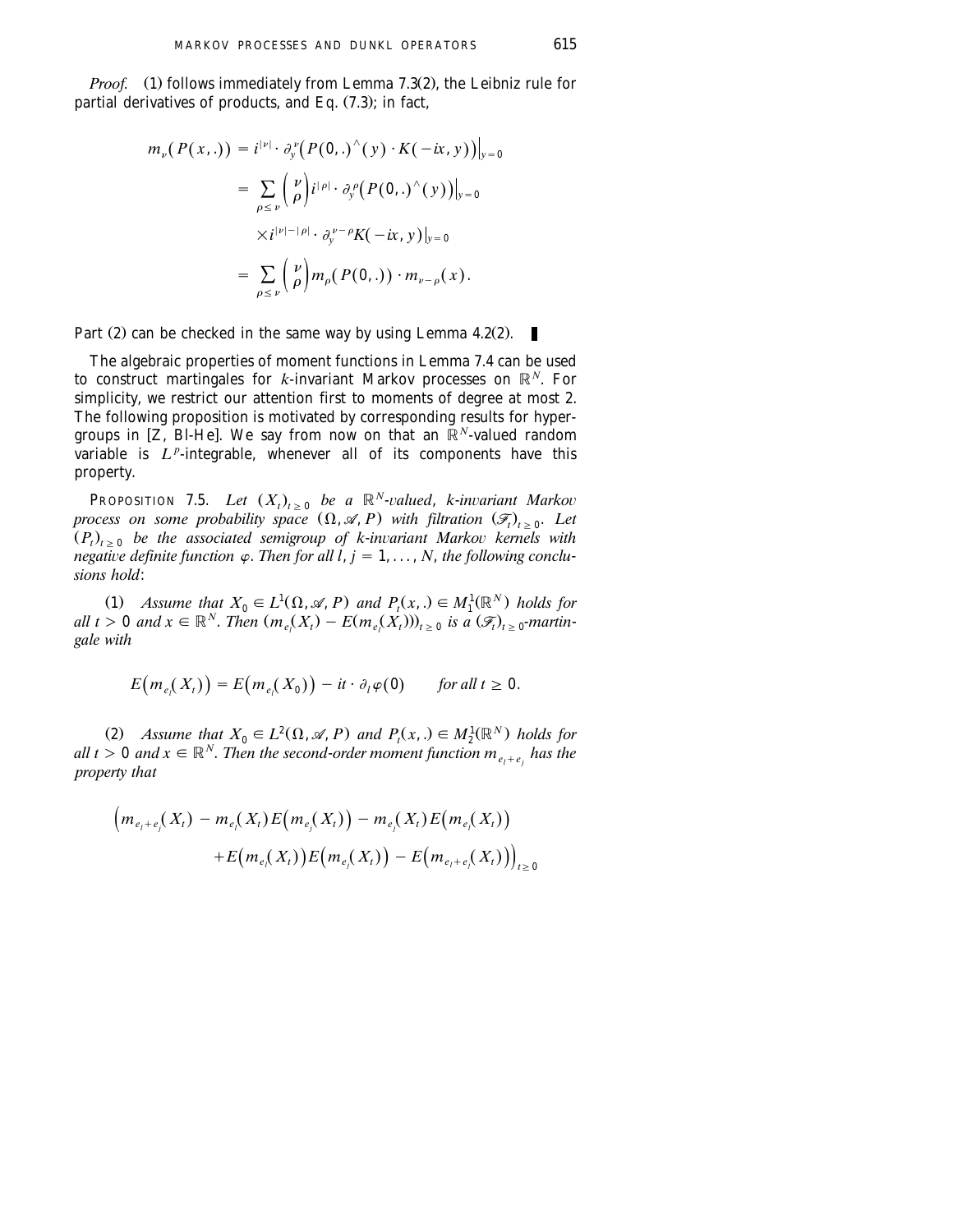*is a*  $(\mathcal{F}_t)_{t>0}$ -martingale. Moreover, the "modified variances"

$$
V'_{k}(X_{t}) = E(m_{2e_{i}}(X_{t})) - E(m_{e_{i}}(X_{t}))^{2}
$$

*satisfy*

$$
V_k^l(X_t) = V_k^l(X_0) + t \cdot \partial_l^2 \varphi(0) \quad \text{for all } t \ge 0.
$$

*Proof.* (1) By Proposition 4.4(3) we have  $\varphi(0) = 0$  and  $P_t(0, .)$   $\hat{ } = e^{-t\varphi}$ for  $t \geq 0$ . Therefore, by Lemma 7.3,

$$
m_{e_i}(P_t(0,.)) = i \cdot \partial_t (P_t(0,.)^{\wedge})(0) = -it \partial_t \varphi(0).
$$

Now take *s*,  $t \geq 0$ . Lemma 7.4(1) ensures that for almost all  $\omega \in \Omega$ ,

$$
E(m_{e_i}(X_{s+t})|\mathcal{F}_i)(\omega) = \int_{\mathbb{R}^N} m_{e_i} dP_i(X_s(\omega), .)
$$
  
=  $m_{e_i}(P_i(0, .)) + m_{e_i}(X_s(\omega))$   
=  $-it \cdot \partial_i \varphi(0) + m_{e_i}(X_s(\omega)).$  (7.11)

If we take the usual expectation of both sides of  $(7.11)$  with  $s = 0$ , then we obtain the formula for  $E(m_e(X_t))$  in the proposition. Moreover, this formula, together with (7.11), readily yields that  $\left(m_e(X_t) - E(m_e(X_t))\right)_{t>0}$ is a martingale.

(2) Again, Proposition 4.4 (3) and Lemma 7.3 yield that for  $t \ge 0$ ,

$$
m_{e_i+e_j}(P_t(0,.)) = t \partial_t \partial_j \varphi(0) - t^2 \cdot \partial_l \varphi(0) \partial_j \varphi(0)
$$
  
= 
$$
t \partial_t \partial_j \varphi(0) + m_{e_i}(P_t(0,.)) m_{e_j}(P_t(0,.)).
$$

Now take  $s, t \geq 0$ . Lemma 7.4(2) and Part (1) imply that for almost all  $\omega \in \Omega$ .

$$
E(m_{e_i+e_j}(X_{s+t})|\mathcal{F}_t)(\omega)
$$
  
=  $\int_{\mathbb{R}^N} m_{e_i+e_j} dP_t(X_s(\omega),.)$   
=  $m_{e_i+e_j}(P_t(0,.)) + m_{e_i+e_j}(X_s(\omega)) + m_{e_i}(P_t(0,.))m_{e_j}(X_s(\omega))$   
+  $m_{e_j}(P_t(0,.))m_{e_j}(X_s(\omega))$   
=  $t \partial_t \partial_j \varphi(0) - t^2 \cdot \partial_t \varphi(0) \partial_j \varphi(0) + m_{e_i+e_j}(X_s(\omega))$   
-  $it \cdot [\partial_t \varphi(0) m_{e_j}(X_s(\omega)) + \partial_j \varphi(0) m_{e_i}(X_s(\omega))].$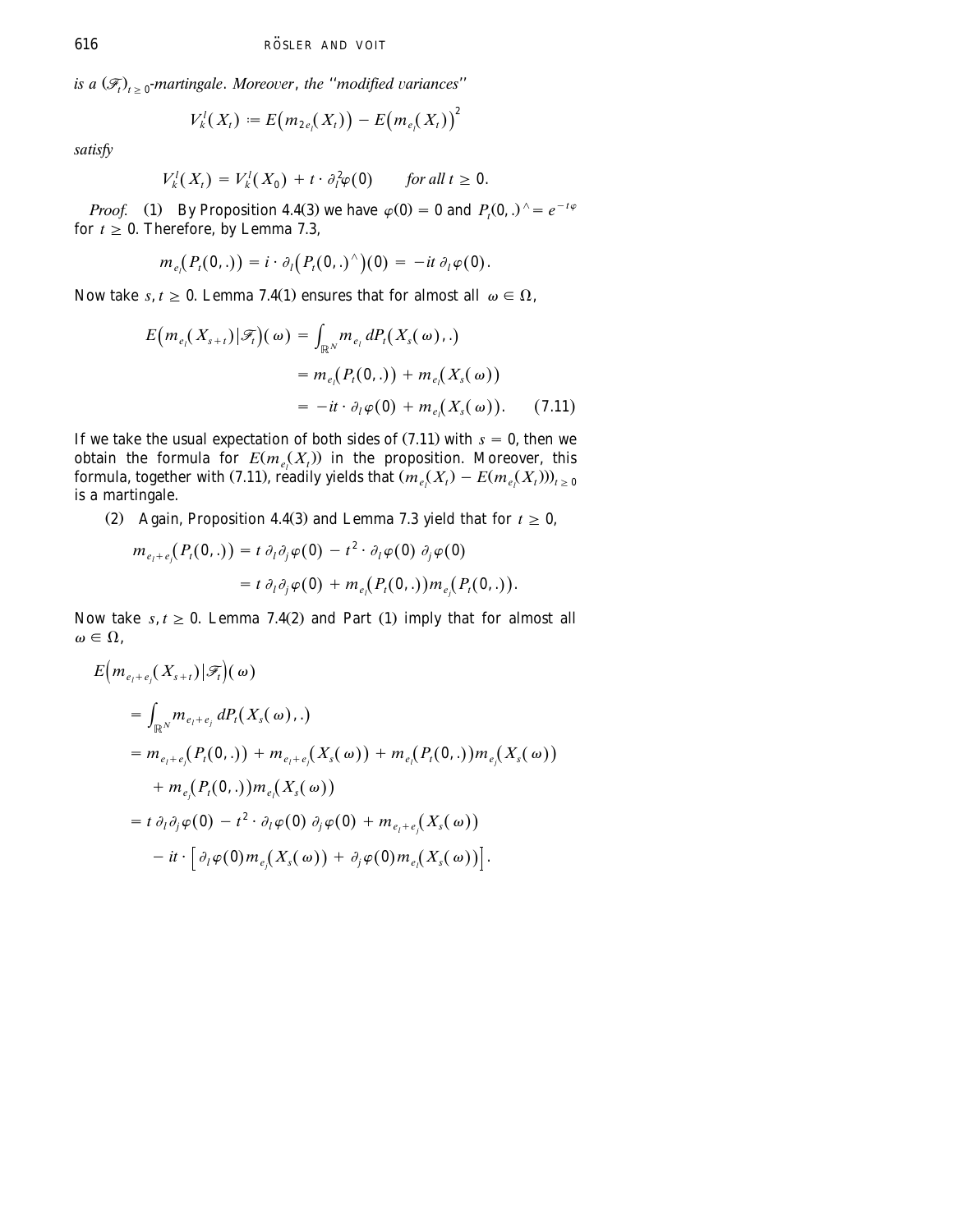If we combine this with Eq.  $(7.11)$  and take the usual expectations of these equations, we obtain the martingale property claimed above. Finally, the formula for modified variances follows from that equation with  $j = l$  and  $(7.11)$  again by taking the usual expectations.

*Remarks* 7.6. (1) Let  $(X_t)_{t>0} = (X_t^1, \ldots, X_t^N)_{t>0}$  be a *k*-invariant Markov process as studied in Proposition  $7.5(1)$ . As the moment functions  $m_e$ ,  $(l = 1, ..., N)$  form a basis of the space  $\mathcal{P}_1$  of all homogeneous polynomials of degree 1 by [Section 7.1,](#page-35-0) all component processes  $(X_t^l E(X_t^l)$ <sub>t > 0</sub> form martingales (under the corresponding integrability condition). This strict separation of the components is not usually possible for higher moments.

 $(2)$  There exists an obvious analogue of Proposition 7.5 for (not necessarily time-homogeneous) *k*-invariant Markov processes  $(X_n)_{n>0}$  in discrete time that are related to a sequence  $(P_n)_{n>0}$  of *k*-invariant Markov kernels by

$$
P(X_n \in A \mid X_{n-1} = x) = P_n(x, A) \quad \text{for } n \ge 1, x \in \mathbb{R}^N, A \in \mathcal{B}(\mathbb{R}^N). \tag{7.12}
$$

In particular, the methods of the proof of Proposition 7.5 yield that under suitable moment conditions, the processes

$$
\left(m_{2e_l}(X_n) - 2m_{e_l}(X_n) \cdot E(m_{e_l}(X_n)) + 2 \cdot E(m_{e_l}(X_n)) \right) - E(m_{2e_l}(X_n))\Big)_{n \geq 0} \quad (7.13)
$$

are martingales for  $l = 1, ..., N$ . Moreover, the modified variances satisfy

$$
V_k^l(X_n) = V_k^l(X_{n-1}) + m_{2e_l}(P_n(0,.)) - m_{e_l}(P_n(0,.))^{2}.
$$
 (7.14)

(3) Let  $n \geq 1$ , and let *P*, *Q* be *k*-invariant Markov kernels with  $P(0, .), O(0, .) \in M_n^1(\mathbb{R}^N)$  (i.e., all moments up to degree *n* exist). It is our conjecture that then automatically also  $Q \circ P(0,.) \in M_n^1(\mathbb{R}^N)$  and  $P(x,.) \in M_n^1(\mathbb{R}^N)$  holds for all  $x \in \mathbb{R}^N$ . This conjecture is obviously true in the classical setting  $k = 0$ ; it can also be checked for the one-dimensional examples discussed in Examples  $2.1(2)$  and  $7.1(2)$ . The proof there is based on the knowledge of a convolution of measures in  $M_h(\mathbb{R})$  with sufficiently nice properties; see [R1]. Clearly, this can also be extended to direct products of the one-dimensional case.

EXAMPLE 7.7 (*k*-Gaussian processes). Let  $(X_t)_{t\geq 0}$  be a *k*-Gaussian process on  $\mathbb{R}^N$  associated with the *k*-Gaussian semigroup  $(P_t^{\Gamma})_{t\, \geq\, 0}$  and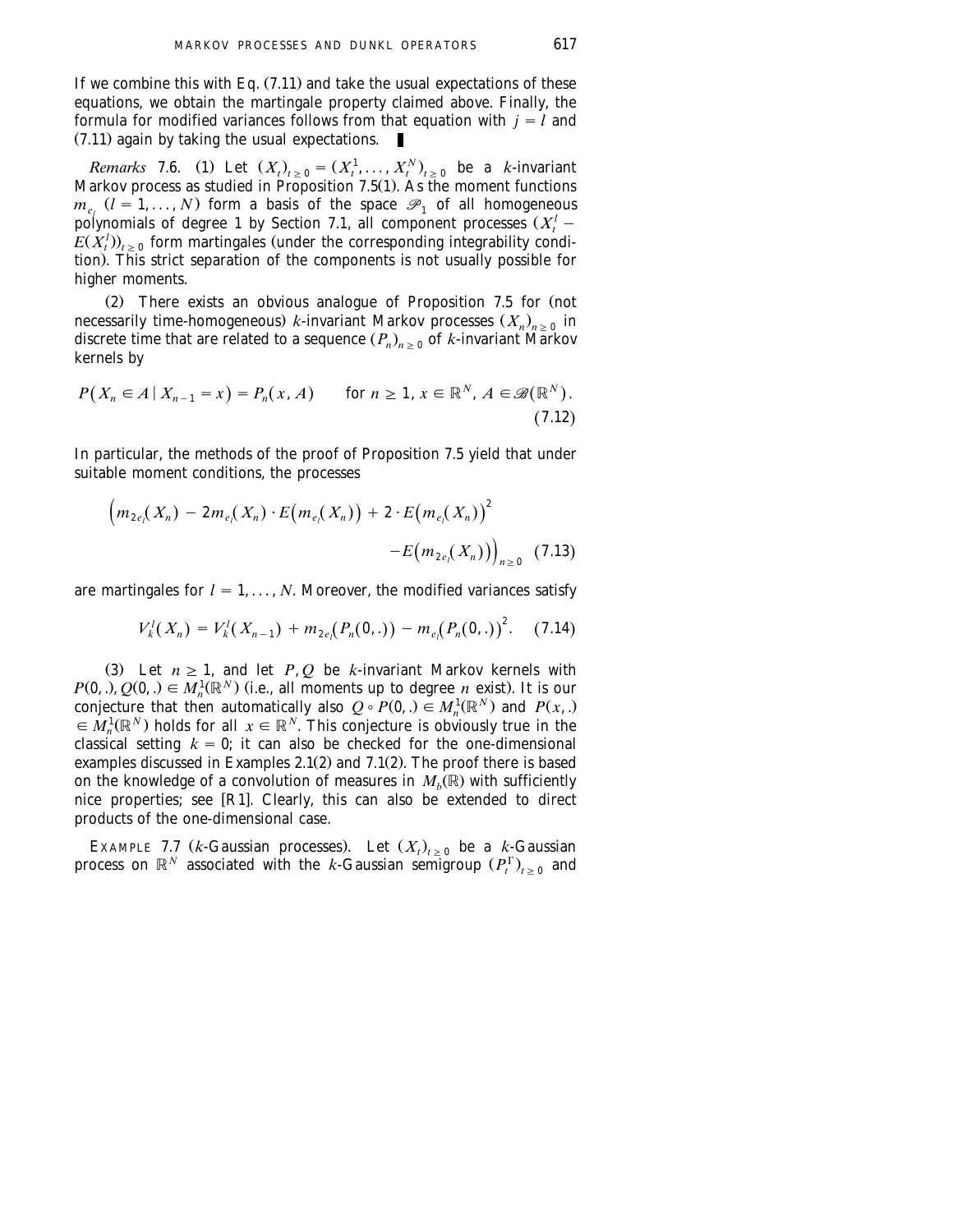starting in 0 at time 0; see [Sections 3](#page-13-0) [and 4.](#page-16-0) In this case, all moments of  $P_t^{\Gamma}(x,.)$  and  $X_t$  exist for all  $x \in \mathbb{R}^N$  and  $t \geq 0$ . Therefore, all assumptions of the preceding results in [Section 7](#page-34-0) are satisfied. We can write

$$
P_t^{\Gamma}(0,.)^{\wedge}(y)=e^{-t|y|^2}=\sum_{\nu\in\mathbb{Z}_+^N}\frac{(-t)^{|\nu|}}{\nu!}y^{2\nu}\quad\text{ for }t\geq 0,\,y\in\mathbb{R}^N.
$$

Lemma  $7.3(2)$  yields that

$$
E(m_{2\nu}(X_t)) = m_{2\nu}(P_t^{\Gamma}(0,.)) = \frac{(2\nu)!}{\nu!}t^{|\nu|} \qquad (\nu \in \mathbb{Z}_+^N, t \ge 0), \tag{7.15}
$$

as well as  $E(m_v(X_t)) = 0$ , whenever at least one component of v is odd. In fact, this exactly extends the result known for classical *N*-dimensional normal distributions.

If we apply Proposition  $7.5(1)$  and Remark  $7.6(1)$ , we conclude that the processes  $(m_{e_i}(X_i))_{i\geq 0}$  as well as the coordinate processes  $(X_i^l)_{i\geq 0}$  are martingales for  $l \in \{1, \ldots, N\}$ . Moreover, Proposition 7.5(2), together with  $E(m_e(X_t)) = 0$ , yields that

$$
\left(m_{e_l+e_j}(X_t)-E\big(m_{e_l+e_j}(X_t)\big)\right)_{t\geq 0}
$$

is a martingale for all  $l, j \in \{1, \ldots, N\}$ . As the moment functions  $m_{e_j+e_l}$ form a basis of  $\mathcal{P}_2$ , it follows that for all  $l, j \in \{1, ..., N\}$ , the processes

$$
\big(X_t^l\cdot X_t^j-E\big(X_t^l\cdot X_t^j\big)\big)_{t\geq 0}
$$

are martingales. For higher moments, results of this type will be more complicated; we deal with this problem in the next section.

*Remark* 7.8. As mentioned above, it is an interesting problem whether there exists a convolution  $*$  on the Banach space  $M_b(\widetilde{\mathbb{R}}^N)$  associated with the Dunkl transform, i.e, with  $(\mu * \nu)^{\wedge} = \hat{\mu} \cdot \hat{\nu}$  for all  $\mu, \nu \in M_b(\mathbb{R}^N)$ . If  $*$ existed, then all *k*-invariant Markov kernels would satisfy  $P(x, .) =$  $\epsilon_{r} * P(0,.)$  for  $x \in \mathbb{R}^{N}$ . Moreover, by Lemma 7.4, the moment functions  $\hat{m}_v$  would satisfy

$$
\epsilon_x * \epsilon_y(m_\nu) = \sum_{\rho \leq \nu} \binom{\nu}{\rho} m_\rho(x) m_{\nu-\rho}(y) \qquad (x, y \in \mathbb{R}^N, \nu \in \mathbb{Z}_+^N). \tag{7.16}
$$

Linear extension of (7.16) would lead to  $\epsilon_{x} * \epsilon_{y}$  for arbitrary polynomials in  $\mathscr{P}$ . On the other hand, it is possible to go the converse way and to define a weak form of a generalized translation via  $(7.16)$ . This can be performed as in [Be] for the one-dimensional setting by using the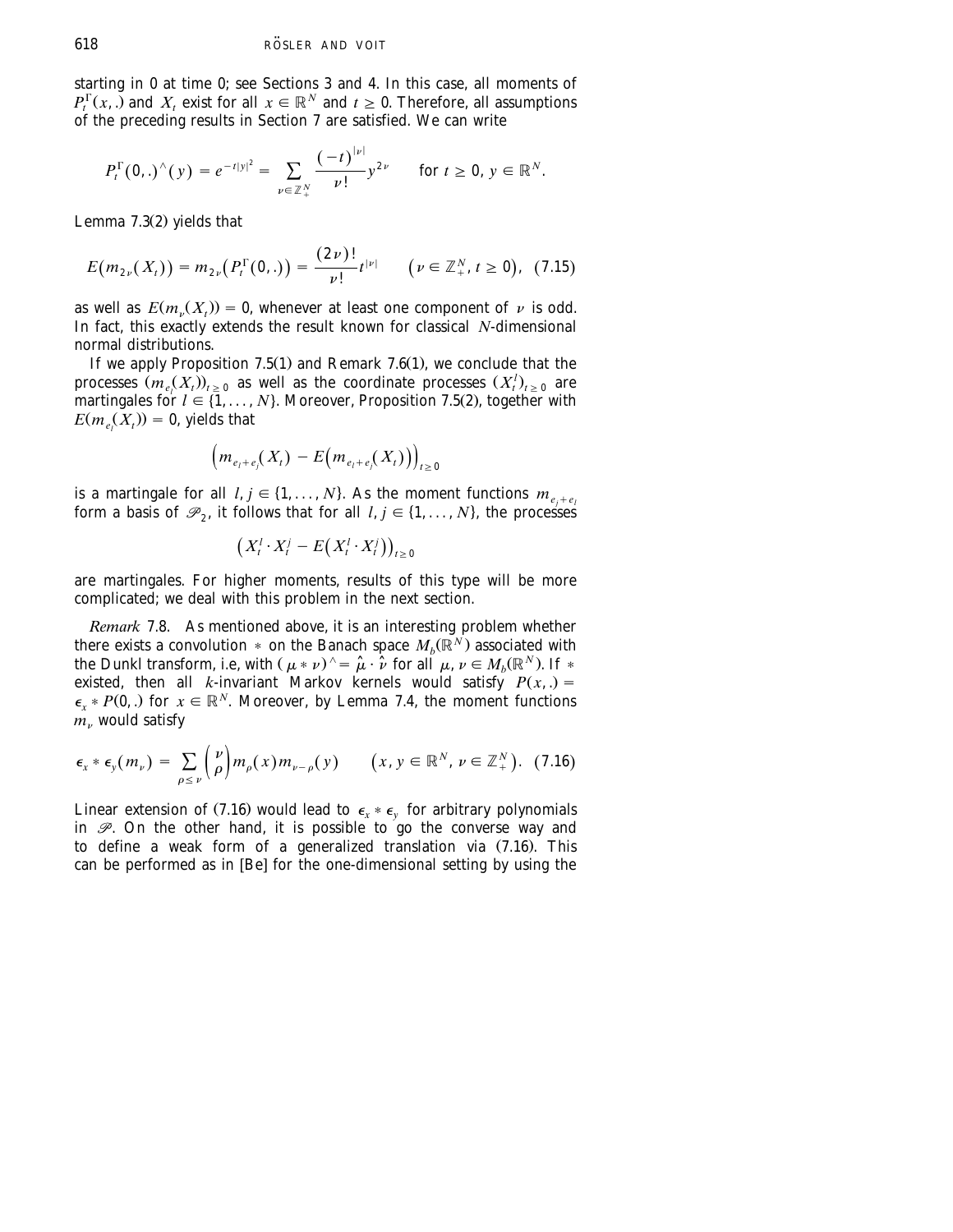<span id="page-44-0"></span>estimation

$$
\int_{\mathbb{R}^N} m_{\nu}^2 \, dP_t^{\Gamma}(0,.) \leq (4t)^{|\nu|} \cdot \nu! \qquad (t > 0, \, \nu \in \mathbb{Z}_+^N). \tag{7.17}
$$

In fact,  $(7.17)$  is a consequence of Proposition 7.2 $(2)$ , Eq.  $(7.15)$ , and the relation  $(2 \nu)! < 4^{|\nu|} \cdot (\nu!)^2$ .

## 8. APPELL CHARACTERS AND HERMITE POLYNOMIALS

Based on the moment funtions of the previous section and certain generating functions, we construct two systems  $(R_\nu)_{\nu\,\in\,\mathbb{Z}^\times_+}$  and  $(S_\nu)_{\nu\,\in\,\mathbb{Z}^\times_+}$  of functions on  $\mathbb{R}\times\mathbb{R}^N$  associated with the *k*-Gaussian semigroup  $(P_t^\Gamma)_{t\,\geq\,0}$ . These systems, called Appell characters and cocharacters, satisfy several useful algebraic relations. Among other results, we present a new proof for a generalized version of a formula of [M](#page-67-0)acdonald [M], which is due to Dunkl [D3]. Our approach is motivated by related concepts in algebraic probability theory and white-noise analysis; see  $[ADKS, F-S, B-K1, B-K2]$  $[ADKS, F-S, B-K1, B-K2]$  $[ADKS, F-S, B-K1, B-K2]$  $[ADKS, F-S, B-K1, B-K2]$ , and references there. The notation of Appell (co-)characters has its origin in the umbral calculus; see [Rom]. Parts of this section are also published in  $[R-V2]$ .

As several of these results can be obtained for more general *k*-invariant semigroups than just the Gaussian ones without additional effort, we start with some concepts in a general setting. Later on we shall restrict our attention to the *k*-Gaussian case only.

### 8.1. *Appell Characters*

For  $n \geq 1$ , let  $(P_t)_{t>0}$  be a semigroup of *k*-invariant Markov kernels on  $\mathbb{R}^N$  such that  $P_t(x, \cdot) \in M_n^1(\mathbb{R}^N)$  holds for all  $t \geq 0$  and  $x \in \mathbb{R}^N$ . Let  $\varphi$  be the associated negative definite function. We know from Lemma 7.3 and Proposition 4.4 that  $P_t(0,.)^{\wedge}(\gamma) = e^{-t\varphi(\gamma)}$  is *n* times continuously partially differentiable with respect to *y* for all  $t \geq 0$ . Therefore,

$$
y \mapsto \frac{K(x, -iy)}{P_t(0,.)^\wedge(y)} = K(x, -iy) \cdot e^{t\varphi(y)}
$$

is *n* times continuously partially differentiable for all  $t \ge 0$  and  $x \in \mathbb{R}^N$ . By Taylor's formula,

$$
K(x, -iy) \cdot e^{t\varphi(y)} = \sum_{\nu \in \mathbb{Z}_+^N, |\nu| \le n} \frac{(-iy)^{\nu}}{\nu!} R_{\nu}(t, x) + o(|y|^n) \quad \text{for } y \to 0,
$$
\n(8.1)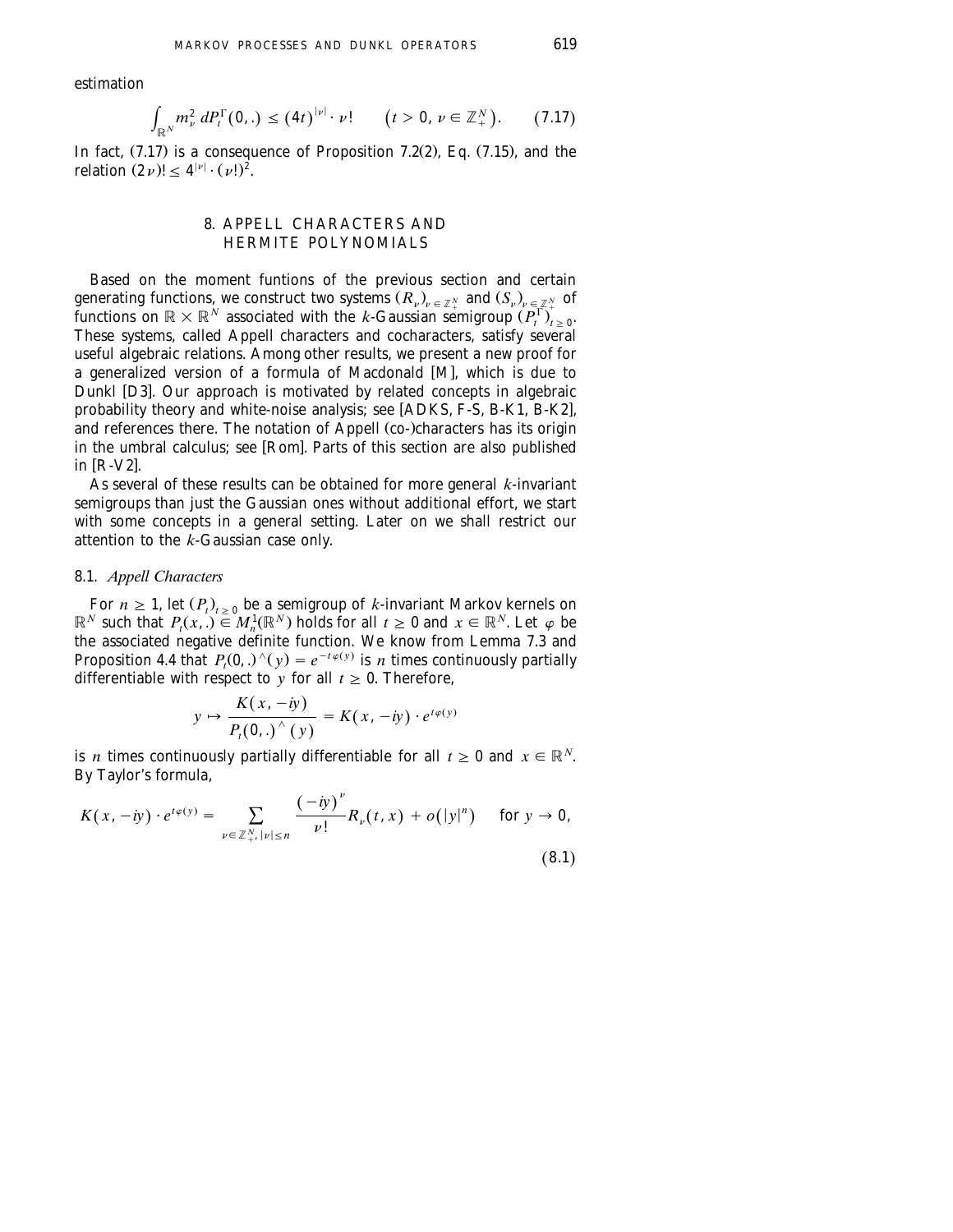where the functions  $R<sub>v</sub>$  are determined uniquely and satisfy

$$
R_{\nu}(t, x) = i^{|\nu|} \partial_{y}^{\nu} (K(x, -iy) \cdot e^{t\varphi(y)})|_{y=0}
$$
  
\n
$$
= i^{|\nu|} \sum_{\rho \in \mathbb{Z}_{+}^{N}, \rho \leq \nu} {\binom{\nu}{\rho}} \partial_{y}^{\rho} (K(x, -iy))|_{y=0} \cdot \partial_{y}^{\nu-\rho} (e^{t\varphi(y)})|_{y=0}
$$
  
\n
$$
= \sum_{\rho \in \mathbb{Z}_{+}^{N}, \rho \leq \nu} {\binom{\nu}{\rho}} m_{\rho}(x) \cdot a_{\nu-\rho}^{\varphi}(t).
$$
 (8.2)

For the last equation Eq.  $(7.3)$  was used, and

$$
a_{\lambda}^{\varphi}(t) := i^{|\lambda|} \cdot \partial^{\lambda} (e^{t \varphi(y)})|_{y=0} \qquad (\lambda \in \mathbb{Z}_{+}^{N}, |\lambda| \leq n)
$$
 (8.3)

is a real-valued polynomial in  $t \in \mathbb{R}$  of degree at most  $|\lambda|$ . Note that by Lemma 7.3(2),  $a_x^{\varphi}(-t) = m_v(P_t(0,.)) \in \mathbb{R}$  for  $t \ge 0$ . Clearly, formulas (8.2) and (8.3) also make sense for all  $t \in \mathbb{R}$ . In summary, the functions  $R_n$  $(v \in \mathbb{Z}_{+}^{N})$  are real polynomials in  $(N + 1)$  variables of degree  $|v|$ , and for each fixed  $t \in \mathbb{R}$ ,  $R_{\nu}(t,.)$  is a real polynomial of degree  $|\nu|$ . We call the polynomials  $R_u$ , the *Appell characters* associated with the semigroup  $(P_t)_{t>0}$ (where the reflection group *W* with multiplicity function  $k$  is assumed to be fixed).

LEMMA 8.1. *In the setting of [Section](#page-44-0)* 8.1, *the following holds for all*  $\nu \in \mathbb{Z}_+^N$  *with*  $|\nu| \leq n$ :

(1) *Inversion formula: For all*  $x \in \mathbb{R}^N$  *and*  $t \in \mathbb{R}$ ,

$$
m_{\nu}(x) = \sum_{\rho \in \mathbb{Z}^N_+, \ \rho \leq \nu} {\nu \choose \rho} R_{\rho}(t,x) \cdot a_{\nu-\rho}^{\varphi}(-t).
$$

(2) For all  $t \in \mathbb{R}$  and  $0 \le l \le n$ , the family  $(R_{\nu}(t,.))_{\nu \in \mathbb{Z}_{+}^{N}, |\nu| \le l}$  is a basis of the space  $\bigoplus_{j=0}^{l} \mathcal{P}_j$  of all polynomials of degree at most l.

(3) *For*  $x \in \mathbb{R}^N$  *and*  $t \geq 0$ ,

$$
\int_{\mathbb{R}^N} R_{\nu}(t, y) dP_t(x, .)(y) = m_{\nu}(x).
$$

(4) For all  $x \in \mathbb{R}^N$ ,  $t \in \mathbb{R}$ , and  $j \in \{1, ..., N\}$ ,  $T_j R_{\nu + e_j}(t, x) =$  $(\nu_i + 1) \cdot R_{\nu}(t, x)$ ; *here the Dunkl operator*  $T_i$  *acts with respect to the variable x*.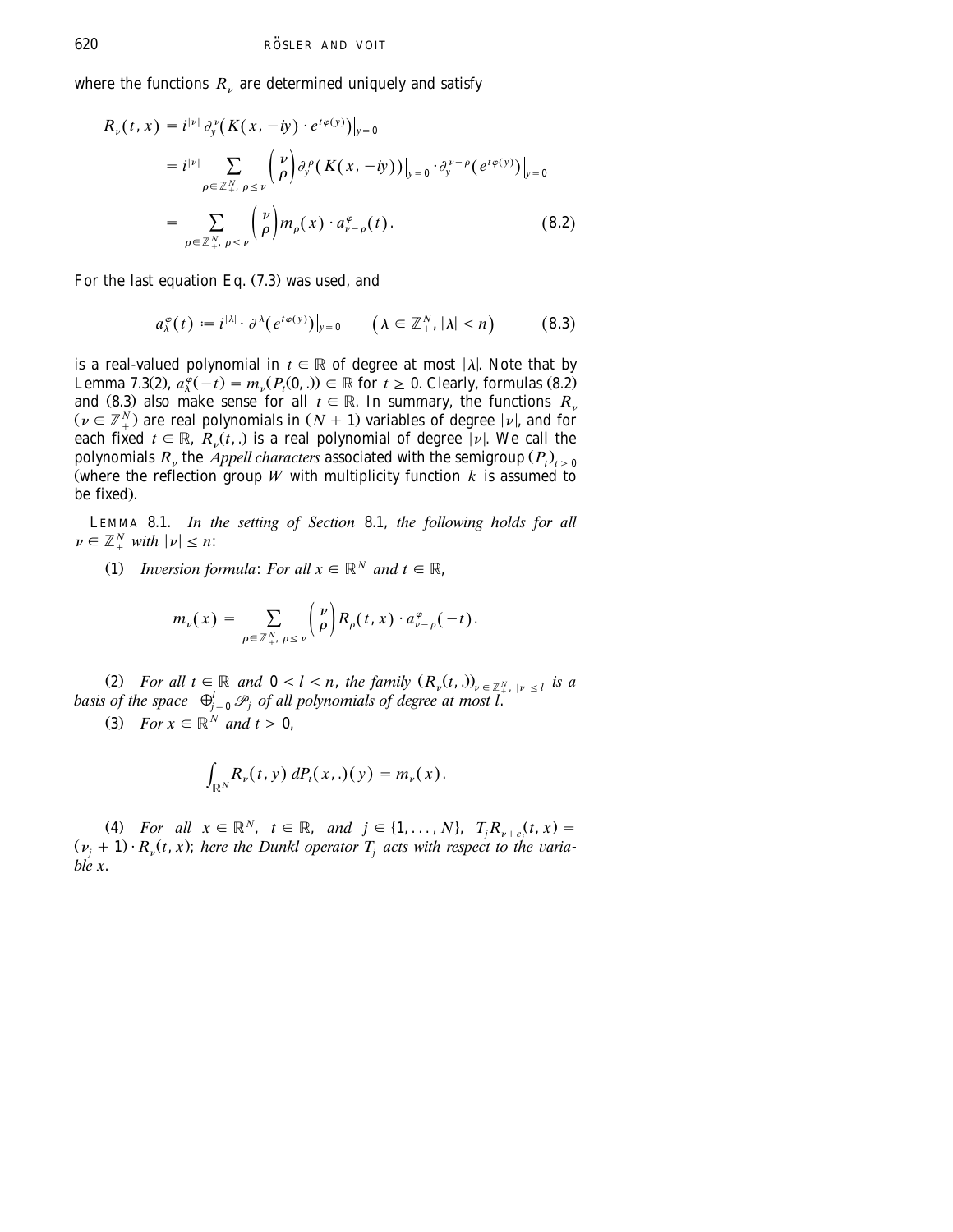*Proof.* (1) Using  $(8.1)$  and  $(8.3)$ , we obtain for *y* small enough that

$$
K(x, -iy) = e^{-t\varphi(y)} \cdot (e^{t\varphi(y)}K(x, -iy))
$$
  
\n
$$
= \left(\sum_{|\lambda| \le n} \frac{a_{\lambda}^{\varphi}(-t)}{\lambda!} (-iy)^{\lambda} + o(|y|^{n})\right)
$$
  
\n
$$
\times \left(\sum_{|\rho| \le n} \frac{(-iy)^{\rho}}{\rho!} R_{\rho}(t, x) + o(|y|^{n})\right)
$$
  
\n
$$
= \sum_{|\nu| \le n} \left(\sum_{\rho \le \nu} { \nu \choose \rho} a_{\nu-\rho}^{\varphi}(-t) R_{\rho}(t, x) \right) \frac{(-iy)^{\nu}}{\nu!} + o(|y|^{n}).
$$

A comparison of this expansion with Eq.  $(7.2)$  leads to Part  $(1)$ .

 $(2)$  This follows from Part  $(1)$  of this lemma and the fact that  $(m_{\nu})_{|\nu|=l}$  is a basis of  $\mathscr{P}_{l}$ .

(3) Recall that  $m_{\lambda}(P_{r}(0,.)) = a_{\lambda}^{\varphi}(-t)$ . Thus Eq. (8.2) and Lemma 7.4 $(1)$  yield that

$$
\int_{\mathbb{R}^N} R_{\nu}(t, y) dP_t(x,.)(y)
$$
\n
$$
= \sum_{\rho \leq \nu} {\nu \choose \rho} a_{\nu-\rho}^{\varphi}(t) \cdot \int_{\mathbb{R}^N} m_{\rho}(y) dP_t(x,.)(y)
$$
\n
$$
= \sum_{\rho \leq \nu} {\nu \choose \rho} a_{\nu-\rho}^{\varphi}(t) \cdot \left( \sum_{\lambda \leq \rho} {\rho \choose \lambda} m_{\lambda} (P_t(0,.)) \cdot m_{\rho-\lambda}(x) \right)
$$
\n
$$
= \sum_{\rho \leq \nu} {\nu \choose \rho} a_{\nu-\rho}^{\varphi}(t) \cdot \left( \sum_{\lambda \leq \rho} {\rho \choose \lambda} a_{\lambda}^{\varphi}(-t) \cdot m_{\rho-\lambda}(x) \right).
$$

The assertion now follows from Part  $(1)$ .

П

(4) By Eq.  $(8.2)$  and Proposition 7.2 $(1)$ ,

$$
T_j R_{\nu+e_j} = \sum_{\rho \leq \nu+e_j} {\nu+e_j \choose \rho} T_j m_\rho \cdot a_{\nu+e_j-\rho}^{\varphi} = \sum_{\rho \leq \nu} {\nu+e_j \choose \rho+e_j} (\rho_j+1) m_\rho \cdot a_{\nu-\rho}^{\varphi}
$$
  
=  $(\nu_j+1) \cdot \sum_{\rho \leq \nu} {\nu \choose \rho} m_\rho \cdot a_{\nu-\varphi}^{\varphi} = (\nu_j+1) \cdot R_\nu.$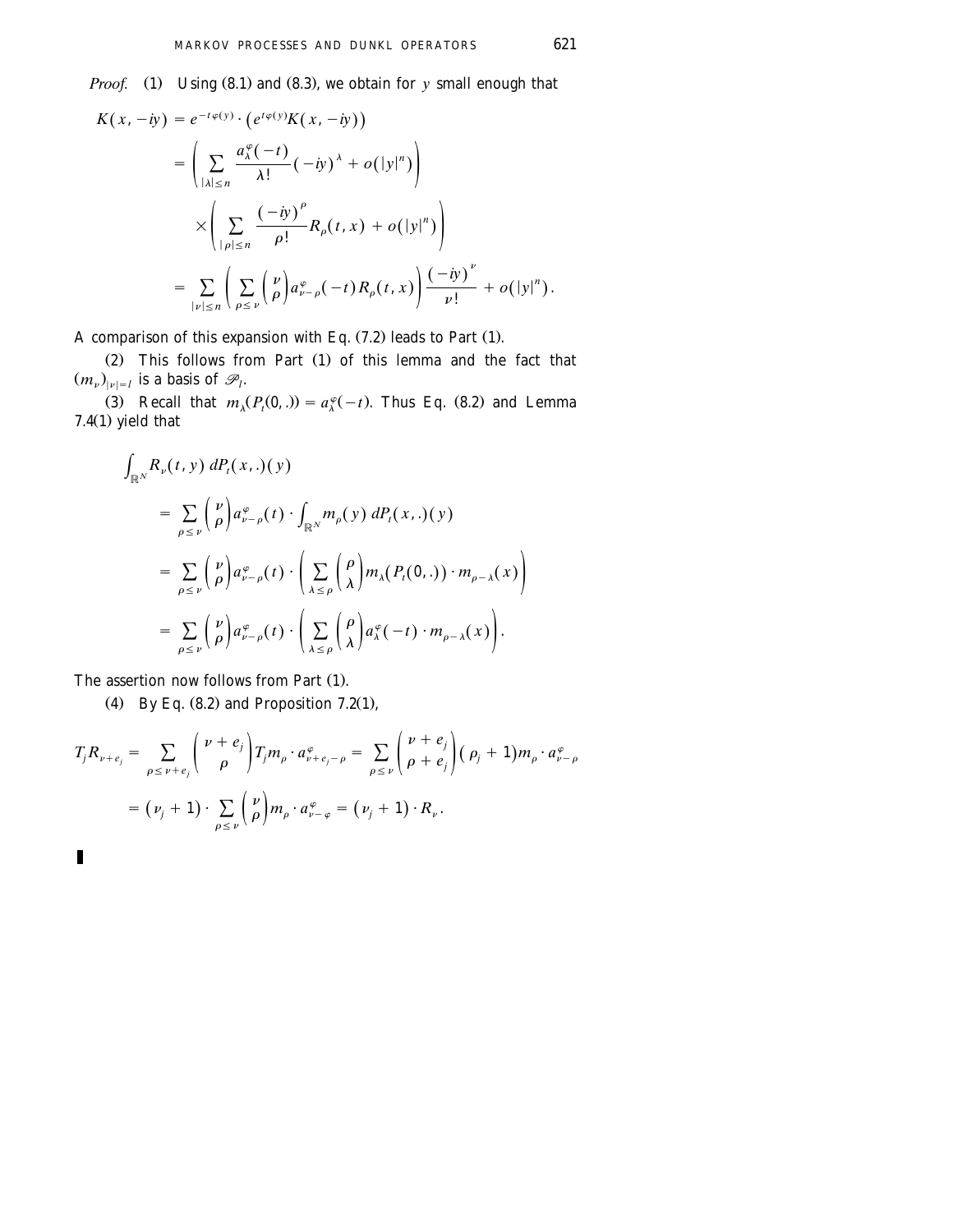THEOREM 8.2. Let  $n \geq 1$  and suppose that  $(P_t)_{t \geq 0}$  is a semigroup of *k*-invariant Markov kernels on  $\mathbb{R}^N$  such that  $P_t(x,.) \in M_n^1(\mathbb{R}^N)$  for all  $t > 0$  $A \in \mathbb{R}^N$ . Let  $(X_t)_{t \geq 0}$  be a k-invariant Markov process on  $\mathbb{R}^N$  associated with  $(P_t)_{t\geq 0}$ . Then for each  $\nu \in \mathbb{Z}_+^N$  with  $|\nu| \leq n$ , the process  $(R_\nu(t, X_t))_{t\geq 0}$ *is a martingale*.

*Proof.* We prove more generally that for all  $y \in \mathbb{R}^N$  and  $\nu \in \mathbb{Z}_+^N$  with  $|\nu| \leq n$ , the process

$$
\left(W_t^{\nu, y} := \partial_y^{\nu} \left( K(X_t, -iy) \cdot e^{t\varphi(y)} \right) \right)_{t \ge 0} \tag{8.4}
$$

is a martingale. The theorem then follows for  $y = 0$ ; see Eq.  $(8.2)$ .

The statement above will be proved by induction on  $|\nu|$ . In fact, the case  $\nu = 0$  is shown in Proposition 6.1. Now take  $j \in \{1, ..., N\}$  and let  $e_j \in$  $\mathbb{Z}_{+}^{N} \subset \mathbb{R}^{N}$  be the *j*th unit vector. Assume that  $(W_{t}^{v,y})_{t \geq 0}$  is a martingale *N*  $y \in \mathbb{R}^N$  and some  $\nu \in \mathbb{Z}_+^N$  with  $|\nu| \leq n$ . To prove that  $(W_t^{\nu+e_j, y})_{t \geq 0}$ is a martingale, we observe that for  $t \geq 0$ ,

$$
\lim_{h\to 0}\frac{1}{h}\left(W_t^{\nu,\,y}\,-\,W_t^{\nu,\,y+h\cdot e_j}\right)=W_t^{\nu+e_j,\,y}\qquad\text{pointwise}.
$$

Moreover, by the mean value theorem, we find  $r = r(\nu, X_t, \nu, h) \in [0, h]$ such that

$$
\left|\frac{1}{h}\left(W_t^{\nu,y} - W_t^{\nu,y+h\cdot e_j}\right)\right| = |W_t^{\nu+e_j,y+r\cdot e_j}| \le \sum_{s=1}^{|\nu|+1} d_s |X_t|^s \tag{8.5}
$$

with bounded constants  $d_s$  for  $h \in ]0, 1]$ . In fact, the last inequality above follows from Eq.  $(8.4)$  and the estimations of Theorem 2.2 $(2)$ . The integrability conditions on  $(X_t)_{t>0}$  and (8.5) ensure that the dominated convergence theorem may be applied to the limit above; hence,

$$
\lim_{h\to 0}\left\|\frac{1}{h}\left(W_t^{\nu,\,y}-W_t^{\nu,\,y+h\cdot e_j}\right)-W_t^{\nu+e_j,\,y}\right\|_1=0\qquad\text{for all }t\geq 0.
$$

It follows for the filtration  $(\mathcal{F}_{t})_{t>0}$  associated with the process  $(X_{t})_{t>0}$  that for  $s, t \geq 0$ ,

$$
E\left(\frac{1}{h_s}\left(W_{s+t}^{\nu,y}-W_{s+t}^{\nu,y+h_s\cdot e_j}\right)\bigg|\mathcal{F}_t\right)\to E\left(W_{s+t}^{\nu+e_j,y}\big|\mathcal{F}_t\right) \qquad \text{almost surely}
$$

for any sequence  $(h_s)_{s>0}$  with  $h_s \downarrow 0$ . Hence,  $(W_t^{\nu+e_j, y})_{t>0}$  is a martingale.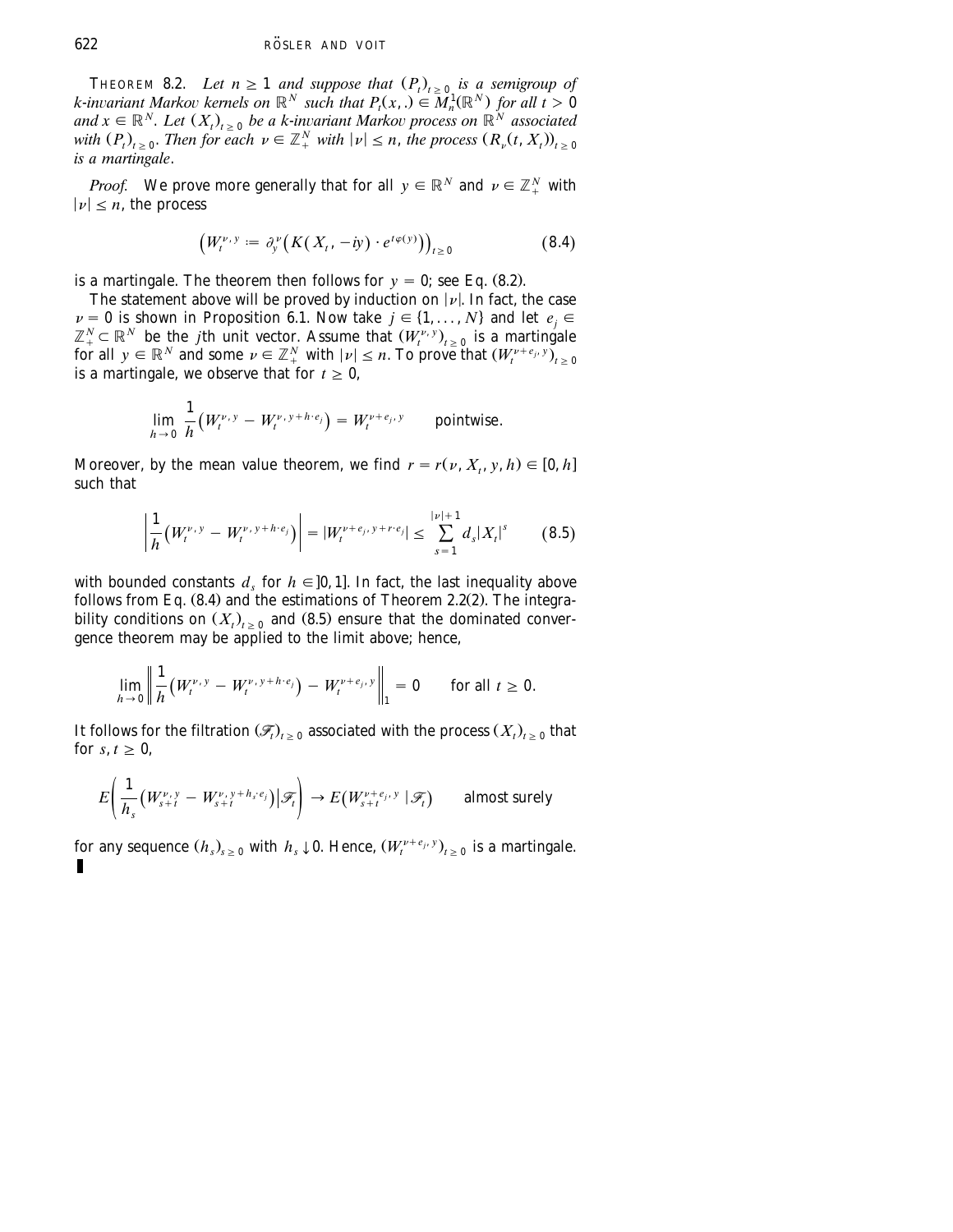*Remarks* 8.3. (1) For  $|\nu| = 1, 2$ , the martingales  $R_{\nu}(t, X_t)$  of Theorem 8.2 agree with the martingales of Proposition 7.5, i.e, Theorem 8.2 generalizes Proposition 7.5. Moreover, Proposition 8.7 below and Theorem  $3.1(3)$ yield that the Appell characters  $R_\nu^\Gamma$  for the *k*-Gaussian semigroup satisfy  $(\partial_t + \Delta_k)R_{\nu}^{\Gamma} = 0$ , reflecting the close connection between Theorems 8.2 and 6.4.

(2) There is a close connection between the Appell characters  $R_n$ and Dunkl's intertwining operator *V*: Let  $n \geq 0$ , and let  $(P_t^k)_{t \geq 0}$  be a semigroup of *k*-invariant Markov kernels on  $\mathbb{R}^N$  such that  $P_t^{\tilde{k}}(x,.) \in$  $M_n^1(\mathbb{R}^N)$  for all  $t \ge 0$  and  $x \in \mathbb{R}^N$ . Let  $R_v^k$  be the associated Appell characters for  $|v| \le n$ . By Theorem 2.2(5), there exist probability measures  $\mu_r \in M^1(\mathbb{R}^N)$  such that the negative definite function  $\varphi$  associated with  $(\tilde{P}_{t}^{k})_{t>0}$  satisfies

$$
e^{-t\varphi(y)}=P_t^k(0,.)^\wedge(y)=\int_{\mathbb{R}^N}\int_{\mathbb{R}^N}e^{\langle z,-iy\rangle}\,d\mu_x(z)\,dP_t^k(0,.)(x)
$$

for  $t \geq 0$ ,  $y \in \mathbb{R}^N$ . Hence, the functions  $e^{-t\varphi}$  are positive definite in the classical sense. Thus, by Bochner's theorem, there is a semigroup  $(P_t^0)_{t>0}$ of  $(\mathbb{R}^N, +)$ -translation invariant (or, 0-invariant) Markov kernels on  $\mathbb{R}^N$ . If the associated Appell characters are denoted by  $R^0$ , we obtain from  $(8.2)$ and  $(7.4)$  that

$$
R_{\nu}^{k}(t,x) = \sum_{\rho \leq \nu} {\nu \choose \rho} m_{\rho}(x) a_{\nu-\rho}^{\varphi}(t) = \sum_{\rho \leq \nu} {\nu \choose \rho} (Vx^{\rho}) a_{\nu-\rho}^{\varphi}(t) = V R_{\nu}^{0}(t,x).
$$
\n(8.6)

We restrict our attention to *k*-Gaussian semigroups from now on.

### 8.2. *Appell Characters of k*-*Gaussian Semigroups*

Let  $(P_t^{\Gamma})_{t>0}$  be the *k*-Gaussian semigroup of [Section 3,](#page-13-0) i.e.,

$$
dP_t^{\Gamma}(x,.)(y) = \frac{c_k}{(4t)^{\gamma + N/2}} \cdot e^{-(|x|^2 + |y|^2)/4t} K\left(\frac{x}{\sqrt{2t}}, \frac{y}{\sqrt{2t}}\right) \cdot w_k(y) \, dy.
$$

Here all moments exist, and the Taylor expansion  $(8.1)$  becomes a power series. The coefficients  $a_n^{\Gamma}(t)$  of the associated Appell characters  $R_n^{\Gamma}$ satisfy  $a_{\nu}^{\Gamma}(-t) = m_{\nu}(P_t^{\Gamma}(0,.))$  for  $t \ge 0$ . Equation (7.15) and analytic continuation show that for all  $t \in \mathbb{R}$ ,

$$
a_{2\nu}^{\Gamma}(t) = \frac{(2\nu)!}{\nu!} \cdot (-t)^{|\nu|} \text{ and } a_{\lambda}^{\Gamma}(t) = 0 \text{ otherwise,}
$$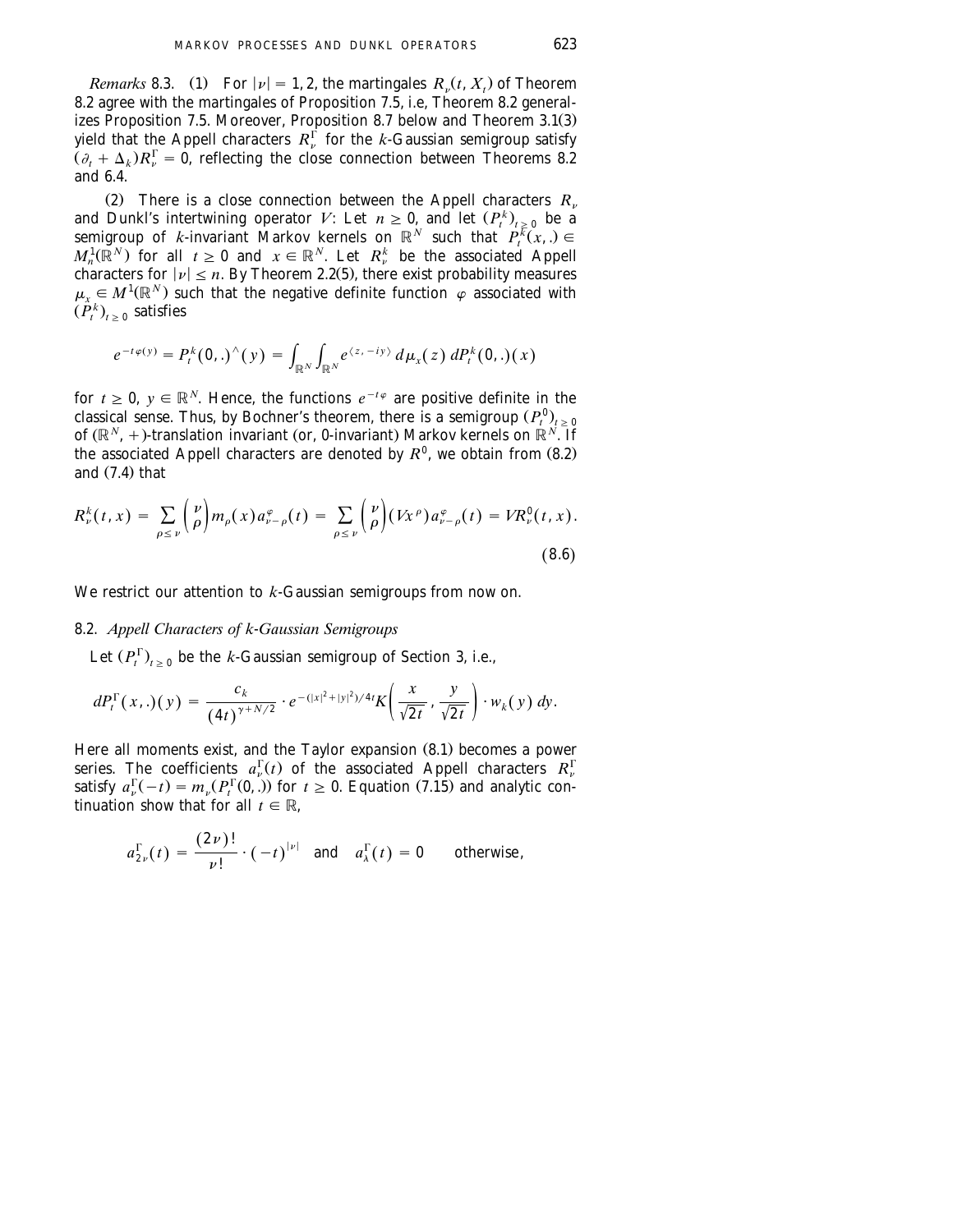i.e., if at least one component of  $\lambda \in \mathbb{Z}_+^N$  is odd. Therefore,

$$
R_{\nu}^{\Gamma}(t,x) = \sum_{\rho \in \mathbb{Z}_{+}^{N}, 2\rho \leq \nu} \frac{\nu!}{(\nu - 2\rho)! \rho!} (-t)^{|\rho|} m_{\nu - 2\rho}(x) \quad \text{for } \nu \in \mathbb{Z}_{+}^{N}.
$$
\n(8.7)

In particular, the homogeneity of the moment functions  $m_{\nu}$  yields that

$$
R_{\nu}^{\Gamma}(t,x) = \sqrt{t}^{|\nu|} \cdot R_{\nu}^{\Gamma}(1,x/\sqrt{t}) \qquad (x \in \mathbb{R}^{N}, t > 0).
$$
 (8.8)

EXAMPLES 8.4. (1) In the classical case  $k = 0$  with  $m_v(x) = x^v$ , Eq.  $(8.7)$  leads to

$$
R_{\nu}^{\Gamma}(t,x) = \sqrt{t}^{\mid \nu \mid} \cdot \tilde{H}_{\nu} \left( \frac{x}{2\sqrt{t}} \right) \qquad \left( x \in \mathbb{R}^{N}, \, \nu \in \mathbb{Z}_{+}^{N}, \, t \in \mathbb{R} \right) \tag{8.9}
$$

where the  $\tilde{H}_v$  are the classical, *N*-dimensional Hermite polynomials defined by

$$
\tilde{H_{\nu}}(x) = \prod_{i=1}^{N} H_{\nu_i}(x_i) \quad \text{with} \quad H_n(y) = \sum_{j=0}^{\lfloor n/2 \rfloor} \frac{(-1)^j n!}{j!(n-2j)!} (2y)^{n-2j};
$$

cf. Section 5.5 of  $[Sz]$  for the one-dimensional case.

(2) If  $N = 1$ ,  $W = \mathbb{Z}_2$ , and  $k \geq 0$ , then the results of Example 7.1(2) lead to

$$
R_{2n}^{\Gamma}(t,x) = (-1)^n 2^{2n} n! t^n L_n^{(k-1/2)}(x^2/4t)
$$

and

$$
R_{2n+1}^{\Gamma}(t,x) = (-1)^n 2^{2n+1} n! t^n x L_n^{(k+1/2)}(x^2/4t)
$$

for  $n \in \mathbb{Z}_+$ , where the  $L_n^{(\alpha)}$  are the Laguerre polynomials (see Section 5.1 of  $[Sz]$ ) with

$$
L_n^{(\alpha)}(x) = \frac{1}{n!} x^{-\alpha} e^x \cdot \frac{d^n}{dx^n} (x^{n+\alpha} e^{-x}) = \sum_{j=0}^n {n+\alpha \choose n-j} \frac{(-x)^j}{j!}.
$$

The polynomials  $(R_n^{\Gamma})_{n \geq 0}$  are called generalized Hermite polynomials (see, e.g., [Ros]). For each  $t > 0$  the polynomials  $(R_n^{\Gamma}(t,.))_{n \geq 0}$  are orthogonal with respect to the *k*-Gaussian measure

$$
dP_t^{\Gamma}(0,.)(x) = \frac{\Gamma(k + 1/2)}{(4t)^{k+1/2}} |x|^{2k} e^{-x^2/4t} dx.
$$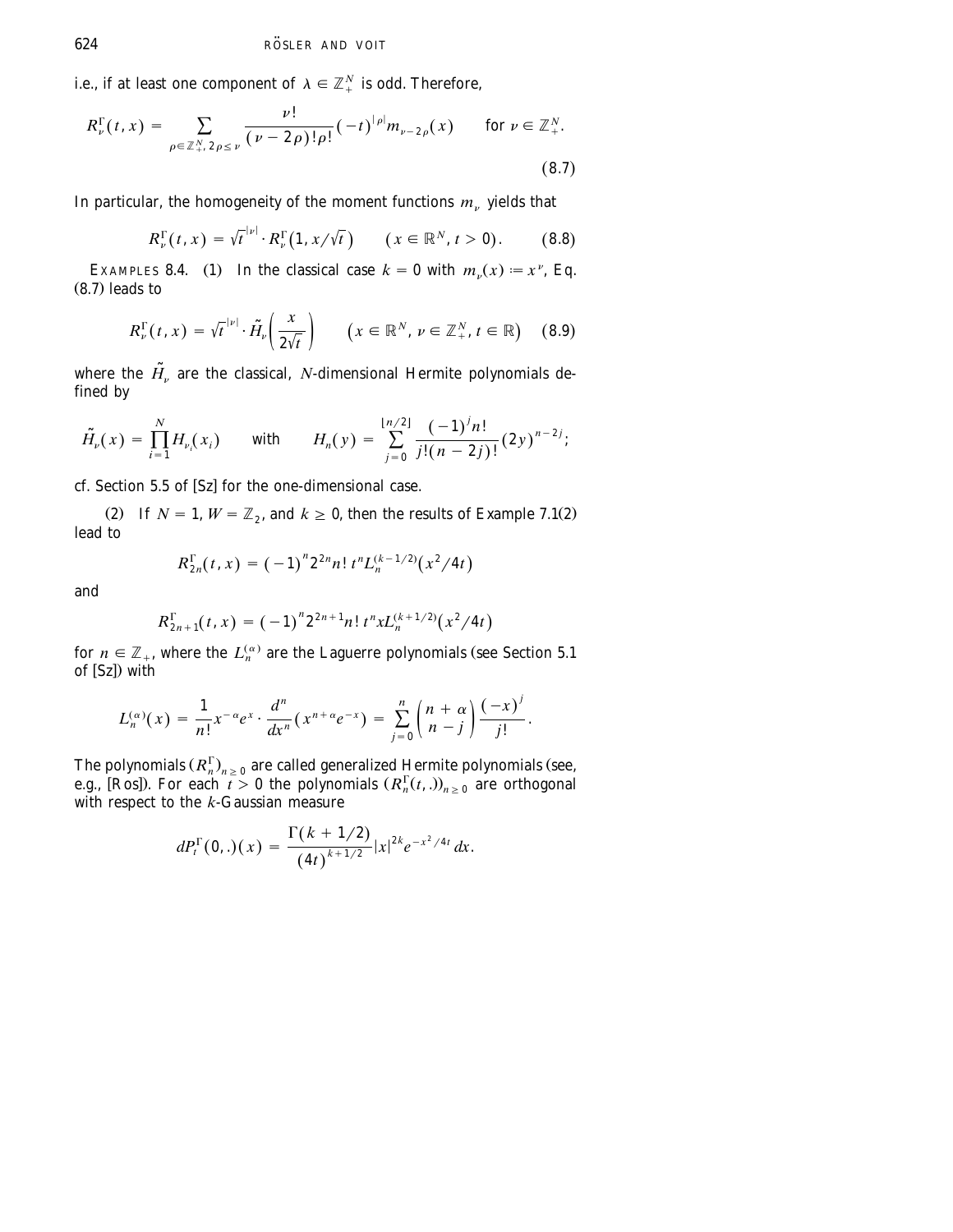An uninformed reader might suggest from these examples that *k*-Gaussian Appell characters are always orthogonal with respect to the *k*-Gaussian measure  $P_t^{\Gamma}(0,.)$  for  $t > 0$ . We shall see, however, in Remark 8.6 that this is not correct in many cases. We therefore now introduce so-called Appell cocharacters, which turn out to form biorthogonal systems for the Appell characters.

### 8.3. *Appell Cocharacters of k*-*Gaussian Semigroups*

Denote the  $P_t^{\Gamma}(0,.)$ -density of the *k*-Gaussian measure  $P_t^{\Gamma}(x,.)$  by  $\theta_t(x,.)$  for  $t > 0$ . Then

$$
\theta_t(x, y) := \frac{dP_t^{\Gamma}(x,.)(y)}{dP_t^{\Gamma}(0,.)(y)} = e^{-|x|^2/4t} K(x, y/2t)
$$

$$
= \sum_{n=0}^{\infty} \sum_{|v|=n} \frac{m_v(x)}{v!} S_v^{\Gamma}(t, y), \qquad (8.10)
$$

where, by Proposition 7.2(3), the coefficients  $S_n$  are given by

$$
S_{\nu}^{\Gamma}(t, y) = T_{x}^{\nu}\big(e^{-|x|^{2}/4t}K(x, y/2t)\big)\big|_{x=0}.
$$

Like the  $R_v^{\Gamma}(t,.)$ , the  $S_v^{\Gamma}(t,.)$  are polynomials of degree  $|\nu|$ . The convergence of the series  $\sum_{n=0}^{\infty}$  in (8.10) is normal on  $\mathbb{C}^N \times \mathbb{C}^N$  by Proposition 3.8 of [R2]. The functions  $S_r^{\Gamma}$  are called the *Appell cocharacters* of the  $k$ -Gaussian semigroup  $(P_t^{\Gamma})_{t>0}$ .

Using the homogeneity of  $m_{\nu}$ , we obtain the following analogue of (8.8):

$$
S_{\nu}^{\Gamma}(t, y) = \left(\frac{1}{\sqrt{t}}\right)^{|\nu|} \cdot S_{\nu}^{\Gamma}(1, y/\sqrt{t}) \qquad (y \in \mathbb{R}^{N}, t > 0). \quad (8.11)
$$

A comparison of the homogeneous parts of degree *n* in the expansions  $(8.1)$  and  $(8.10)$  shows that the linear spaces generated by  $(S_v^{\Gamma}(t, .))_{|v|=n}$  and  $(R_{\mathcal{L}}^{\Gamma}(t, .))_{|\nu|=n}$  are equal for each  $t > 0$ . Hence, by Lemma 8.1(2),  $(S_y^{\Gamma}(t,.))_{|v| \le n}^{|v| = n}$  are equal for each  $(S_y^{\Gamma}(t,.))_{|v| \le n}$  is a basis of  $\bigoplus_{j=0}^n \mathscr{P}_j$ .

Appell characters and cocharacters are related by the following biorthogonality relation:

THEOREM 8.5. Let  $t > 0$ ,  $v, \rho \in \mathbb{Z}_{+}^{N}$ , and let  $p \in \mathcal{P}$  be a polynomial of *degree less than*  $|\nu|$ *. Then* 

(1) 
$$
\int_{\mathbb{R}^N} R_{\nu}^{\Gamma}(t, y) \cdot S_{\rho}^{\Gamma}(t, y) dP_t^{\Gamma}(0,.)(y) = \nu! \delta_{\nu, \rho}.
$$
  
\n(2) 
$$
\int_{\mathbb{R}^N} p(y) \cdot S_{\nu}^{\Gamma}(t, y) dP_t^{\Gamma}(0,.)(y) = \int_{\mathbb{R}^N} p(y) \cdot R_{\nu}^{\Gamma}(t, y) dP_t^{\Gamma}(0,.)(y)
$$
  
\n= 0.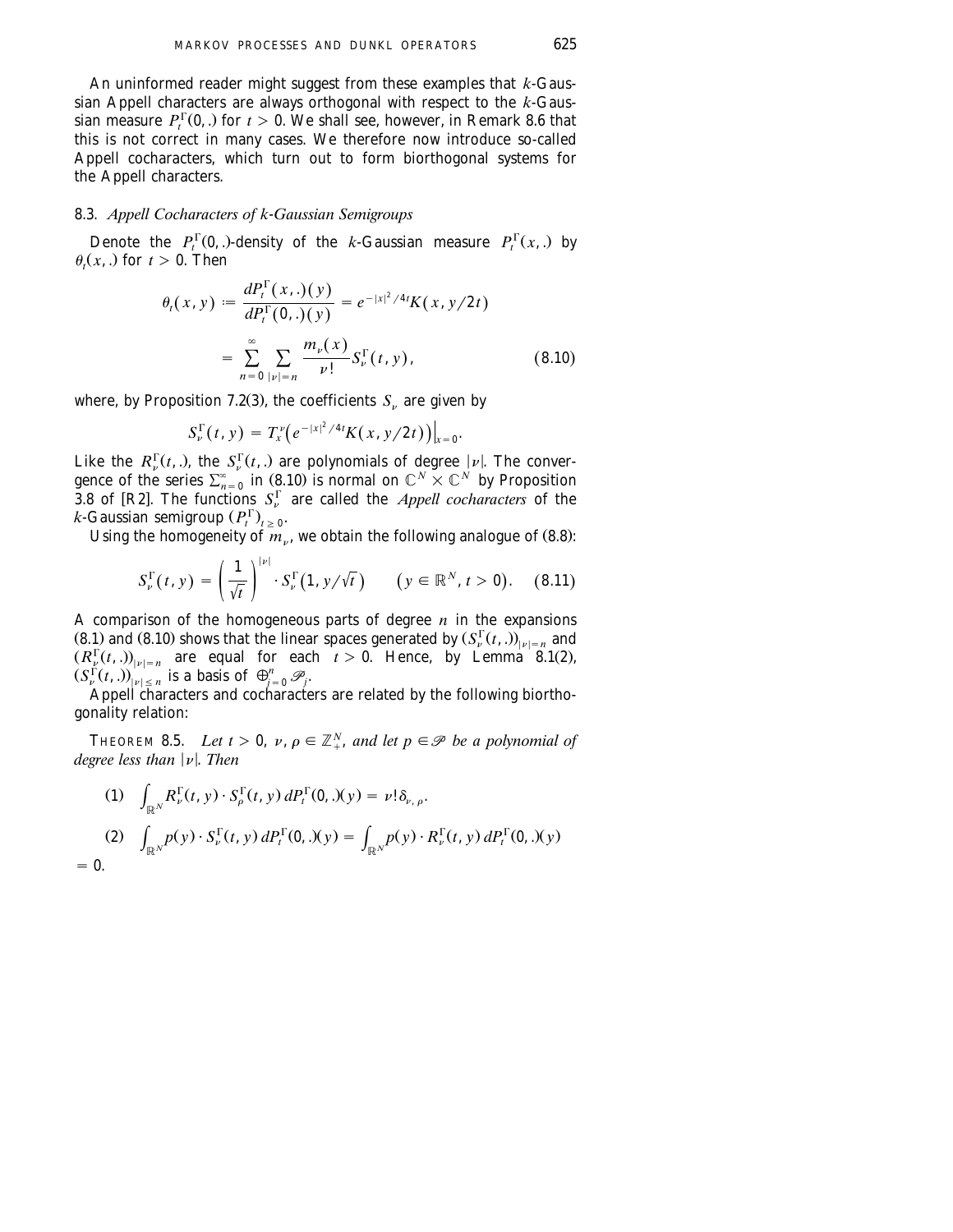*Proof.* We use the definition of  $\theta$ , and Lemma 8.1(3) and conclude that for  $x \in \mathbb{R}^N$ .

$$
m_{\nu}(x) = \int_{\mathbb{R}^{N}} R_{\nu}^{\Gamma}(t, y) \theta_{t}(x, y) dP_{t}^{\Gamma}(0, .)(y)
$$
  
\n
$$
= \int_{\mathbb{R}^{N}} \sum_{n=0}^{\infty} \sum_{|\rho|=n} R_{\nu}^{\Gamma}(t, y) S_{\rho}^{\Gamma}(t, y) \frac{m_{\rho}(x)}{\rho!} dP_{t}^{\Gamma}(0, .)(y)
$$
  
\n
$$
= \sum_{n=0}^{\infty} \sum_{|\rho|=n} \frac{m_{\rho}(x)}{\rho!} \int_{\mathbb{R}^{N}} R_{\nu}^{\Gamma}(t, y) S_{\rho}^{\Gamma}(t, y) dP_{t}^{\Gamma}(0, .)(y), \quad (8.12)
$$

where we still have to justify that summation and integration commute. For this, we restrict our attention to the case  $t = 1/4$ , as the general case then follows by renormalization. We follow the proof of Proposition 3.8 of [R2] and decompose  $\theta_{1/4}(x, y)$  into its *x*-homogeneous parts:

$$
\theta_{1/4}(x, y) = \sum_{n=0}^{\infty} L_n(y, x) \quad \text{with} \quad L_n(y, x) = \sum_{|\nu|=n} \frac{m_{\nu}(x)}{\nu!} S_{\nu}^{\Gamma}(1/4, y).
$$

The estimations of Theorem  $2.2(2)$  imply that

$$
|L_{2n}(y,x)| \leq \frac{|x|^{2n}}{n!} \cdot (1+2|y|^2)^n \quad \text{for } n \in \mathbb{Z}_+,
$$

and a similar estimation holds for odd indices. (For details see the proof of 3.8 in  $[R2]$ .) Therefore,

$$
\sum_{n=0}^{\infty}\int_{\mathbb{R}^N}\big|L_n(y,x)\big|R_{\nu}^{\Gamma}(1/4,y)\,dP_{1/4}^{\Gamma}(0,.)(y)\big|<\infty.
$$

The dominated convergence theorem now justifies the last step in Eq.  $(8.12)$  for  $t = 1/4$ , which yields Part  $(1)$  of the theorem. Part  $(2)$  follows from Part  $(1)$ , together with Lemma 8.1 $(2)$  and the present section.

*Remark* 8.6. The most important case of the biorthogonality in Theorem 8.5(1) occurs for  $t = 1/2$ . It shows that  $(R_v^{\Gamma}(1/2, .))_{v \in \mathbb{Z}_{+}^{N}}$  is orthogonal with respect to the *k*-Gaussian measure  $dP^{\Gamma}_{1/2}(0,.)$  if and only if  $R_v^{\Gamma}(1/\mathbf{2}, x) = c_v S_v^{\Gamma}(1/\mathbf{2}, x)$  with suitable constants  $c_v \in \mathbb{R}$ . A comparison of the expansions (8.1) and (8.10) shows that this is equivalent to  $m_v(x) =$  $c<sub>v</sub> x<sup>v</sup>$ . This is in fact obviously true for Examples 8.4. On the other hand, this is not correct for the  $S_N$  and the  $B_N$  cases of Examples 7.1 for  $N \geq 3$ .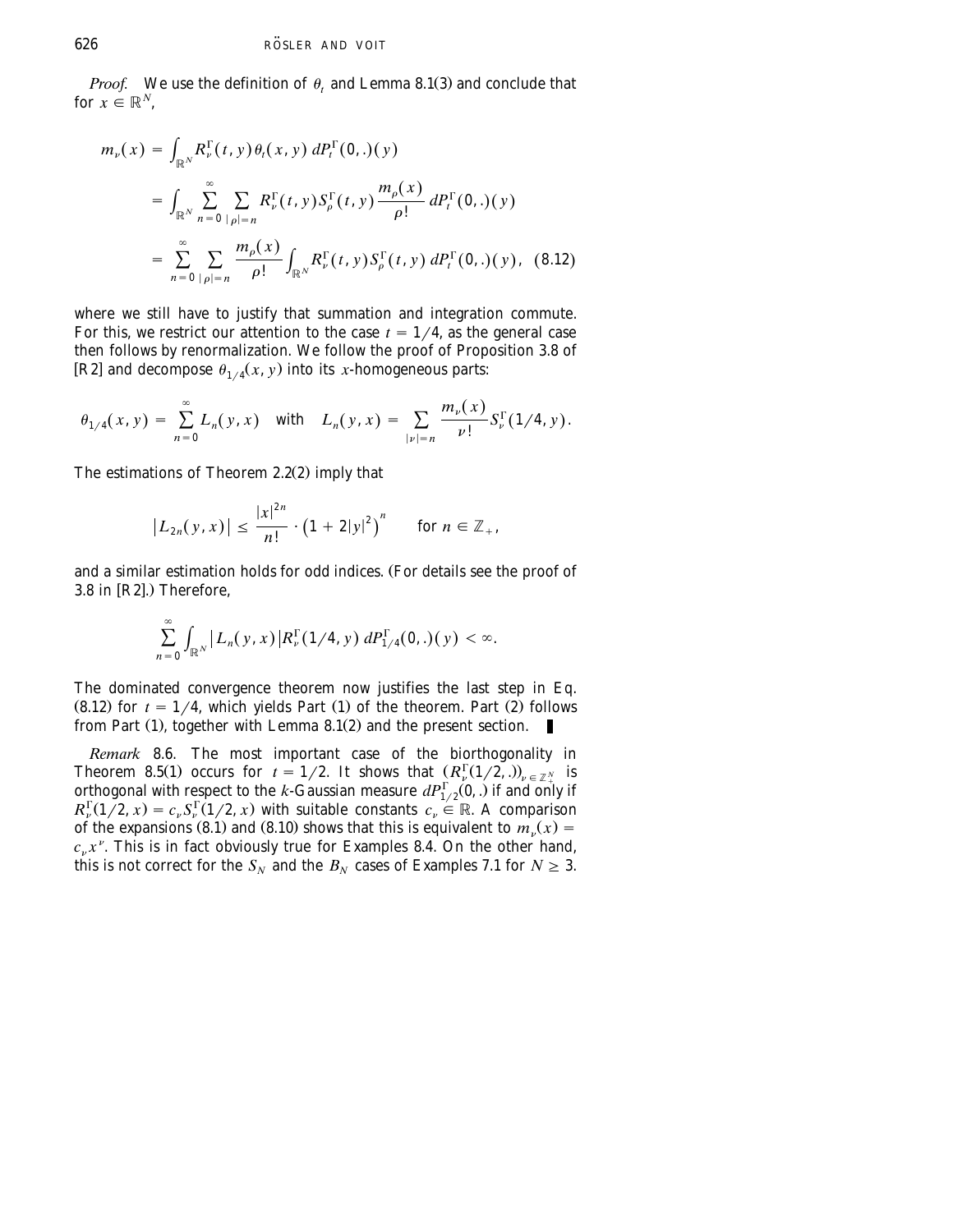The following result reflects the dual nature of *k*-Gaussian characters and cocharacters.

PROPOSITION 8.7. *Let*  $t \in \mathbb{R}$ ,  $x \in \mathbb{R}^N$ , and  $v \in \mathbb{Z}_+^N$ . *Then* 

$$
R^{\Gamma}_{\nu}(t,x)=e^{-t\Delta_k}m_{\nu}(x) \quad \text{and} \quad S^{\Gamma}_{\nu}(t,x)=\left(\frac{1}{2t}\right)^{|\nu|}e^{-t\Delta_k}x^{\nu}.
$$

*Proof.* Lemma 8.1(3) and Theorem 3.1(1) yield that  $e^{t\Delta_k}R_{\nu}^{\Gamma}(t, x) =$  $m_{\nu}(x)$  for  $t \ge 0$ . This yields the first statement for  $t \ge 0$ . As both sides there are polynomials in *t*, this holds generally.

Let  $\Delta^y_k$  be the *k*-Laplacian acting on the variable *y*, and let  $V_r$  be the intertwining operator acting on the variable *x*. Then

$$
e^{t\Delta_k^y}\big(e^{-|x|^2/4t}K(x,y/2t)\big) = e^{-|x|^2/4t} \cdot e^{|x|^2/4t}K(x,y/2t)
$$
  
=  $K(x,y/2t) = V_x(e^{(x,y/2t)}).$ 

Now consider on both sides the homogeneous part  $W_n$  of degree *n* in the variable  $x$ . Using the left-hand side, we obtain from  $(8.10)$  that

$$
W_n = e^{t\Delta_k^{\mathrm{v}}} \left( \sum_{|\nu|=n} \frac{m_{\nu}(x)}{\nu!} S_{\nu}^{\Gamma}(t, y) \right) = \sum_{|\nu|=n} \frac{m_{\nu}(x)}{\nu!} e^{t\Delta_k^{\mathrm{v}}} S_{\nu}^{\Gamma}(t, y).
$$

Moreover, using the right-hand side, we conclude from [Section 2.2](#page-7-0) and  $V(x^{\nu}) = m_{\nu}(x)$  that

$$
W_n = V_x \left( \sum_{|\nu|=n} \frac{x^{\nu}}{\nu!} (y/2t)^{\nu} \right) = \sum_{|\nu|=n} \frac{m_{\nu}(x)}{\nu!} (y/2t)^{\nu}.
$$

A comparison of the corresponding coefficients leads to the second statement. п

We now combine Theorem 8.5 and Proposition 8.7 to rediscover a generalization of a formula of [M](#page-67-0)acdonald  $[M]$  due to Dunkl [D2]; our proof is completely different from that in  $[D2]$ . We need the following notation: For a multiplicty function  $k \geq 0$ , the bilinear form [., .], on  $\mathscr P$  is given by

$$
[p,q]_k := (p(T)q)(0) \quad \text{for } p,q \in \mathcal{P}.
$$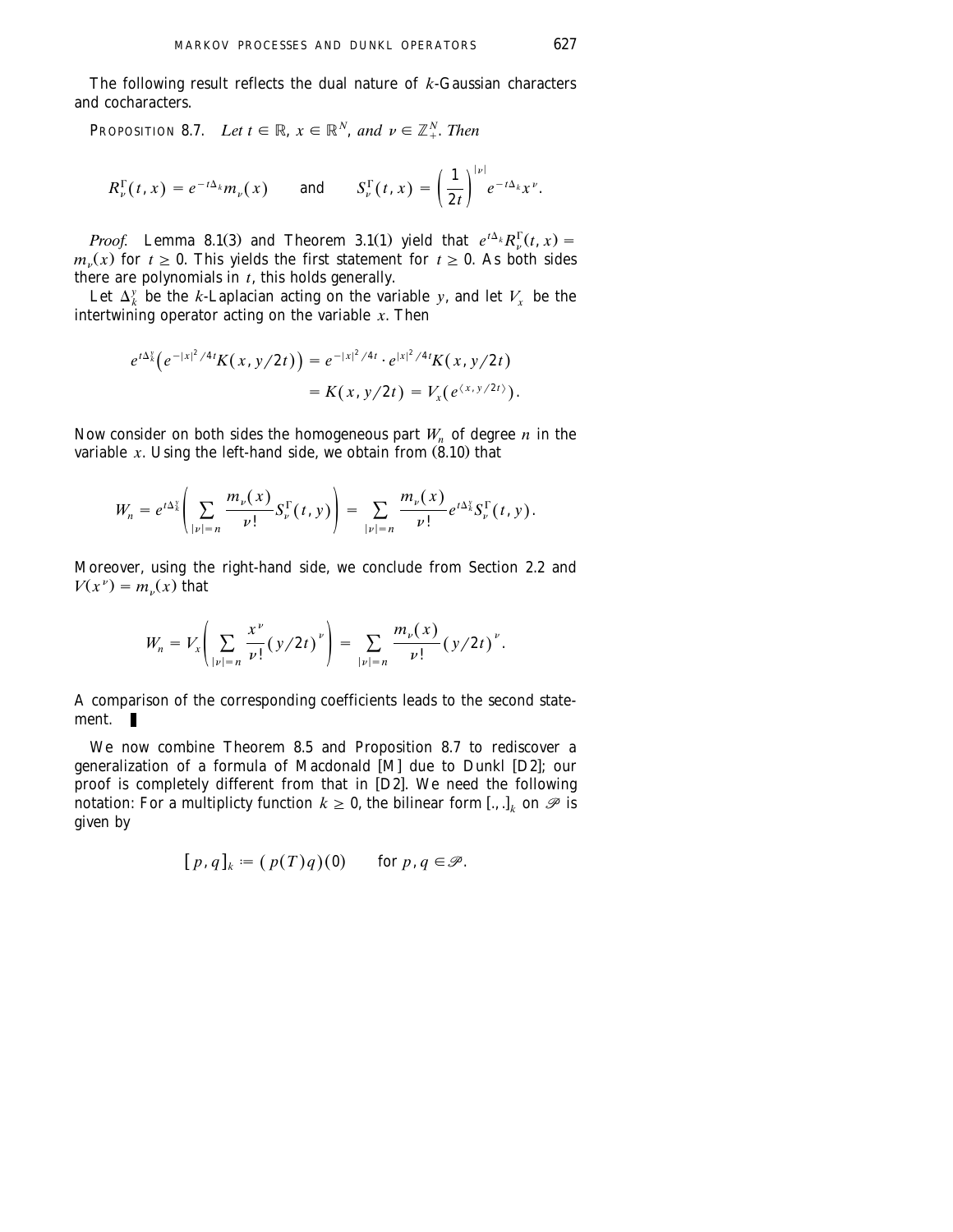COROLLARY 8.8. *For all p*,  $q \in \mathcal{P}$  *and*  $t > 0$ ,

$$
[p,q]_k = \frac{1}{(2t)^{|\nu|}} \cdot \int_{\mathbb{R}^N} (e^{-t\Delta_k}p) \cdot (e^{-t\Delta_k}q) dP_t^{\Gamma}(0,.)
$$

*In particular*,  $[.,.]$  *is positive-definite and symmetric on*  $\mathscr{P}$ *.* 

*Proof.* Let  $t > 0$  and  $\nu$ ,  $\rho \in \mathbb{Z}_{+}^{N}$ . Then, by Theorem 8.5(1) and Proposition 8.7,

$$
\frac{1}{(2t)^{|\nu|}}\cdot\int_{\mathbb{R}^N}(e^{-t\Delta_k}x^\nu)\cdot\left(e^{-t\Delta_k}m_\rho\right)dP_t^\Gamma(0,.)=\nu!\cdot\delta_{\nu,\,\rho}.
$$

On the other hand, as  $V$  acts on  $\mathscr P$  in a homogeneous way:

$$
[x^{\nu},m_{\rho}]_{k}=(T^{\nu}m_{\rho})(0)=(T^{\nu}Vx^{\rho})(0)=(V(\partial^{\nu}x^{\rho}))(0)=\nu!\cdot\delta_{\nu,\rho}.
$$

This yields the first statement. The second statement is clear.

We give a further application of Theorem 8.5 for  $t = 1/2$ . For this, we employ the adjoint operator *T<sub>i</sub>* of the Dunkl operator *T<sub>i</sub>* (*j* = 1, ..., *N*) on  $L^2(\mathbb{R}^N, dP_{1/2}^{\Gamma}(0,.))$ , which is given by

$$
T_j^* f(x) = x_j f(x) - T_j f(x) = -e^{|x|^2/2} \cdot T_j(e^{-|x|^2/2} f(x)) \qquad (f \in \mathcal{P});
$$
\n(8.13)

see Lemma 3.7 of [D2]. (The second equation is a consequence of the product rule  $(Section 2.2(3))$ .)

COROLLARY 8.9. *For all*  $v \in \mathbb{Z}_+^N$ ,  $j = 1, ..., N$ ,  $x \in \mathbb{R}^N$ , and  $t > 0$ ,

- $\mathcal{S}_{\nu+e}^{\Gamma}(1/2, x) = T_i^* \mathcal{S}_{\nu}^{\Gamma}(1/2, x).$
- (2) Rodriguez formula:  $S_{\nu}^{\Gamma}(t, x) = (-1)^{|\nu|} e^{|x|^2/4t} T^{\nu} (e^{-|x|^2/4t}).$

*Proof.* For simplicity, we suppress the time parameter  $t = \frac{1}{2}$  in Part (1). Theorem 8.5(1) and Lemma 8.1(4) yield that for all  $\rho \in \mathbb{Z}_+^N$ ,

$$
\int_{\mathbb{R}^N} R_{\rho+e_j}^{\Gamma} \cdot T_j^* S_{\nu}^{\Gamma} dP^{\Gamma} = \int_{\mathbb{R}^N} T_j R_{\rho+e_j}^{\Gamma} \cdot S_{\nu}^{\Gamma} dP^{\Gamma} = (\rho_j + 1) \int_{\mathbb{R}^N} R_{\rho}^{\Gamma} \cdot S_{\nu}^{\Gamma} dP^{\Gamma}
$$

$$
= \delta_{\rho,\nu} \cdot (\rho + e_j)! = \int_{\mathbb{R}^N} R_{\rho+e_j}^{\Gamma} \cdot S_{\nu+e_j}^{\Gamma} dP^{\Gamma}.
$$

As  $\mathscr P$  is dense in  $L^2(\mathbb R^N, dP_{1/2}^{\Gamma}(0,.))$ , Part (1) is clear. Part (2) for  $t = 1/2$ follows now from  $(8.13)$ , and the general case is a consequence of Eq.  $(8.11)$ .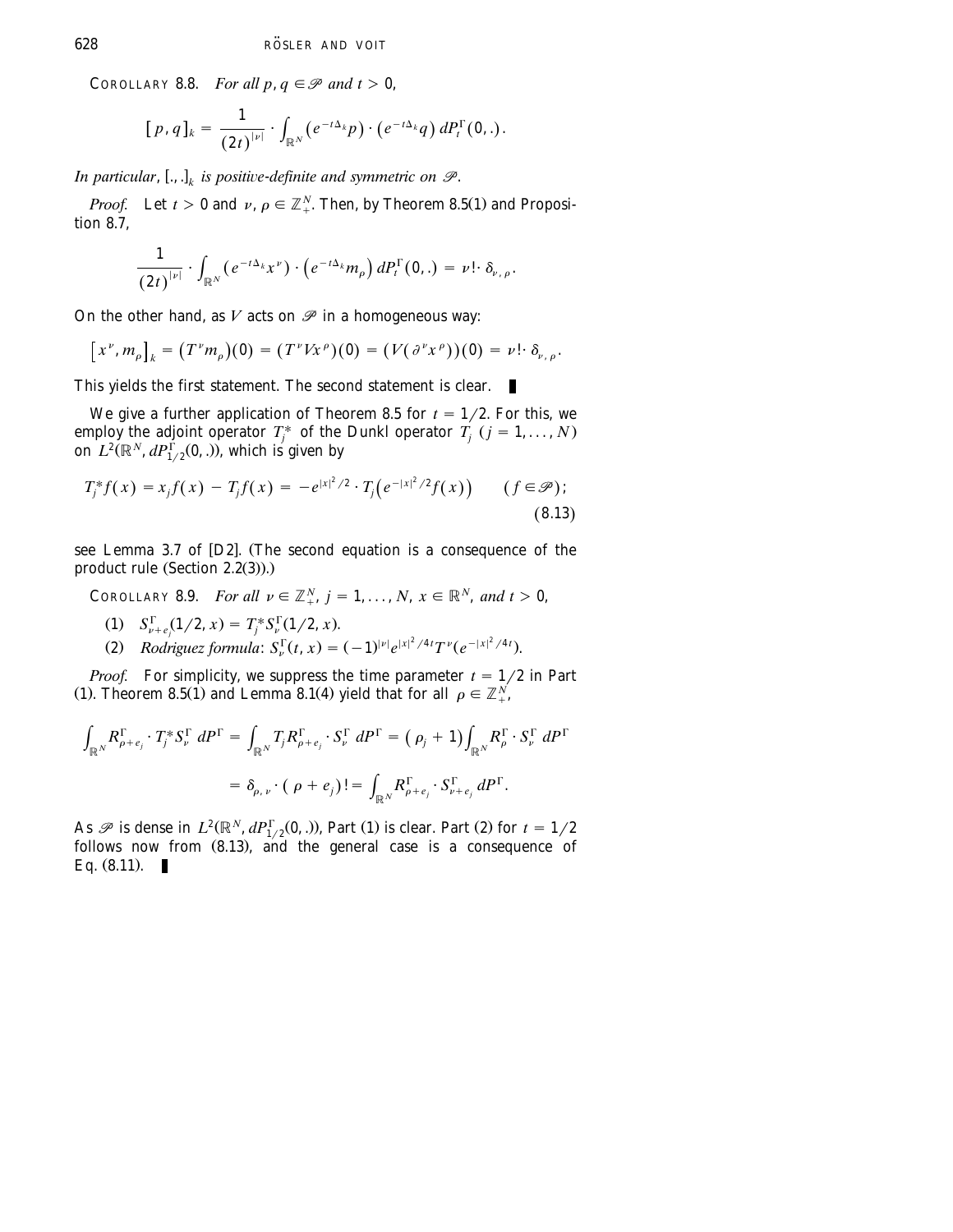Theorem 8.5 and orthogonalization within the spaces

$$
V_n := e^{-\Delta_k/4} \mathscr{P}_n \subset \mathscr{P}
$$

*N* lead to systems of orthogonal polynomials on  $\mathbb{R}^N$  with respect to  $P_{1/4}^{\Gamma}(0, .)$ . Such polynomials are called generalized Hermite polynomials; they are discussed in [B-F1, B-F2, vD, [L, R2](#page-67-0)], and references cited therein. Here we discuss only some main features of these polynomials:

### 8.4. *Generalized Hermite Polynomials*

Let  $\{\varphi_{\nu}, \nu \in \mathbb{Z}_{+}^{N}\}$  be an orthonormal basis of  $(\mathscr{P}, [.,.]_{k})$  with real coefficients and with  $\varphi_{\nu} \in \mathcal{P}_{|\nu|}$ . As  $\mathcal{P} = \bigoplus_{n \geq 0} \mathcal{P}_n$  and  $\mathcal{P}_n \perp \mathcal{P}_m$  for  $n \neq m$ , the  $\varphi_{\nu}$  with  $|\nu| = n$  can be constructed, for example, by Gram–Schmidt orthogonalization within  $\mathcal{P}_n$  from an arbitrary ordered real-coefficient basis of  $\mathscr{P}_n$ . The generalized Hermite polynomials  $\{H_n, \nu \in \mathbb{Z}_{+}^N\}$  associated with the basis  $\{\varphi_{\nu}\}$  on  $\mathbb{R}^N$  are defined by

$$
H_{\nu}(x) := 2^{|\nu|} e^{-\Delta_k/4} \varphi_{\nu}(x) \in V_{|\nu|}.
$$
 (8.14)

By a standard argument,  $\mathscr P$  is dense in  $L^2(\mathbb R^N, dP_{1/4}^{\Gamma}(0,.))$  (see, for instance, [R3]). It thus follows from Corollary 8.8 that the  $\{2^{-|\nu|/2}H_{\nu},\}$  $\nu \in \mathbb{Z}_{+}^{N}$  form an orthonormal basis of  $L^{2}(\mathbb{R}^{N}, dP_{1/4}^{\Gamma}(0,.))$ .

We conclude this section with a list of known properties of generalized Hermite polynomials and of *k*-Gaussian Appell characters and cocharacters.

PROPOSITION 8.10. *For all*  $t \in \mathbb{R}$ ,  $x, y \in \mathbb{R}^N$ ,  $n \in \mathbb{N}$ , and  $v \in \mathbb{Z}_+^N$ .

(1) 
$$
R_v^{\Gamma}(t, x) = e^{-t\Delta_k} m_v(x)
$$
 and  $S_v^{\Gamma}(t, x) = \left(\frac{1}{2t}\right)^{|v|} e^{-t\Delta_k} x^{\nu}$ .

(2) *Rodriguez formulas for*  $R_v^{\Gamma}$  *and*  $H_v$ : *Let*  $m_v(T)$  *and*  $\varphi_v(T)$  *denote the operators that are obtained from*  $m_v(x)$ *,*  $\varphi_v(x)$  *by replacing the variables*  $x_i$ *by the Dunkl operators Tj* . *Then*

$$
R_{\nu}^{\Gamma}(t,x) = (-2t)^{|\nu|} e^{|x|^2/4t} m_{\nu}(T) e^{-|x|^2/4t}
$$

*and*

$$
H_{\nu}(x) = (-1)^{|\nu|} e^{|x|^2} \varphi_{\nu}(T) e^{-|x|^2}.
$$

Ž . 3 *Eigenfunctions of a CMS*-*type Schrodinger operator* ¨ : *The functions*  $R_v^{\Gamma}(t,.)$  and  $S_v^{\Gamma}(t,.)$  satisfy

$$
\left(4t\Delta_k-2\sum_{l=1}^N x_l\partial_l\right)f=-2|\nu|\cdot f.
$$

*Moreover,*  $H_v$  *is a solution of this equation for t = 1/4.*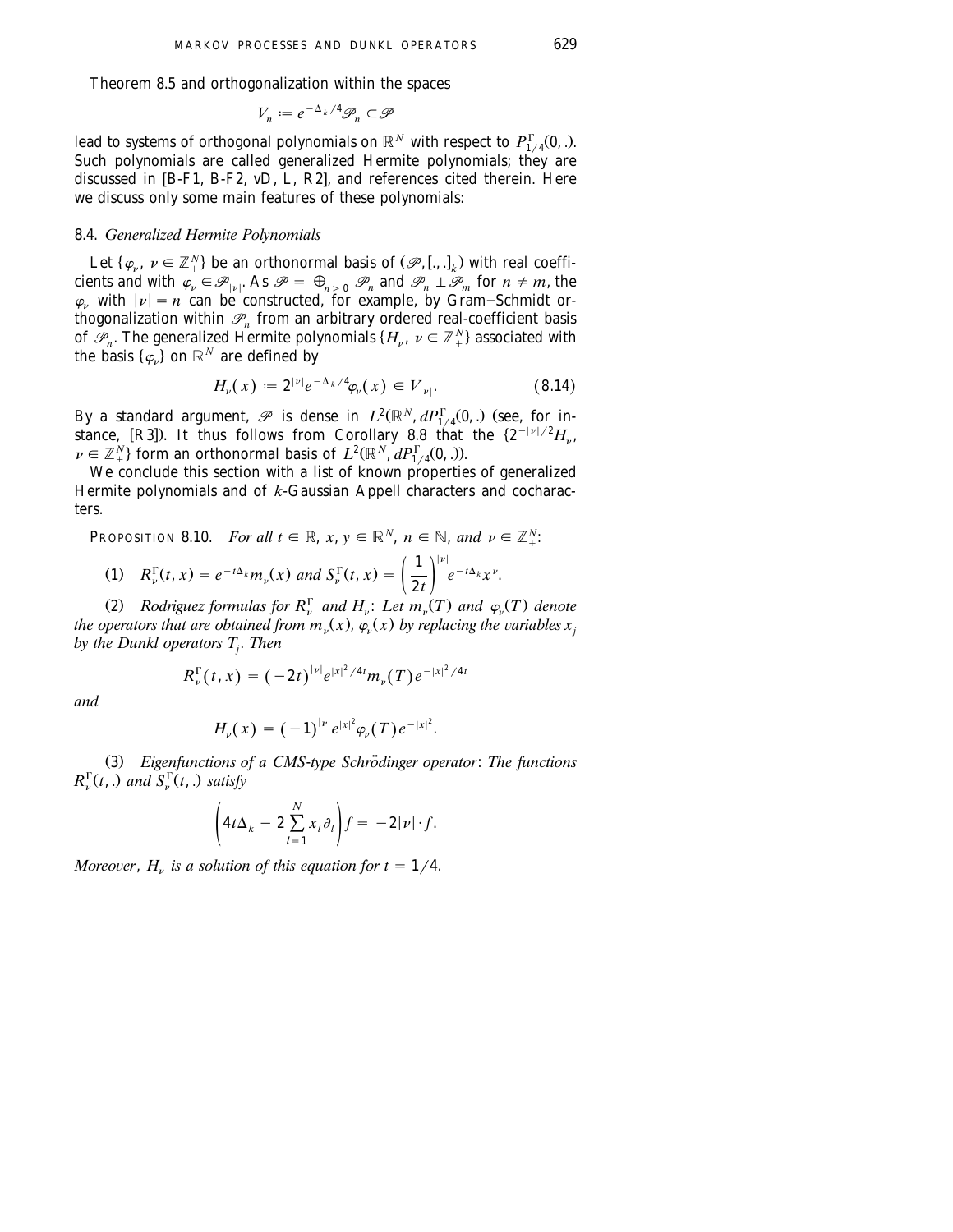<span id="page-55-0"></span>(4) The functions  $f(x) := e^{-|x|^2/8t} R_{\nu}^{\Gamma}(t, x)$  and  $f(x) := e^{-|x|^2/8t} S_{\nu}(t, x)$ *satisfy*

$$
(4t\Delta_k - |x|^2)f = -(2|\nu| + 2\gamma + N)f.
$$

Moreover, the Hermite function  $h_{\nu}(x) := e^{-|x|^2/2} H_{\nu}(x)$  solves this equation *for*  $t = 1/4$ .

(5) *Eigenfunctions of the Dunkl transform: If*  $p \in V_n$  *and*  $h(x) = e^{-|x|^2/2} p(x)$ , *then*  $\hat{h} = 2^{\gamma + N/2} c_k^{-1} (-i)^n h$ .

(6) *Mehler formula: For all*  $r \in \mathbb{C}$  *<i>with*  $|r| < 1$ ,

$$
\sum_{\nu \in \mathbb{Z}_{+}^{N}} \frac{H_{\nu}(x) H_{\nu}(y)}{2^{|\nu|}} r^{|\nu|}
$$
\n
$$
= \sum_{\nu \in \mathbb{Z}_{+}^{N}} \frac{R_{\nu}^{\Gamma}(1/4, x) S_{\nu}^{\Gamma}(1/4, y)}{\nu!} r^{|\nu|}
$$
\n
$$
= \frac{1}{(1 - r^{2})^{\gamma + N/2}} \exp \bigg\{ - \frac{r^{2}(|x|^{2} + |y|^{2})}{1 - r^{2}} \bigg\} K \bigg( \frac{2rx}{1 - r^{2}}, y \bigg).
$$

*Proof.* Part (1) is Proposition 8.7, and Part (2) follows from Corollary 8.9; for the Hermite polynomials, it is shown in  $[R2]$ . Part  $(3)$  follows for  $t = 1/4$  from Part (1) and Theorem 3.4(1) of [R2]; renormalization then leads to the case  $t > 0$ , and the general case follows by analytic continuation. Part (4) follows in the same way from Theorem 3.4(2) of [R2]. Finally, Part  $(5)$  and Part  $(6)$  for the Hermite case are also shown in [R2]. The extension in  $(6)$  to Appell characters is a consequence of the identity

$$
K(x, y) = \sum_{\nu} \varphi_{\nu}(x) \varphi_{\nu}(y) = \sum_{\nu} \frac{m_{\nu}(x) \cdot y^{\nu}}{\nu!},
$$

which follows from Lemma 3.1 in  $[R2]$  and Eq. (7.2). The proof can now be completed in the same way as in  $[R2]$ , by an obvious extension of Lemma 3.11 there; we omit the details.

### 9. STRONG LAWS AND TRANSIENCE

In this section we present some limit theorems for *k*-invariant Markov processes on  $\mathbb{R}^N$  in continuous and discrete time. Our first result is the iterated logarithm for *k*-Gaussian processes.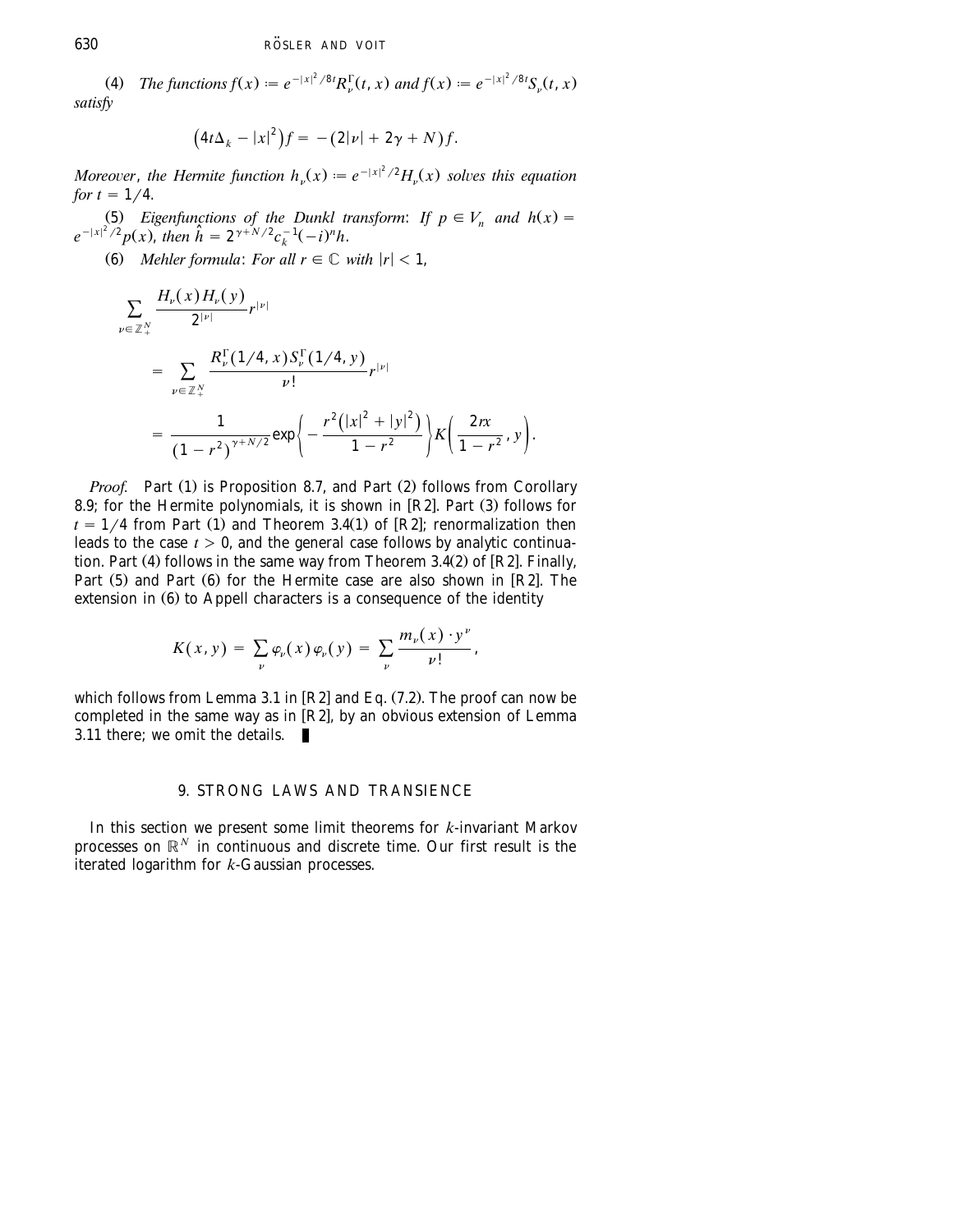THEOREM 9.1. *Let*  $(X_t)_{t>0}$  *be a k-Gaussian, right-continuous process on*  $\mathbb{R}^N$  with  $X_0 = 0$  *a.e. and with generator*  $\Delta_k/2$ . *Then, almost surely,* 

$$
\limsup_{t\to\infty}\frac{|X_t|}{\sqrt{2t\ln(\ln t)}}=1\qquad\text{and}\qquad \limsup_{t\to 0}\frac{|X_t|}{\sqrt{2t\ln(\ln t^{-1})}}=1.
$$

*Proof.* As  $(|X_t|)_{t>0}$  is a Bessel process of index  $\gamma + N/2 - 1 \ge -1/2$ Theorem 4.11, the assertion follows from a corresponding result for Bessel processes. This is known to specialists, but for the sake of completeness we include a proof: By the classical law of the iterated logarithm for Brownian motions on  $\mathbb{R}^d$  (see Section 47 of [Ba]), Bessel processes  $(B_t^{\alpha})_{t>0}$  of index  $\alpha = d/2 - 1 \ge -1/2$  satisfy

$$
\limsup_{t\to\infty}\frac{B_t^{\alpha}}{\sqrt{2t\ln(\ln t)}}=1\quad\text{ and }\quad\limsup_{t\to 0}\frac{B_t^{\alpha}}{\sqrt{2t\ln(\ln t^{-1})}}=1\quad\text{ a.e.}
$$

To extend this to all  $\alpha \geq -1/2$ , one has to notice that Bessel processes exist for all  $\alpha > -1$ , and that for independent Bessel processes  $(B_t^{\alpha})_{t \geq 0}$ and  $(B_t^{\beta})_{t\geq 0}$  on a common probability space,  $((B_t^{\alpha})^2 + (B_t^{\beta})^2)^{1/2}$ ,  $\sum_{t=0}^{t}$  is again a Bessel process of index  $\alpha + \beta + 1$ ; see Section XI.1 of [Rev-Y]. Hence, for all  $\alpha \geq -1/2$  we can realize Bessel processes on a common probability space such that

$$
B_t^{\lfloor 2\alpha \rfloor/2} \leq B_t^{\alpha} \leq B_t^{\left(\lfloor 2\alpha \rfloor + 1\right)/2}.
$$

This completes the proof.

We turn next to strong laws of large numbers for general *k*-invariant Markov processes. For simplicity, we restrict our attention to processes in discrete time with rather strong moment conditions. To describe the setting, we recapitulate that  $M_2^1(\mathbb{R}^N)$  denotes the space of all probability measures on R having all moments up to order 2. Let  $(P_n)_{n>1}$  be a sequence of *k*-invariant Markov kernels on  $\mathbb{R}^N$  such that  $P_n(x, x) \in$  $M_2^{\hat{I}}(\mathbb{R}^N)$  holds for all  $n \ge 1$  and  $x \in \mathbb{R}^N$ . Then a *k*-invariant (usually time-inhomogeneous) Markov process  $(X_n)_{n>0}$  on  $\mathbb{R}^N$  associated with  $(P_n)_{n \geq 1}$  satisfies

$$
P(X_n \in A \mid X_{n-1} = x) = P_n(x, A) \quad \text{for } n \ge 1, x \in \mathbb{R}^N, A \in \mathcal{B}(\mathbb{R}^N).
$$

In this case, the following version of Kolmogorov's law of large numbers holds:

**THEOREM 9.2.** *Let*  $(X_n)_{n>0}$  *be a k-invariant Markov process on*  $\mathbb{R}^N$  *with*  $X_0 = 0$  *a.e.* and associated with  $(P_n)_{n>1}$  as described above. Let  $j \in$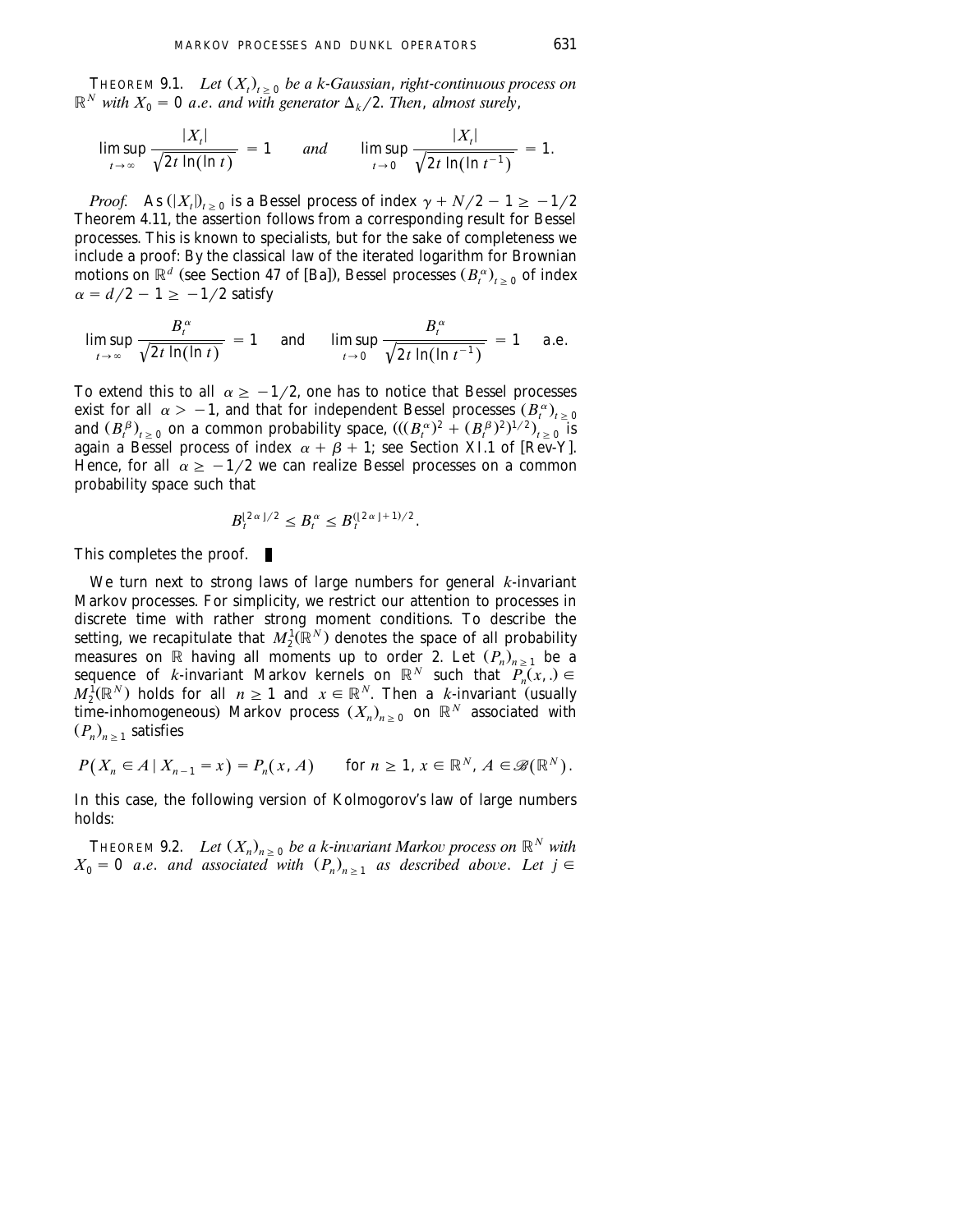$\{1, \ldots, N\}$  and  $(r_n)_{n \geq 1} \subset ]0, \infty[$  *be a sequence with*  $\lim_{n \to \infty} r_n = \infty$  and

$$
\sum_{n=1}^{\infty} \frac{1}{r_n} \Big( m_{2e_j}(P_n(0,.)) - \Big( m_{e_j}(P_n(0,.) ) \Big)^2 \Big) < \infty.
$$
 (9.1)

*Then*, *almost surely*,

$$
\lim_{t\to\infty}\frac{1}{\sqrt{r_n}}\Big(m_{e_j}(X_n)-E\big(m_{e_j}(X_n)\big)\Big)=0.
$$

*Proof.* Proposition 7.5 in the discrete-time setting (cf. Remark  $7.6(2)$ ) implies that

$$
\left(m_{2e_j}(X_n) - 2m_{e_j}(X_n) \cdot E(m_{e_j}(X_n))\right) + 2 \cdot E(m_{e_j}(X_n))^{2} - E(m_{2e_j}(X_n))\right)_{n \geq 0}
$$

is a martingale, and that for  $n \geq 1$ ,

$$
\left[E\big(m_{2e_j}(X_n)\big)-E\big(m_{e_j}(X_n)\big)^2\right]-\left[E\big(m_{2e_j}(X_{n-1})\big)-E\big(m_{e_j}(X_{n-1})\big)^2\right]
$$
  
=  $m_{2e_j}(P_n(0,.))-\big(m_{e_j}(P_n(0,.))\big)^2$ .

As  $m_{2e} \ge (m_e)^2$  by Proposition 7.2(2), it follows from Jensen's inequality that both sides above and all summands of  $(9.1)$  are nonnegative. In particular, we conclude that

$$
\Big(Y_n := m_{2e_j}(X_n) - 2m_{e_j}(X_n) \cdot E(m_{e_j}(X_n)) + E(m_{e_j}(X_n))^{2}\Big)_{n \geq 0}
$$

is a nonnegative submartingale with

$$
\sum_{n=1}^{\infty}\frac{1}{r_n}E(Y_n-Y_{n-1})=\sum_{n=1}^{\infty}\frac{1}{r_n}\Big(m_{2e_j}(P_n(0,.))-m_{e_j}(P_n(0,.))\Big)^2\Big]<\infty.
$$

Chow's law of large numbers (see Corollary 3.3.4 of [St]) now yields that  $\lim_{n \to \infty} Y_n/r_n = 0$  a.e.. As  $m_{2e_i} \ge (m_{e_i})^2$  ensures that

$$
\left(m_{e_j}(X_n)-E\big(m_{e_j}(X_n)\big)\right)^2\leq Y_n,
$$

the proof is complete.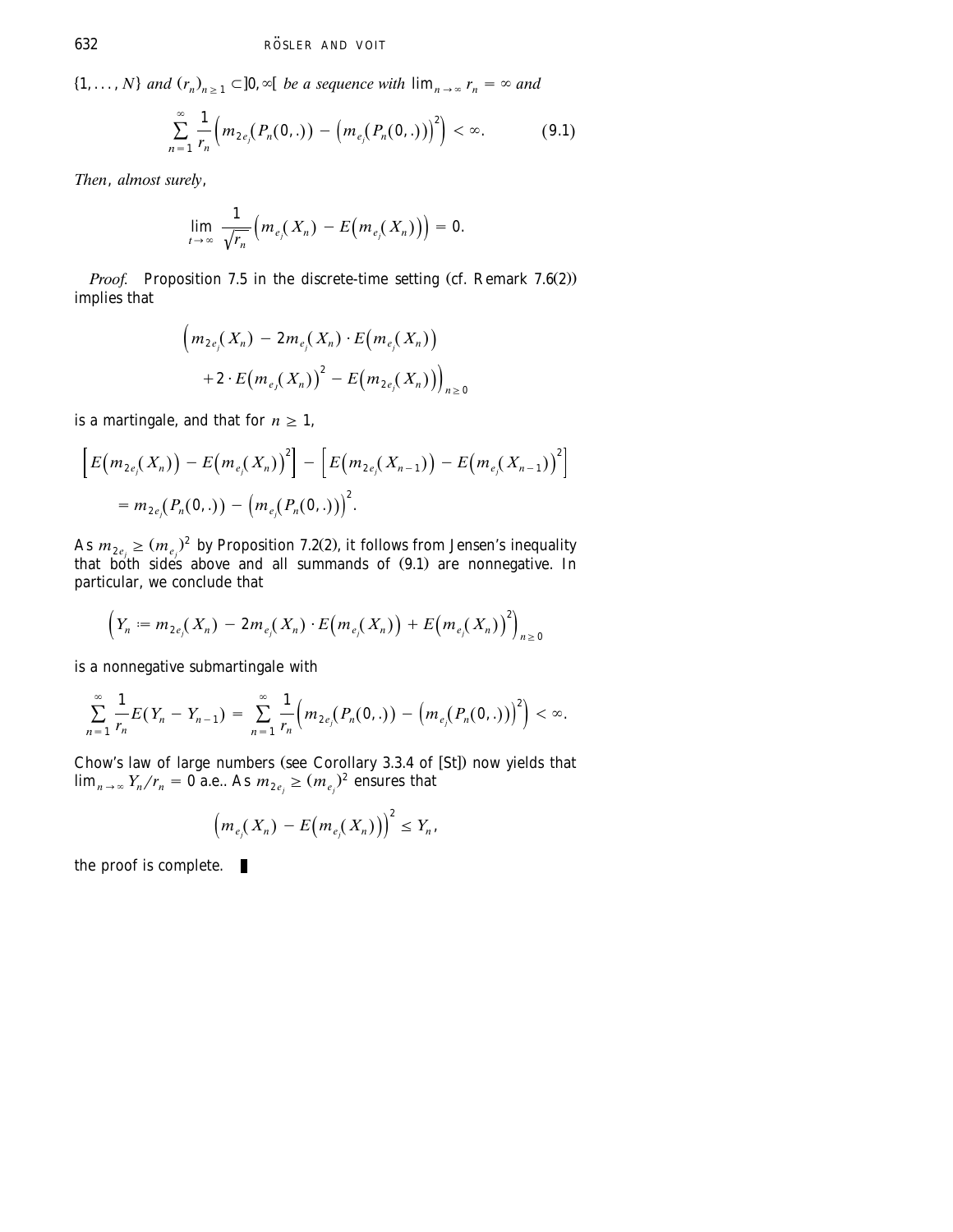If assumption (9.1) in Theorem 9.2 holds for all  $j = 1, ..., N$ , then the conclusion of the theorem holds for all *j*, and as  $\langle m_e(x), \ldots, m_e(x) \rangle =$  $\langle x_1, \ldots, x_N \rangle$ , it follows that

$$
\lim_{n\to\infty}\frac{1}{\sqrt{r_n}}(X_n-E(X_n))=0\qquad\text{a.e.,}\qquad\qquad(9.2)
$$

where the abbreviation  $E(X_n) := (E(X_n^1), \ldots, E(X_n^N)) \in \mathbb{R}^N$  is used. In the time-homogeneous case (i.e., the  $P_n$  are independent of  $n$  and equal to some kernel  $\overrightarrow{P}$ , we obtain, in particular, the following:

COROLLARY 9.3. *Let*  $(X_n)_{n \geq 0}$  *be a k*-*invariant*, *time*-*homogeneous Markov process with*  $X_0 = 0$  *and associated with some k-invariant Markov kernel P satisfying P*(0, .)  $\in M_2^1(\mathbb{R}^N)$ . *Then* 

$$
\lim_{n\to\infty}\frac{1}{n^{\lambda}}\big(X_n-E(X_n)\big)=0\qquad a.e.\ for all\ \lambda\in]1/2,1].
$$

In the end of this section, we turn to a transience criterion for semigroups of  $k$ -invariant Markov kernels on  $\mathbb{R}^N$ . We start with some preparatory notation:

DEFINITION 9.4. Let  $(P_t)_{t>0}$  be a semigroup of *k*-invariant Markov kernels on  $\mathbb{R}^N$ .

(1) The semigroup  $(P_t)_{t>0}$  is said to be transient if

$$
\kappa f(x) := \int_0^\infty P_t f(x) \, dt < \infty \qquad \text{for all } f \in C_c^+(\mathbb{R}^N), \quad x \in \mathbb{R}^N.
$$

The positive kernel  $\kappa$  defined by this equation is called the potential (kernel) for  $(P_t)_{t>0}$ .

- (2) If  $(P_t)_{t \geq 0}$  is not transient, then it is called recurrent.
- (3) The resolvent measures  $\rho_{\lambda} \in M_b^+(\mathbb{R}^N)$  of  $(P_t)_{t>0}$  are given by

$$
\rho_{\lambda} = \int_0^{\infty} e^{-\lambda t} P_t(0,.) dt \quad \text{for } \lambda > 0.
$$

It is easily seen via monotone convergence that in each case the resolvents  $\rho_{\lambda}$  are related to the potential  $\kappa$  by  $\kappa f(0) = \lim_{\lambda \to 0} \rho_{\lambda}(f)$  for  $f \in C_c(\mathbb{R}^N)$ .

Similar to the setting of locally compact abelian groups or commutative hypergroups (see  $[Be-Fo]$  and  $[Bl-He]$ ), there exist transience criteria in terms of negative definite functions. We say from now on that a (measurable) function  $g: \mathbb{R}^N \to \mathbb{C}$  is locally  $w_k$ -integrable, if  $\int_L |g(x)| w_k(x) dx < \infty$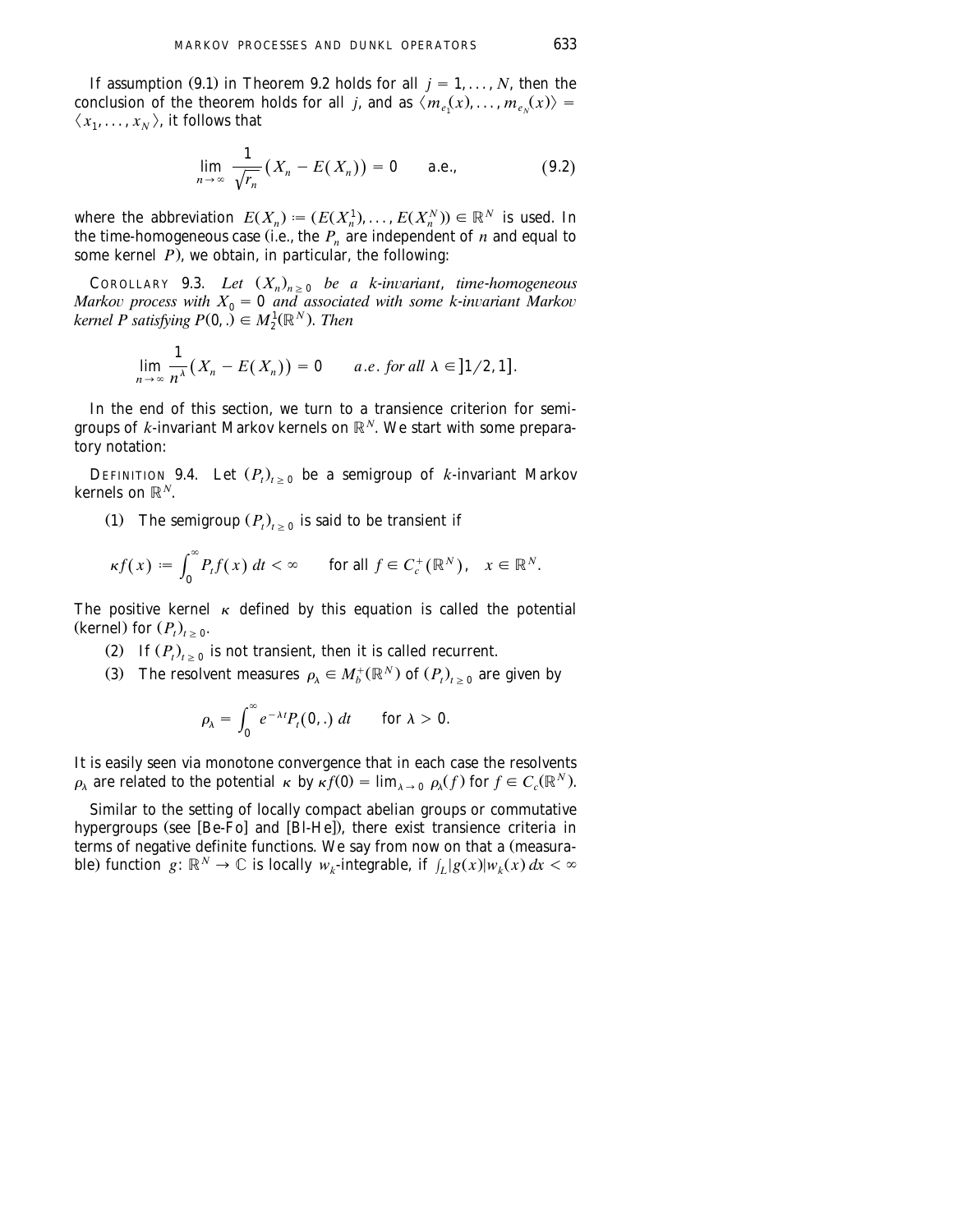for all compacta  $L \subset \mathbb{R}^N$ . With this notation, we have the following theorem:

THEOREM 9.5. *Let*  $(P_t)_{t>0}$  *be a semigroup of k-invariant Markov kernels on*  $\mathbb{R}^N$  *with negative definite function*  $\varphi \in C(\mathbb{R}^N)$ .

(1) If  $(P_t)_{t>0}$  is transient, then  $\text{Re}(1/\varphi)$  is locally  $w_k$ -integrable.

(2) If  $(1/\varphi)$  is locally  $w_k$ -integrable, then  $(P_t)_{t\geq 0}$  is transient with  $\|\kappa f\|_{\infty} < \infty$  for all  $f \in C_c^+(\mathbb{R}^N)$ .

*Proof.* (1) Combining Lemma 4.2(3) and Proposition 4.4(3), we first observe that Re  $\varphi \geq 0$ , and hence Re $(1/\varphi) \geq 0$ . For a fixed compactum  $L \subset \mathbb{R}^N$ , we choose  $f \in C_c^+(\mathbb{R}^N)$  with  $\hat{f} \in C_0^+(\mathbb{R}^N) \cap L^1(\mathbb{R}^N, w_k(x) dx)$ and  $\hat{f} \ge 1$  on *L* according to Lemma 2.5. Therefore, Fatou's lemma, Theorem  $2.6(2)$ , as well as

$$
\widehat{\rho}_{\lambda}(y) = \int_0^{\infty} P_t(\mathbf{0},.)^{\wedge}(y) e^{-t\lambda} dt = \int_0^{\infty} e^{-t(\varphi(y)+\lambda)} dt = \frac{1}{\lambda + \varphi(y)}, \quad (9.3)
$$

lead to

$$
\int_{L} \operatorname{Re}(1/\varphi(x)) w_{k}(x) dx = \int_{L \lambda \downarrow 0} \lim_{\lambda \downarrow 0} \operatorname{Re}\left(\frac{1}{\lambda + \varphi(x)}\right) w_{k}(x) dx
$$
\n
$$
\leq \int_{\mathbb{R}^{N}} \liminf_{\lambda \downarrow 0} \operatorname{Re}\left(\frac{1}{\lambda + \varphi(x)}\right) \hat{f}(x) w_{k}(x) dx
$$
\n
$$
\leq \liminf_{\lambda \downarrow 0} \int_{\mathbb{R}^{N}} \hat{f}(x) \operatorname{Re}\left(\frac{1}{\lambda + \varphi(x)}\right) w_{k}(x) dx
$$
\n
$$
\leq \lim_{\lambda \downarrow 0} \frac{1}{2} \int_{\mathbb{R}^{N}} f^{\wedge \wedge} d(\rho_{\lambda} + \rho_{\lambda}) < \infty.
$$

Part  $(1)$  is now clear.

(2) Now assume that  $1/\varphi$  is locally  $w_k$ -integrable. For  $f \in C_c^+(\mathbb{R}^N)$  we find  $g \in C_c^+(\mathbb{R}^N)$  with  $f \le \hat{g}$  on  $\mathbb{R}^N$  by Lemma 2.5. Hence, Theorem 2.6 $(2)$ , the dominated convergence theorem, and Theorem 2.2 $(2)$  imply that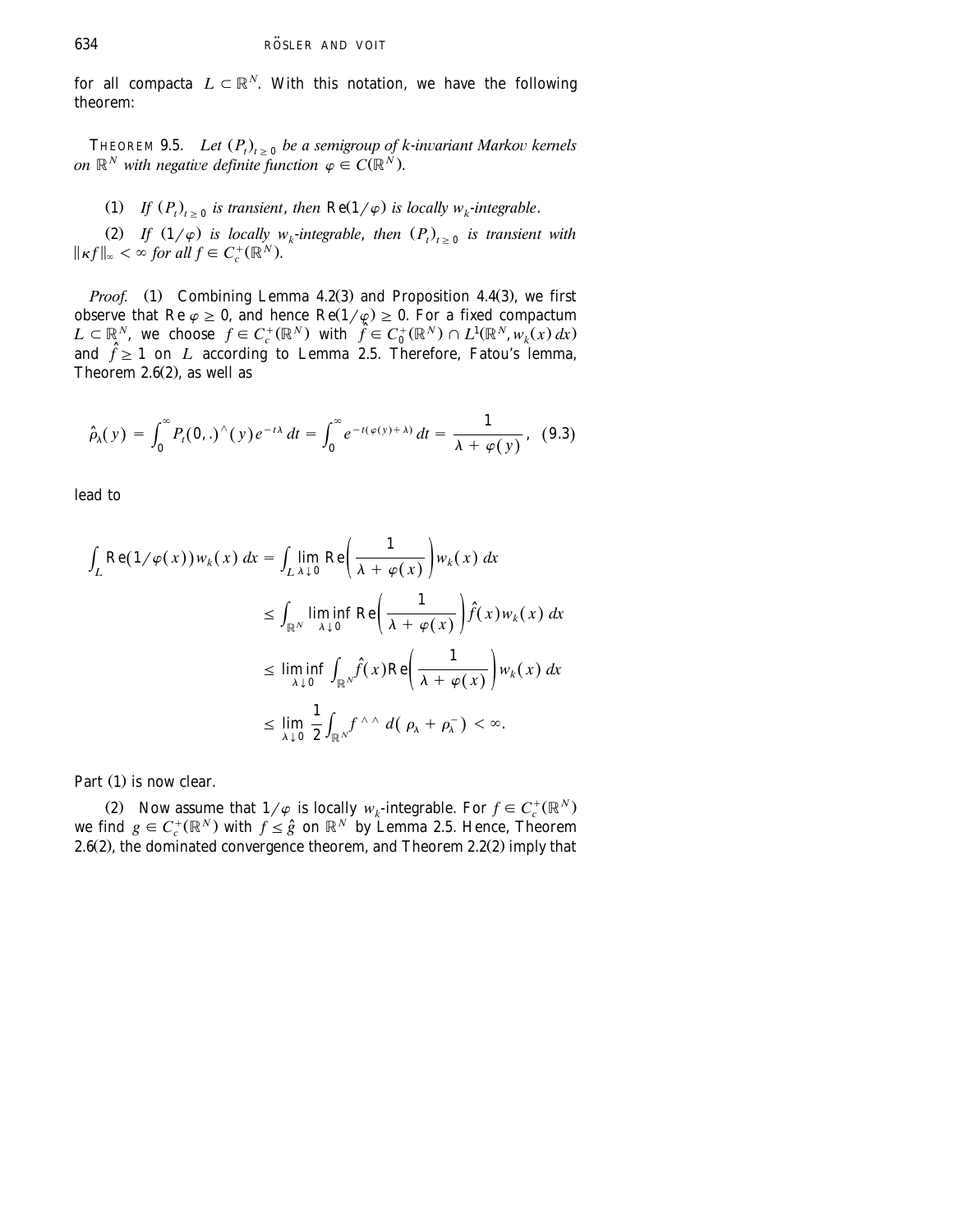for all  $x \in \mathbb{R}^N$ .

$$
\kappa f(x) \leq \kappa \hat{g}(x) \leq \limsup_{\lambda \downarrow 0} \int_0^\infty \int_{\mathbb{R}^N} \hat{g}(y) \, dP_t(x,.) (y) e^{-\lambda t} \, dt
$$
\n
$$
= \limsup_{\lambda \downarrow 0} \int_0^\infty \int_{\mathbb{R}^N} g(y) P_t(x,.) \, (y) w_k(y) \, dy \, e^{-\lambda t} \, dt
$$
\n
$$
= \limsup_{\lambda \downarrow 0} \int_{\mathbb{R}^N} \frac{g(y)}{\lambda + \varphi(y)} K(-ix, y) w_k(y) \, dy
$$
\n
$$
= \int_{\mathbb{R}^N} \frac{g(y)}{\varphi(y)} K(-ix, y) w_k(y) \, dy
$$
\n
$$
\leq \int_{\mathbb{R}^N} \frac{g(y)}{|\varphi(y)|} w_k(y) \, dy < \infty,
$$

which gives the transience as claimed.

COROLLARY 9.6. *A semigroup of k-Gaussian kernels on*  $\mathbb{R}^N$  *is transient if and only if*  $2\gamma + N > 2$ .

*Proof.* The negative definite function is here given by  $\varphi(x) = |x|^2$ . Hence, for  $2\gamma + N > 2$ ,

$$
\int_{|x|\leq 1} \frac{1}{\varphi(x)} w_k(x) dx = \int_{|x|\leq 1} |x|^{-2} \prod_{\alpha \in R_+} |\langle \alpha, x \rangle|^{2k(\alpha)} dx
$$
  

$$
\leq C \int_{|x|\leq 1} |x|^{2\gamma - 2} dx < \infty
$$

with a suitable constant *C*. On the other hand, if  $2\gamma + N \le 2$ , then either  $N = 2$  with  $\gamma = 0$  or  $N = 1$  with  $\gamma \le 1/2$ , i.e., a classical two-dimensional recurrent Gaussian semigroup emerges, or, in the second case, one has  $\int_{-1}^{1} x^{-2} w_k(x) dx = \int_{-1}^{1} x^{2\gamma-2} dx = \infty$ , which also yields recurrence.

The negative definite function of a *k*-Cauchy process is  $\varphi(x) = c|x|$  for some  $c > 0$ ; hence:

COROLLARY 9.7. *A k-Cauchy semigroup on*  $\mathbb{R}^N$  *is recurrent if and only if*  $N = 1$  *and*  $k = 0$ .

*Remark* 9.8. It is well known that a convolution semigroup on a locally compact abelian group is transient if and only if the associated negative definite function  $\varphi$  has the property that Re(1/ $\varphi$ ) is locally integrable. We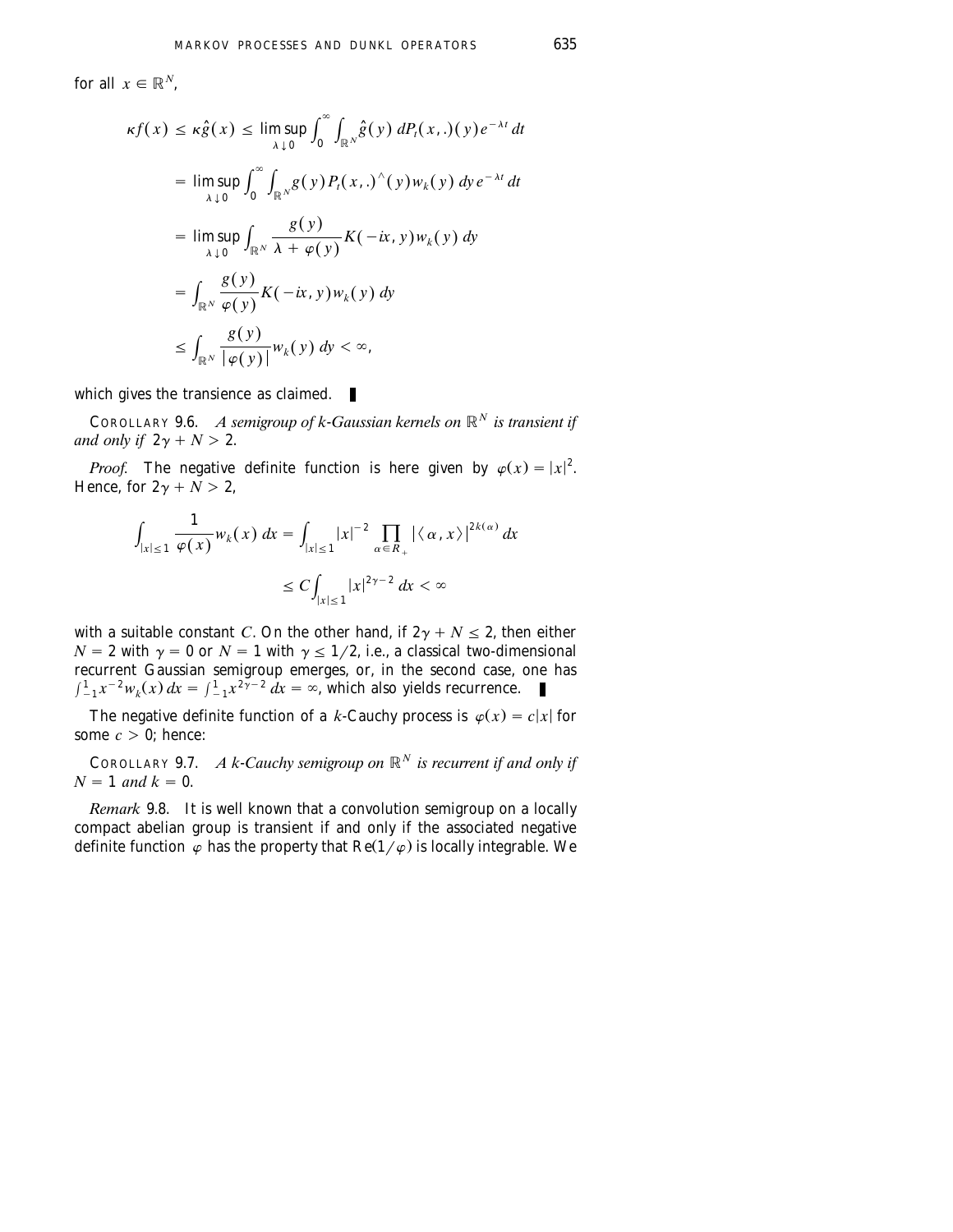<span id="page-61-0"></span>do not know whether this stronger result holds also in the Dunkl setting. On the other hand, Theorem 9.5 is completely sufficient in the context of this paper, as we here consider only examples of semigroups with realvalued negative definite functions.

# 10. GENERALIZED ORNSTEIN-UHLENBECK PROCESSES

In this section we show how the *k*-Gaussian processes and semigroups of [Sections 3](#page-13-0) [and 4](#page-16-0) lead to *k*-analogues of classical multidimensional Ornstein-Uhlenbeck processes and semigroups in a natural way. There are different approaches to classical Ornstein-Uhlenbeck processes:

(a) Ornstein-Uhlenbeck semigroups can be defined in terms of heat semigroups.

(b) The generators of the associated positive, strongly continuous contraction semigroups on  $C_0(\mathbb{R}^N)$  are the "oscillator-operators"  $c\Delta$  - $\alpha \sum_{i=1}^{N} x_i \partial_i$  with parameters  $c, \alpha > 0$ .

(c) The pathwise definition of stationary Ornstein-Uhlenbeck is in terms of a Brownian motion on  $\mathbb{R}^N$ .

(d) Ornstein-Uhlenbeck processes are solutions of certain stochastic differential equations.

Because of technical difficulties in approach (d), we deal here only with aspects (a)–(c). We start with (a). As usual, let a reflection group  $\hat{W}$  and multiplicity function  $k \geq 0$  be fixed.

# 10.1. *k*-*Ornstein*–*Uhlenbeck Semigroups of Markov Kernels*

Let  $(P_t^{\Gamma})_{t\geq 0}$  be the *k*-Gaussian semigroup of [Section 3.3.](#page-15-0) The *k*-Ornstein–Uhlenbeck Markov kernels  $(P_t^O)_{t \geq 0}$  with parameters  $c, \alpha > 0$  are defined by

$$
P_t^O(x, A) := P_{(1-e^{-2\alpha t}) \cdot c/2\alpha}^{\Gamma}(e^{-\alpha t}x, A) \qquad (x \in \mathbb{R}^N, A \in \mathscr{B}(\mathbb{R}^N)).
$$

**LEMMA 10.1.** *For all parameters*  $\alpha$ ,  $c > 0$ ,  $(P_t^0)_{t>0}$  *is a semigroup of Markov kernels on*  $\mathbb{R}^N$ .

*Proof.* Obviously, each  $P_t^O$  is a Markov kernel. We know from [Section](#page-15-0) [3.3](#page-15-0) that the *k*-Gaussian Markov kernels  $(P_t^{\Gamma})_{t>0}$  form a semigroup of Markov kernels with the homogeneity property

$$
P_{r^2t}(rx, rA) = P_t(x, A) \quad \text{for } x \in \mathbb{R}^N, A \in \mathscr{B}(\mathbb{R}^N), r, t > 0. \tag{10.1}
$$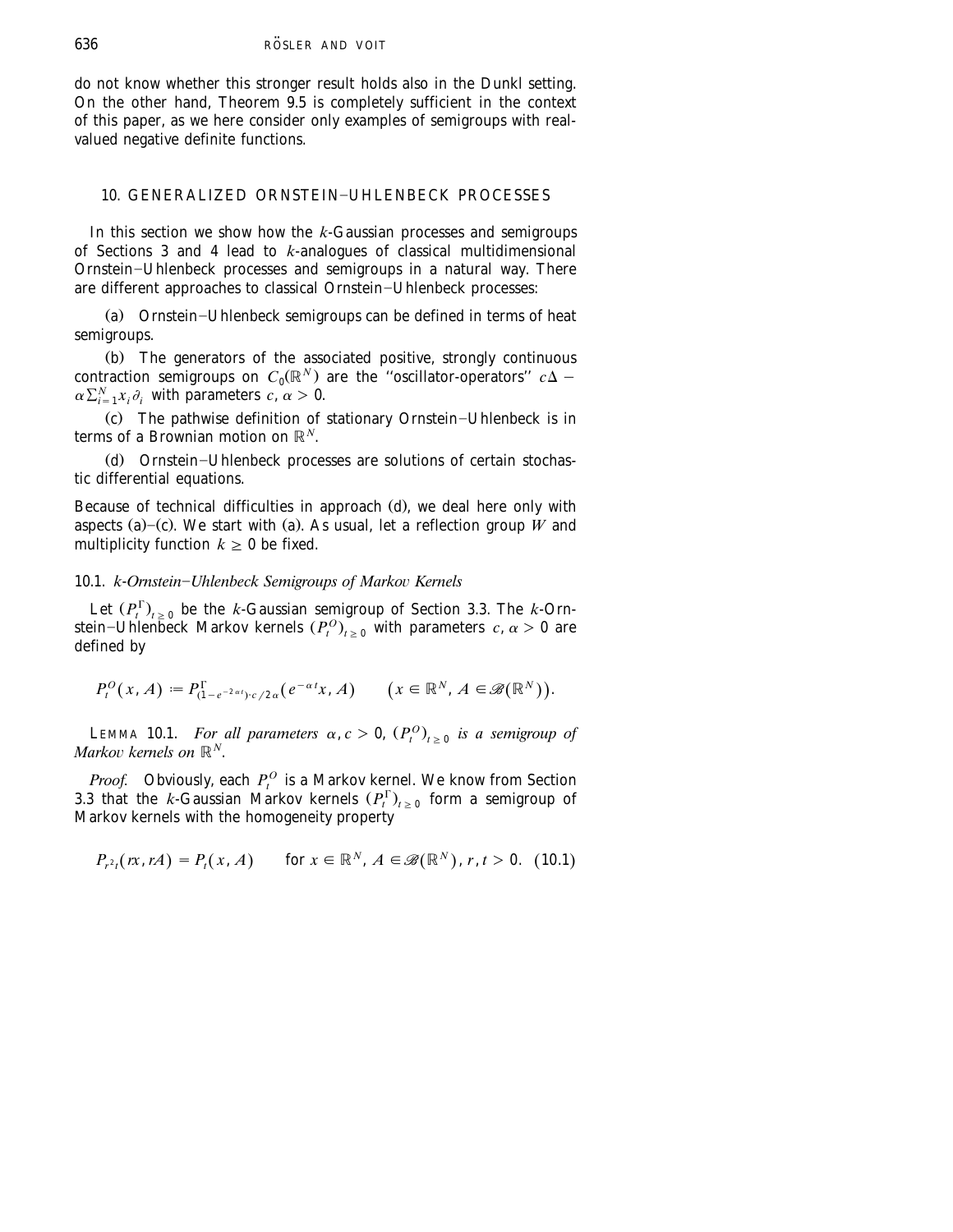*This implies that for all <i>s*, *t* > 0, *x*  $\in \mathbb{R}^N$ , and  $A \in \mathcal{B}(\mathbb{R}^N)$ ,

$$
P_s^O \circ P_t^O(x, A)
$$
  
=  $\int_{\mathbb{R}^N} P_t^O(z, A) P_s^O(x, dz)$   
=  $\int_{\mathbb{R}^N} P_{(1-e^{-2\alpha t}) \cdot c/2\alpha} (e^{-\alpha t}z, A) P_{(1-e^{-2\alpha s}) \cdot c/2\alpha} (e^{-\alpha s}x, dz)$   
=  $\int_{\mathbb{R}^N} P_{(1-e^{-2\alpha t}) \cdot c/2\alpha} (y, A) P_{e^{-2\alpha t}(1-e^{-2\alpha s}) \cdot c/2\alpha} (e^{-\alpha (s+t)}x, dy)$   
=  $P_{(1-e^{-2\alpha t}+e^{-2\alpha t}-e^{-2\alpha (s+t)}) \cdot c/2\alpha} (e^{-\alpha (s+t)}x, A) = P_{s+t}^O(x, A).$ 

PROPOSITION 10.2. *For all c*,  $\alpha > 0$ , *the integral operators* 

п

$$
H^0(t)f(x) := \int_{\mathbb{R}^N} f(y) P_t^0(x, dy) \qquad (t \ge 0)
$$

*form a positive, strongly continuous contraction semigroup on*  $C_0(\mathbb{R}^N)$  with *generator*

$$
G^{O}f(x) := \left(c\Delta_{k} - \alpha \sum_{i=1}^{N} x_{i} \partial_{i}\right) f(x) \quad \text{for } f \in C_{c}^{2}(\mathbb{R}^{N}).
$$

*Proof.* By construction and by Lemma 10.1,  $(H^{O}(t))_{t \geq 0}$  is a semigroup consisting of positive contraction operators on  $C_0(\mathbb{R}^N)$ . To see the strong continuity, we note that the operators  $H^O(t)$  are related to the heat operators  $H(t)$  of [Section 3.2](#page-14-0) by

$$
H^{O}(t)f(x) = H\left(\frac{1 - e^{-2\alpha t}}{2\alpha} \cdot c\right) f(e^{-\alpha t}x)
$$

$$
(x \in \mathbb{R}^{N}, t \ge 0, f \in C_{0}(\mathbb{R}^{N})), \quad (10.2)
$$

and recall that the semigroup  $(H(t))_{t>0}$  is strongly continuous. Now fix  $f \in C_0(\mathbb{R}^N)$ . Then

$$
\sup_{x\in\mathbb{R}^N}\left|f(e^{-\alpha t}x)-f(x)\right|\to 0\qquad\text{for }t\downarrow 0,
$$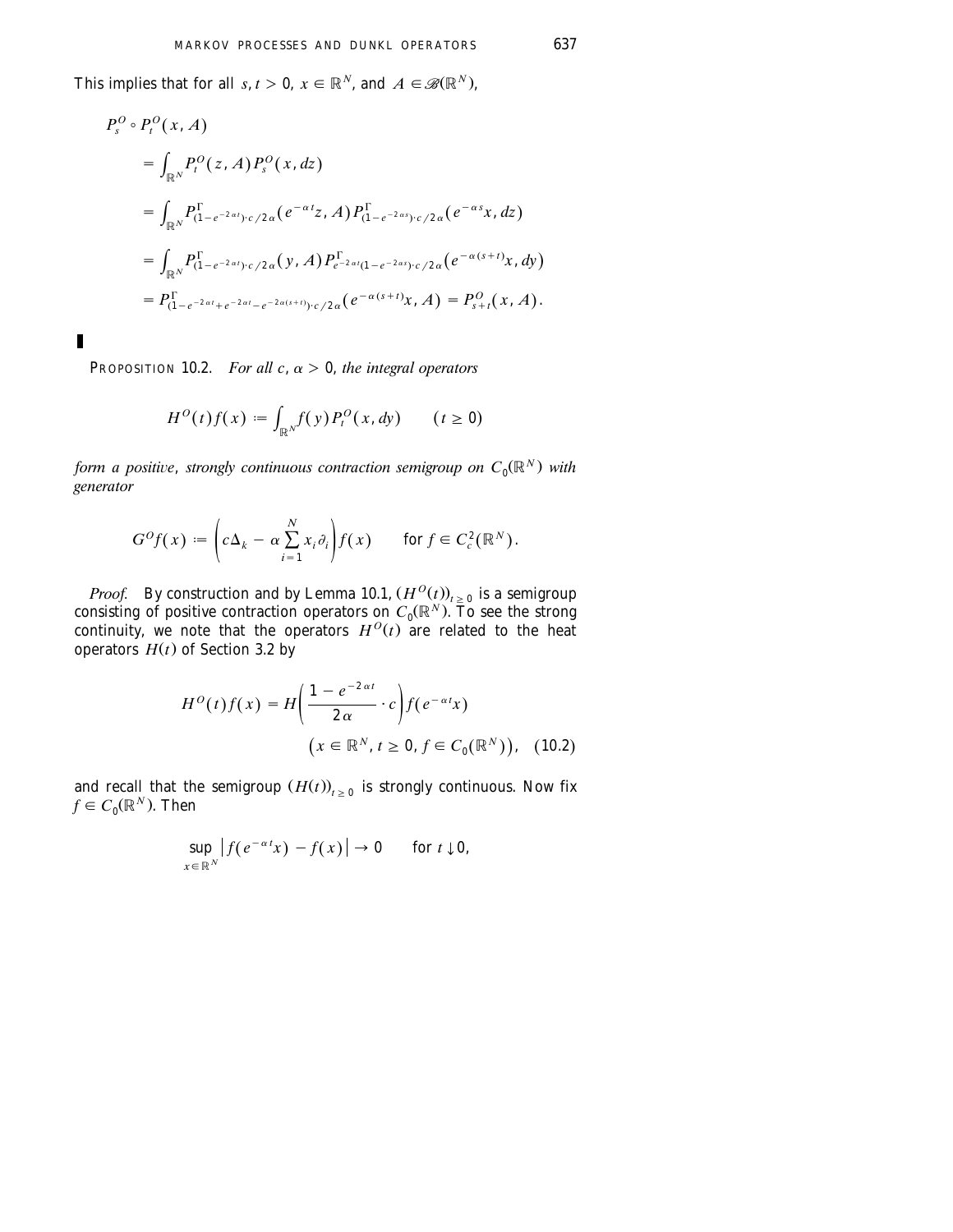and hence

$$
\sup_{x \in \mathbb{R}^N} |H^O(t)f(x) - f(x)| = \sup_{x \in \mathbb{R}^N} \left| H\left(\frac{1 - e^{-2\alpha t}}{2\alpha} \cdot c\right) f(e^{-\alpha t}x) - f(x) \right|
$$
  

$$
\leq \left\| H\left(\frac{1 - e^{-2\alpha t}}{2\alpha} \cdot c\right) f - f\right\|_{\infty} + \sup_{x \in \mathbb{R}^N} |f(e^{-\alpha t}x) - f(x)| \to 0
$$

for  $t \downarrow 0$  as claimed. The proof of the generator formula is similar; we have

$$
\frac{H^O(t)f(x) - f(x)}{t} = \frac{H(\tau)f(e^{-\alpha t}x) - f(e^{-\alpha t}x)}{\tau} \cdot \frac{\tau}{t}
$$

$$
+ \frac{f(e^{-\alpha t}x) - f(x)}{t}, \qquad (10.3)
$$

with  $\tau = c(1 - e^{-2 \alpha t})/(2 \alpha)$ . For  $t \downarrow 0$ ,

 $\tau/t \to c$  and  $(H(\tau)f - f)/\tau \to \Delta_k f$  uniformly;

it follows that the first summand in (10.3) tends to  $c\Delta_k f$  uniformly for *t*  $\downarrow$  0. Moreover, the mean value theorem ensures that there exists  $\lambda_t \in$  $[e^{-\alpha t}, 1]$  with

$$
\frac{f(e^{-\alpha t}x)-f(x)}{t}=\langle \nabla f(\lambda_t x), x\rangle \cdot \frac{e^{-\alpha t}-1}{t},
$$

which uniformly tends to  $-\alpha \langle \nabla f(x), x \rangle$  for  $t \downarrow 0$ . This finishes the proof.

**PROPOSITION 10.3.** *For each*  $f \in C_b(\mathbb{R}^N)$ , *the function* 

$$
u(x,t) := H^0(t)f(x) = \int_{\mathbb{R}^N} f(y) P_t^0(x,dy)
$$

is a  $C_b(\mathbb{R}^N \times [0, \infty])$ -solution of the Cauchy problem

$$
u_t = (c\Delta_k - \alpha \sum_{i=1}^N x_i \partial_i) u
$$

*N*  $\times$  **10**,  $\infty$  *with initial data*  $u(x, 0) = f(x)$  *for*  $x \in \mathbb{R}^N$ .

*Proof.* We write  $u(x, t) = H(c \cdot (1 - e^{-2 \alpha t})/2 \alpha) f(e^{-\alpha t}x)$  and recall from [Section 3.2](#page-14-0) that  $w(t, x) := H(t)f(x)$  belongs to  $C_b(\mathbb{R}^N \times [0, \infty[)$  and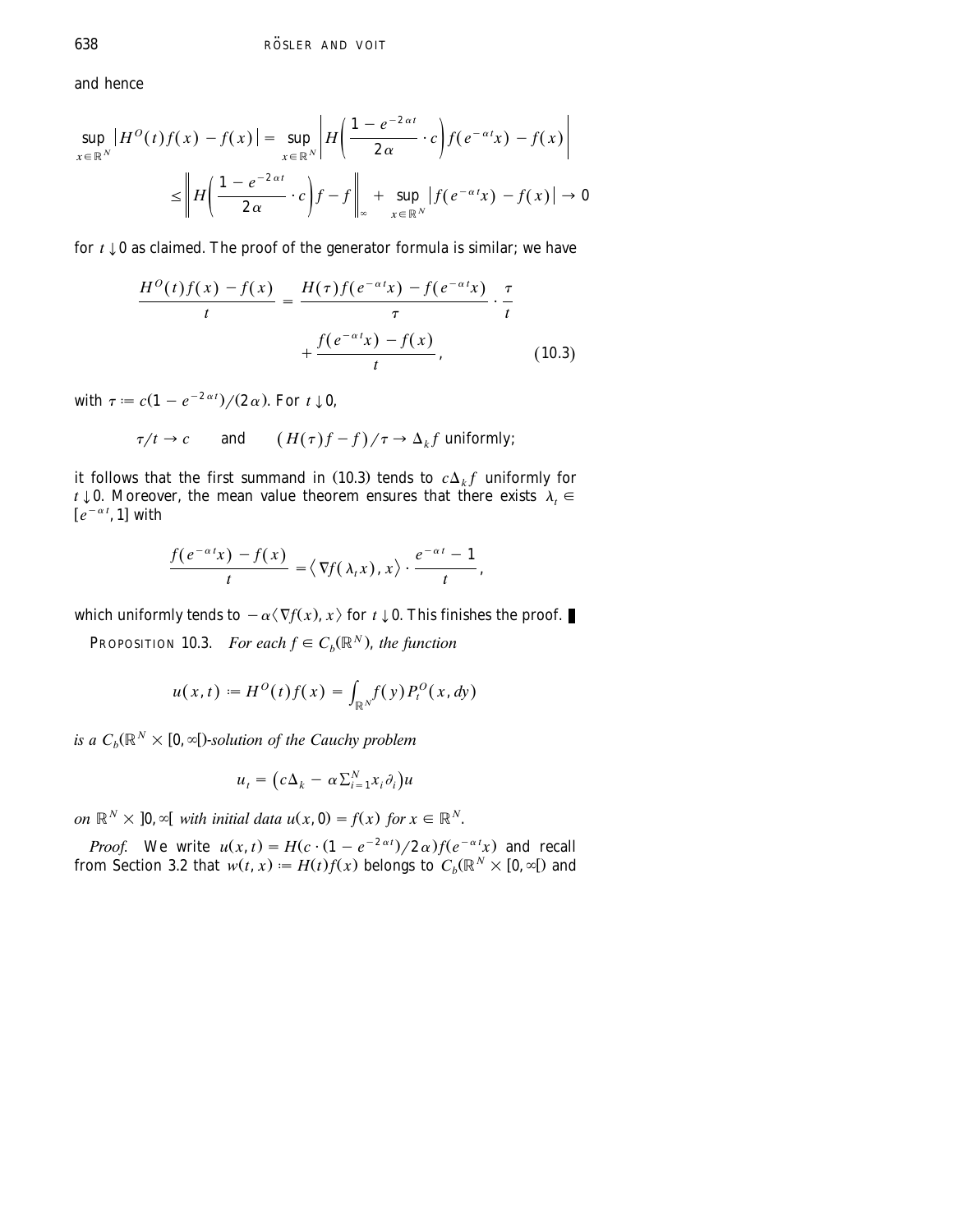satisfies  $\partial_t w = \Delta_k w$ . Therefore,

$$
u_t(x,t) = c \cdot e^{-2\alpha t} w_t \bigg( e^{-\alpha t} x, \frac{1 - e^{-2\alpha t}}{2\alpha} \cdot c \bigg)
$$
  
+ 
$$
\sum_{i=1}^N w_{x_i} \bigg( e^{-\alpha t} x, \frac{1 - e^{-2\alpha t}}{2\alpha} \cdot c \bigg) \cdot (-\alpha x_i) \cdot e^{-\alpha t}
$$
  
= 
$$
c \cdot \Delta_k u(x,t) - \alpha \sum_{i=1}^N x_i u_{x_i}(x,t).
$$
 (10.4)

*Remark* 10.4. The Mehler formula (Proposition 8.10(6)) for generalized Hermite polynomials says that

$$
\Gamma_k\bigg(e^{-2t}x, y, \frac{1-e^{-4t}}{4}\bigg) = c_k e^{-|y|^2} M(x, y, e^{-2t}) \qquad (t > 0, x, y \in \mathbb{R}^N),
$$

with the Mehler kernel

П

$$
M(x, y, r) := \sum_{\nu \in \mathbb{Z}_+^N} \frac{H_{\nu}(x) H_{\nu}(y)}{2^{|\nu|}} \cdot r^{|\nu|} \qquad (|r| < 1, x, y \in \mathbb{R}^N).
$$

As the generalized Hermite polynomials satisfy  $(\Delta_k - 2\sum_{i=1}^N x_i \partial_i)H_v =$  $-2|\nu| \cdot H_{\nu}$  for  $\nu \in \mathbb{Z}_{+}^{N}$  (see Proposition 8.10(3)), it follows that for each  $y \in \mathbb{R}^N$ , the function  $\tilde{M}_y(x, t) := M(x, y, e^{-2t})$  satisfies  $(\Delta_k 2\sum_{i=1}^{N} x_i \partial_i \widetilde{M}_v = \partial_t \widetilde{M}_v$ . This leads to an alternative proof of Eq. (10.4) above.

### 10.2. *k*-*Ornstein*]*Uhlenbeck Processes*

A Markov process  $(X_t)_{t \geq 0}$  on  $\mathbb{R}^N$  is called a *k*-Ornstein-Uhlenbeck process (with parameters  $\alpha$ ,  $c > 0$ ) if its transition probabilities are given by the semigroup  $(P_t^O)_{t>0}$  of [Section 10.1.](#page-61-0) Such a process is called a stationary *k*-Ornstein–Uhlenbeck process (with parameters  $c, \alpha > 0$ ) if its initial distribution is given by

$$
dP_{c/2\alpha}^{\Gamma}(0,.)(x)=\Gamma_k(0,x,c/2\alpha)\cdot w_k(x)\,dx.
$$

This notion is justified by the fact that each stationary  $k$ -Ornstein-Uhlenbeck process  $(X_t)_{t>0}$  is stationary, i.e.,  $P_{c/2}^{\Gamma}(0, \cdot)$  is the distribution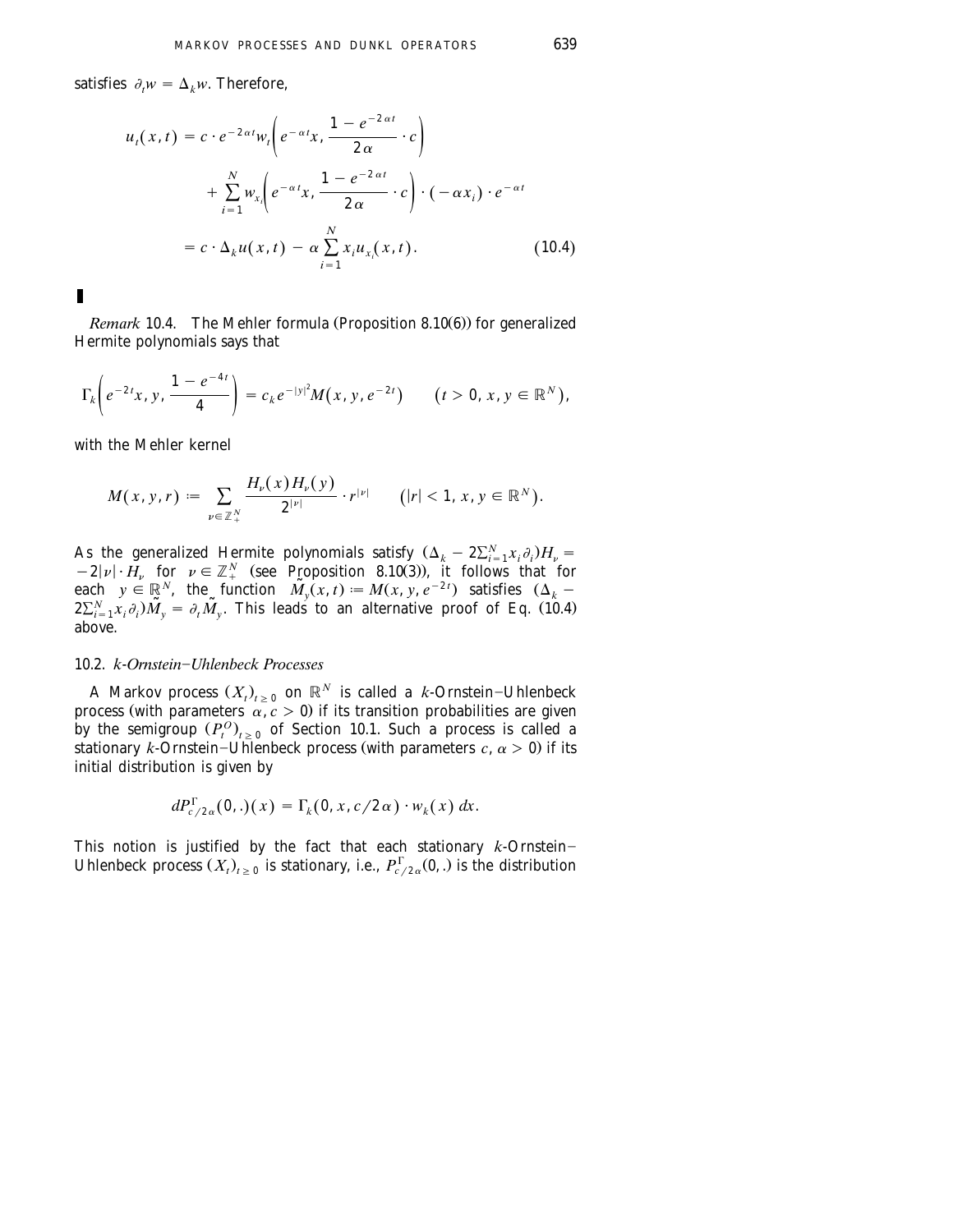of all  $X_t$ ,  $t \geq 0$ . In fact, Eq. (10.1) shows that

$$
P(X_t \in A) = \int_{\mathbb{R}^N} P_t^O(x, A) P_{c/2\alpha}^{\Gamma}(0, dx)
$$
  
= 
$$
\int_{\mathbb{R}^N} P_{(1-e^{-2\alpha t}) \cdot c/2\alpha}^{\Gamma}(e^{-\alpha t}x, A) P_{c/2\alpha}^{\Gamma}(0, dx)
$$
  
= 
$$
\int_{\mathbb{R}^N} P_{(1-e^{-2\alpha t}) \cdot c/2\alpha}^{\Gamma}(x, A) P_{e^{-2\alpha t} \cdot c/2\alpha}^{\Gamma}(0, dx)
$$
  
= 
$$
P_{(1-e^{-2\alpha t}+e^{-2\alpha t}) \cdot c/2\alpha}^{\Gamma}(0, A)
$$
  
= 
$$
P_{c/2\alpha}^{\Gamma}(0, A).
$$

The following result shows that stationary  $k$ -Ornstein-Uhlenbeck processes can be constructed directly from *k*-Gaussian processes:

LEMMA 10.5. *Let*  $(B_t)_{t \geq 0}$  *be a k-Gaussian process on some probability* space  $(\Omega, \mathscr{A}, P)$  with values in  $\mathbb{R}^N$ . Assume that this process starts in  $0 \in \mathbb{R}^N$ at time 0, and that it is associated with the k-Gaussian semigroup  $(P_t^{\Gamma})_{t>0}$  of *[Section](#page-15-0)* 3.3. *Then for any*  $\alpha$ ,  $\beta > 0$ ,

$$
X_t(\omega) := e^{-\alpha t} \cdot B_{\beta \cdot \exp(2\alpha t)}(\omega) \qquad (\omega \in \Omega, t \ge 0)
$$

*defines a stationary k-Ornstein–Uhlenbeck process with parameters*  $\alpha$  *and*  $c := 2 \alpha \beta$ .

*Proof.* Obviously,  $(X_t)_{t \geq 0}$  is a Markov process with initial distribution  $P_{\beta}^{\Gamma}(0,.) \in M^{1}(\mathbb{R}^{N})$ . Take  $s, t \ge 0$ ,  $x \in \mathbb{R}^{N}$ , and  $A \in \mathcal{B}(\mathbb{R}^{N})$ . The homogeneity  $P_{r}^{\Gamma}(rx, rA) = P_{t}^{\Gamma}(x, A)$  yields that

$$
P(X_{s+t} \in A \mid X_s = x) = P\left(B_{\beta \exp(2\alpha(s+t))} \in e^{\alpha(s+t)}A \mid B_{\beta \exp(2\alpha s)} = e^{\alpha s}x\right)
$$
  
=  $P_{\beta(\exp(2\alpha(s+t))-\exp(2\alpha s))}^{\Gamma}(e^{\alpha s}x, e^{\alpha(s+t)}A)$   
=  $P_{\beta(1-\exp(-2\alpha t))}^{\Gamma}(e^{-\alpha t}x, A).$ 

*A* comparison with the kernels  $P_t^O$  of [Section 10.1](#page-61-0) completes the proof.

If the process  $(B_t)_{t\geq 0}$  in Lemma 10.5 has the continuity properties of Theorem 4.10, then the associated stationary  $k$ -Ornstein-Uhlenbeck process  $(X_t)_{t>0}$  also has these properties. Combining this with Proposition 10.2 and the methods in the proofs of Theorems 4.7 and 4.10, we obtain:

THEOREM 10.6. *Each k-Ornstein-Uhlenbeck process on*  $\mathbb{R}^N$  *admits an equivalent k-Ornstein–Uhlenbeck process*  $(X_t)_{t\geq 0}$  *such that*  $(X_t)_{t\geq 0}$  *has the cadlag property and that its projection*  $p(X_t)$   $\rightarrow$   $\infty$  *on*  $\mathbb{R}^N/W \cong \overline{C}$  *has almost surely continuous paths*.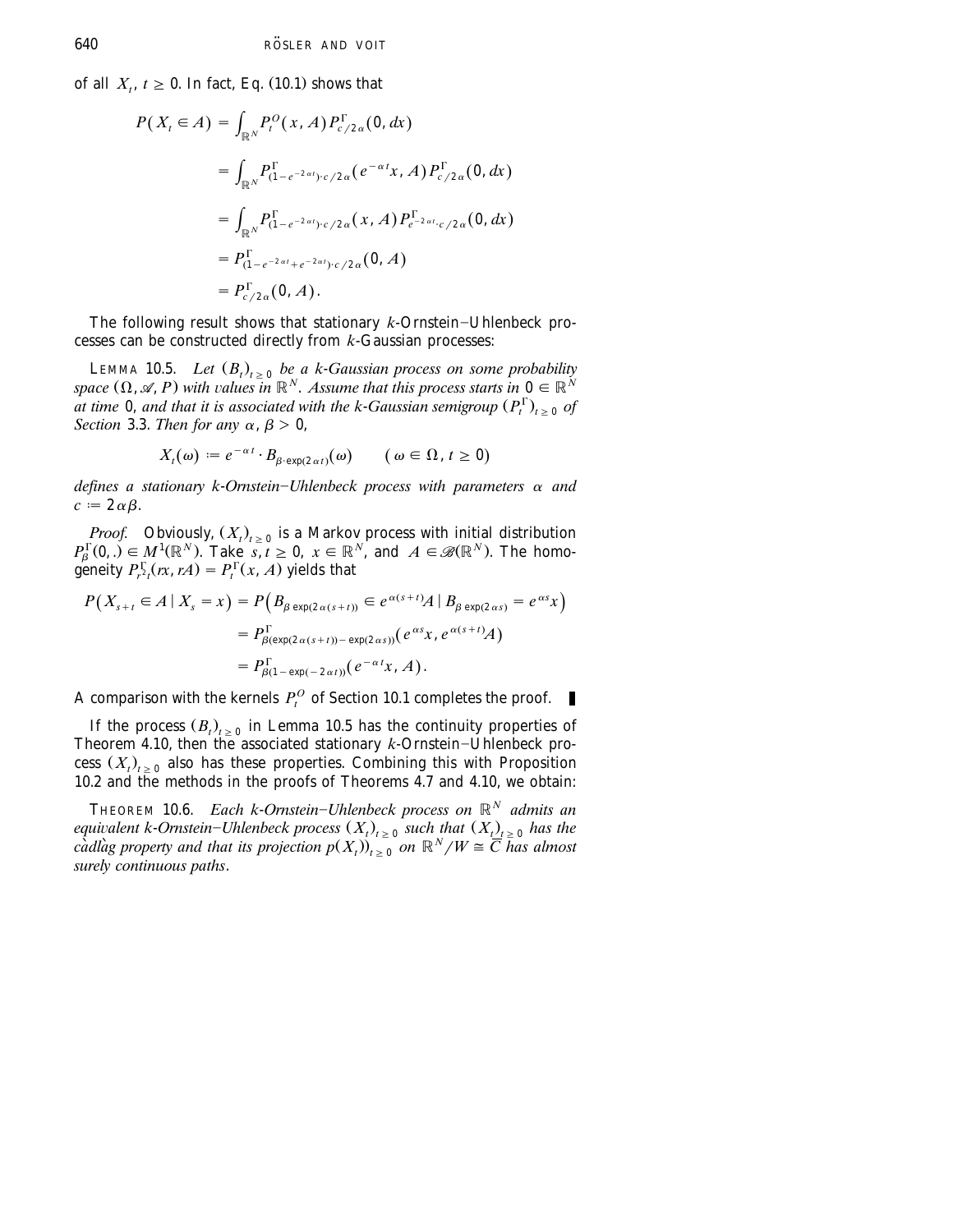### ACKNOWLEDGMENTS

<span id="page-66-0"></span>It is a great pleasure to thank Charles F. Dunkl for several valuable comments, discussions, and his support. We also thank the Department of Mathematics at the University of Virginia at Charlottesville for its hospitality.

## **REFERENCES**

- [ADKS] S. Albeverio, Yu. L. Daletsky, Yu. G. Kondratiev, and L. Streit, Non-Gaussian infinite-dimensional analysis,  $J.$  *Funct. Anal.* **138** (1996), 311-350.
- $[B-F1]$ T. H. Baker and P. J. Forrester, The Calogero-Sutherland model and polynomials with prescribed symmetry, *Nuclear Phys. B*  $492$  (1997), 682-716.
- $[B-F2]$ T. H. Baker and P. J. Forrester, Non-symmetric Jack polynomials and integral kernels, *Duke Math*. *J*. to appear.
- $[Ba]$ H. Bauer, "Probability Theory," de Gruyter, Berlin, 1996.
- [Be-Mo] Y. Berest, Y. Molchanov, Fundamental solutions for partial differential equations with reflection group invariance,  $J$ . *Math. Phys.* **36** (1995), 4324-4339.
- $[Be]$ Yu. M. Berezansky, Construction of the operators of generalized translation by Appell characters, *in* ''Proceedings Devoted to S. G. Krein,'' World Scientific, Singapore, to appear.
- $[B-K1]$ Yu. M. Berezansky and Yu. G. Kondratiev, Biorthogonal systems in hypergroups: An extension of non-Gaussian analysis, *Methods Funct. Anal. Topology* 2 (1996),  $1 - 50.$
- $[B-K2]$ Yu. M. Berezansky and Yu. G. Kondratiev, Non-Gaussian analysis and hypergroups, *Funct. Anal. Appl.* **29** (1996), 188-191.
- $[Be-Fo]$ C. Berg and G. Forst, "Potential Theory on Locally Compact Abelian Groups," Springer-Verlag, Berlin/Heidelberg, 1975.
- $[Bl-He]$ W. R. Bloom and H. Heyer, "Harmonic Analysis of Probability Measures on Hypergroups,'' de Gruyter, Berlin, 1995.
- $[Ca]$ F. Calogero, Solution of the one-dimensional *N*-body problems with quadratic and/or inversely quadratic pair potentials, *J. Math. Phys.* **12** (1971), 419–436.
- $|C|$ I. Cherednik, A unification of the Knizhnik-Zamolodchikov equations and Dunkl operators via affine Hecke algebras, *Invent. Math.* **106** (1991), 411-432.
- $[vD]$ J. F. van Diejen, Confluent hypergeometric orthogonal polynomials related to the rational quantum Calogero system with harmonic confinement, *Comm*. *Math*. *Phys*. **188** (1997), 467-497.
- $[D1]$ C. F. Dunkl, Differential-difference operators associated to reflection groups, *Trans. Amer. Math. Soc.* **311** (1989), 167-183.
- $[D2]$  D2 C. F. Dunkl, Integral kernels with reflection group invariance, *Can*. *J*. *Math*. **43**  $(1991)$ ,  $1213-1227$ .
- $[D3]$ C. F. Dunkl, Hankel transforms associated to finite reflection groups, in "Proceedings of the Special Session on Hypergeometric Functions on Domains of Positivity, Jack Polynomials and Applications,'' Proceedings, Tampa 1991, *Contemp*. *Math*. **138**  $(1992)$ ,  $123-138$ .
- $[D4]$ C. F. Dunkl, Intertwining operators and polynomials associated with the symmetric group, *Math*. *Nachr*. to appear.
- $[D5]$ C. F. Dunkl, Intertwining operators of type  $B_N$ , Technical report CRM-2380, Centre de recherches mathématiques, 1996. Centre de recherches mathématiques, 1996.<br>` E. B. Dynkin, ''Markov Processes I,'' Springer-Verlag, Berlin/Heidelberg, 1965.
-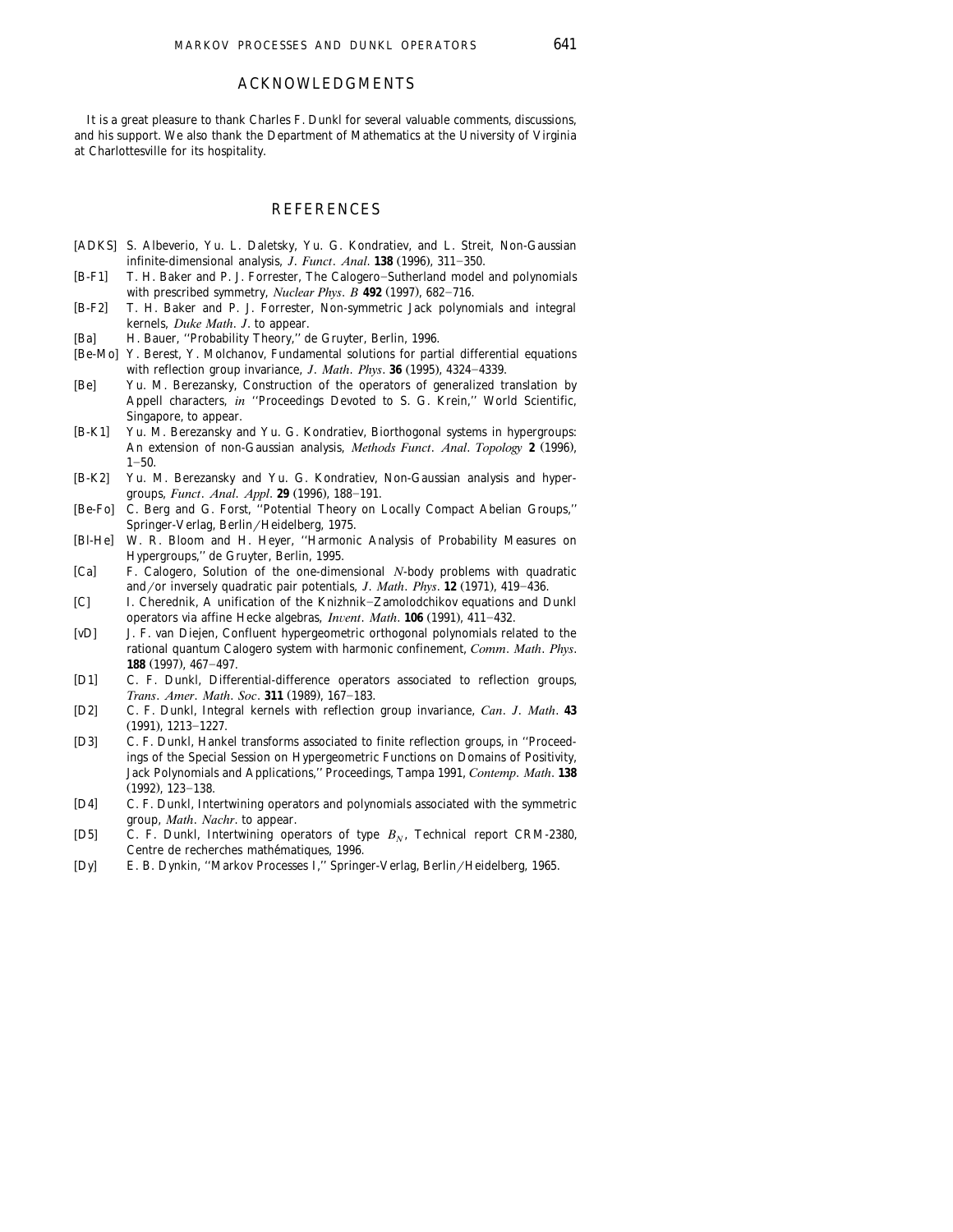- <span id="page-67-0"></span> $[E-K]$ S. N. Ethier and T. G. Kurtz, "Markov Processes: Characterization and Convergence,'' Wiley, New York, 1986.
- $[F-S]$ Ph. Feinsilver and R. Schott, "Algebraic Structures and Operator Calculus," Vol. III, ''Representations of Lie groups,'' Kluwer, Dordrecht, The Netherlands, 1996.
- $[Fe]$ W. Feller, "An Introduction to Probability Theory and Its Applications," Wiley, New York, 1965.
- $[H]$ G. J. Heckman, An elementary approach to the hypergeometric shift operators of Opdam, *Invent. Math.* **103** (1991), 341-350.
- $[Hu]$ J. E. Humphreys, "Reflection Groups and Coxeter Groups," Cambridge Univ. Press, Cambridge, England, 1990.
- $[dJ]$ M. F. E. de Jeu, The Dunkl transform, *Invent. Math.* **113** (1993), 147-162.
- $[K-O]$ S. Kamefuchi and Y. Ohnuki, "Quantum Field Theory and Parastatistics," Univ. of Tokyo Press, Tokyo, and Springer-Verlag, Berlin/New York, 1982.
- $[K-S]$ I. Karatzas and S. E. Shreve, "Brownian Motion and Stochastic Calculus," Springer-Verlag, Berlin/New York, 1985.
- $Kil$ A. A. Kirillov, Lectures on affine Hecke algebras and Macdonald conjectures, *Bull*. *Amer. Math. Soc.* **34** (1997), 251-292.
- $[L-V]$ L. Lapointe and L. Vinet, Exact operator solution of the Calogero-Sutherland model, *Comm. Math. Phys.* **178** (1996), 425-452.
- $[L]$ M. Lassalle, Polynômes de Hermite généralisés, C. *R. Acad. Sci. Paris* 313 (1991),  $579 - 582.$
- $[M]$ I. G. Macdonald, The volume of a compact Lie group, *Invent. Math.* **56** (1980),  $93 - 95.$
- $[Me]$ M. L. Mehta, "Random Matrices and Statistical Theory of Energy Levels," Academic Press, New York, 1967.
- $[O1]$ E. M. Opdam, Dunkl operators, Bessel functions and the discriminant of a finite Coxeter group, *Compositio Math*. **85** (1993), 333-373.
- $[O2]$ E. M. Opdam, Harmonic analysis for certain representations of graded Hecke algebras, *Acta Math.* **175** (1995), 75-121.
- $[P]$ A. P. Polychronakos, Exchange operator formalism for integrable systems of particles, *Phys. Rev. Lett.* **69** (1992), 703-705.
- $[Re-V]$ C. Rentzsch and M. Voit, Homogeneous Markov processes and Gaussian processes on hypergroups, preprint, 1997.
- [Rev-Y] D. Revuz and M. Yor, "Continuous Martingales and Brownian Motion," Springer-Verlag, Berlin/New York, 1991.
- $\lceil Rom \rceil$ S. Roman, "The Umbral Calculus," Academic Press, San Diego, 1984.
- $[R1]$ M. Rösler, Bessel-type signed hypergroups on R, in "Probability Measures on Groups and Related Structures XI, Proceedings, Oberwolfach, 1994" (H. Heyer and A. Mukherjea, Eds.), World Scientific, Singapore, 1995.
- $[R2]$ M. Rösler, Generalized Hermite polynomials and the heat equation for Dunkl operators, *Comm. Math. Phys.* **192** (1998), 519-542.
- $[R3]$ M. Rösler, Positivity of Dunkl's intertwining operator, *Duke Math. J.*, to appear.
- $[R-V1]$ M. Rösler and M. Voit, An uncertainty principle for Hankel transforms, Proc. *Amer*. *Math*. *Soc*. to appear.
- $[R-V2]$ M. Rösler and M. Voit, Biorthogonal polynomials associated with reflection groups and a formula of Macdonald, *J*. *Comput*. *Appl*. *Math*., to appear.
- $[Ros]$  Ros M. Rosenblum, Generalized Hermite polynomials and the Bose-like oscillator calculus, *in* "Operator Theory: Advances and Applications," Vol. 73, pp. 369-396, Birkhäuser Verlag, Basel, 1994.<br>
[St] W. F. Stout, "Almost Sure Con-
- W. F. Stout, "Almost Sure Convergence," Academic Press, San Diego, 1989.